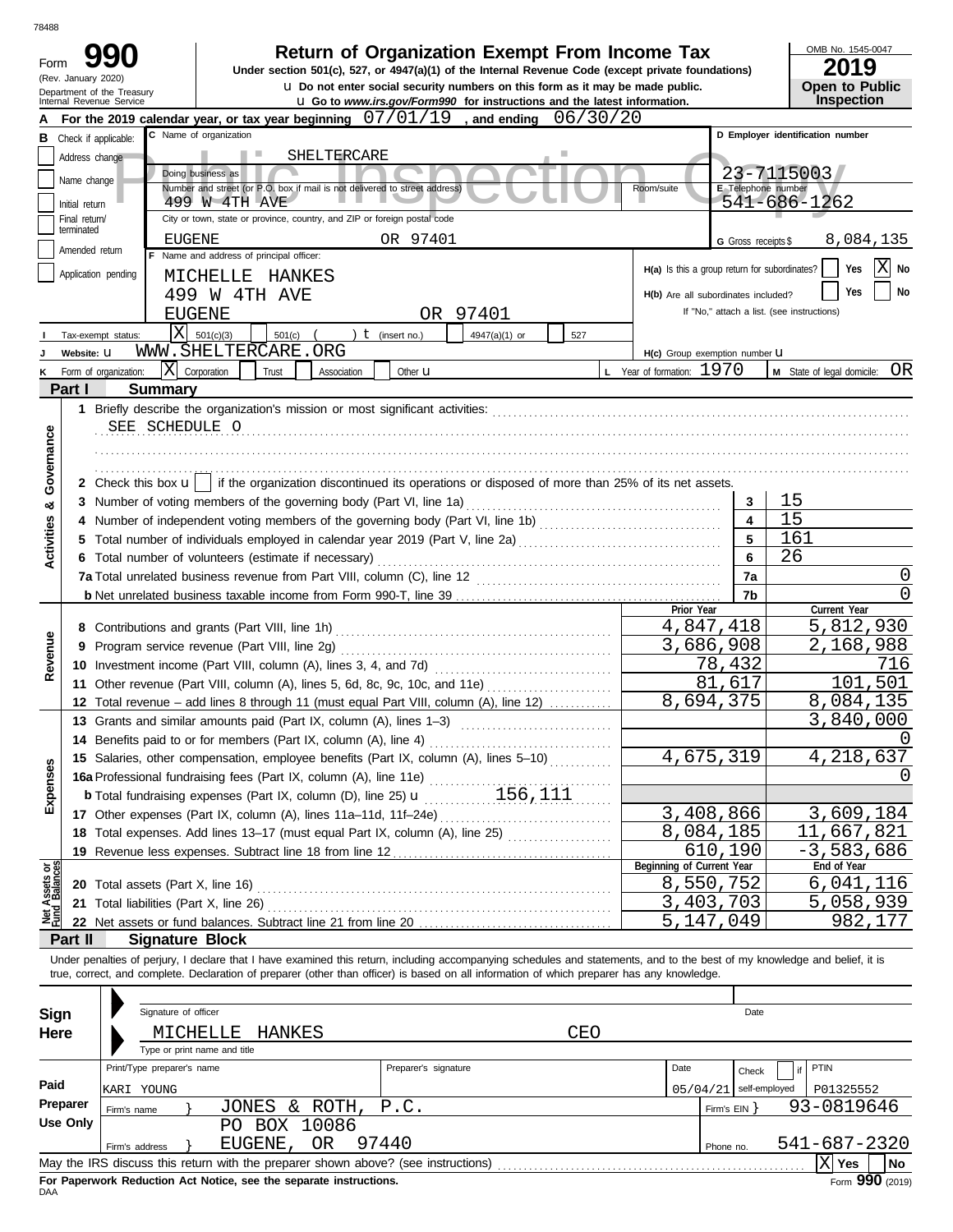|                                                            | Form 990 (2019) SHELTERCARE                                                                                                                                                                                                                                                                                                                                                                                                                                                                                                                                       | 23-7115003                                                                                                                                                                                                                                                                                                                                                                     | Page 2                                 |
|------------------------------------------------------------|-------------------------------------------------------------------------------------------------------------------------------------------------------------------------------------------------------------------------------------------------------------------------------------------------------------------------------------------------------------------------------------------------------------------------------------------------------------------------------------------------------------------------------------------------------------------|--------------------------------------------------------------------------------------------------------------------------------------------------------------------------------------------------------------------------------------------------------------------------------------------------------------------------------------------------------------------------------|----------------------------------------|
| Part III                                                   | <b>Statement of Program Service Accomplishments</b>                                                                                                                                                                                                                                                                                                                                                                                                                                                                                                               |                                                                                                                                                                                                                                                                                                                                                                                | X                                      |
|                                                            | Check if Schedule O contains a response or note to any line in this Part III                                                                                                                                                                                                                                                                                                                                                                                                                                                                                      |                                                                                                                                                                                                                                                                                                                                                                                |                                        |
| 1                                                          | Briefly describe the organization's mission:<br>SEE SCHEDULE O                                                                                                                                                                                                                                                                                                                                                                                                                                                                                                    |                                                                                                                                                                                                                                                                                                                                                                                |                                        |
|                                                            |                                                                                                                                                                                                                                                                                                                                                                                                                                                                                                                                                                   |                                                                                                                                                                                                                                                                                                                                                                                |                                        |
| $\mathbf{2}$                                               | Did the organization undertake any significant program services during the year which were not listed on the<br>prior Form 990 or 990-EZ?<br>If "Yes," describe these new services on Schedule O.                                                                                                                                                                                                                                                                                                                                                                 |                                                                                                                                                                                                                                                                                                                                                                                | $\mathbf{X}$ No<br>Yes                 |
| 3<br>services?                                             | Did the organization cease conducting, or make significant changes in how it conducts, any program<br>If "Yes," describe these changes on Schedule O.                                                                                                                                                                                                                                                                                                                                                                                                             |                                                                                                                                                                                                                                                                                                                                                                                | x <br>Yes<br>No                        |
| 4                                                          | Describe the organization's program service accomplishments for each of its three largest program services, as measured by<br>expenses. Section 501(c)(3) and 501(c)(4) organizations are required to report the amount of grants and allocations to others,<br>the total expenses, and revenue, if any, for each program service reported.                                                                                                                                                                                                                       |                                                                                                                                                                                                                                                                                                                                                                                |                                        |
| 4a (Code:<br>HOMELESS<br>HOUSING,<br>HOUSING.              | 7,747,498<br>including grants of \$<br>) (Expenses \$<br>SERVICES:<br>SHELTERCARE<br>RISK OF LOSING THEIR HOUSING.<br>ASSISTANCE AND CASE MANAGEMENT<br>WERE TEMPORARILY HOUSED WHEN EXPERIENCING A CRISIS IN THEIR HOUSING.<br>DURING THEIR STAY,<br>AFFORDABLE HOUSING AND UPON EXIT<br>HOMELESS ADULTS WHO NEEDED A SAFE PLACE TO CONTINUE RECOVERY AFTER A<br>HOSPITAL STAY.                                                                                                                                                                                  | 2,901,838<br>) (Revenue \$<br>PROVIDES EMERGENCY HOUSING,<br>AND PREVENTION SERVICES TO UNHOUSED COMMUNITY MEMBERS OR THOSE AT<br>231 FAMILIES WERE PROVIDED FINANCIAL<br>TO AVOID LOSING THEIR HOUSING.<br>THOSE FAMILIES WORK WITH STAFF TO SECURE<br>PERMANENT<br>9 OUT OF 15 TRANSITIONED TO PERMANENT<br>IN ADDITION, SHELTERCARE ALSO PROVIDED SHORT TERM HOUSING FOR 99 | 765,727<br>TRANSITIONAL<br>15 FAMILIES |
| 4b (Code:<br>SERVICES<br>SERVICES<br>HOUSINGS.<br>PROGRAM, | 2,005,569<br>including grants of \$<br>) (Expenses $$$<br>MENTAL HEALTH SERVICES:<br>BEHAVIORAL HEALTH AND<br>INCLUDE LONGER-TERM MENTAL HEALTH<br>TO ASSIST HOMELESS<br>INDIVIDUALS<br>PROGRAMS<br>INCLUDE<br>VARIOUS LOCATIONS THROUGH-OUT EUGENE AND SPRINGFIELD. SHELTERCARE PROVIDED<br>LONG TERM SUPPORTED HOUSING TO 156 HOMELESS ADULTS WHO ARE LIVING WITH A<br>MENTAL ILLNESS OR OTHER SERIOUS DISABILITY. 261 INDIVIDUALS RECEIVED<br>BEHAVIORAL HEALTH SERVICES AND DEVELOPED TREATMENT PLANS TO LEARN HOW TO<br>MANAGE THEIR MENTAL HEALTH SYMPTOMS. | 739,638<br>) (Revenue \$<br>PERMANENT<br>TREATMENT AND<br>SUPPORTIVE<br>IN OBTAINING AND<br>MAINTAINING<br>THE SHANKLE PROGRAM,<br>STATE RENTAL ASSISTANCE<br>AND SCATTERED SITE SUPPORTED HOUSING AND SERVICES OFFERED AT                                                                                                                                                     | 1,265,316)<br>SUPPORTED HOUSING        |
|                                                            | 4c (Code:  ) (Expenses \$  397, 720 including grants of \$  146, 676 ) (Revenue \$  58, 708 )<br>COGNITIVE DISABILITY SERVICES: UHLHORN DAY CENTER OFFERED PEOPLE WITH<br>DEMENTIA, BRAIN INJURY, AND OTHER COGNITIVE DISABILITIES WITH THE<br>OPPORTUNITY TO SOCIALIZE AND ENJOY ACTIVITIES IN A SAFE ENVIRONMENT.<br>SHELTERCARE PROVIDED SERVICES AT THE DAY CENTER THROUGH MARCH OF 2020 FOR<br>26 INDIVIDUALS WITH BRAIN INJURY OR OTHER COGNITIVE DISABILITY.                                                                                               |                                                                                                                                                                                                                                                                                                                                                                                |                                        |
|                                                            |                                                                                                                                                                                                                                                                                                                                                                                                                                                                                                                                                                   |                                                                                                                                                                                                                                                                                                                                                                                |                                        |

| 4d Other program services (Describe on Schedule O.) |        |                        |          |         |  |  |  |  |  |  |  |  |
|-----------------------------------------------------|--------|------------------------|----------|---------|--|--|--|--|--|--|--|--|
| (Expenses                                           | 40 591 | including grants of \$ | 'Revenue |         |  |  |  |  |  |  |  |  |
| <b>4e</b> Total program service expenses <b>u</b>   |        |                        |          |         |  |  |  |  |  |  |  |  |
|                                                     |        |                        |          | $- - -$ |  |  |  |  |  |  |  |  |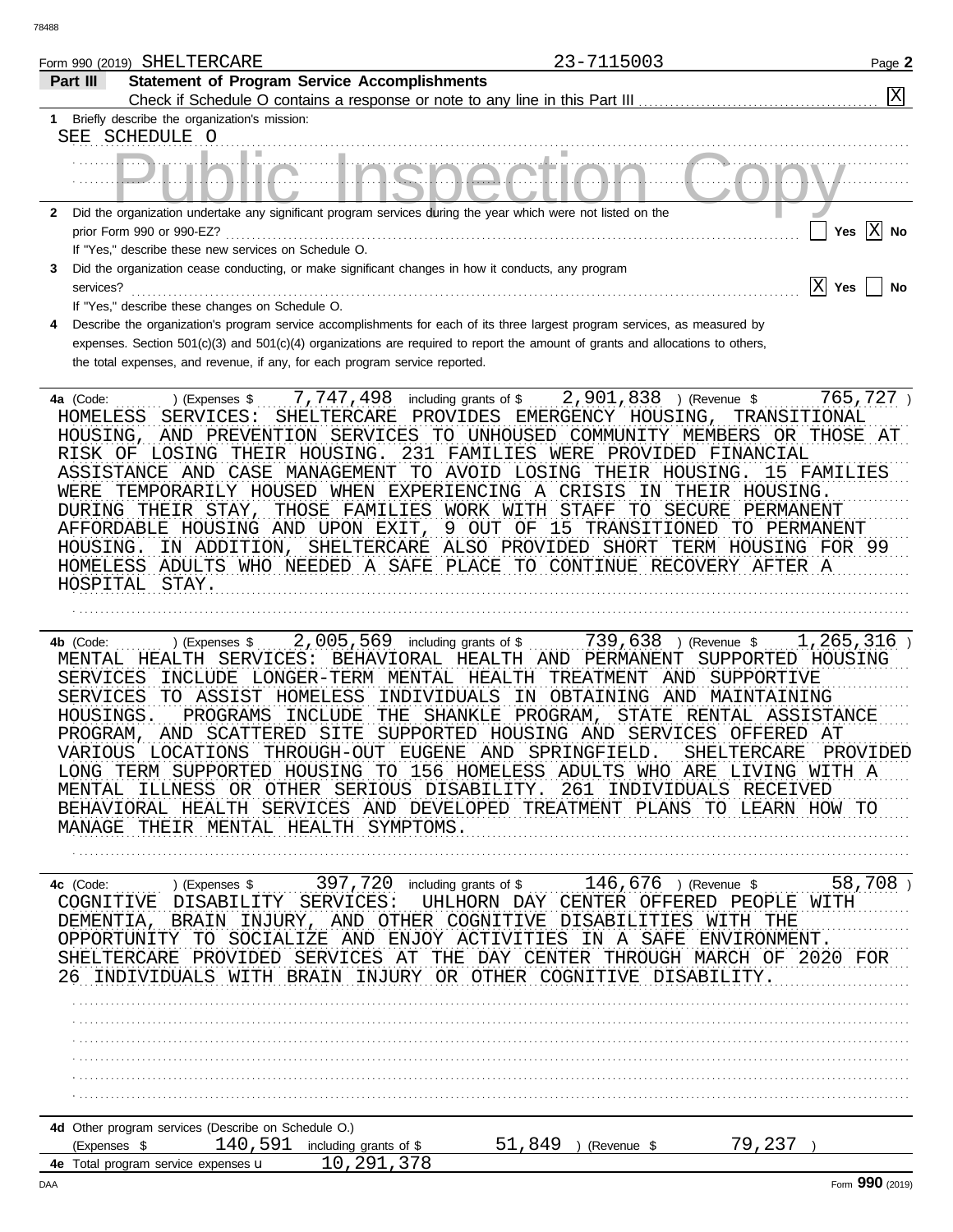**Part IV Checklist of Required Schedules**

| SHELTERCARE<br>Form 990 (2019)        | $F \wedge \wedge$<br>−<br>. —<br>0 U U J | Page |
|---------------------------------------|------------------------------------------|------|
| ___<br>$\sim$ $\sim$<br>.<br>---<br>. |                                          |      |

|     |                                                                                                                                                                                                               |                 | Yes | No |
|-----|---------------------------------------------------------------------------------------------------------------------------------------------------------------------------------------------------------------|-----------------|-----|----|
| 1   | Is the organization described in section $501(c)(3)$ or $4947(a)(1)$ (other than a private foundation)? If "Yes,"                                                                                             |                 |     |    |
|     | complete Schedule A                                                                                                                                                                                           | 1               | Χ   |    |
| 2   | Is the organization required to complete Schedule B, Schedule of Contributors (see instructions)?                                                                                                             | $\overline{2}$  | X   |    |
| 3   | Did the organization engage in direct or indirect political campaign activities on behalf of or in opposition to                                                                                              |                 |     |    |
|     | candidates for public office? If "Yes," complete Schedule C, Part I                                                                                                                                           |                 |     | Χ  |
| 4   | Section 501(c)(3) organizations. Did the organization engage in lobbying activities, or have a section 501(h)                                                                                                 |                 |     |    |
|     | election in effect during the tax year? If "Yes," complete Schedule C, Part II                                                                                                                                | 4               | Χ   |    |
| 5   | Is the organization a section $501(c)(4)$ , $501(c)(5)$ , or $501(c)(6)$ organization that receives membership dues,                                                                                          |                 |     |    |
|     | assessments, or similar amounts as defined in Revenue Procedure 98-19? If "Yes," complete Schedule C, Part III                                                                                                | 5               |     | Χ  |
| 6   | Did the organization maintain any donor advised funds or any similar funds or accounts for which donors                                                                                                       |                 |     |    |
|     | have the right to provide advice on the distribution or investment of amounts in such funds or accounts? If                                                                                                   |                 |     |    |
|     | "Yes," complete Schedule D, Part I                                                                                                                                                                            | 6               |     | Χ  |
| 7   | Did the organization receive or hold a conservation easement, including easements to preserve open space,                                                                                                     |                 |     | Χ  |
|     | the environment, historic land areas, or historic structures? If "Yes," complete Schedule D, Part II                                                                                                          | 7               |     |    |
| 8   | Did the organization maintain collections of works of art, historical treasures, or other similar assets? If "Yes,"<br>complete Schedule D, Part III                                                          | 8               |     | Χ  |
| 9   | Did the organization report an amount in Part X, line 21, for escrow or custodial account liability, serve as a                                                                                               |                 |     |    |
|     | custodian for amounts not listed in Part X; or provide credit counseling, debt management, credit repair, or                                                                                                  |                 |     |    |
|     | debt negotiation services? If "Yes," complete Schedule D, Part IV                                                                                                                                             | 9               |     | Χ  |
| 10  | Did the organization, directly or through a related organization, hold assets in donor-restricted endowments                                                                                                  |                 |     |    |
|     | or in quasi endowments? If "Yes," complete Schedule D, Part V                                                                                                                                                 | 10              | Χ   |    |
| 11  | If the organization's answer to any of the following questions is "Yes," then complete Schedule D, Parts VI,                                                                                                  |                 |     |    |
|     | VII, VIII, IX, or X as applicable.                                                                                                                                                                            |                 |     |    |
| а   | Did the organization report an amount for land, buildings, and equipment in Part X, line 10? If "Yes,"                                                                                                        |                 |     |    |
|     | complete Schedule D, Part VI                                                                                                                                                                                  | 11a             | Χ   |    |
| b   | Did the organization report an amount for investments—other securities in Part X, line 12, that is 5% or more                                                                                                 |                 |     |    |
|     | of its total assets reported in Part X, line 16? If "Yes," complete Schedule D, Part VII                                                                                                                      | 11b             |     | Х  |
| c   | Did the organization report an amount for investments—program related in Part X, line 13, that is 5% or more                                                                                                  |                 |     |    |
|     | of its total assets reported in Part X, line 16? If "Yes," complete Schedule D, Part VIII                                                                                                                     | 11c             |     | Х  |
| d   | Did the organization report an amount for other assets in Part X, line 15, that is 5% or more of its total assets                                                                                             |                 |     |    |
|     | reported in Part X, line 16? If "Yes," complete Schedule D, Part IX                                                                                                                                           | 11d             | Χ   |    |
|     | Did the organization report an amount for other liabilities in Part X, line 25? If "Yes," complete Schedule D, Part X                                                                                         | 11e             | X   |    |
| f   | Did the organization's separate or consolidated financial statements for the tax year include a footnote that addresses                                                                                       |                 |     |    |
|     | the organization's liability for uncertain tax positions under FIN 48 (ASC 740)? If "Yes," complete Schedule D, Part X                                                                                        | 11f             |     | Χ  |
| 12a | Did the organization obtain separate, independent audited financial statements for the tax year? If "Yes," complete                                                                                           |                 |     |    |
|     |                                                                                                                                                                                                               | 12a             |     | Χ  |
|     | Was the organization included in consolidated, independent audited financial statements for the tax year? If                                                                                                  |                 |     |    |
|     | "Yes," and if the organization answered "No" to line 12a, then completing Schedule D, Parts XI and XII is optional <i>manimining</i>                                                                          | 12b             | Χ   |    |
| 13  |                                                                                                                                                                                                               | 13              |     | Χ  |
| 14a | Did the organization maintain an office, employees, or agents outside of the United States?                                                                                                                   | 14a             |     | Χ  |
| b   | Did the organization have aggregate revenues or expenses of more than \$10,000 from grantmaking,<br>fundraising, business, investment, and program service activities outside the United States, or aggregate |                 |     |    |
|     | foreign investments valued at \$100,000 or more? If "Yes," complete Schedule F, Parts I and IV                                                                                                                | 14b             |     | Χ  |
| 15  | Did the organization report on Part IX, column (A), line 3, more than \$5,000 of grants or other assistance to or                                                                                             |                 |     |    |
|     | for any foreign organization? If "Yes," complete Schedule F, Parts II and IV                                                                                                                                  | 15              |     | Χ  |
| 16  | Did the organization report on Part IX, column (A), line 3, more than \$5,000 of aggregate grants or other                                                                                                    |                 |     |    |
|     | assistance to or for foreign individuals? If "Yes," complete Schedule F, Parts III and IV                                                                                                                     | 16              |     | Χ  |
| 17  | Did the organization report a total of more than \$15,000 of expenses for professional fundraising services on                                                                                                |                 |     |    |
|     |                                                                                                                                                                                                               | 17              |     | Χ  |
| 18  | Did the organization report more than \$15,000 total of fundraising event gross income and contributions on                                                                                                   |                 |     |    |
|     | Part VIII, lines 1c and 8a? If "Yes," complete Schedule G, Part II                                                                                                                                            | 18              |     | Χ  |
| 19  | Did the organization report more than \$15,000 of gross income from gaming activities on Part VIII, line 9a?                                                                                                  |                 |     |    |
|     |                                                                                                                                                                                                               | 19              |     | Χ  |
| 20a | Did the organization operate one or more hospital facilities? If "Yes," complete Schedule H                                                                                                                   | 20a             |     | Χ  |
| b   | If "Yes" to line 20a, did the organization attach a copy of its audited financial statements to this return?                                                                                                  | 20 <sub>b</sub> |     |    |
| 21  | Did the organization report more than \$5,000 of grants or other assistance to any domestic organization or                                                                                                   |                 |     |    |
|     |                                                                                                                                                                                                               | 21              | Χ   |    |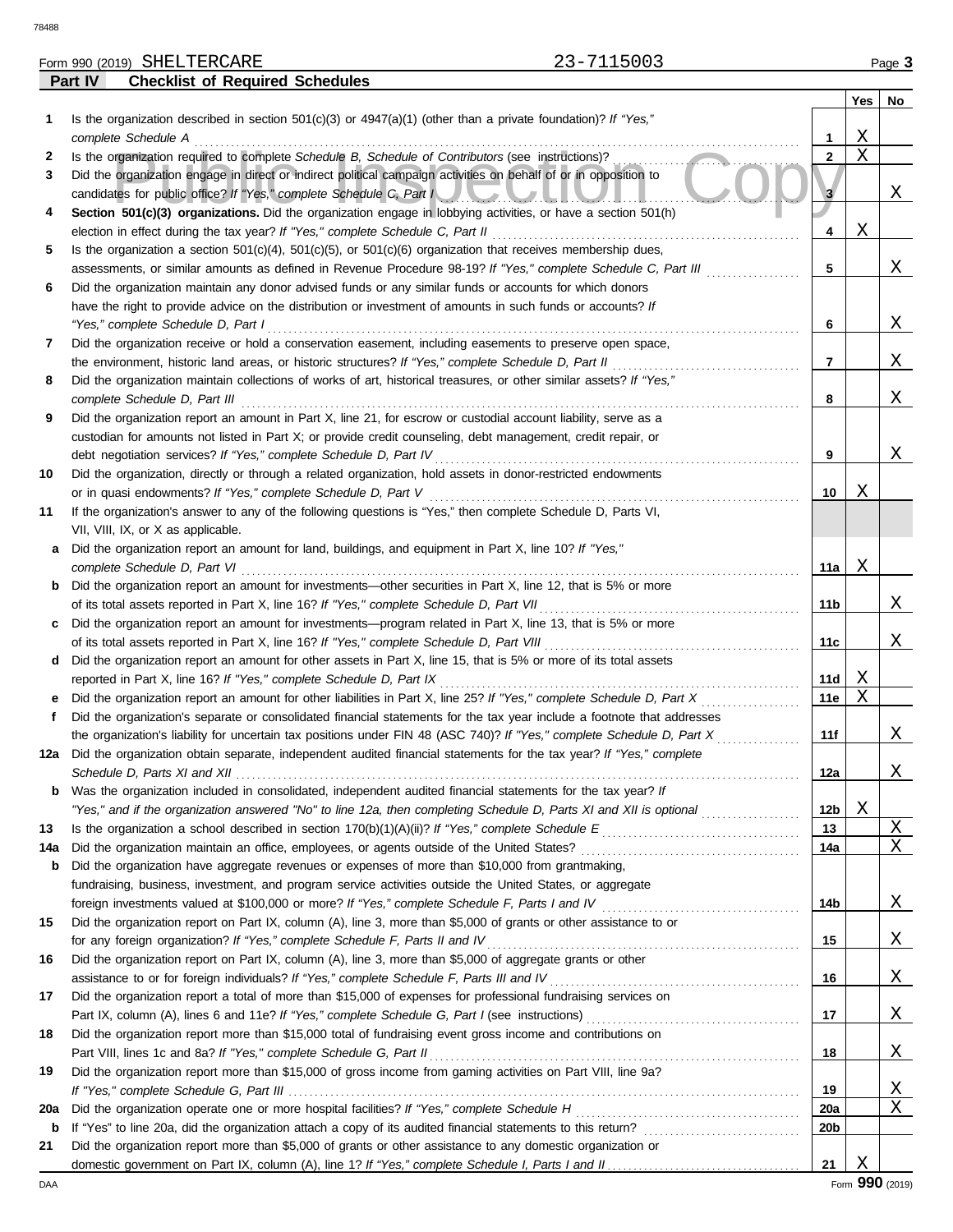**Part IV Checklist of Required Schedules** *(continued)*

|     |                                                                                                                                                                                                                   |                |    |                 | Yes | No              |  |
|-----|-------------------------------------------------------------------------------------------------------------------------------------------------------------------------------------------------------------------|----------------|----|-----------------|-----|-----------------|--|
| 22  | Did the organization report more than \$5,000 of grants or other assistance to or for domestic individuals on                                                                                                     |                |    |                 |     |                 |  |
|     | Part IX, column (A), line 2? If "Yes," complete Schedule I, Parts I and III                                                                                                                                       |                |    | 22              |     | Χ               |  |
| 23  | Did the organization answer "Yes" to Part VII, Section A, line 3, 4, or 5 about compensation of the                                                                                                               |                |    |                 |     |                 |  |
|     | organization's current and former officers, directors, trustees, key employees, and highest compensated                                                                                                           |                |    |                 |     |                 |  |
|     | employees? If "Yes," complete Schedule J<br><u> HELOICO CONTR</u>                                                                                                                                                 |                |    | 23              |     | Χ               |  |
|     | 24a Did the organization have a tax-exempt bond issue with an outstanding principal amount of more than                                                                                                           |                |    |                 |     |                 |  |
|     | \$100,000 as of the last day of the year, that was issued after December 31, 2002? If "Yes," answer lines 24b                                                                                                     |                |    |                 |     |                 |  |
|     | through 24d and complete Schedule K. If "No," go to line 25a                                                                                                                                                      |                |    | 24a             | Χ   |                 |  |
| b   | Did the organization invest any proceeds of tax-exempt bonds beyond a temporary period exception?                                                                                                                 |                |    | 24b             |     | Χ               |  |
| c   | Did the organization maintain an escrow account other than a refunding escrow at any time during the year                                                                                                         |                |    |                 |     |                 |  |
|     | to defease any tax-exempt bonds?                                                                                                                                                                                  |                |    | 24c             |     | Χ<br>X          |  |
|     | d Did the organization act as an "on behalf of" issuer for bonds outstanding at any time during the year?                                                                                                         |                |    | 24d             |     |                 |  |
|     | 25a Section 501(c)(3), 501(c)(4), and 501(c)(29) organizations. Did the organization engage in an excess benefit                                                                                                  |                |    | <b>25a</b>      |     | Χ               |  |
| b   | transaction with a disqualified person during the year? If "Yes," complete Schedule L, Part I<br>Is the organization aware that it engaged in an excess benefit transaction with a disqualified person in a prior |                |    |                 |     |                 |  |
|     | year, and that the transaction has not been reported on any of the organization's prior Forms 990 or 990-EZ?                                                                                                      |                |    |                 |     |                 |  |
|     | If "Yes," complete Schedule L, Part I                                                                                                                                                                             |                |    | 25b             |     | Χ               |  |
| 26  | Did the organization report any amount on Part X, line 5 or 22, for receivables from or payables to any current                                                                                                   |                |    |                 |     |                 |  |
|     | or former officer, director, trustee, key employee, creator or founder, substantial contributor, or 35%                                                                                                           |                |    |                 |     |                 |  |
|     | controlled entity or family member of any of these persons? If "Yes," complete Schedule L, Part II                                                                                                                |                |    | 26              |     | Χ               |  |
| 27  | Did the organization provide a grant or other assistance to any current or former officer, director, trustee, key                                                                                                 |                |    |                 |     |                 |  |
|     | employee, creator or founder, substantial contributor or employee thereof, a grant selection committee                                                                                                            |                |    |                 |     |                 |  |
|     | member, or to a 35% controlled entity (including an employee thereof) or family member of any of these                                                                                                            |                |    |                 |     |                 |  |
|     | persons? If "Yes," complete Schedule L, Part III                                                                                                                                                                  |                |    |                 |     |                 |  |
| 28  | Was the organization a party to a business transaction with one of the following parties (see Schedule L, Part                                                                                                    |                |    |                 |     |                 |  |
|     | IV instructions, for applicable filing thresholds, conditions, and exceptions):                                                                                                                                   |                |    |                 |     |                 |  |
| a   | A current or former officer, director, trustee, key employee, creator or founder, or substantial contributor? If                                                                                                  |                |    |                 |     |                 |  |
|     | "Yes," complete Schedule L, Part IV                                                                                                                                                                               |                |    | 28a             |     | Χ               |  |
| b   | A family member of any individual described in line 28a? If "Yes," complete Schedule L, Part IV                                                                                                                   |                |    |                 |     | X               |  |
| c   | A 35% controlled entity of one or more individuals and/or organizations described in lines 28a or 28b? If                                                                                                         |                |    |                 |     |                 |  |
|     | "Yes," complete Schedule L, Part IV                                                                                                                                                                               |                |    | 28c             |     | Χ               |  |
| 29  | Did the organization receive more than \$25,000 in non-cash contributions? If "Yes," complete Schedule M                                                                                                          |                |    | 29              | X   |                 |  |
| 30  | Did the organization receive contributions of art, historical treasures, or other similar assets, or qualified                                                                                                    |                |    |                 |     |                 |  |
|     | conservation contributions? If "Yes," complete Schedule M                                                                                                                                                         |                |    | 30              |     | Χ               |  |
| 31  | Did the organization liquidate, terminate, or dissolve and cease operations? If "Yes," complete Schedule N, Part I                                                                                                |                |    | 31              |     | X               |  |
| 32  | Did the organization sell, exchange, dispose of, or transfer more than 25% of its net assets? If "Yes,"                                                                                                           |                |    |                 |     |                 |  |
|     | complete Schedule N, Part II                                                                                                                                                                                      |                |    | 32              |     | Χ               |  |
| 33  | Did the organization own 100% of an entity disregarded as separate from the organization under Regulations                                                                                                        |                |    |                 |     |                 |  |
|     | sections 301.7701-2 and 301.7701-3? If "Yes," complete Schedule R, Part I                                                                                                                                         |                |    | 33              |     | Χ               |  |
| 34  | Was the organization related to any tax-exempt or taxable entity? If "Yes," complete Schedule R, Part II, III,                                                                                                    |                |    |                 |     |                 |  |
|     | or IV, and Part V, line 1                                                                                                                                                                                         |                |    | 34              | Χ   |                 |  |
| 35a | If "Yes" to line 35a, did the organization receive any payment from or engage in any transaction with a                                                                                                           |                |    | 35a             |     | Χ               |  |
| b   |                                                                                                                                                                                                                   |                |    | 35 <sub>b</sub> |     |                 |  |
| 36  | Section 501(c)(3) organizations. Did the organization make any transfers to an exempt non-charitable                                                                                                              |                |    |                 |     |                 |  |
|     | related organization? If "Yes," complete Schedule R, Part V, line 2                                                                                                                                               |                |    | 36              |     | Χ               |  |
| 37  | Did the organization conduct more than 5% of its activities through an entity that is not a related organization                                                                                                  |                |    |                 |     |                 |  |
|     |                                                                                                                                                                                                                   |                |    | 37              |     | Χ               |  |
| 38  | Did the organization complete Schedule O and provide explanations in Schedule O for Part VI, lines 11b and                                                                                                        |                |    |                 |     |                 |  |
|     | 19? Note: All Form 990 filers are required to complete Schedule O.                                                                                                                                                |                |    | 38              | Χ   |                 |  |
|     | Statements Regarding Other IRS Filings and Tax Compliance<br>Part V                                                                                                                                               |                |    |                 |     |                 |  |
|     |                                                                                                                                                                                                                   |                |    |                 |     |                 |  |
|     |                                                                                                                                                                                                                   |                |    |                 | Yes | No              |  |
| 1a  | Enter the number reported in Box 3 of Form 1096. Enter -0- if not applicable                                                                                                                                      | 1a             | 58 |                 |     |                 |  |
| b   | Enter the number of Forms W-2G included in line 1a. Enter -0- if not applicable                                                                                                                                   | 1 <sub>b</sub> | 0  |                 |     |                 |  |
| c   | Did the organization comply with backup withholding rules for reportable payments to vendors and                                                                                                                  |                |    |                 |     |                 |  |
|     |                                                                                                                                                                                                                   |                |    | 1c              |     |                 |  |
| DAA |                                                                                                                                                                                                                   |                |    |                 |     | Form 990 (2019) |  |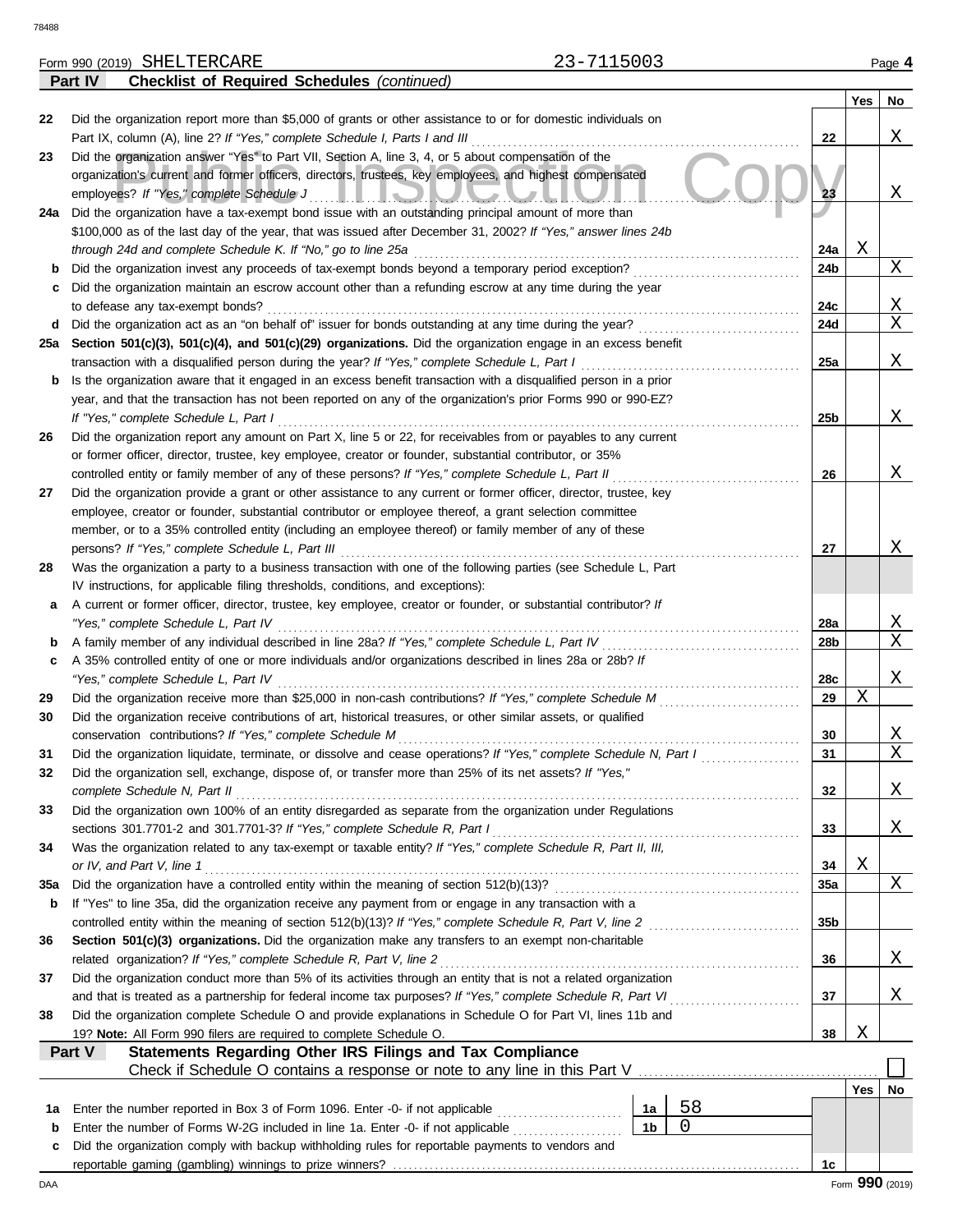|     | 23-7115003<br>Form 990 (2019) SHELTERCARE                                                                                          |                 |                |     | Page 5 |
|-----|------------------------------------------------------------------------------------------------------------------------------------|-----------------|----------------|-----|--------|
|     | Statements Regarding Other IRS Filings and Tax Compliance (continued)<br>Part V                                                    |                 |                |     |        |
|     |                                                                                                                                    |                 |                | Yes | No     |
| 2a  | Enter the number of employees reported on Form W-3, Transmittal of Wage and Tax                                                    |                 |                |     |        |
|     | Statements, filed for the calendar year ending with or within the year covered by this return                                      | 161<br>2a       |                |     |        |
| b   | If at least one is reported on line 2a, did the organization file all required federal employment tax returns?                     |                 | 2 <sub>b</sub> | Χ   |        |
|     | Note: If the sum of lines 1a and 2a is greater than 250, you may be required to e-file (see instructions)                          |                 |                |     |        |
| За  | Did the organization have unrelated business gross income of \$1,000 or more during the year?                                      |                 | 3a             |     | Χ      |
| b   | If "Yes," has it filed a Form 990-T for this year? If "No" to line 3b, provide an explanation on Schedule O                        |                 | 3 <sub>b</sub> |     |        |
| 4a  | At any time during the calendar year, did the organization have an interest in, or a signature or other authority over,            |                 |                |     |        |
|     | a financial account in a foreign country (such as a bank account, securities account, or other financial account)?                 |                 | 4a             |     | Χ      |
| b   | If "Yes," enter the name of the foreign country <b>u</b>                                                                           |                 |                |     |        |
|     | See instructions for filing requirements for FinCEN Form 114, Report of Foreign Bank and Financial Accounts (FBAR).                |                 |                |     |        |
| 5a  | Was the organization a party to a prohibited tax shelter transaction at any time during the tax year?                              |                 | 5a             |     | Χ      |
| b   |                                                                                                                                    |                 | 5b             |     | X      |
| c   | If "Yes" to line 5a or 5b, did the organization file Form 8886-T?                                                                  |                 | 5c             |     |        |
| 6а  | Does the organization have annual gross receipts that are normally greater than \$100,000, and did the                             |                 |                |     |        |
|     | organization solicit any contributions that were not tax deductible as charitable contributions?                                   |                 | 6a             |     | Χ      |
| b   | If "Yes," did the organization include with every solicitation an express statement that such contributions or                     |                 |                |     |        |
|     | gifts were not tax deductible?                                                                                                     |                 | 6b             |     |        |
| 7   | Organizations that may receive deductible contributions under section 170(c).                                                      |                 |                |     |        |
| а   | Did the organization receive a payment in excess of \$75 made partly as a contribution and partly for goods                        |                 |                |     |        |
|     | and services provided to the payor?                                                                                                |                 | 7a             |     | Χ      |
| b   |                                                                                                                                    |                 | 7b             |     |        |
| c   | Did the organization sell, exchange, or otherwise dispose of tangible personal property for which it was                           |                 |                |     |        |
|     |                                                                                                                                    |                 | 7c             |     | Χ      |
| d   |                                                                                                                                    | 7d              |                |     |        |
| е   |                                                                                                                                    |                 | 7e             |     | Χ      |
| f   | Did the organization, during the year, pay premiums, directly or indirectly, on a personal benefit contract?                       |                 | 7f             |     | X      |
| g   | If the organization received a contribution of qualified intellectual property, did the organization file Form 8899 as required?   |                 | 7g             |     |        |
| h   | If the organization received a contribution of cars, boats, airplanes, or other vehicles, did the organization file a Form 1098-C? |                 | 7h             |     |        |
| 8   | Sponsoring organizations maintaining donor advised funds. Did a donor advised fund maintained by the                               |                 |                |     |        |
|     |                                                                                                                                    |                 | 8              |     |        |
| 9   | Sponsoring organizations maintaining donor advised funds.                                                                          |                 |                |     |        |
| а   | Did the sponsoring organization make any taxable distributions under section 4966?                                                 |                 | 9a             |     |        |
| b   |                                                                                                                                    |                 | 9b             |     |        |
| 10  | Section 501(c)(7) organizations. Enter:                                                                                            |                 |                |     |        |
|     | Initiation fees and capital contributions included on Part VIII, line 12 [11] [11] [11] [12] [11] [11] [12] [1                     | 10a             |                |     |        |
| b   | Gross receipts, included on Form 990, Part VIII, line 12, for public use of club facilities                                        | 10 <sub>b</sub> |                |     |        |
| 11  | Section 501(c)(12) organizations. Enter:                                                                                           |                 |                |     |        |
| а   | Gross income from members or shareholders                                                                                          | 11a             |                |     |        |
| b   | Gross income from other sources (Do not net amounts due or paid to other sources                                                   |                 |                |     |        |
|     | against amounts due or received from them.)                                                                                        | 11 <sub>b</sub> |                |     |        |
| 12a | Section 4947(a)(1) non-exempt charitable trusts. Is the organization filing Form 990 in lieu of Form 1041?                         |                 | 12a            |     |        |
| b   | If "Yes," enter the amount of tax-exempt interest received or accrued during the year                                              | 12b             |                |     |        |
| 13  | Section 501(c)(29) qualified nonprofit health insurance issuers.                                                                   |                 |                |     |        |
| а   | Is the organization licensed to issue qualified health plans in more than one state?                                               |                 | 13a            |     |        |
|     | Note: See the instructions for additional information the organization must report on Schedule O.                                  |                 |                |     |        |
| b   | Enter the amount of reserves the organization is required to maintain by the states in which                                       |                 |                |     |        |
|     |                                                                                                                                    | 13 <sub>b</sub> |                |     |        |
| c   | Enter the amount of reserves on hand                                                                                               | 13c             |                |     |        |
| 14a | Did the organization receive any payments for indoor tanning services during the tax year?                                         |                 | 14a            |     | X      |
| b   | If "Yes," has it filed a Form 720 to report these payments? If "No," provide an explanation on Schedule O                          |                 | 14b            |     |        |
| 15  | Is the organization subject to the section 4960 tax on payment(s) of more than \$1,000,000 in remuneration or                      |                 |                |     |        |
|     | excess parachute payment(s) during the year?                                                                                       |                 | 15             |     | Χ      |
|     | If "Yes," see instructions and file Form 4720, Schedule N.                                                                         |                 |                |     |        |
| 16  | Is the organization an educational institution subject to the section 4968 excise tax on net investment income?                    |                 | 16             |     | Χ      |
|     | If "Yes," complete Form 4720, Schedule O.                                                                                          |                 |                |     |        |
|     |                                                                                                                                    |                 |                |     |        |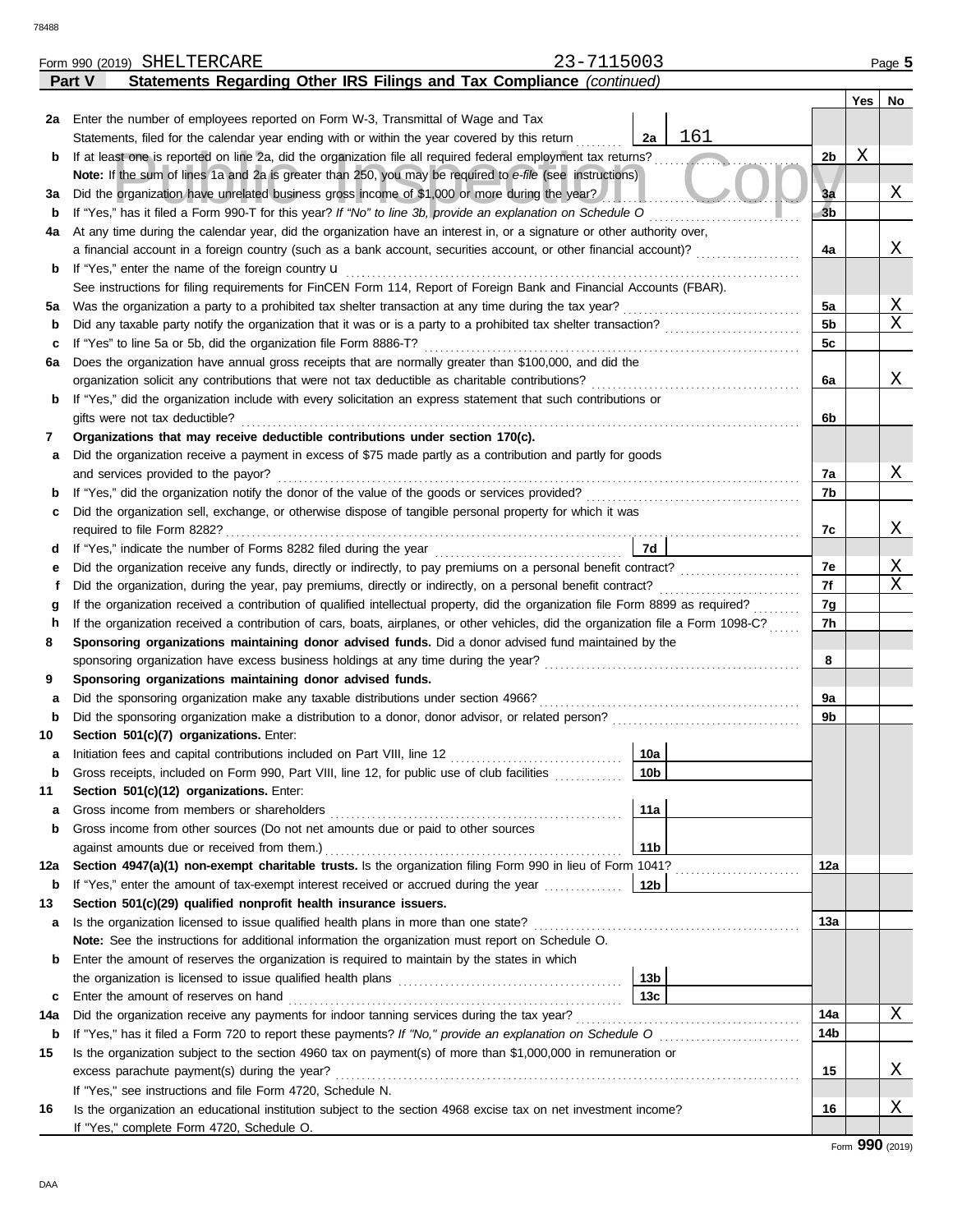|             | 23-7115003<br>Form 990 (2019) SHELTERCARE                                                                                           |                 |     | Page 6          |
|-------------|-------------------------------------------------------------------------------------------------------------------------------------|-----------------|-----|-----------------|
|             | Governance, Management, and Disclosure For each "Yes" response to lines 2 through 7b below, and for a "No"<br>Part VI               |                 |     |                 |
|             | response to line 8a, 8b, or 10b below, describe the circumstances, processes, or changes on Schedule O. See instructions.           |                 |     |                 |
|             | Check if Schedule O contains a response or note to any line in this Part VI                                                         |                 |     | X               |
|             | Section A. Governing Body and Management                                                                                            |                 |     |                 |
|             |                                                                                                                                     |                 | Yes | <b>No</b>       |
| 1а          | $\sqrt{15}$<br>Enter the number of voting members of the governing body at the end of the tax year<br>1a                            |                 |     |                 |
|             | If there are material differences in voting rights among members of the governing body, or                                          |                 |     |                 |
|             | if the governing body delegated broad authority to an executive committee or similar                                                |                 |     |                 |
|             | committee, explain on Schedule O.                                                                                                   |                 |     |                 |
|             | 15<br>1b<br>Enter the number of voting members included on line 1a, above, who are independent                                      |                 |     |                 |
| $\mathbf b$ |                                                                                                                                     |                 |     |                 |
| 2           | Did any officer, director, trustee, or key employee have a family relationship or a business relationship with                      |                 |     |                 |
|             | any other officer, director, trustee, or key employee?                                                                              | 2               |     | Χ               |
| 3           | Did the organization delegate control over management duties customarily performed by or under the direct                           |                 |     |                 |
|             | supervision of officers, directors, trustees, or key employees to a management company or other person?                             | 3               |     | Χ               |
| 4           | Did the organization make any significant changes to its governing documents since the prior Form 990 was filed?                    | 4               |     | X               |
| 5           | Did the organization become aware during the year of a significant diversion of the organization's assets?                          | 5               |     | Χ               |
| 6           | Did the organization have members or stockholders?                                                                                  | 6               |     | Χ               |
| 7a          | Did the organization have members, stockholders, or other persons who had the power to elect or appoint                             |                 |     |                 |
|             | one or more members of the governing body?                                                                                          | 7a              |     | Χ               |
| b           | Are any governance decisions of the organization reserved to (or subject to approval by) members,                                   |                 |     |                 |
|             | stockholders, or persons other than the governing body?                                                                             | 7b              |     | Χ               |
| 8           | Did the organization contemporaneously document the meetings held or written actions undertaken during the year by the following:   |                 |     |                 |
| а           | The governing body?                                                                                                                 | 8a              | Χ   |                 |
| b           | Each committee with authority to act on behalf of the governing body?                                                               | 8b              | Χ   |                 |
| 9           | Is there any officer, director, trustee, or key employee listed in Part VII, Section A, who cannot be reached at                    |                 |     |                 |
|             |                                                                                                                                     | 9               |     | Χ               |
|             | Section B. Policies (This Section B requests information about policies not required by the Internal Revenue Code.)                 |                 |     |                 |
|             |                                                                                                                                     |                 | Yes | No              |
| 10a         | Did the organization have local chapters, branches, or affiliates?                                                                  | 10a             |     | Χ               |
| b           | If "Yes," did the organization have written policies and procedures governing the activities of such chapters,                      |                 |     |                 |
|             | affiliates, and branches to ensure their operations are consistent with the organization's exempt purposes?                         | 10 <sub>b</sub> |     |                 |
|             |                                                                                                                                     | 11a             | Χ   |                 |
| 11a         | Has the organization provided a complete copy of this Form 990 to all members of its governing body before filing the form?         |                 |     |                 |
| b           | Describe in Schedule O the process, if any, used by the organization to review this Form 990.                                       |                 | Χ   |                 |
| 12a         | Did the organization have a written conflict of interest policy? If "No," go to line 13                                             | 12a             |     |                 |
| b           | Were officers, directors, or trustees, and key employees required to disclose annually interests that could give rise to conflicts? | 12 <sub>b</sub> | Χ   |                 |
| c           | Did the organization regularly and consistently monitor and enforce compliance with the policy? If "Yes,"                           |                 |     |                 |
|             | describe in Schedule O how this was done                                                                                            | 12c             | Χ   |                 |
| 13          | Did the organization have a written whistleblower policy?                                                                           | 13              | X   |                 |
| 14          | Did the organization have a written document retention and destruction policy?                                                      | 14              | Χ   |                 |
| 15          | Did the process for determining compensation of the following persons include a review and approval by                              |                 |     |                 |
|             | independent persons, comparability data, and contemporaneous substantiation of the deliberation and decision?                       |                 |     |                 |
| a           |                                                                                                                                     | 15a             | Χ   |                 |
| b           | Other officers or key employees of the organization                                                                                 | 15b             | Χ   |                 |
|             | If "Yes" to line 15a or 15b, describe the process in Schedule O (see instructions).                                                 |                 |     |                 |
| 16a         | Did the organization invest in, contribute assets to, or participate in a joint venture or similar arrangement                      |                 |     |                 |
|             | with a taxable entity during the year?                                                                                              | 16a             |     | Χ               |
| b           | If "Yes," did the organization follow a written policy or procedure requiring the organization to evaluate its                      |                 |     |                 |
|             | participation in joint venture arrangements under applicable federal tax law, and take steps to safeguard the                       |                 |     |                 |
|             |                                                                                                                                     | 16b             |     |                 |
|             | <b>Section C. Disclosure</b>                                                                                                        |                 |     |                 |
| 17          | List the states with which a copy of this Form 990 is required to be filed $\mathbf{u}$ OR                                          |                 |     |                 |
| 18          | Section 6104 requires an organization to make its Forms 1023 (1024 or 1024-A, if applicable), 990, and 990-T (Section 501(c)        |                 |     |                 |
|             | (3)s only) available for public inspection. Indicate how you made these available. Check all that apply.                            |                 |     |                 |
|             | X Own website<br>$\vert$ Another's website $\vert X \vert$ Upon request<br>Other (explain on Schedule O)                            |                 |     |                 |
|             |                                                                                                                                     |                 |     |                 |
| 19          | Describe on Schedule O whether (and if so, how) the organization made its governing documents, conflict of interest policy, and     |                 |     |                 |
|             | financial statements available to the public during the tax year.                                                                   |                 |     |                 |
| 20          | State the name, address, and telephone number of the person who possesses the organization's books and records u                    |                 |     |                 |
|             | SHELTERCARE<br>499 W 4TH AVE                                                                                                        |                 |     |                 |
|             | OR 97401<br><b>EUGENE</b>                                                                                                           | 541-686-1262    |     |                 |
| DAA         |                                                                                                                                     |                 |     | Form 990 (2019) |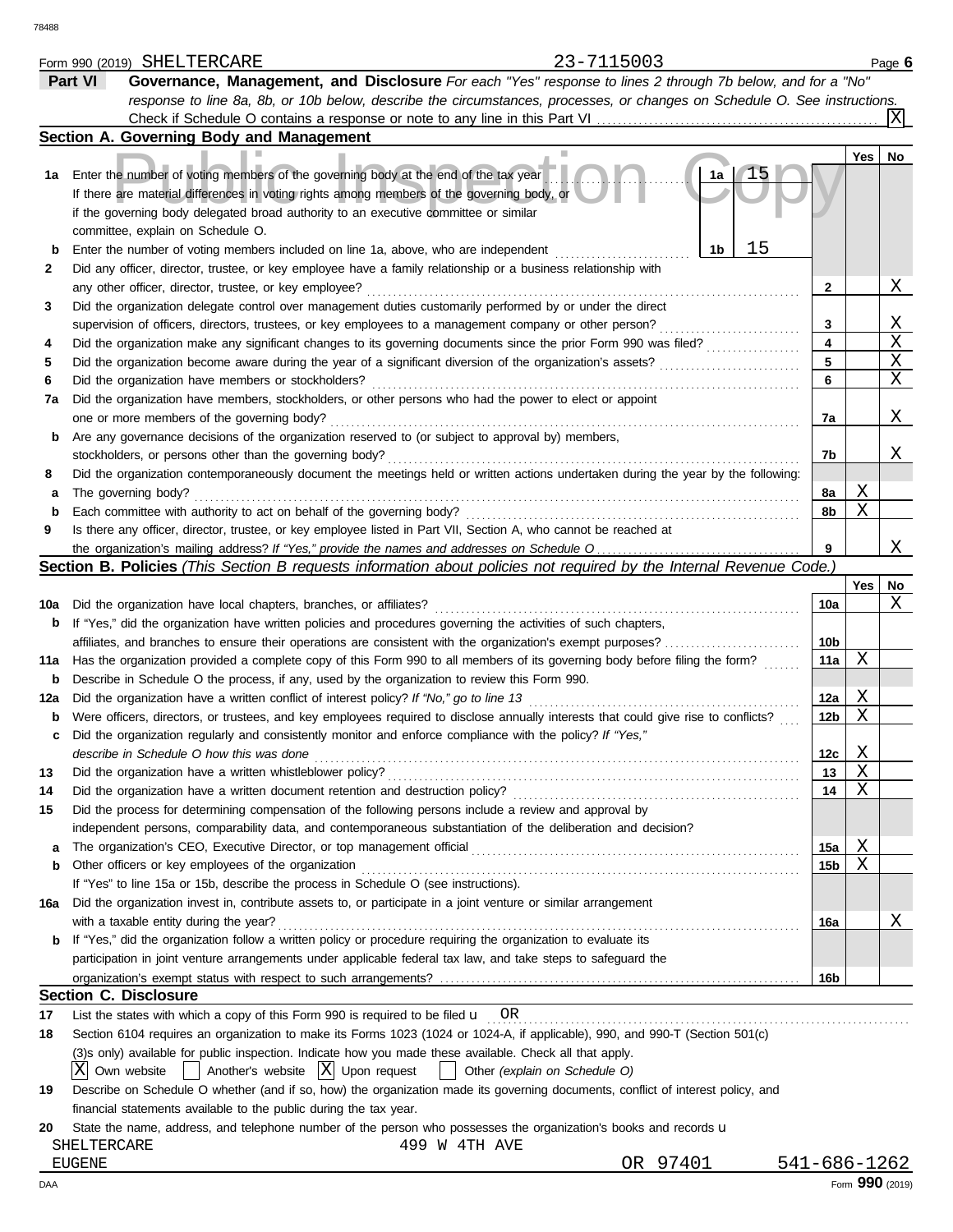| Form 990 (2019) SHELTERCARE                                                                                                                                                                                                                                                                                                 |                                     |                    |              |         |                 |                                                              |        | 23-7115003                                                                      |                                                   | Page 7                                              |
|-----------------------------------------------------------------------------------------------------------------------------------------------------------------------------------------------------------------------------------------------------------------------------------------------------------------------------|-------------------------------------|--------------------|--------------|---------|-----------------|--------------------------------------------------------------|--------|---------------------------------------------------------------------------------|---------------------------------------------------|-----------------------------------------------------|
| Part VII Compensation of Officers, Directors, Trustees, Key Employees, Highest Compensated Employees, and                                                                                                                                                                                                                   |                                     |                    |              |         |                 |                                                              |        |                                                                                 |                                                   |                                                     |
| <b>Independent Contractors</b>                                                                                                                                                                                                                                                                                              |                                     |                    |              |         |                 |                                                              |        |                                                                                 |                                                   |                                                     |
|                                                                                                                                                                                                                                                                                                                             |                                     |                    |              |         |                 |                                                              |        | Check if Schedule O contains a response or note to any line in this Part VII.   |                                                   |                                                     |
| Section A.                                                                                                                                                                                                                                                                                                                  |                                     |                    |              |         |                 |                                                              |        | Officers, Directors, Trustees, Key Employees, and Highest Compensated Employees |                                                   |                                                     |
| 1a Complete this table for all persons required to be listed. Report compensation for the calendar year ending with or within the<br>organization's tax year.                                                                                                                                                               |                                     |                    |              |         |                 |                                                              |        |                                                                                 |                                                   |                                                     |
| • List all of the organization's current officers, directors, trustees (whether individuals or organizations), regardless of amount of<br>compensation. Enter -0- in columns (D), (E), and (F) if no compensation was paid.                                                                                                 |                                     |                    |              |         |                 |                                                              |        |                                                                                 |                                                   |                                                     |
| • List all of the organization's current key employees, if any. See instructions for definition of "key employee."                                                                                                                                                                                                          |                                     |                    |              |         |                 |                                                              |        |                                                                                 |                                                   |                                                     |
| List the organization's five current highest compensated employees (other than an officer, director, trustee, or key employee)<br>who received reportable compensation (Box 5 of Form W-2 and/or Box 7 of Form 1099-MISC) of more than \$100,000 from the<br>organization and any related organizations.                    |                                     |                    |              |         |                 |                                                              |        |                                                                                 |                                                   |                                                     |
| • List all of the organization's former officers, key employees, and highest compensated employees who received more than<br>\$100,000 of reportable compensation from the organization and any related organizations.                                                                                                      |                                     |                    |              |         |                 |                                                              |        |                                                                                 |                                                   |                                                     |
| List all of the organization's former directors or trustees that received, in the capacity as a former director or trustee of the<br>organization, more than \$10,000 of reportable compensation from the organization and any related organizations.<br>See instructions for the order in which to list the persons above. |                                     |                    |              |         |                 |                                                              |        |                                                                                 |                                                   |                                                     |
| Check this box if neither the organization nor any related organization compensated any current officer, director, or trustee.                                                                                                                                                                                              |                                     |                    |              |         |                 |                                                              |        |                                                                                 |                                                   |                                                     |
| (A)<br>Name and title                                                                                                                                                                                                                                                                                                       | (B)<br>Average<br>hours<br>per week |                    |              |         | (C)<br>Position | (do not check more than one<br>box, unless person is both an |        | (D)<br>Reportable<br>compensation<br>from the                                   | (F)<br>Reportable<br>compensation<br>from related | (F)<br>Estimated amount<br>of other<br>compensation |
|                                                                                                                                                                                                                                                                                                                             | (list any<br>hours for              |                    |              |         |                 | officer and a director/trustee)                              |        | organization<br>(W-2/1099-MISC)                                                 | organizations<br>(W-2/1099-MISC)                  | from the<br>organization and                        |
|                                                                                                                                                                                                                                                                                                                             | related                             | Individual trustee |              | Officer | Key             | Highest compensated<br>employee                              | Former |                                                                                 |                                                   | related organizations                               |
|                                                                                                                                                                                                                                                                                                                             | organizations<br>below              |                    | nstitutional |         | employee        |                                                              |        |                                                                                 |                                                   |                                                     |
|                                                                                                                                                                                                                                                                                                                             | dotted line)                        |                    | trustee      |         |                 |                                                              |        |                                                                                 |                                                   |                                                     |
|                                                                                                                                                                                                                                                                                                                             |                                     |                    |              |         |                 |                                                              |        |                                                                                 |                                                   |                                                     |
| (1) MELINDA GRIER                                                                                                                                                                                                                                                                                                           |                                     |                    |              |         |                 |                                                              |        |                                                                                 |                                                   |                                                     |
|                                                                                                                                                                                                                                                                                                                             | 1.00                                |                    |              |         |                 |                                                              |        |                                                                                 |                                                   |                                                     |
| PRESIDENT                                                                                                                                                                                                                                                                                                                   | 0.00                                | Χ                  |              | X       |                 |                                                              |        | 0                                                                               | 0                                                 | 0                                                   |
| (2) DR. TOM HARBURG                                                                                                                                                                                                                                                                                                         |                                     |                    |              |         |                 |                                                              |        |                                                                                 |                                                   |                                                     |
|                                                                                                                                                                                                                                                                                                                             | 1.00                                |                    |              |         |                 |                                                              |        |                                                                                 |                                                   |                                                     |
| VICE PRESIDENT<br>(3) JACOB FOX                                                                                                                                                                                                                                                                                             | 0.00                                | Χ                  |              | X       |                 |                                                              |        | 0                                                                               | 0                                                 | 0                                                   |
|                                                                                                                                                                                                                                                                                                                             | 1.00                                |                    |              |         |                 |                                                              |        |                                                                                 |                                                   |                                                     |
| SECRETARY                                                                                                                                                                                                                                                                                                                   | 0.00                                | Χ                  |              | X       |                 |                                                              |        | 0                                                                               | 0                                                 | 0                                                   |
| (4) ERIC VAN HOUTEN                                                                                                                                                                                                                                                                                                         |                                     |                    |              |         |                 |                                                              |        |                                                                                 |                                                   |                                                     |
|                                                                                                                                                                                                                                                                                                                             | 1.00                                |                    |              |         |                 |                                                              |        |                                                                                 |                                                   |                                                     |
| PAST PRESIDENT                                                                                                                                                                                                                                                                                                              | 0.00                                | $\mathbf X$        |              |         |                 |                                                              |        | ∩                                                                               | 0                                                 | 0                                                   |
| (5) CHRIS CUNNINGHAM                                                                                                                                                                                                                                                                                                        |                                     |                    |              |         |                 |                                                              |        |                                                                                 |                                                   |                                                     |
|                                                                                                                                                                                                                                                                                                                             | 1.00                                |                    |              |         |                 |                                                              |        |                                                                                 |                                                   |                                                     |
| <b>MEMBER</b><br>$(6)$ DR. DAVID DEHAA\$                                                                                                                                                                                                                                                                                    | 0.00                                | Χ                  |              |         |                 |                                                              |        | 0                                                                               | 0                                                 | $\overline{0}$                                      |
|                                                                                                                                                                                                                                                                                                                             | 1.00                                |                    |              |         |                 |                                                              |        |                                                                                 |                                                   |                                                     |
| <b>MEMBER</b>                                                                                                                                                                                                                                                                                                               | 0.00                                | Χ                  |              |         |                 |                                                              |        | 0                                                                               | 0                                                 | $\mathbf 0$                                         |
| (7) GERRY GAYDOS                                                                                                                                                                                                                                                                                                            |                                     |                    |              |         |                 |                                                              |        |                                                                                 |                                                   |                                                     |
|                                                                                                                                                                                                                                                                                                                             | 1.00                                |                    |              |         |                 |                                                              |        |                                                                                 |                                                   |                                                     |
| <b>MEMBER</b>                                                                                                                                                                                                                                                                                                               | 0.00                                | Χ                  |              |         |                 |                                                              |        | 0                                                                               | 0                                                 | $\mathbf 0$                                         |
| (8) PRISCILLA GOULD                                                                                                                                                                                                                                                                                                         |                                     |                    |              |         |                 |                                                              |        |                                                                                 |                                                   |                                                     |
| <b>MEMBER</b>                                                                                                                                                                                                                                                                                                               | 1.00<br>0.00                        | Χ                  |              |         |                 |                                                              |        | 0                                                                               | 0                                                 | $\mathbf 0$                                         |
| (9) REBEKAH LAMBERT                                                                                                                                                                                                                                                                                                         |                                     |                    |              |         |                 |                                                              |        |                                                                                 |                                                   |                                                     |
|                                                                                                                                                                                                                                                                                                                             | 1.00                                |                    |              |         |                 |                                                              |        |                                                                                 |                                                   |                                                     |
| <b>MEMBER</b>                                                                                                                                                                                                                                                                                                               | 0.00                                | Χ                  |              |         |                 |                                                              |        | 0                                                                               | 0                                                 | $\mathbf 0$                                         |
| (10) CHRIS PAGE                                                                                                                                                                                                                                                                                                             |                                     |                    |              |         |                 |                                                              |        |                                                                                 |                                                   |                                                     |
|                                                                                                                                                                                                                                                                                                                             | 1.00                                |                    |              |         |                 |                                                              |        |                                                                                 |                                                   |                                                     |
| <b>MEMBER</b>                                                                                                                                                                                                                                                                                                               | 0.00                                | Χ                  |              |         |                 |                                                              |        | 0                                                                               | 0                                                 | $\mathbf 0$                                         |
| (11) SUJATA SANGHVI                                                                                                                                                                                                                                                                                                         | 1.00                                |                    |              |         |                 |                                                              |        |                                                                                 |                                                   |                                                     |

MEMBER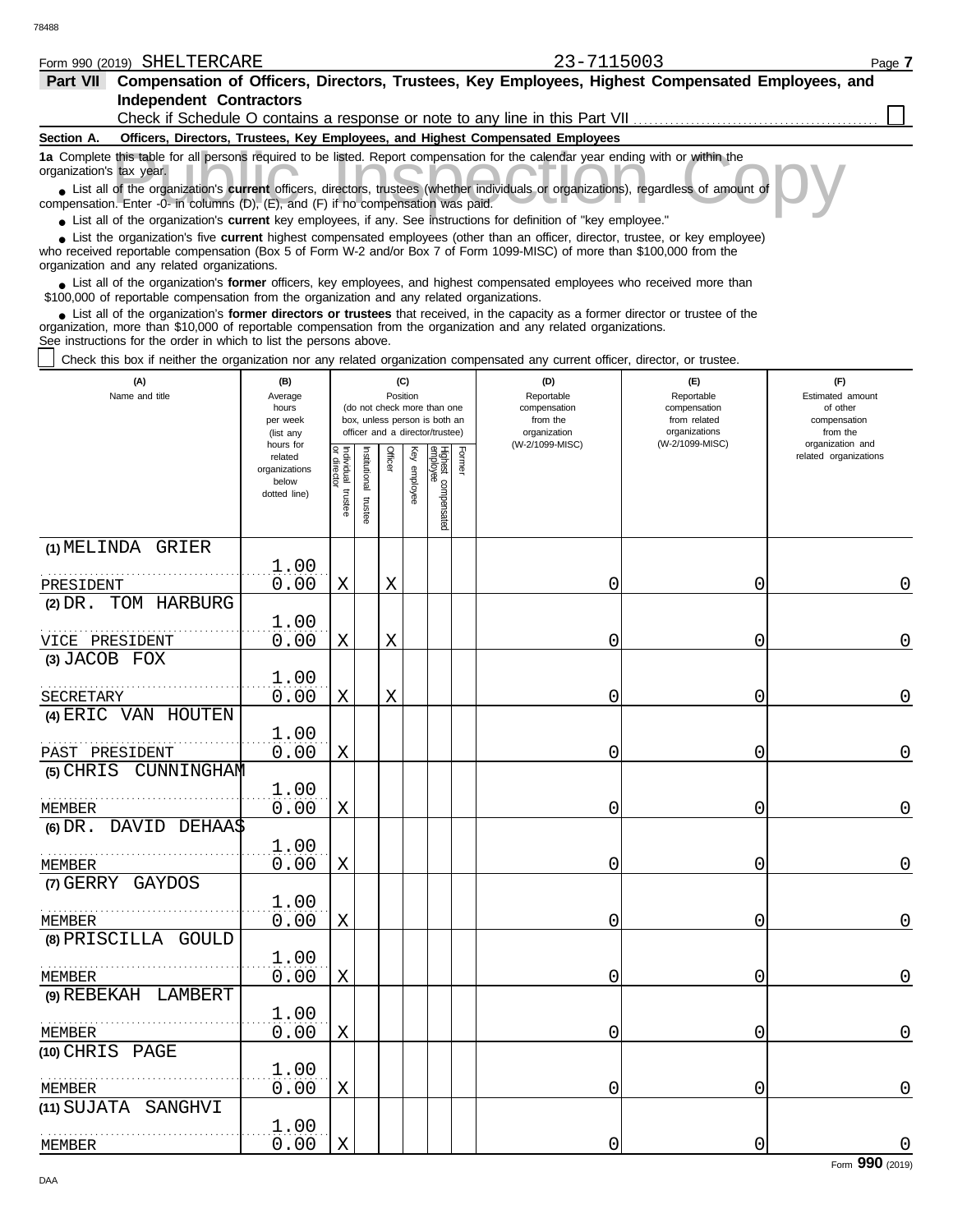| 78488<br>Form 990 (2019) SHELTERCARE<br>Part VII                                                                                                                                                  |                                                                |                                                                                                                    |                       |         |              |                                 |             | 23-7115003<br>Section A. Officers, Directors, Trustees, Key Employees, and Highest Compensated Employees (continued) |                                                                    | Page 8                                                          |
|---------------------------------------------------------------------------------------------------------------------------------------------------------------------------------------------------|----------------------------------------------------------------|--------------------------------------------------------------------------------------------------------------------|-----------------------|---------|--------------|---------------------------------|-------------|----------------------------------------------------------------------------------------------------------------------|--------------------------------------------------------------------|-----------------------------------------------------------------|
| (A)<br>Name and title                                                                                                                                                                             | (B)<br>Average<br>hours<br>per week<br>(list any               | (C)<br>Position<br>(do not check more than one<br>box, unless person is both an<br>officer and a director/trustee) |                       |         |              |                                 |             | (D)<br>Reportable<br>compensation<br>from the<br>organization                                                        | (F)<br>Reportable<br>compensation<br>from related<br>organizations | (F)<br>Estimated amount<br>of other<br>compensation<br>from the |
|                                                                                                                                                                                                   | hours for<br>related<br>organizations<br>below<br>dotted line) | Individual 1<br>trustee                                                                                            | Institutional trustee | Officer | Key employee | Highest compensated<br>employee | Former      | (W-2/1099-MISC)                                                                                                      | (W-2/1099-MISC)                                                    | organization and<br>related organizations                       |
| (12)<br>SANDY<br>SCHEETZ                                                                                                                                                                          |                                                                |                                                                                                                    |                       |         |              |                                 |             |                                                                                                                      |                                                                    |                                                                 |
| MEMBER<br>(13)<br><b>BRAD</b><br>SMITH                                                                                                                                                            | 1.00<br>0.00                                                   | Χ                                                                                                                  |                       |         |              |                                 |             | 0                                                                                                                    | 0                                                                  | 0                                                               |
| MEMBER                                                                                                                                                                                            | 1.00<br>0.00                                                   | X                                                                                                                  |                       |         |              |                                 |             | 0                                                                                                                    | 0                                                                  | 0                                                               |
| <b>DELEESA</b><br>(14)                                                                                                                                                                            | MEASHINTUBBY<br>1.00                                           |                                                                                                                    |                       |         |              |                                 |             |                                                                                                                      |                                                                    |                                                                 |
| MEMBER<br>(15)<br><b>JUAN CARLOS</b>                                                                                                                                                              | 0.00<br>VALLE                                                  | X                                                                                                                  |                       |         |              |                                 |             | 0                                                                                                                    | 0                                                                  | 0                                                               |
| MEMBER<br>(16)                                                                                                                                                                                    | 1.00<br>0.00                                                   | X                                                                                                                  |                       |         |              |                                 |             | 0                                                                                                                    | 0                                                                  | 0                                                               |
| SUSAN BAN<br>PRIOR EXEC. DIR.                                                                                                                                                                     | 40.00<br>0.00                                                  |                                                                                                                    |                       | Χ       |              |                                 |             | 100,867                                                                                                              | 0                                                                  | 8,507                                                           |
| KATHLEEN<br>(17)                                                                                                                                                                                  | <b>BROADHURST</b><br>40.00                                     |                                                                                                                    |                       |         |              |                                 |             |                                                                                                                      | 0                                                                  |                                                                 |
| FINANCE<br>DIRECTOR<br>(18)<br>MICHELLE<br>HANKES                                                                                                                                                 | 0.00<br>40.00                                                  |                                                                                                                    |                       | Χ       |              |                                 |             | 81,339                                                                                                               |                                                                    | 6,883                                                           |
| CEO                                                                                                                                                                                               | 0.00                                                           |                                                                                                                    |                       | Χ       |              |                                 |             | 6,755                                                                                                                | 0                                                                  | 0                                                               |
|                                                                                                                                                                                                   |                                                                |                                                                                                                    |                       |         |              |                                 |             |                                                                                                                      |                                                                    |                                                                 |
| Subtotal<br>1b.<br>c Total from continuation sheets to Part VII, Section A                                                                                                                        |                                                                |                                                                                                                    |                       |         |              |                                 | u<br>u      | 188,961                                                                                                              |                                                                    | 15,390                                                          |
| Total (add lines 1b and 1c)<br>d                                                                                                                                                                  |                                                                |                                                                                                                    |                       |         |              |                                 | $\mathbf u$ | 188,961                                                                                                              |                                                                    | 15,390                                                          |
| Total number of individuals (including but not limited to those listed above) who received more than \$100,000 of<br>$\mathbf{2}$<br>reportable compensation from the organization $\mathbf{u}$ 1 |                                                                |                                                                                                                    |                       |         |              |                                 |             |                                                                                                                      |                                                                    |                                                                 |
|                                                                                                                                                                                                   |                                                                |                                                                                                                    |                       |         |              |                                 |             |                                                                                                                      |                                                                    | Yes<br>No                                                       |
| Did the organization list any former officer, director, trustee, key employee, or highest compensated<br>3                                                                                        |                                                                |                                                                                                                    |                       |         |              |                                 |             |                                                                                                                      |                                                                    | Χ<br>3                                                          |
| For any individual listed on line 1a, is the sum of reportable compensation and other compensation from the<br>4                                                                                  |                                                                |                                                                                                                    |                       |         |              |                                 |             |                                                                                                                      |                                                                    |                                                                 |
| organization and related organizations greater than \$150,000? If "Yes," complete Schedule J for such                                                                                             |                                                                |                                                                                                                    |                       |         |              |                                 |             |                                                                                                                      |                                                                    | Χ<br>4                                                          |
| Did any person listed on line 1a receive or accrue compensation from any unrelated organization or individual<br>5                                                                                |                                                                |                                                                                                                    |                       |         |              |                                 |             |                                                                                                                      |                                                                    |                                                                 |
|                                                                                                                                                                                                   |                                                                |                                                                                                                    |                       |         |              |                                 |             |                                                                                                                      |                                                                    | Χ<br>5                                                          |
| <b>Section B. Independent Contractors</b><br>Complete this table for your five highest compensated independent contractors that received more than \$100,000 of<br>1                              |                                                                |                                                                                                                    |                       |         |              |                                 |             |                                                                                                                      |                                                                    |                                                                 |
| compensation from the organization. Report compensation for the calendar year ending with or within the organization's tax year.                                                                  |                                                                |                                                                                                                    |                       |         |              |                                 |             |                                                                                                                      |                                                                    |                                                                 |
|                                                                                                                                                                                                   | (A)<br>Name and business address                               |                                                                                                                    |                       |         |              |                                 |             |                                                                                                                      | (B)<br>Description of services                                     | (C)<br>Compensation                                             |
|                                                                                                                                                                                                   |                                                                |                                                                                                                    |                       |         |              |                                 |             |                                                                                                                      |                                                                    |                                                                 |
|                                                                                                                                                                                                   |                                                                |                                                                                                                    |                       |         |              |                                 |             |                                                                                                                      |                                                                    |                                                                 |
|                                                                                                                                                                                                   |                                                                |                                                                                                                    |                       |         |              |                                 |             |                                                                                                                      |                                                                    |                                                                 |
|                                                                                                                                                                                                   |                                                                |                                                                                                                    |                       |         |              |                                 |             |                                                                                                                      |                                                                    |                                                                 |
| Total number of independent contractors (including but not limited to those listed above) who<br>$\mathbf{2}$<br>received more than \$100,000 of compensation from the organization $\mathbf u$   |                                                                |                                                                                                                    |                       |         |              |                                 |             |                                                                                                                      | 0                                                                  |                                                                 |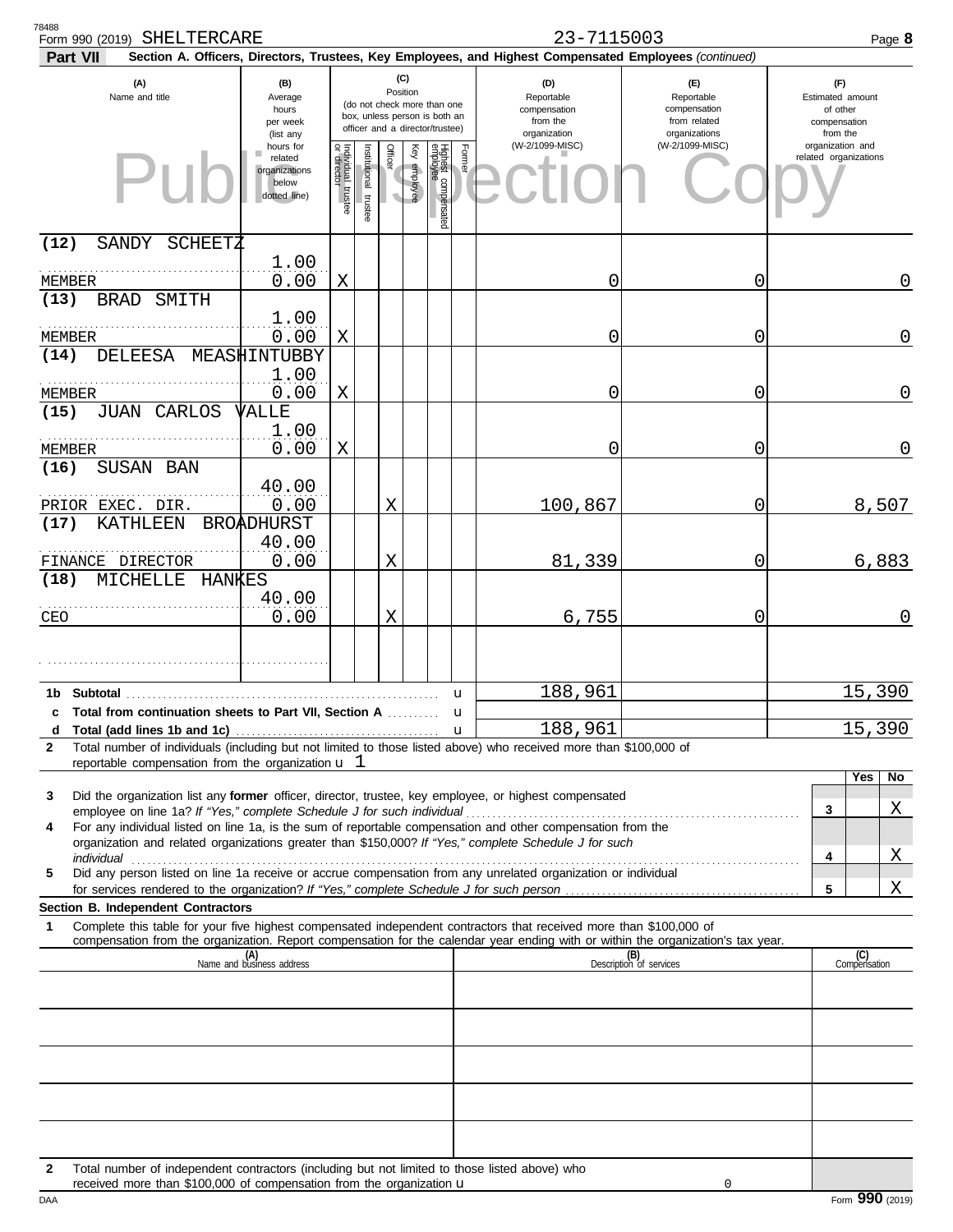# Form 990 (2019) Page **9** SHELTERCARE 23-7115003

|                                                                  | Part VIII                                                                           |                                                                                                                                     |    | <b>Statement of Revenue</b>  |                      |         |                        | Check if Schedule O contains a response or note to any line in this Part VIII |                                              |                                      |                                           |
|------------------------------------------------------------------|-------------------------------------------------------------------------------------|-------------------------------------------------------------------------------------------------------------------------------------|----|------------------------------|----------------------|---------|------------------------|-------------------------------------------------------------------------------|----------------------------------------------|--------------------------------------|-------------------------------------------|
|                                                                  |                                                                                     |                                                                                                                                     |    |                              |                      |         |                        | (A)<br>Total revenue                                                          | (B)<br>Related or exempt<br>function revenue | (C)<br>Unrelated<br>business revenue | (D)<br>Revenue excluded<br>from tax under |
| <b>Contributions, Gifts, Grants</b><br>and Other Similar Amounts |                                                                                     | 1a Federated campaigns<br><b>b</b> Membership dues                                                                                  |    |                              | 1a<br>1b             |         | 48,126                 |                                                                               |                                              |                                      | sections 512-514                          |
|                                                                  | 1 <sub>c</sub><br>c Fundraising events<br>1 <sub>d</sub><br>d Related organizations |                                                                                                                                     |    |                              |                      |         |                        |                                                                               |                                              |                                      |                                           |
|                                                                  |                                                                                     | e Government grants (contributions)<br>f All other contributions, gifts, grants,                                                    |    |                              | 1e                   |         | 3,496,640              |                                                                               |                                              |                                      |                                           |
|                                                                  |                                                                                     | and similar amounts not included above<br>1f<br><b>g</b> Noncash contributions included in lines 1a-1f $\vert$ <b>1g</b> $\vert$ \$ |    |                              | 2,268,164            |         |                        |                                                                               |                                              |                                      |                                           |
|                                                                  |                                                                                     |                                                                                                                                     |    |                              |                      |         | 728,508<br>$\mathbf u$ | 5,812,930                                                                     |                                              |                                      |                                           |
|                                                                  |                                                                                     |                                                                                                                                     |    |                              |                      |         | <b>Business Code</b>   |                                                                               |                                              |                                      |                                           |
|                                                                  | 2a                                                                                  | MEDICAID - TITLE XIX                                                                                                                |    |                              |                      |         | 624100                 | 1,614,448                                                                     | 1,614,448                                    |                                      |                                           |
| Program Service<br>Revenue                                       | b                                                                                   | PROGRAM RENT                                                                                                                        |    |                              | 721310               | 343,531 | 343,531                |                                                                               |                                              |                                      |                                           |
|                                                                  | c                                                                                   |                                                                                                                                     |    | GOVERNMENT CONTRACTS         |                      |         | 624100                 | 82,999                                                                        | 82,999                                       |                                      |                                           |
|                                                                  |                                                                                     | OTHER FEES                                                                                                                          |    |                              |                      |         | 624100                 | 63,691                                                                        | 63,691                                       |                                      |                                           |
|                                                                  |                                                                                     |                                                                                                                                     |    | AQUIRED BRAIN INJURY PROGRAM |                      |         | 624100                 | 58,708                                                                        | 58,708                                       |                                      |                                           |
|                                                                  |                                                                                     | f All other program service revenue                                                                                                 |    |                              |                      |         | 624100                 | 5,611                                                                         | 5,611                                        |                                      |                                           |
|                                                                  |                                                                                     |                                                                                                                                     |    |                              |                      |         | $\mathbf{u}$           | 2,168,988                                                                     |                                              |                                      |                                           |
|                                                                  | 3                                                                                   | Investment income (including dividends, interest, and                                                                               |    |                              |                      |         |                        | 716                                                                           |                                              |                                      |                                           |
|                                                                  |                                                                                     |                                                                                                                                     |    |                              |                      |         | u                      |                                                                               |                                              |                                      | 716                                       |
|                                                                  |                                                                                     | Income from investment of tax-exempt bond proceeds                                                                                  |    |                              |                      |         | u                      |                                                                               |                                              |                                      |                                           |
|                                                                  | 5                                                                                   |                                                                                                                                     |    | (i) Real                     |                      |         | u<br>(ii) Personal     |                                                                               |                                              |                                      |                                           |
|                                                                  |                                                                                     | 6a Gross rents                                                                                                                      | 6а |                              | 15,889               |         |                        |                                                                               |                                              |                                      |                                           |
|                                                                  |                                                                                     | <b>b</b> Less: rental expenses                                                                                                      | 6b |                              |                      |         |                        |                                                                               |                                              |                                      |                                           |
|                                                                  |                                                                                     | <b>c</b> Rental inc. or (loss)                                                                                                      | 6с |                              | 15,889               |         |                        |                                                                               |                                              |                                      |                                           |
|                                                                  |                                                                                     |                                                                                                                                     |    |                              |                      |         | u                      | 15,889                                                                        | 15,889                                       |                                      |                                           |
|                                                                  |                                                                                     | <b>7a</b> Gross amount from                                                                                                         |    | (i) Securities               |                      |         | (ii) Other             |                                                                               |                                              |                                      |                                           |
|                                                                  |                                                                                     | sales of assets<br>other than inventory                                                                                             | 7a |                              |                      |         |                        |                                                                               |                                              |                                      |                                           |
|                                                                  |                                                                                     | <b>b</b> Less: cost or other                                                                                                        |    |                              |                      |         |                        |                                                                               |                                              |                                      |                                           |
|                                                                  |                                                                                     | basis and sales exps.                                                                                                               | 7b |                              |                      |         |                        |                                                                               |                                              |                                      |                                           |
| Revenue                                                          |                                                                                     | c Gain or (loss)                                                                                                                    | 7c |                              |                      |         |                        |                                                                               |                                              |                                      |                                           |
| ē                                                                |                                                                                     |                                                                                                                                     |    |                              |                      |         | u                      |                                                                               |                                              |                                      |                                           |
| ō                                                                |                                                                                     | 8a Gross income from fundraising events                                                                                             |    |                              |                      |         |                        |                                                                               |                                              |                                      |                                           |
|                                                                  |                                                                                     |                                                                                                                                     |    |                              |                      |         |                        |                                                                               |                                              |                                      |                                           |
|                                                                  |                                                                                     | of contributions reported on line 1c).                                                                                              |    |                              |                      |         |                        |                                                                               |                                              |                                      |                                           |
|                                                                  |                                                                                     | See Part IV, line 18                                                                                                                |    |                              | 8а                   |         |                        |                                                                               |                                              |                                      |                                           |
|                                                                  |                                                                                     | <b>b</b> Less: direct expenses <i>minimum</i>                                                                                       |    |                              | 8b                   |         |                        |                                                                               |                                              |                                      |                                           |
|                                                                  |                                                                                     | c Net income or (loss) from fundraising events                                                                                      |    |                              |                      |         | u                      |                                                                               |                                              |                                      |                                           |
|                                                                  |                                                                                     | 9a Gross income from gaming activities.                                                                                             |    |                              |                      |         |                        |                                                                               |                                              |                                      |                                           |
|                                                                  |                                                                                     | See Part IV, line 19                                                                                                                |    |                              | 9а<br>9 <sub>b</sub> |         |                        |                                                                               |                                              |                                      |                                           |
|                                                                  |                                                                                     | <b>b</b> Less: direct expenses <i>minimum</i><br>c Net income or (loss) from gaming activities                                      |    |                              |                      |         |                        |                                                                               |                                              |                                      |                                           |
|                                                                  |                                                                                     |                                                                                                                                     |    |                              |                      |         | u                      |                                                                               |                                              |                                      |                                           |
|                                                                  |                                                                                     | 10a Gross sales of inventory, less<br>returns and allowances<br>10a                                                                 |    |                              |                      |         |                        |                                                                               |                                              |                                      |                                           |
|                                                                  |                                                                                     | <b>b</b> Less: cost of goods sold                                                                                                   |    |                              | 10 <sub>b</sub>      |         |                        |                                                                               |                                              |                                      |                                           |
|                                                                  |                                                                                     | c Net income or (loss) from sales of inventory                                                                                      |    |                              |                      |         | $\mathbf{u}$           |                                                                               |                                              |                                      |                                           |
|                                                                  |                                                                                     |                                                                                                                                     |    |                              |                      |         | <b>Business Code</b>   |                                                                               |                                              |                                      |                                           |
| scellaneous<br>Revenue                                           | 11a                                                                                 | OTHER INCOME                                                                                                                        |    |                              |                      |         | 900099                 | 85,612                                                                        | 85,612                                       |                                      |                                           |
|                                                                  | b                                                                                   |                                                                                                                                     |    |                              |                      |         |                        |                                                                               |                                              |                                      |                                           |
|                                                                  |                                                                                     |                                                                                                                                     |    |                              |                      |         |                        |                                                                               |                                              |                                      |                                           |
|                                                                  |                                                                                     | <b>d</b> All other revenue $\ldots$ $\ldots$ $\ldots$ $\ldots$ $\ldots$ $\ldots$ $\ldots$                                           |    |                              |                      |         |                        |                                                                               |                                              |                                      |                                           |
|                                                                  |                                                                                     |                                                                                                                                     |    |                              |                      |         | $\mathbf u$            | 85,612                                                                        |                                              |                                      |                                           |
|                                                                  | 12                                                                                  |                                                                                                                                     |    |                              |                      |         | $\mathbf{u}$           | 8,084,135                                                                     | 2,270,489                                    | 0                                    | 716                                       |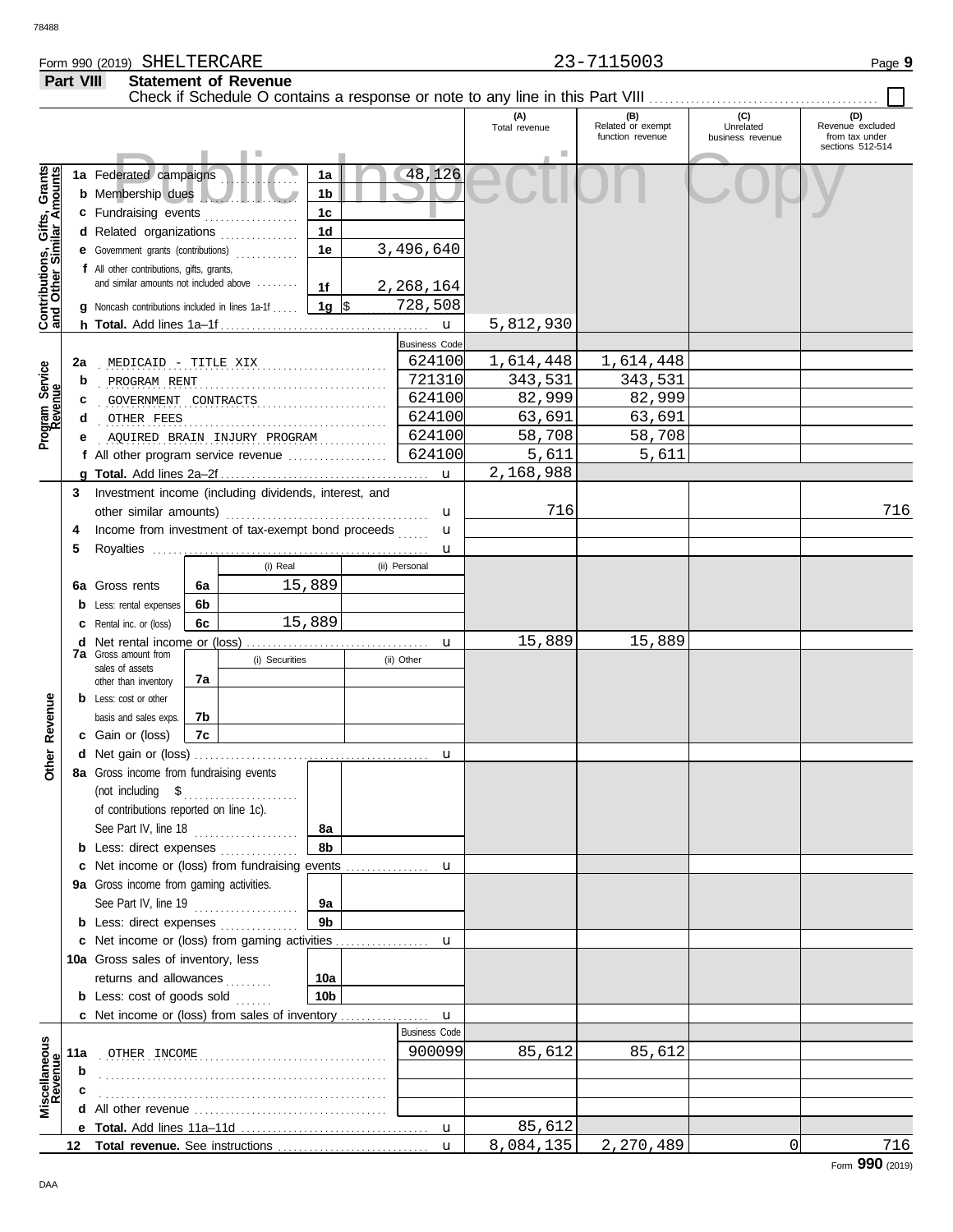# Form 990 (2019) Page **10** SHELTERCARE 23-7115003

**Part IX Statement of Functional Expenses**

### nd 10b of Part VIII.<br>
dother assistance to domestic organizations<br>
and other assistance to domestic<br>
and other assistance to domestic<br>
and other assistance to domestic<br>
and other assistance to domestic *Section 501(c)(3) and 501(c)(4) organizations must complete all columns. All other organizations must complete column (A). Do not include amounts reported on lines 6b, 7b, 8b, 9b, and 10b of Part VIII.* **1 2 3 4 5 6 7 8 9 10 11 a** Management ................................. **b** Legal . . . . . . . . . . . . . . . . . . . . . . . . . . . . . . . . . . . . . . . . . **c** Accounting . . . . . . . . . . . . . . . . . . . . . . . . . . . . . . . . . . . **d** Lobbying . . . . . . . . . . . . . . . . . . . . . . . . . . . . . . . . . . . . . **e** Professional fundraising services. See Part IV, line 17 **f g** Other. (If line 11g amount exceeds 10% of line 25, column **12** Advertising and promotion . . . . . . . . . . . . . . . . . . **13 14 15 16 17 18 19 20 21 22 23 24 a** . . . . . . . . . . . . . . . . . . . . . . . . . . . . . . . . . . . . . . . . . . . . . . . CLIENT ASSISTANCE 2,068,626 2,066,303 1,973 350 **b c d e** All other expenses . . . . . . . . . . . . . . . . . . . . . . . . . . . **25 Total functional expenses.** Add lines 1 through 24e . . . . . **26** Grants and other assistance to domestic organizations and domestic governments. See Part IV, line 21 Grants and other assistance to domestic individuals. See Part IV, line 22 .............. Grants and other assistance to foreign organizations, foreign governments, and foreign individuals. See Part IV, lines 15 and 16 Benefits paid to or for members . . . . . . . . . . . . . Compensation of current officers, directors, trustees, and key employees . . . . . . . . . . . . . . . . Compensation not included above to disqualified persons (as defined under section 4958(f)(1)) and persons described in section 4958(c)(3)(B) . . . . . . . . Other salaries and wages .................... Pension plan accruals and contributions (include section 401(k) and 403(b) employer contributions) Other employee benefits .................... Payroll taxes . . . . . . . . . . . . . . . . . . . . . . . . . . . . . . . . . Fees for services (nonemployees): Investment management fees ............... Office expenses ............................... Information technology ...................... Royalties . . . . . . . . . . . . . . . . . . . . . . . . . . . . . . . . . . . . . Occupancy . . . . . . . . . . . . . . . . . . . . . . . . . . . . . . . . . . Travel . . . . . . . . . . . . . . . . . . . . . . . . . . . . . . . . . . . . . . . . Payments of travel or entertainment expenses for any federal, state, or local public officials Conferences, conventions, and meetings Interest . . . . . . . . . . . . . . . . . . . . . . . . . . . . . . . . . . . . . . Payments to affiliates . . . . . . . . . . . . . . . . . . . . . . . . Depreciation, depletion, and amortization Insurance . . . . . . . . . . . . . . . . . . . . . . . . . . . . . . . . . . . . Other expenses. Itemize expenses not covered above (List miscellaneous expenses on line 24e. If line 24e amount exceeds 10% of line 25, column (A) amount, list line 24e expenses on Schedule O.) fundraising solicitation. Check here  $\mathbf{u}$  | if organization reported in column (B) joint costs from a combined educational campaign and following SOP 98-2 (ASC 958-720) **(A) (B) (C) (D)** Total expenses<br>
expenses Program service<br>
expenses<br>
Program service<br>  $\frac{1}{2}$ <br>  $\frac{1}{2}$ <br>  $\frac{1}{2}$ <br>  $\frac{1}{2}$ <br>  $\frac{1}{2}$ <br>  $\frac{1}{2}$ <br>  $\frac{1}{2}$ <br>  $\frac{1}{2}$ <br>  $\frac{1}{2}$ <br>  $\frac{1}{2}$ <br>  $\frac{1}{2}$ <br>  $\frac{1}{2}$ <br>  $\frac{1}{2}$ <br>  $\frac{1}{2}$ <br> expenses general expenses (D)<br>Fundraising expenses REPAIRS AND MAINTENANCE 1999 1999 1999 15,509 15,509 15,449 15,509 15,509 15,509 15,509 15,509 15,509 15,509 15,509 15,509 15,509 15,509 15,509 15,509 15,509 15,509 15,509 15,509 15,509 15,509 15,509 15,509 15,509 15,509 1 . . . . . . . . . . . . . . . . . . . . . . . . . . . . . . . . . . . . . . . . . . . . . . . SUPPLIES 113,167 74,696 31,913 6,558 . . . . . . . . . . . . . . . . . . . . . . . . . . . . . . . . . . . . . . . . . . . . . . . RECRUITING 54,465 560 53,905 Check if Schedule O contains a response or note to any line in this Part IX **Joint costs.** Complete this line only if the (A) amount, list line 11g expenses on Schedule O.) ....... 3,840,000 3,840,000 247,294 247,294 3,148,603 2,607,540 439,647 101,416 <u>44,327 31,572 11,397 1,358</u><br>31,419 436,497 85,412 9,510 <u>531,419 436,497 85,412 9,510</u><br>246,994 190,257 49,353 7,384 246,994 40,998 10,457 30,541<br>38,286 38,286 38,286 165,098 109,330 54,654 1,114 <mark>37,699</mark> 33,267 3,482 950 293,871 282,930 8,672 2,269<br>55,315 51,594 1,356 2,365 <mark>55,315 51,594 1,356</mark> 2,365 93,129 33,150 54,183 5,796 177,924 135,971 37,816 4,137<br>82,477 68,670 12,333 1,474 82,477 68,670 12,333 1,474 55,843 5,256 42,606 7,981 11,667,821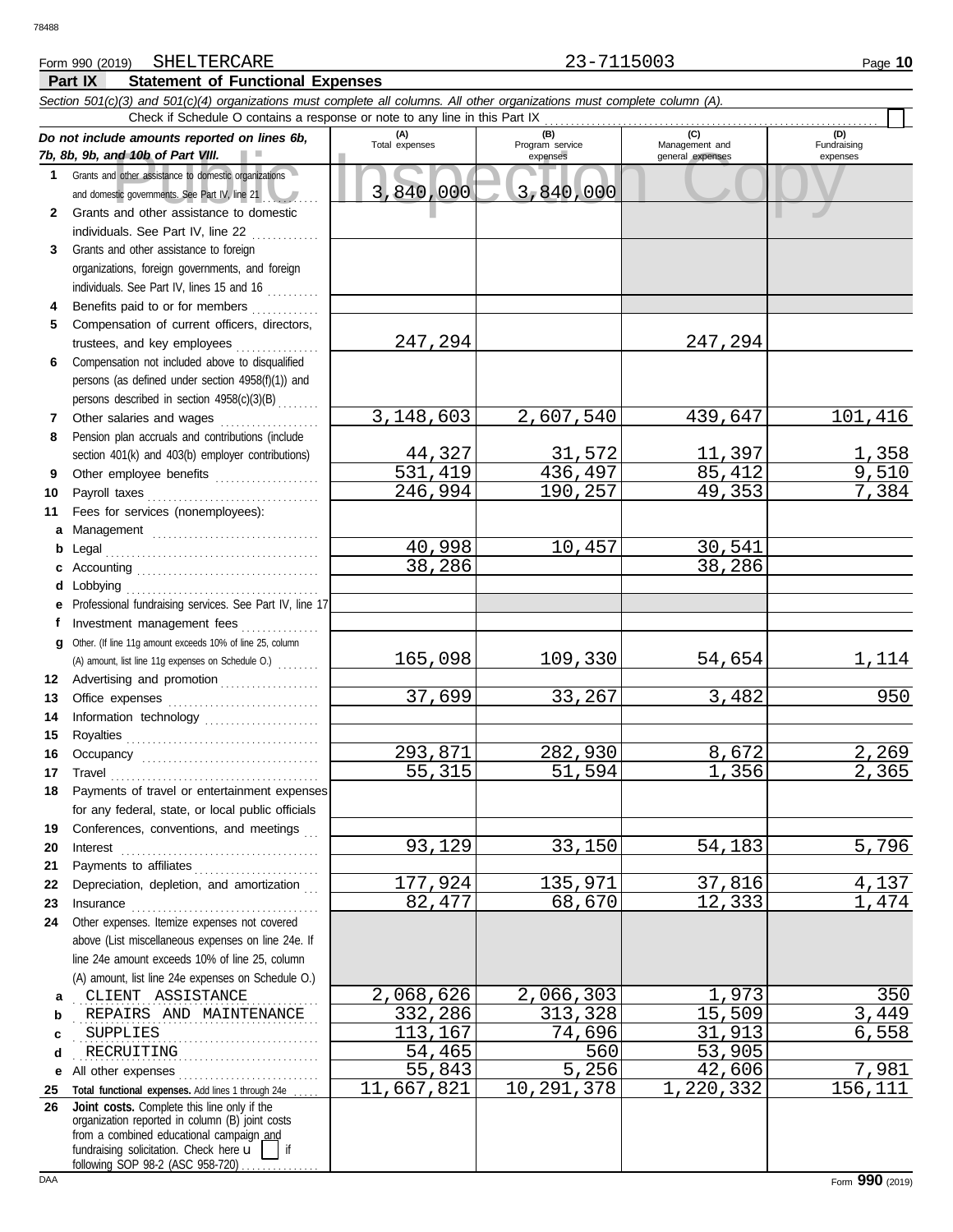# Form 990 (2019) Page **11** SHELTERCARE 23-7115003

# **Part X Balance Sheet**

|                             |    |                                                                                                                                                                                                                                     |           | (A)               |            | (B)              |
|-----------------------------|----|-------------------------------------------------------------------------------------------------------------------------------------------------------------------------------------------------------------------------------------|-----------|-------------------|------------|------------------|
|                             |    |                                                                                                                                                                                                                                     |           | Beginning of year |            | End of year      |
|                             | 1  | Cash-non-interest-bearing                                                                                                                                                                                                           |           | 275,303           | 1          | 821,182          |
|                             | 2  | Cash—non-interest-bearing<br>Savings and temporary cash investments                                                                                                                                                                 |           | 274,883           | $\sqrt{2}$ | 678,496          |
|                             | 3  |                                                                                                                                                                                                                                     |           | 565,346           | 3          | 421,328          |
|                             | 4  | Accounts receivable, net                                                                                                                                                                                                            | 228,534   | $\overline{4}$    | 69,104     |                  |
|                             | 5  | Loans and other receivables from any current or former officer, director,                                                                                                                                                           |           |                   |            |                  |
|                             |    | trustee, key employee, creator or founder, substantial contributor, or 35%                                                                                                                                                          |           |                   |            |                  |
|                             |    |                                                                                                                                                                                                                                     |           | 5                 |            |                  |
|                             | 6  | Loans and other receivables from other disqualified persons (as defined                                                                                                                                                             |           |                   |            |                  |
|                             |    | under section 4958(f)(1)), and persons described in section 4958(c)(3)(B)                                                                                                                                                           |           |                   | 6          |                  |
| Assets                      | 7  |                                                                                                                                                                                                                                     |           |                   | 7          |                  |
|                             | 8  |                                                                                                                                                                                                                                     |           |                   | 8          |                  |
|                             | 9  | Inventories for sale or use <i>continuous continuous continuous</i> continuous continuous continuous continuous continuous continuous continuous continuous continuous continuous continuous continuous continuous continuous conti |           | 186,235           | 9          | 164,740          |
|                             |    | 10a Land, buildings, and equipment: cost or other                                                                                                                                                                                   |           |                   |            |                  |
|                             |    |                                                                                                                                                                                                                                     |           |                   |            |                  |
|                             |    | basis. Complete Part VI of Schedule D<br><b>10a</b> 4, 278, 422<br><b>10b</b> 1, 958, 473                                                                                                                                           |           | 2, 273, 728       | 10c        | 2,319,949        |
|                             |    |                                                                                                                                                                                                                                     |           |                   | 11         |                  |
|                             | 11 |                                                                                                                                                                                                                                     |           | 12                |            |                  |
|                             | 12 |                                                                                                                                                                                                                                     |           |                   |            |                  |
|                             | 13 |                                                                                                                                                                                                                                     |           | 4,495             | 13         | 2,337            |
|                             | 14 | Intangible assets                                                                                                                                                                                                                   |           | 4,742,228         | 14         | 1,563,980        |
|                             | 15 |                                                                                                                                                                                                                                     |           |                   | 15         |                  |
|                             | 16 |                                                                                                                                                                                                                                     |           | 8,550,752         | 16         | 6,041,116        |
|                             | 17 |                                                                                                                                                                                                                                     | 74,153    | 17                | 42,435     |                  |
|                             | 18 |                                                                                                                                                                                                                                     |           |                   | 18         |                  |
|                             | 19 |                                                                                                                                                                                                                                     | 1,195,278 | 19                | 1,179,389  |                  |
|                             | 20 |                                                                                                                                                                                                                                     | 1,314,714 | 20                | 1,266,530  |                  |
|                             | 21 | Escrow or custodial account liability. Complete Part IV of Schedule D                                                                                                                                                               |           | 21                |            |                  |
|                             | 22 | Loans and other payables to any current or former officer, director,                                                                                                                                                                |           |                   |            |                  |
| Liabilities                 |    | trustee, key employee, creator or founder, substantial contributor, or 35%                                                                                                                                                          |           |                   |            |                  |
|                             |    |                                                                                                                                                                                                                                     |           |                   | 22         |                  |
|                             | 23 | Secured mortgages and notes payable to unrelated third parties [111] Secured mortgages and notes payable to unrelated third parties                                                                                                 |           |                   | 23         |                  |
|                             | 24 |                                                                                                                                                                                                                                     |           |                   | 24         | 913,435          |
|                             | 25 | Other liabilities (including federal income tax, payables to related third                                                                                                                                                          |           |                   |            |                  |
|                             |    | parties, and other liabilities not included on lines 17-24). Complete Part X                                                                                                                                                        |           |                   |            |                  |
|                             |    |                                                                                                                                                                                                                                     |           | $819,558$ 25      |            | <u>1,657,150</u> |
|                             | 26 |                                                                                                                                                                                                                                     |           | <u>3,403,703 </u> | 26         | <u>5,058,939</u> |
|                             |    | Organizations that follow FASB ASC 958, check here $\mathbf{u}[\overline{X}]$                                                                                                                                                       |           |                   |            |                  |
|                             |    | and complete lines 27, 28, 32, and 33.                                                                                                                                                                                              |           |                   |            |                  |
|                             | 27 | Net assets without donor restrictions                                                                                                                                                                                               |           | 4,421,835         | 27         | 500,449          |
|                             | 28 |                                                                                                                                                                                                                                     |           | 725,214           | 28         | 481,728          |
|                             |    | Organizations that do not follow FASB ASC 958, check here u                                                                                                                                                                         |           |                   |            |                  |
|                             |    | and complete lines 29 through 33.                                                                                                                                                                                                   |           |                   |            |                  |
|                             | 29 | Capital stock or trust principal, or current funds                                                                                                                                                                                  |           | 29                |            |                  |
|                             | 30 |                                                                                                                                                                                                                                     |           |                   | 30         |                  |
| Net Assets or Fund Balances | 31 | Retained earnings, endowment, accumulated income, or other funds                                                                                                                                                                    |           |                   | 31         |                  |
|                             | 32 | Total net assets or fund balances                                                                                                                                                                                                   |           | 5,147,049         | 32         | 982,177          |
|                             | 33 |                                                                                                                                                                                                                                     |           | 8,550,752         | 33         | 6,041,116        |
|                             |    |                                                                                                                                                                                                                                     |           |                   |            | Form 990 (2019)  |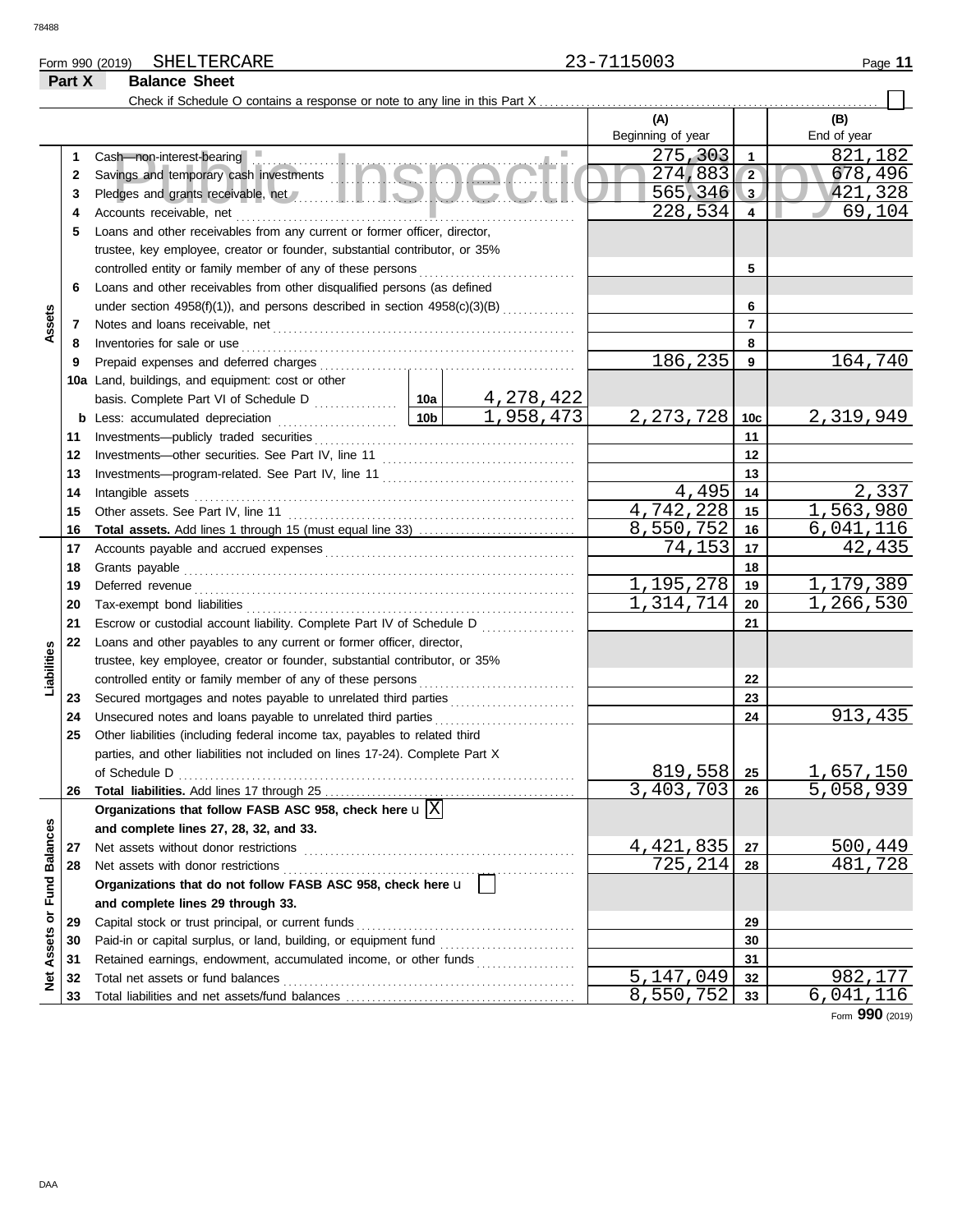|    |                                                                                                                                                                 | Form 990 (2019) SHELTERCARE                                                                                                                                                                                                          | 23-7115003 |                |  |                |            | Page 12      |  |  |
|----|-----------------------------------------------------------------------------------------------------------------------------------------------------------------|--------------------------------------------------------------------------------------------------------------------------------------------------------------------------------------------------------------------------------------|------------|----------------|--|----------------|------------|--------------|--|--|
|    | Part XI                                                                                                                                                         | <b>Reconciliation of Net Assets</b>                                                                                                                                                                                                  |            |                |  |                |            |              |  |  |
|    |                                                                                                                                                                 |                                                                                                                                                                                                                                      |            |                |  |                |            |              |  |  |
| 1. |                                                                                                                                                                 |                                                                                                                                                                                                                                      |            | $\mathbf{1}$   |  | 8,084,135      |            |              |  |  |
| 2  |                                                                                                                                                                 |                                                                                                                                                                                                                                      |            | $\mathbf{2}$   |  | 11,667,821     |            |              |  |  |
| 3  | $\mathbf{3}$<br>Revenue less expenses. Subtract line 2 from line 1<br>Net assets or fund balances at beginning of year (must equal Part X, line 32, column (A)) |                                                                                                                                                                                                                                      |            |                |  |                |            | $-3,583,686$ |  |  |
| 4  |                                                                                                                                                                 |                                                                                                                                                                                                                                      |            | $\overline{4}$ |  | 5,147,049      |            |              |  |  |
| 5  |                                                                                                                                                                 | Net unrealized gains (losses) on investments <b>with a contract to the contract of the contract of the contract of the contract of the contract of the contract of the contract of the contract of the contract of the contract </b> |            | 5 <sub>1</sub> |  |                | $V-17,639$ |              |  |  |
| 6  |                                                                                                                                                                 | Donated services and use of facilities <b>constructs</b> and the service of the service of the service of the service of the service of the service of the service of the service of the service of the service of the service of t  |            | 6              |  |                |            |              |  |  |
| 7  |                                                                                                                                                                 | Investment expenses                                                                                                                                                                                                                  |            | $\overline{7}$ |  |                |            |              |  |  |
| 8  |                                                                                                                                                                 | Prior period adjustments                                                                                                                                                                                                             |            | 8              |  |                | $-563,547$ |              |  |  |
| 9  |                                                                                                                                                                 | Other changes in net assets or fund balances (explain on Schedule O)                                                                                                                                                                 |            | $\overline{9}$ |  |                |            |              |  |  |
| 10 |                                                                                                                                                                 | Net assets or fund balances at end of year. Combine lines 3 through 9 (must equal Part X, line                                                                                                                                       |            |                |  |                |            |              |  |  |
|    | 32, column (B))                                                                                                                                                 |                                                                                                                                                                                                                                      |            | 10             |  |                | 982,177    |              |  |  |
|    | Part XII                                                                                                                                                        | <b>Financial Statements and Reporting</b>                                                                                                                                                                                            |            |                |  |                |            |              |  |  |
|    |                                                                                                                                                                 |                                                                                                                                                                                                                                      |            |                |  |                |            |              |  |  |
|    |                                                                                                                                                                 |                                                                                                                                                                                                                                      |            |                |  |                | Yes        | No           |  |  |
| 1. |                                                                                                                                                                 | ΙX<br>Accounting method used to prepare the Form 990:<br>Cash<br>Accrual                                                                                                                                                             | Other      |                |  |                |            |              |  |  |
|    |                                                                                                                                                                 | If the organization changed its method of accounting from a prior year or checked "Other," explain in                                                                                                                                |            |                |  |                |            |              |  |  |
|    | Schedule O.                                                                                                                                                     |                                                                                                                                                                                                                                      |            |                |  |                |            |              |  |  |
|    |                                                                                                                                                                 | 2a Were the organization's financial statements compiled or reviewed by an independent accountant?                                                                                                                                   |            |                |  | 2a             |            | Χ            |  |  |
|    |                                                                                                                                                                 | If "Yes," check a box below to indicate whether the financial statements for the year were compiled or                                                                                                                               |            |                |  |                |            |              |  |  |
|    |                                                                                                                                                                 | reviewed on a separate basis, consolidated basis, or both:                                                                                                                                                                           |            |                |  |                |            |              |  |  |
|    |                                                                                                                                                                 | Separate basis<br>  Consolidated basis<br>  Both consolidated and separate basis                                                                                                                                                     |            |                |  |                |            |              |  |  |
|    |                                                                                                                                                                 | <b>b</b> Were the organization's financial statements audited by an independent accountant?                                                                                                                                          |            |                |  | 2b             | Χ          |              |  |  |
|    |                                                                                                                                                                 | If "Yes," check a box below to indicate whether the financial statements for the year were audited on a                                                                                                                              |            |                |  |                |            |              |  |  |
|    |                                                                                                                                                                 | separate basis, consolidated basis, or both:                                                                                                                                                                                         |            |                |  |                |            |              |  |  |
|    |                                                                                                                                                                 | $ X $ Consolidated basis<br>  Both consolidated and separate basis<br>Separate basis                                                                                                                                                 |            |                |  |                |            |              |  |  |
|    |                                                                                                                                                                 | c If "Yes" to line 2a or 2b, does the organization have a committee that assumes responsibility for oversight of                                                                                                                     |            |                |  |                |            |              |  |  |
|    |                                                                                                                                                                 | the audit, review, or compilation of its financial statements and selection of an independent accountant?                                                                                                                            |            |                |  | 2c             | Χ          |              |  |  |
|    |                                                                                                                                                                 | If the organization changed either its oversight process or selection process during the tax year, explain on                                                                                                                        |            |                |  |                |            |              |  |  |
|    | Schedule O.                                                                                                                                                     |                                                                                                                                                                                                                                      |            |                |  |                |            |              |  |  |
|    |                                                                                                                                                                 | 3a As a result of a federal award, was the organization required to undergo an audit or audits as set forth in the                                                                                                                   |            |                |  |                |            |              |  |  |
|    |                                                                                                                                                                 | Single Audit Act and OMB Circular A-133?                                                                                                                                                                                             |            |                |  | За             | Χ          |              |  |  |
|    |                                                                                                                                                                 | b If "Yes," did the organization undergo the required audit or audits? If the organization did not undergo the                                                                                                                       |            |                |  |                |            |              |  |  |
|    |                                                                                                                                                                 | required audit or audits, explain why on Schedule O and describe any steps taken to undergo such audits                                                                                                                              |            |                |  | 3 <sub>b</sub> | X          |              |  |  |

Form **990** (2019)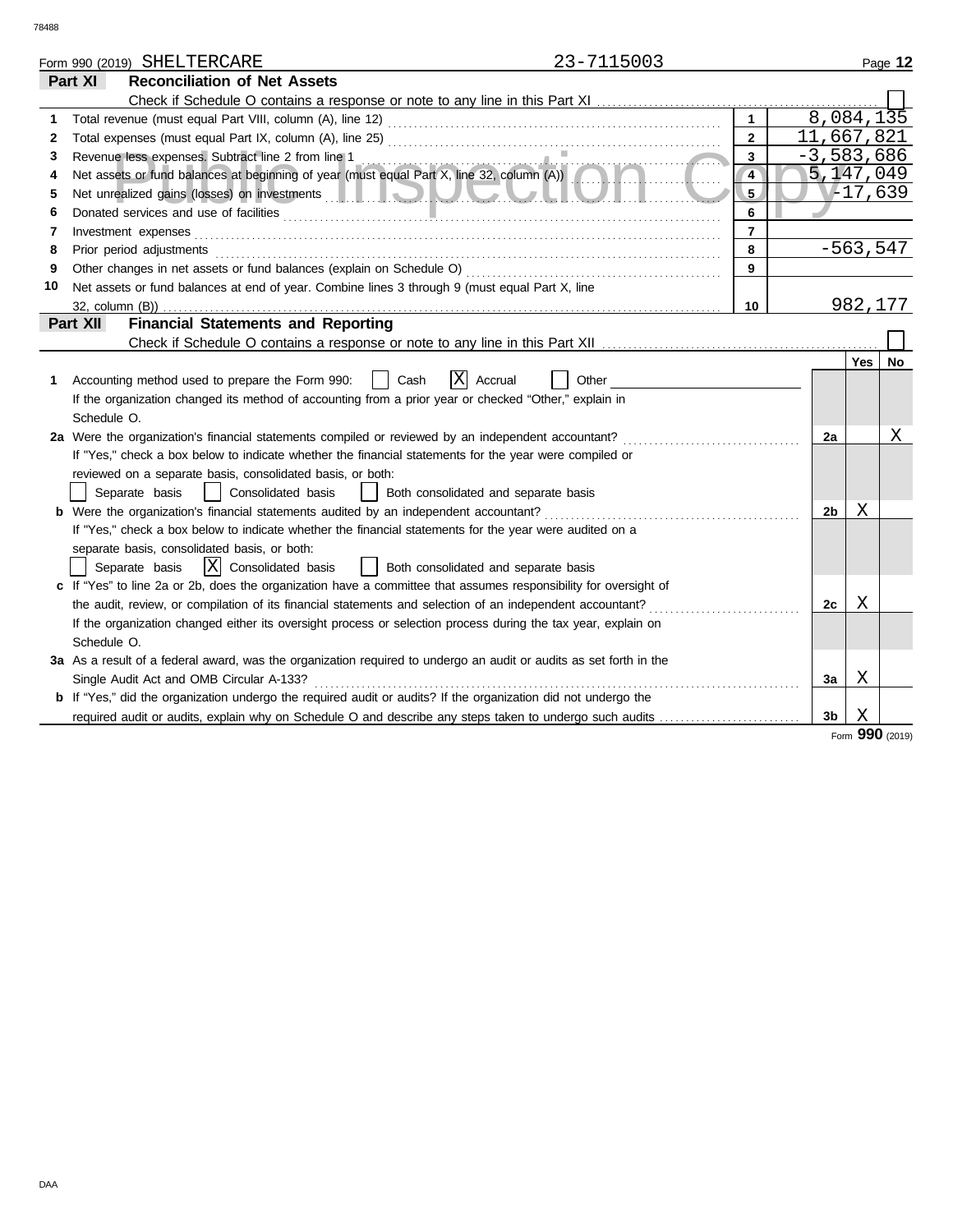| 78488                      |                                                                                                                                            |                                                                                                                                                                                                                                  |                          |    |                                                                                                                                                                                                                                                                |                    |  |  |  |
|----------------------------|--------------------------------------------------------------------------------------------------------------------------------------------|----------------------------------------------------------------------------------------------------------------------------------------------------------------------------------------------------------------------------------|--------------------------|----|----------------------------------------------------------------------------------------------------------------------------------------------------------------------------------------------------------------------------------------------------------------|--------------------|--|--|--|
| <b>SCHEDULE A</b>          |                                                                                                                                            | <b>Public Charity Status and Public Support</b>                                                                                                                                                                                  |                          |    |                                                                                                                                                                                                                                                                | OMB No. 1545-0047  |  |  |  |
| (Form 990 or 990-EZ)       |                                                                                                                                            | Complete if the organization is a section 501(c)(3) organization or a section 4947(a)(1) nonexempt charitable trust.                                                                                                             |                          |    |                                                                                                                                                                                                                                                                | 9                  |  |  |  |
| Department of the Treasury |                                                                                                                                            | La Attach to Form 990 or Form 990-EZ.                                                                                                                                                                                            |                          |    |                                                                                                                                                                                                                                                                | Open to Public     |  |  |  |
| Internal Revenue Service   |                                                                                                                                            | <b>u</b> Go to www.irs.gov/Form990 for instructions and the latest information.                                                                                                                                                  |                          |    |                                                                                                                                                                                                                                                                | Inspection         |  |  |  |
| Name of the organization   | SHELTERCARE                                                                                                                                |                                                                                                                                                                                                                                  |                          |    | Employer identification number<br>23-7115003                                                                                                                                                                                                                   |                    |  |  |  |
| Part I                     |                                                                                                                                            | Reason for Public Charity Status (All organizations must complete this part.)                                                                                                                                                    |                          |    | See instructions.                                                                                                                                                                                                                                              |                    |  |  |  |
|                            |                                                                                                                                            | The organization is not a private foundation because it is: (For lines 1 through 12, check only one box.)                                                                                                                        |                          |    |                                                                                                                                                                                                                                                                |                    |  |  |  |
| 1                          |                                                                                                                                            | A church, convention of churches, or association of churches described in section 170(b)(1)(A)(i).                                                                                                                               |                          |    |                                                                                                                                                                                                                                                                |                    |  |  |  |
| 2                          |                                                                                                                                            | A school described in section 170(b)(1)(A)(ii). (Attach Schedule E (Form 990 or 990-EZ).)                                                                                                                                        |                          |    |                                                                                                                                                                                                                                                                |                    |  |  |  |
| 3<br>4                     |                                                                                                                                            | A hospital or a cooperative hospital service organization described in section 170(b)(1)(A)(iii).                                                                                                                                |                          |    |                                                                                                                                                                                                                                                                |                    |  |  |  |
| city, and state:           | A medical research organization operated in conjunction with a hospital described in section 170(b)(1)(A)(iii). Enter the hospital's name, |                                                                                                                                                                                                                                  |                          |    |                                                                                                                                                                                                                                                                |                    |  |  |  |
| 5                          |                                                                                                                                            | An organization operated for the benefit of a college or university owned or operated by a governmental unit described in                                                                                                        |                          |    |                                                                                                                                                                                                                                                                |                    |  |  |  |
|                            | section 170(b)(1)(A)(iv). (Complete Part II.)                                                                                              |                                                                                                                                                                                                                                  |                          |    |                                                                                                                                                                                                                                                                |                    |  |  |  |
| 6<br> X<br>$\overline{7}$  |                                                                                                                                            | A federal, state, or local government or governmental unit described in section 170(b)(1)(A)(v).<br>An organization that normally receives a substantial part of its support from a governmental unit or from the general public |                          |    |                                                                                                                                                                                                                                                                |                    |  |  |  |
|                            | described in section 170(b)(1)(A)(vi). (Complete Part II.)                                                                                 |                                                                                                                                                                                                                                  |                          |    |                                                                                                                                                                                                                                                                |                    |  |  |  |
| 8                          |                                                                                                                                            | A community trust described in section 170(b)(1)(A)(vi). (Complete Part II.)                                                                                                                                                     |                          |    |                                                                                                                                                                                                                                                                |                    |  |  |  |
| 9<br>university:           |                                                                                                                                            | or university or a non-land-grant college of agriculture (see instructions). Enter the name, city, and state of the college or                                                                                                   |                          |    | An agricultural research organization described in section 170(b)(1)(A)(ix) operated in conjunction with a land-grant college                                                                                                                                  |                    |  |  |  |
| 10                         |                                                                                                                                            |                                                                                                                                                                                                                                  |                          |    | An organization that normally receives: (1) more than 33 1/3% of its support from contributions, membership fees, and gross                                                                                                                                    |                    |  |  |  |
|                            |                                                                                                                                            | receipts from activities related to its exempt functions—subject to certain exceptions, and (2) no more than 33 1/3% of its                                                                                                      |                          |    |                                                                                                                                                                                                                                                                |                    |  |  |  |
|                            |                                                                                                                                            | support from gross investment income and unrelated business taxable income (less section 511 tax) from businesses<br>acquired by the organization after June 30, 1975. See section 509(a)(2). (Complete Part III.)               |                          |    |                                                                                                                                                                                                                                                                |                    |  |  |  |
| 11                         |                                                                                                                                            | An organization organized and operated exclusively to test for public safety. See section 509(a)(4).                                                                                                                             |                          |    |                                                                                                                                                                                                                                                                |                    |  |  |  |
| 12                         |                                                                                                                                            |                                                                                                                                                                                                                                  |                          |    | An organization organized and operated exclusively for the benefit of, to perform the functions of, or to carry out the purposes                                                                                                                               |                    |  |  |  |
|                            |                                                                                                                                            |                                                                                                                                                                                                                                  |                          |    | of one or more publicly supported organizations described in section 509(a)(1) or section 509(a)(2). See section 509(a)(3).<br>Check the box in lines 12a through 12d that describes the type of supporting organization and complete lines 12e, 12f, and 12g. |                    |  |  |  |
| a                          |                                                                                                                                            |                                                                                                                                                                                                                                  |                          |    | Type I. A supporting organization operated, supervised, or controlled by its supported organization(s), typically by giving                                                                                                                                    |                    |  |  |  |
|                            |                                                                                                                                            | the supported organization(s) the power to regularly appoint or elect a majority of the directors or trustees of the                                                                                                             |                          |    |                                                                                                                                                                                                                                                                |                    |  |  |  |
| b                          |                                                                                                                                            | supporting organization. You must complete Part IV, Sections A and B.<br><b>Type II.</b> A supporting organization supervised or controlled in connection with its supported organization(s), by having                          |                          |    |                                                                                                                                                                                                                                                                |                    |  |  |  |
|                            |                                                                                                                                            |                                                                                                                                                                                                                                  |                          |    | control or management of the supporting organization vested in the same persons that control or manage the supported                                                                                                                                           |                    |  |  |  |
|                            |                                                                                                                                            | organization(s). You must complete Part IV, Sections A and C.                                                                                                                                                                    |                          |    |                                                                                                                                                                                                                                                                |                    |  |  |  |
| с                          |                                                                                                                                            | its supported organization(s) (see instructions). You must complete Part IV, Sections A, D, and E.                                                                                                                               |                          |    | Type III functionally integrated. A supporting organization operated in connection with, and functionally integrated with,                                                                                                                                     |                    |  |  |  |
| d                          |                                                                                                                                            |                                                                                                                                                                                                                                  |                          |    | Type III non-functionally integrated. A supporting organization operated in connection with its supported organization(s)                                                                                                                                      |                    |  |  |  |
|                            |                                                                                                                                            | requirement (see instructions). You must complete Part IV, Sections A and D, and Part V.                                                                                                                                         |                          |    | that is not functionally integrated. The organization generally must satisfy a distribution requirement and an attentiveness                                                                                                                                   |                    |  |  |  |
| е                          |                                                                                                                                            | Check this box if the organization received a written determination from the IRS that it is a Type I, Type II, Type III                                                                                                          |                          |    |                                                                                                                                                                                                                                                                |                    |  |  |  |
|                            |                                                                                                                                            | functionally integrated, or Type III non-functionally integrated supporting organization.                                                                                                                                        |                          |    |                                                                                                                                                                                                                                                                |                    |  |  |  |
| f<br>g                     | Enter the number of supported organizations                                                                                                | Provide the following information about the supported organization(s).                                                                                                                                                           |                          |    |                                                                                                                                                                                                                                                                |                    |  |  |  |
| (i) Name of supported      | (ii) EIN                                                                                                                                   | (iii) Type of organization                                                                                                                                                                                                       | (iv) Is the organization |    | (v) Amount of monetary                                                                                                                                                                                                                                         | (vi) Amount of     |  |  |  |
| organization               |                                                                                                                                            | (described on lines 1-10                                                                                                                                                                                                         | listed in your governing |    | support (see                                                                                                                                                                                                                                                   | other support (see |  |  |  |
|                            |                                                                                                                                            | above (see instructions))                                                                                                                                                                                                        | document?<br>Yes         | No | instructions)                                                                                                                                                                                                                                                  | instructions)      |  |  |  |
| (A)                        |                                                                                                                                            |                                                                                                                                                                                                                                  |                          |    |                                                                                                                                                                                                                                                                |                    |  |  |  |
|                            |                                                                                                                                            |                                                                                                                                                                                                                                  |                          |    |                                                                                                                                                                                                                                                                |                    |  |  |  |
| (B)                        |                                                                                                                                            |                                                                                                                                                                                                                                  |                          |    |                                                                                                                                                                                                                                                                |                    |  |  |  |
| (C)                        |                                                                                                                                            |                                                                                                                                                                                                                                  |                          |    |                                                                                                                                                                                                                                                                |                    |  |  |  |
| (D)                        |                                                                                                                                            |                                                                                                                                                                                                                                  |                          |    |                                                                                                                                                                                                                                                                |                    |  |  |  |
| (E)                        |                                                                                                                                            |                                                                                                                                                                                                                                  |                          |    |                                                                                                                                                                                                                                                                |                    |  |  |  |
| <b>Total</b>               |                                                                                                                                            |                                                                                                                                                                                                                                  |                          |    |                                                                                                                                                                                                                                                                |                    |  |  |  |

**For Paperwork Reduction Act Notice, see the Instructions for Form 990 or 990-EZ.**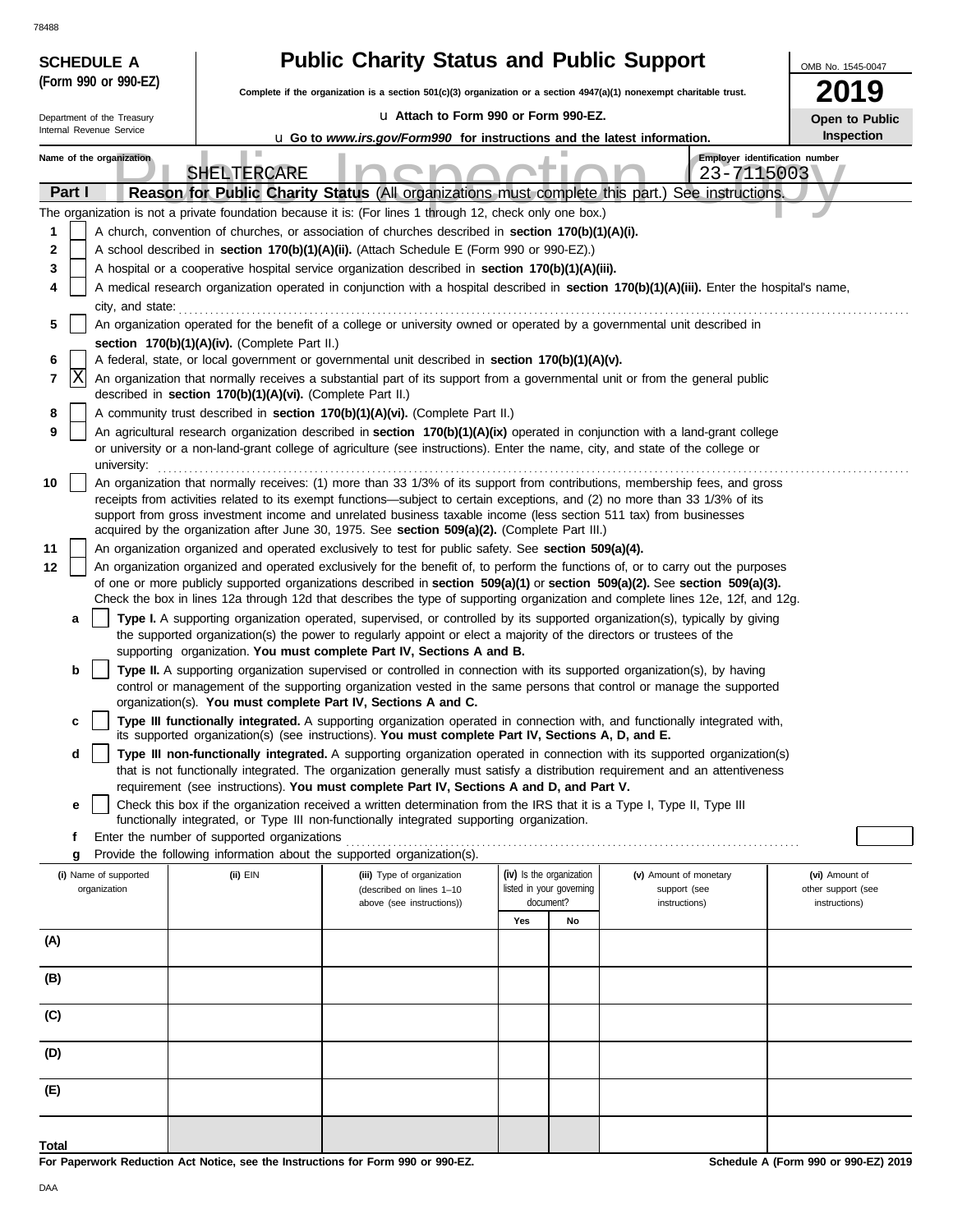|              | Schedule A (Form 990 or 990-EZ) 2019                                                                                                                                                                                        | SHELTERCARE |           |            |            | 23-7115003 | Page 2                               |
|--------------|-----------------------------------------------------------------------------------------------------------------------------------------------------------------------------------------------------------------------------|-------------|-----------|------------|------------|------------|--------------------------------------|
|              | Support Schedule for Organizations Described in Sections 170(b)(1)(A)(iv) and 170(b)(1)(A)(vi)<br>Part II                                                                                                                   |             |           |            |            |            |                                      |
|              | (Complete only if you checked the box on line 5, 7, or 8 of Part I or if the organization failed to qualify under                                                                                                           |             |           |            |            |            |                                      |
|              | Part III. If the organization fails to qualify under the tests listed below, please complete Part III.)                                                                                                                     |             |           |            |            |            |                                      |
|              | <b>Section A. Public Support</b>                                                                                                                                                                                            |             |           |            |            |            |                                      |
|              | Calendar year (or fiscal year beginning in)<br>$\mathbf{u}$                                                                                                                                                                 | (a) 2015    | (b) 2016  | $(c)$ 2017 | $(d)$ 2018 | (e) $2019$ | (f) Total                            |
| 1            | Gifts, grants, contributions, and<br>membership fees received. (Do not<br>include any "unusual grants.")                                                                                                                    | 2,624,283   | 3,901,001 | 4,263,309  | 4,847,418  | 5,812,930  | 21,448,941                           |
| $\mathbf{2}$ | Tax revenues levied for the<br>organization's benefit and either paid                                                                                                                                                       |             |           |            |            |            |                                      |
|              | to or expended on its behalf                                                                                                                                                                                                |             |           |            |            |            |                                      |
| 3            | The value of services or facilities<br>furnished by a governmental unit to the<br>organization without charge                                                                                                               |             |           |            |            |            |                                      |
| 4            | Total. Add lines 1 through 3                                                                                                                                                                                                | 2,624,283   | 3,901,001 | 4,263,309  | 4,847,418  | 5,812,930  | 21,448,941                           |
| 5            | The portion of total contributions by<br>each person (other than a<br>governmental unit or publicly<br>supported organization) included on<br>line 1 that exceeds 2% of the amount<br>shown on line 11, column (f) $\ldots$ |             |           |            |            |            | 1,276,064                            |
| 6            | Public support. Subtract line 5 from line 4                                                                                                                                                                                 |             |           |            |            |            | 20, 172, 877                         |
|              | <b>Section B. Total Support</b>                                                                                                                                                                                             |             |           |            |            |            |                                      |
|              | Calendar year (or fiscal year beginning in)<br>$\mathbf{u}$                                                                                                                                                                 | (a) 2015    | (b) 2016  | (c) 2017   | $(d)$ 2018 | (e) $2019$ | (f) Total                            |
| 7            | Amounts from line 4                                                                                                                                                                                                         | 2,624,283   | 3,901,001 | 4,263,309  | 4,847,418  | 5,812,930  | 21,448,941                           |
| 8            | Gross income from interest, dividends,<br>payments received on securities loans,<br>rents, royalties, and income from<br>similar sources                                                                                    | 55,508      | 134,178   | 118,090    | 100,098    | 16,605     | 424,479                              |
| 9            | Net income from unrelated business<br>activities, whether or not the business<br>is regularly carried on                                                                                                                    |             |           |            |            |            |                                      |
| 10           | Other income. Do not include gain or<br>loss from the sale of capital assets                                                                                                                                                |             |           |            |            |            |                                      |
| 11           | Total support. Add lines 7 through 10                                                                                                                                                                                       |             |           |            |            |            | 21,873,420                           |
| 12           |                                                                                                                                                                                                                             |             |           |            |            | 12         | 17,962,493                           |
| 13           | First five years. If the Form 990 is for the organization's first, second, third, fourth, or fifth tax year as a section 501(c)(3)                                                                                          |             |           |            |            |            | □<br>$\blacktriangleright$           |
|              | organization, check this box and stop here<br>Section C. Computation of Public Support Percentage                                                                                                                           |             |           |            |            |            |                                      |
| 14           | Public support percentage for 2019 (line 6, column (f) divided by line 11, column (f)) [[[[[[[[[[[[[[[[[[[[[[                                                                                                               |             |           |            |            | 14         | 92.23%                               |
| 15           | Public support percentage from 2018 Schedule A, Part II, line 14                                                                                                                                                            |             |           |            |            | 15         | 93.34%                               |
| 16a          | 33 1/3% support test-2019. If the organization did not check the box on line 13, and line 14 is 33 1/3% or more, check this                                                                                                 |             |           |            |            |            |                                      |
|              |                                                                                                                                                                                                                             |             |           |            |            |            | $\blacktriangleright$ $\overline{X}$ |
| b            | 33 1/3% support test-2018. If the organization did not check a box on line 13 or 16a, and line 15 is 33 1/3% or more, check                                                                                                 |             |           |            |            |            |                                      |
|              | this box and stop here. The organization qualifies as a publicly supported organization                                                                                                                                     |             |           |            |            |            |                                      |
| 17a          | 10%-facts-and-circumstances test-2019. If the organization did not check a box on line 13, 16a, or 16b, and line 14 is                                                                                                      |             |           |            |            |            |                                      |
|              | 10% or more, and if the organization meets the "facts-and-circumstances" test, check this box and stop here. Explain in                                                                                                     |             |           |            |            |            |                                      |
|              | Part VI how the organization meets the "facts-and-circumstances" test. The organization qualifies as a publicly supported                                                                                                   |             |           |            |            |            |                                      |
|              | organization                                                                                                                                                                                                                |             |           |            |            |            |                                      |
| b            | 10%-facts-and-circumstances test-2018. If the organization did not check a box on line 13, 16a, 16b, or 17a, and line                                                                                                       |             |           |            |            |            |                                      |
|              | 15 is 10% or more, and if the organization meets the "facts-and-circumstances" test, check this box and stop here.                                                                                                          |             |           |            |            |            |                                      |
|              | Explain in Part VI how the organization meets the "facts-and-circumstances" test. The organization qualifies as a publicly                                                                                                  |             |           |            |            |            |                                      |
|              | supported organization                                                                                                                                                                                                      |             |           |            |            |            |                                      |
| 18           | Private foundation. If the organization did not check a box on line 13, 16a, 16b, 17a, or 17b, check this box and see                                                                                                       |             |           |            |            |            |                                      |
|              | <b>instructions</b>                                                                                                                                                                                                         |             |           |            |            |            |                                      |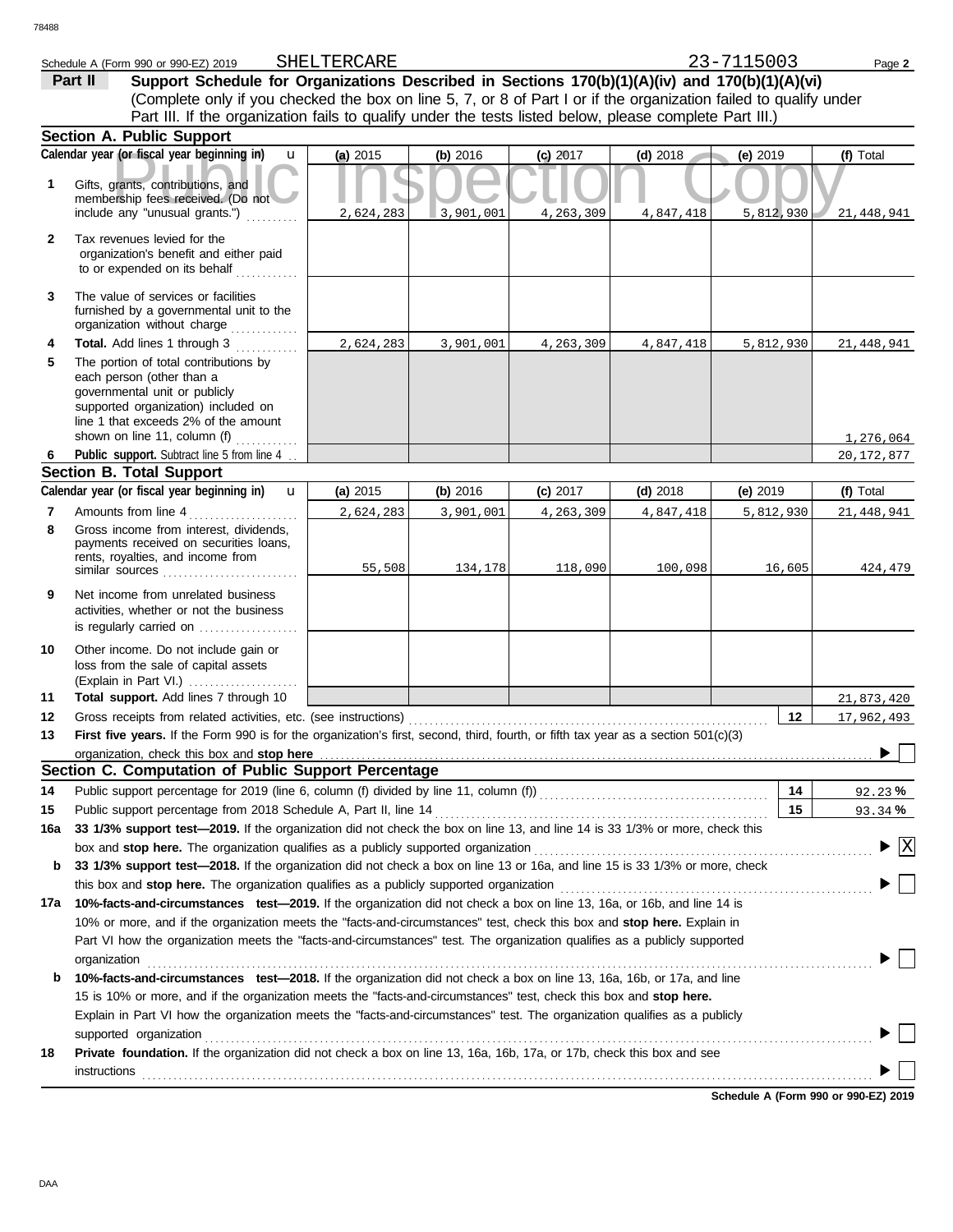### Schedule A (Form 990 or 990-EZ) 2019 SHELTERCARE 23-7115003 Page 3 SHELTERCARE

**Part III** Support Schedule for Organizations Described in Section 509(a)(2) (Complete only if you checked the box on line 10 of Part I or if the organization failed to qualify under Part II. If the organization fails to qualify under the tests listed below, please complete Part II.)

|     | <b>Section A. Public Support</b>                                                                                                                                                                                                              |          |          |            |            |            |                                         |
|-----|-----------------------------------------------------------------------------------------------------------------------------------------------------------------------------------------------------------------------------------------------|----------|----------|------------|------------|------------|-----------------------------------------|
|     | Calendar year (or fiscal year beginning in)<br>u                                                                                                                                                                                              | (a) 2015 | (b) 2016 | $(c)$ 2017 | $(d)$ 2018 | (e) 2019   | (f) Total                               |
| 1   | Gifts, grants, contributions, and membership fees<br>received. (Do not include any "unusual grants.")                                                                                                                                         |          |          |            |            |            |                                         |
| 2   | Gross receipts from admissions, merchandise<br>sold or services performed, or facilities<br>furnished in any activity that is related to the<br>organization's tax-exempt purpose                                                             |          |          |            |            |            |                                         |
| 3   | Gross receipts from activities that are not an<br>unrelated trade or business under section 513                                                                                                                                               |          |          |            |            |            |                                         |
| 4   | Tax revenues levied for the<br>organization's benefit and either paid<br>to or expended on its behalf                                                                                                                                         |          |          |            |            |            |                                         |
| 5   | The value of services or facilities<br>furnished by a governmental unit to the<br>organization without charge                                                                                                                                 |          |          |            |            |            |                                         |
| 6   | Total. Add lines 1 through 5<br>.                                                                                                                                                                                                             |          |          |            |            |            |                                         |
|     | <b>7a</b> Amounts included on lines 1, 2, and 3<br>received from disqualified persons                                                                                                                                                         |          |          |            |            |            |                                         |
| b   | Amounts included on lines 2 and 3<br>received from other than disqualified<br>persons that exceed the greater of \$5,000<br>or 1% of the amount on line 13 for the year                                                                       |          |          |            |            |            |                                         |
| c   | Add lines 7a and 7b                                                                                                                                                                                                                           |          |          |            |            |            |                                         |
| 8   | Public support. (Subtract line 7c from<br>line $6.$ )                                                                                                                                                                                         |          |          |            |            |            |                                         |
|     | <b>Section B. Total Support</b>                                                                                                                                                                                                               |          |          |            |            |            |                                         |
|     | Calendar year (or fiscal year beginning in)<br>$\mathbf{u}$                                                                                                                                                                                   | (a) 2015 | (b) 2016 | $(c)$ 2017 | $(d)$ 2018 | (e) $2019$ | (f) Total                               |
| 9   | Amounts from line 6<br>.                                                                                                                                                                                                                      |          |          |            |            |            |                                         |
| 10a | Gross income from interest, dividends,<br>payments received on securities loans, rents,<br>royalties, and income from similar sources                                                                                                         |          |          |            |            |            |                                         |
| b   | Unrelated business taxable income (less<br>section 511 taxes) from businesses<br>acquired after June 30, 1975                                                                                                                                 |          |          |            |            |            |                                         |
|     | Add lines 10a and 10b                                                                                                                                                                                                                         |          |          |            |            |            |                                         |
| 11  | Net income from unrelated business<br>activities not included in line 10b, whether<br>or not the business is regularly carried on                                                                                                             |          |          |            |            |            |                                         |
| 12  | Other income. Do not include gain or<br>loss from the sale of capital assets<br>(Explain in Part VI.)<br>.                                                                                                                                    |          |          |            |            |            |                                         |
| 13  | Total support. (Add lines 9, 10c, 11,<br>and 12.) $\ldots$                                                                                                                                                                                    |          |          |            |            |            |                                         |
| 14  | First five years. If the Form 990 is for the organization's first, second, third, fourth, or fifth tax year as a section 501(c)(3)                                                                                                            |          |          |            |            |            |                                         |
|     | organization, check this box and stop here <b>contained</b> and the contained and the contained and stop here <b>contained</b> and stop here <b>contained</b> and <b>stop here contained and stop here contained and and stop here contai</b> |          |          |            |            |            |                                         |
|     | Section C. Computation of Public Support Percentage                                                                                                                                                                                           |          |          |            |            |            |                                         |
| 15  |                                                                                                                                                                                                                                               |          |          |            |            | 15         | %                                       |
| 16  |                                                                                                                                                                                                                                               |          |          |            |            | 16         | %                                       |
|     | Section D. Computation of Investment Income Percentage                                                                                                                                                                                        |          |          |            |            |            |                                         |
| 17  | Investment income percentage for 2019 (line 10c, column (f), divided by line 13, column (f)) [[[[[[[[[[[[[[[[[                                                                                                                                |          |          |            |            | 17         | %                                       |
| 18  | Investment income percentage from 2018 Schedule A, Part III, line 17                                                                                                                                                                          |          |          |            |            | 18         | %                                       |
| 19а | 33 1/3% support tests-2019. If the organization did not check the box on line 14, and line 15 is more than 33 1/3%, and line                                                                                                                  |          |          |            |            |            | $\begin{array}{ccc} \hline \end{array}$ |
|     |                                                                                                                                                                                                                                               |          |          |            |            |            |                                         |
| b   | 33 1/3% support tests-2018. If the organization did not check a box on line 14 or line 19a, and line 16 is more than 33 1/3%, and                                                                                                             |          |          |            |            |            | $\overline{\phantom{a}}$                |
| 20  |                                                                                                                                                                                                                                               |          |          |            |            |            |                                         |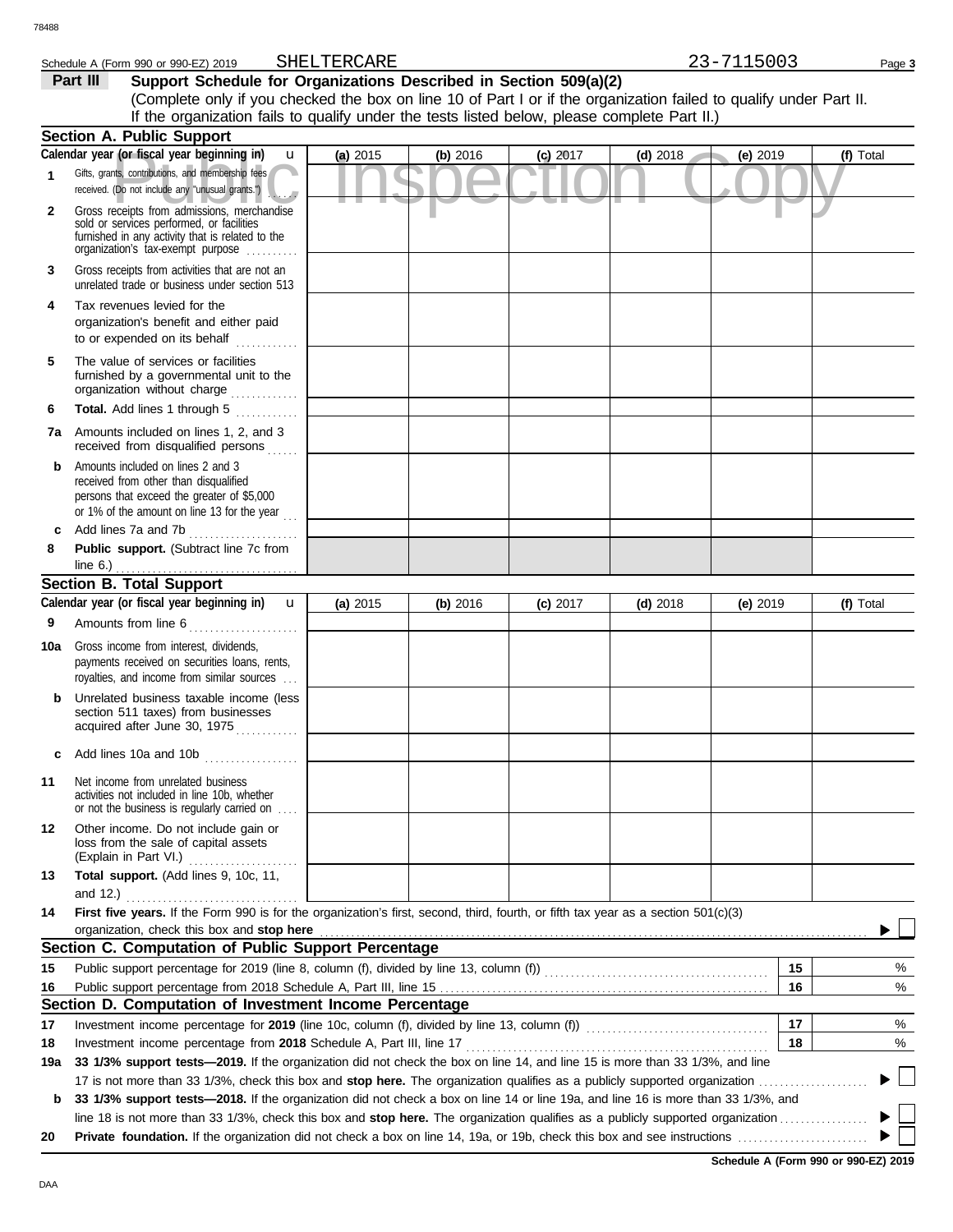### Schedule A (Form 990 or 990-EZ) 2019 SHELTERCARE 23-7115003 Page 4 SHELTERCARE

|     | Part IV<br><b>Supporting Organizations</b>                                                                                                                                                                       |                                 |    |
|-----|------------------------------------------------------------------------------------------------------------------------------------------------------------------------------------------------------------------|---------------------------------|----|
|     | (Complete only if you checked a box in line 12 on Part I. If you checked 12a of Part I, complete Sections A                                                                                                      |                                 |    |
|     | and B. If you checked 12b of Part I, complete Sections A and C. If you checked 12c of Part I, complete                                                                                                           |                                 |    |
|     | Sections A, D, and E. If you checked 12d of Part I, complete Sections A and D, and complete Part V.)                                                                                                             |                                 |    |
|     | Section A. All Supporting Organizations                                                                                                                                                                          |                                 |    |
|     |                                                                                                                                                                                                                  | <b>Yes</b>                      | No |
| 1   | Are all of the organization's supported organizations listed by name in the organization's governing<br>documents? If "No," describe in Part VI how the supported organizations are designated. If designated by |                                 |    |
|     | class or purpose, describe the designation. If historic and continuing relationship, explain.                                                                                                                    | 1                               |    |
| 2   | Did the organization have any supported organization that does not have an IRS determination of status                                                                                                           |                                 |    |
|     | under section 509(a)(1) or (2)? If "Yes," explain in Part VI how the organization determined that the supported                                                                                                  |                                 |    |
|     | organization was described in section 509(a)(1) or (2).                                                                                                                                                          | 2                               |    |
| За  | Did the organization have a supported organization described in section $501(c)(4)$ , (5), or (6)? If "Yes," answer                                                                                              |                                 |    |
|     | $(b)$ and $(c)$ below.                                                                                                                                                                                           | 3a                              |    |
| b   | Did the organization confirm that each supported organization qualified under section $501(c)(4)$ , (5), or (6) and                                                                                              |                                 |    |
|     | satisfied the public support tests under section 509(a)(2)? If "Yes," describe in Part VI when and how the                                                                                                       |                                 |    |
|     | organization made the determination.                                                                                                                                                                             | 3b                              |    |
| с   | Did the organization ensure that all support to such organizations was used exclusively for section $170(c)(2)(B)$                                                                                               |                                 |    |
|     | purposes? If "Yes," explain in Part VI what controls the organization put in place to ensure such use.                                                                                                           | 3c                              |    |
| 4a  | Was any supported organization not organized in the United States ("foreign supported organization")? If                                                                                                         |                                 |    |
|     | "Yes," and if you checked 12a or 12b in Part I, answer (b) and (c) below.                                                                                                                                        | 4a                              |    |
| b   | Did the organization have ultimate control and discretion in deciding whether to make grants to the foreign                                                                                                      |                                 |    |
|     | supported organization? If "Yes," describe in Part VI how the organization had such control and discretion                                                                                                       |                                 |    |
|     | despite being controlled or supervised by or in connection with its supported organizations.                                                                                                                     | 4b                              |    |
| с   | Did the organization support any foreign supported organization that does not have an IRS determination                                                                                                          |                                 |    |
|     | under sections $501(c)(3)$ and $509(a)(1)$ or (2)? If "Yes," explain in Part VI what controls the organization used                                                                                              |                                 |    |
|     | to ensure that all support to the foreign supported organization was used exclusively for section $170(c)(2)(B)$                                                                                                 |                                 |    |
| 5a  | purposes.<br>Did the organization add, substitute, or remove any supported organizations during the tax year? If "Yes,"                                                                                          | 4c                              |    |
|     | answer (b) and (c) below (if applicable). Also, provide detail in Part VI, including (i) the names and EIN                                                                                                       |                                 |    |
|     | numbers of the supported organizations added, substituted, or removed; (ii) the reasons for each such action;                                                                                                    |                                 |    |
|     | (iii) the authority under the organization's organizing document authorizing such action; and (iv) how the action                                                                                                |                                 |    |
|     | was accomplished (such as by amendment to the organizing document).                                                                                                                                              | 5a                              |    |
| b   | Type I or Type II only. Was any added or substituted supported organization part of a class already                                                                                                              |                                 |    |
|     | designated in the organization's organizing document?                                                                                                                                                            | 5b                              |    |
| c   | Substitutions only. Was the substitution the result of an event beyond the organization's control?                                                                                                               | 5c                              |    |
| 6   | Did the organization provide support (whether in the form of grants or the provision of services or facilities) to                                                                                               |                                 |    |
|     | anyone other than (i) its supported organizations, (ii) individuals that are part of the charitable class benefited                                                                                              |                                 |    |
|     | by one or more of its supported organizations, or (iii) other supporting organizations that also support or                                                                                                      |                                 |    |
|     | benefit one or more of the filing organization's supported organizations? If "Yes," provide detail in Part VI.                                                                                                   | 6                               |    |
| 7   | Did the organization provide a grant, loan, compensation, or other similar payment to a substantial contributor                                                                                                  |                                 |    |
|     | (as defined in section $4958(c)(3)(C)$ ), a family member of a substantial contributor, or a 35% controlled entity                                                                                               |                                 |    |
|     | with regard to a substantial contributor? If "Yes," complete Part I of Schedule L (Form 990 or 990-EZ).                                                                                                          | 7                               |    |
| 8   | Did the organization make a loan to a disqualified person (as defined in section 4958) not described in line 7?                                                                                                  |                                 |    |
|     | If "Yes," complete Part I of Schedule L (Form 990 or 990-EZ).                                                                                                                                                    | 8                               |    |
| 9а  | Was the organization controlled directly or indirectly at any time during the tax year by one or more                                                                                                            |                                 |    |
|     | disqualified persons as defined in section 4946 (other than foundation managers and organizations described                                                                                                      |                                 |    |
|     | in section $509(a)(1)$ or $(2)$ ? If "Yes," provide detail in Part VI.                                                                                                                                           | 9а                              |    |
| b   | Did one or more disqualified persons (as defined in line 9a) hold a controlling interest in any entity in which<br>the supporting organization had an interest? If "Yes," provide detail in Part VI.             | 9b                              |    |
| c   | Did a disqualified person (as defined in line 9a) have an ownership interest in, or derive any personal benefit                                                                                                  |                                 |    |
|     | from, assets in which the supporting organization also had an interest? If "Yes," provide detail in Part VI.                                                                                                     | 9c                              |    |
| 10a | Was the organization subject to the excess business holdings rules of section 4943 because of section                                                                                                            |                                 |    |
|     | 4943(f) (regarding certain Type II supporting organizations, and all Type III non-functionally integrated                                                                                                        |                                 |    |
|     | supporting organizations)? If "Yes," answer 10b below.                                                                                                                                                           | 10a                             |    |
| b   | Did the organization have any excess business holdings in the tax year? (Use Schedule C, Form 4720, to                                                                                                           |                                 |    |
|     | determine whether the organization had excess business holdings.)                                                                                                                                                | 10b                             |    |
|     |                                                                                                                                                                                                                  | Cahadula A (Carm 000 as 000 EZ) |    |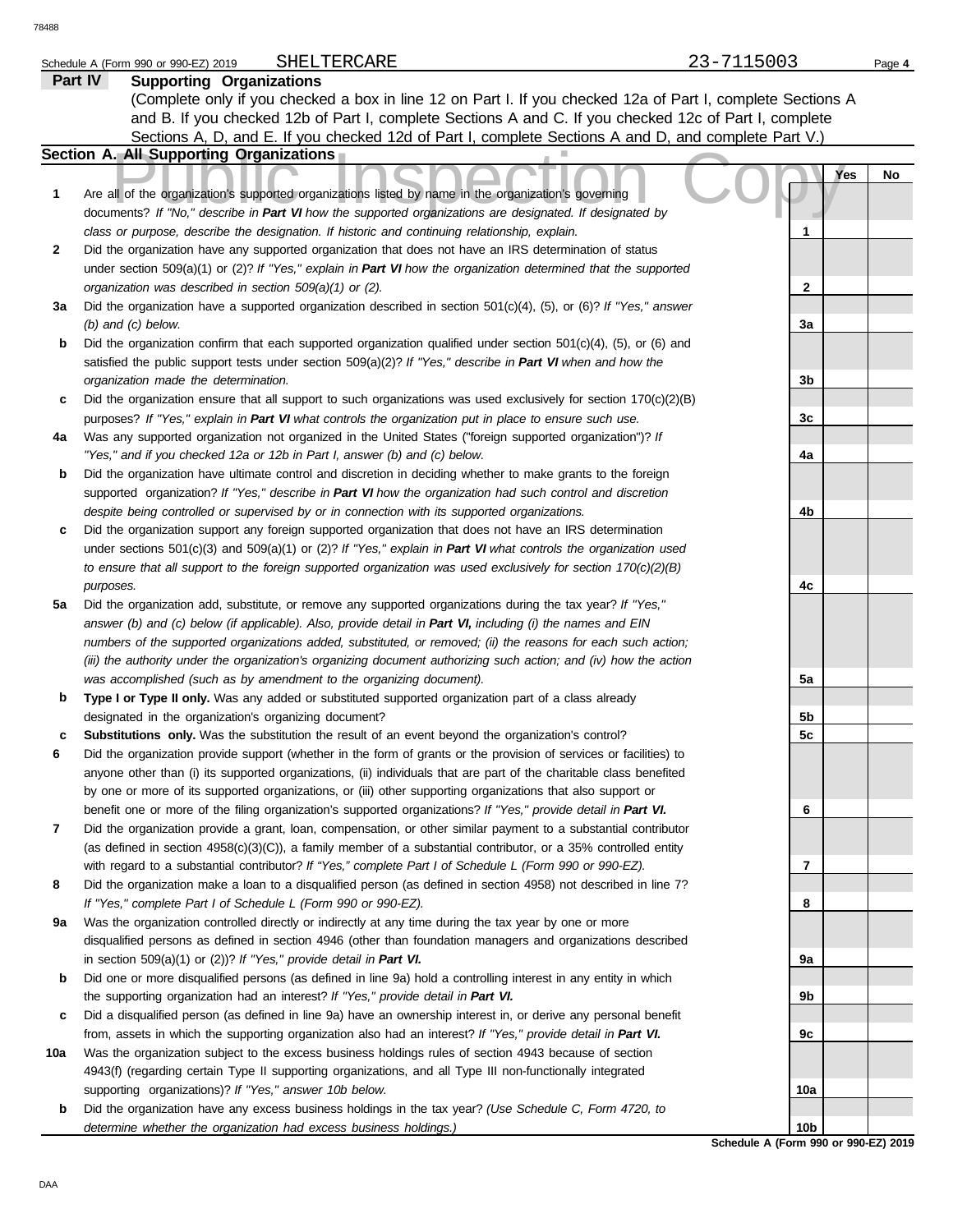|        | SHELTERCARE<br>Schedule A (Form 990 or 990-EZ) 2019                                                                                                                                                         | 23-7115003      |            | Page 5 |
|--------|-------------------------------------------------------------------------------------------------------------------------------------------------------------------------------------------------------------|-----------------|------------|--------|
|        | <b>Supporting Organizations (continued)</b><br>Part IV                                                                                                                                                      |                 |            |        |
|        |                                                                                                                                                                                                             |                 | <b>Yes</b> | No     |
| 11     | Has the organization accepted a gift or contribution from any of the following persons?                                                                                                                     |                 |            |        |
| a      | A person who directly or indirectly controls, either alone or together with persons described in (b) and (c)                                                                                                |                 |            |        |
|        | below, the governing body of a supported organization?                                                                                                                                                      | 11a             |            |        |
|        | <b>b</b> A family member of a person described in (a) above?                                                                                                                                                | 11 <sub>b</sub> |            |        |
| c      | A 35% controlled entity of a person described in (a) or (b) above? If "Yes" to a, b, or c, provide detail in Part VI                                                                                        | 11c             |            |        |
|        | <b>Section B. Type I Supporting Organizations</b>                                                                                                                                                           |                 |            |        |
|        |                                                                                                                                                                                                             |                 | Yes        | No     |
| 1      | Did the directors, trustees, or membership of one or more supported organizations have the power to                                                                                                         |                 |            |        |
|        | regularly appoint or elect at least a majority of the organization's directors or trustees at all times during the                                                                                          |                 |            |        |
|        | tax year? If "No," describe in Part VI how the supported organization(s) effectively operated, supervised, or                                                                                               |                 |            |        |
|        | controlled the organization's activities. If the organization had more than one supported organization,                                                                                                     |                 |            |        |
|        | describe how the powers to appoint and/or remove directors or trustees were allocated among the supported                                                                                                   |                 |            |        |
|        | organizations and what conditions or restrictions, if any, applied to such powers during the tax year.                                                                                                      | 1               |            |        |
| 2      | Did the organization operate for the benefit of any supported organization other than the supported                                                                                                         |                 |            |        |
|        | organization(s) that operated, supervised, or controlled the supporting organization? If "Yes," explain in Part                                                                                             |                 |            |        |
|        | VI how providing such benefit carried out the purposes of the supported organization(s) that operated,                                                                                                      |                 |            |        |
|        | supervised, or controlled the supporting organization.                                                                                                                                                      | $\mathbf 2$     |            |        |
|        | Section C. Type II Supporting Organizations                                                                                                                                                                 |                 |            |        |
|        |                                                                                                                                                                                                             |                 | Yes        | No     |
| 1      | Were a majority of the organization's directors or trustees during the tax year also a majority of the directors                                                                                            |                 |            |        |
|        | or trustees of each of the organization's supported organization(s)? If "No," describe in Part VI how control                                                                                               |                 |            |        |
|        | or management of the supporting organization was vested in the same persons that controlled or managed                                                                                                      |                 |            |        |
|        | the supported organization(s).                                                                                                                                                                              | 1               |            |        |
|        | Section D. All Type III Supporting Organizations                                                                                                                                                            |                 |            |        |
|        |                                                                                                                                                                                                             |                 | Yes        | No     |
| 1      | Did the organization provide to each of its supported organizations, by the last day of the fifth month of the                                                                                              |                 |            |        |
|        | organization's tax year, (i) a written notice describing the type and amount of support provided during the prior tax                                                                                       |                 |            |        |
|        | year, (ii) a copy of the Form 990 that was most recently filed as of the date of notification, and (iii) copies of the                                                                                      |                 |            |        |
|        | organization's governing documents in effect on the date of notification, to the extent not previously provided?                                                                                            | 1               |            |        |
| 2      | Were any of the organization's officers, directors, or trustees either (i) appointed or elected by the supported                                                                                            |                 |            |        |
|        | organization(s) or (ii) serving on the governing body of a supported organization? If "No," explain in Part VI how                                                                                          |                 |            |        |
|        | the organization maintained a close and continuous working relationship with the supported organization(s).                                                                                                 | 2               |            |        |
| 3      | By reason of the relationship described in (2), did the organization's supported organizations have a                                                                                                       |                 |            |        |
|        | significant voice in the organization's investment policies and in directing the use of the organization's                                                                                                  |                 |            |        |
|        | income or assets at all times during the tax year? If "Yes," describe in Part VI the role the organization's                                                                                                |                 |            |        |
|        | supported organizations played in this regard.<br>Section E. Type III Functionally-Integrated Supporting Organizations                                                                                      | 3               |            |        |
|        |                                                                                                                                                                                                             |                 |            |        |
| 1      | Check the box next to the method that the organization used to satisfy the Integral Part Test during the year (see instructions).<br>The organization satisfied the Activities Test. Complete line 2 below. |                 |            |        |
| а<br>b | The organization is the parent of each of its supported organizations. Complete line 3 below.                                                                                                               |                 |            |        |
| c      | The organization supported a governmental entity. Describe in Part VI how you supported a government entity (see instructions).                                                                             |                 |            |        |
|        |                                                                                                                                                                                                             |                 |            |        |
|        | 2 Activities Test. Answer (a) and (b) below.                                                                                                                                                                |                 | Yes        | No     |
| а      | Did substantially all of the organization's activities during the tax year directly further the exempt purposes of                                                                                          |                 |            |        |
|        | the supported organization(s) to which the organization was responsive? If "Yes," then in Part VI identify                                                                                                  |                 |            |        |
|        | those supported organizations and explain how these activities directly furthered their exempt purposes,                                                                                                    |                 |            |        |
|        | how the organization was responsive to those supported organizations, and how the organization determined                                                                                                   |                 |            |        |
|        | that these activities constituted substantially all of its activities.                                                                                                                                      | 2a              |            |        |
| b      | Did the activities described in (a) constitute activities that, but for the organization's involvement, one or more                                                                                         |                 |            |        |

- of the organization's supported organization(s) would have been engaged in? *If "Yes," explain in Part VI the reasons for the organization's position that its supported organization(s) would have engaged in these activities but for the organization's involvement.*
- **3** Parent of Supported Organizations. *Answer (a) and (b) below.*
- **a** Did the organization have the power to regularly appoint or elect a majority of the officers, directors, or trustees of each of the supported organizations? *Provide details in Part VI.*
- **b** Did the organization exercise a substantial degree of direction over the policies, programs, and activities of each of its supported organizations? *If "Yes," describe in Part VI the role played by the organization in this regard.*

DAA **Schedule A (Form 990 or 990-EZ) 2019 3b**

**2b**

**3a**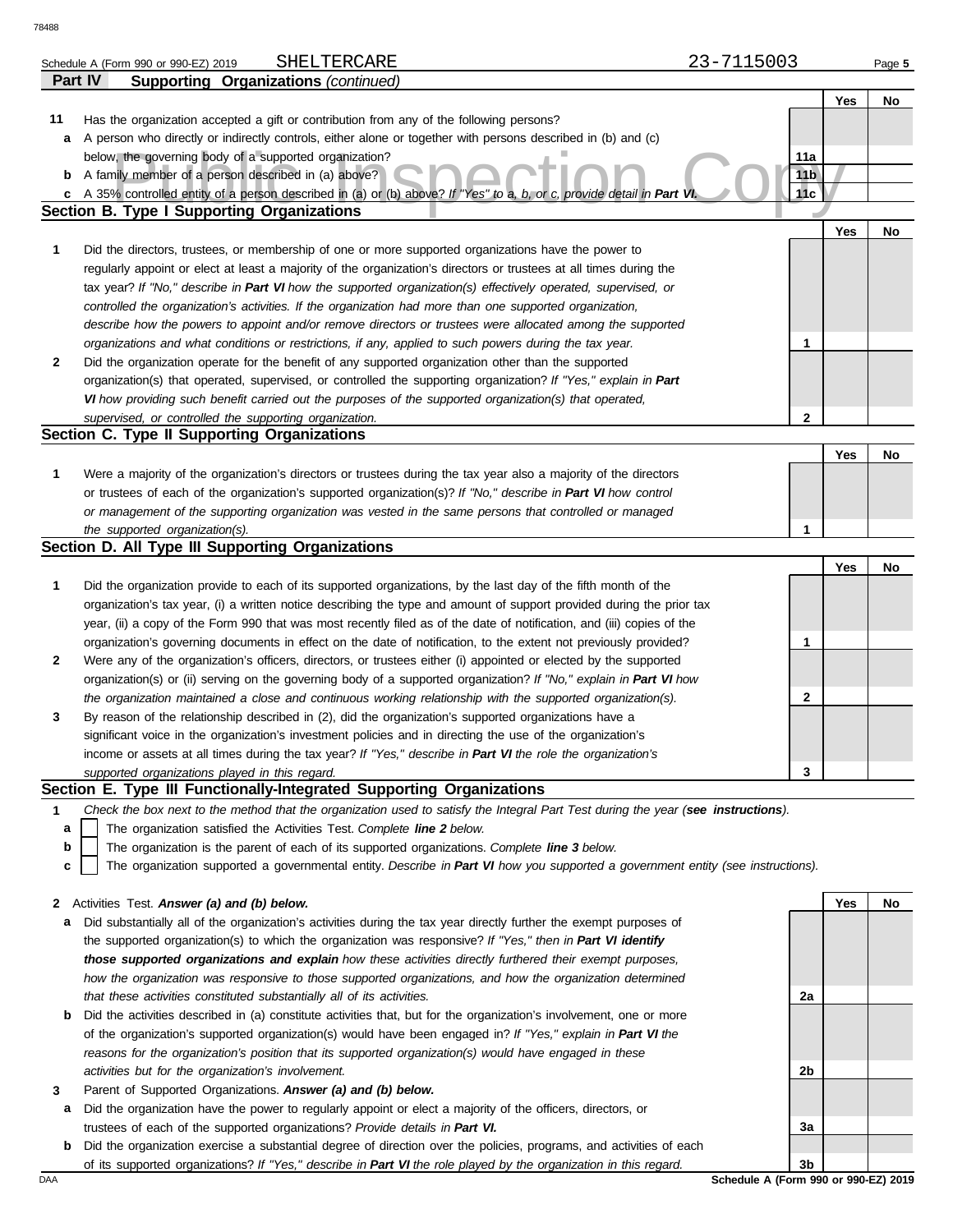| SHELTERCARE<br>Schedule A (Form 990 or 990-EZ) 2019                                                                                   |                | 23-7115003     | Page 6                         |  |  |  |  |  |
|---------------------------------------------------------------------------------------------------------------------------------------|----------------|----------------|--------------------------------|--|--|--|--|--|
| <b>Part V</b><br>Type III Non-Functionally Integrated 509(a)(3) Supporting Organizations                                              |                |                |                                |  |  |  |  |  |
| 1<br>Check here if the organization satisfied the Integral Part Test as a qualifying trust on Nov. 20, 1970 (explain in Part VI). See |                |                |                                |  |  |  |  |  |
| instructions. All other Type III non-functionally integrated supporting organizations must complete Sections A through E.             |                |                |                                |  |  |  |  |  |
| Section A - Adjusted Net Income                                                                                                       |                | (A) Prior Year | (B) Current Year               |  |  |  |  |  |
|                                                                                                                                       |                |                | (optional)                     |  |  |  |  |  |
| Net short-term capital gain<br>1                                                                                                      | $\mathbf{1}$   |                |                                |  |  |  |  |  |
| 2<br>Recoveries of prior-year distributions                                                                                           | $\overline{2}$ |                |                                |  |  |  |  |  |
| 3<br>Other gross income (see instructions)                                                                                            | 3              |                |                                |  |  |  |  |  |
| Add lines 1 through 3.<br>4                                                                                                           | 4              |                |                                |  |  |  |  |  |
| 5<br>Depreciation and depletion                                                                                                       | 5              |                |                                |  |  |  |  |  |
| Portion of operating expenses paid or incurred for production or<br>6                                                                 |                |                |                                |  |  |  |  |  |
| collection of gross income or for management, conservation, or                                                                        |                |                |                                |  |  |  |  |  |
| maintenance of property held for production of income (see instructions)                                                              | 6              |                |                                |  |  |  |  |  |
| 7<br>Other expenses (see instructions)                                                                                                | $\overline{7}$ |                |                                |  |  |  |  |  |
| 8<br>Adjusted Net Income (subtract lines 5, 6, and 7 from line 4)                                                                     | 8              |                |                                |  |  |  |  |  |
| <b>Section B - Minimum Asset Amount</b>                                                                                               |                | (A) Prior Year | (B) Current Year<br>(optional) |  |  |  |  |  |
| 1<br>Aggregate fair market value of all non-exempt-use assets (see                                                                    |                |                |                                |  |  |  |  |  |
| instructions for short tax year or assets held for part of year):                                                                     |                |                |                                |  |  |  |  |  |
| Average monthly value of securities<br>a                                                                                              | 1a             |                |                                |  |  |  |  |  |
| Average monthly cash balances<br>b                                                                                                    | 1b             |                |                                |  |  |  |  |  |
| Fair market value of other non-exempt-use assets<br>c                                                                                 | 1 <sub>c</sub> |                |                                |  |  |  |  |  |
| <b>Total</b> (add lines 1a, 1b, and 1c)<br>d                                                                                          | 1d             |                |                                |  |  |  |  |  |
| <b>Discount</b> claimed for blockage or other<br>е                                                                                    |                |                |                                |  |  |  |  |  |
| factors (explain in detail in Part VI):                                                                                               |                |                |                                |  |  |  |  |  |
| $\mathbf{2}$<br>Acquisition indebtedness applicable to non-exempt-use assets                                                          | $\mathbf{2}$   |                |                                |  |  |  |  |  |
| 3<br>Subtract line 2 from line 1d.                                                                                                    | 3              |                |                                |  |  |  |  |  |
| Cash deemed held for exempt use. Enter 1-1/2% of line 3 (for greater amount,<br>4                                                     |                |                |                                |  |  |  |  |  |
| see instructions).                                                                                                                    | 4              |                |                                |  |  |  |  |  |
| 5<br>Net value of non-exempt-use assets (subtract line 4 from line 3)                                                                 | 5              |                |                                |  |  |  |  |  |
| Multiply line 5 by .035.<br>6                                                                                                         | 6              |                |                                |  |  |  |  |  |
| $\overline{7}$<br>Recoveries of prior-year distributions                                                                              | $\overline{7}$ |                |                                |  |  |  |  |  |
| 8<br>Minimum Asset Amount (add line 7 to line 6)                                                                                      | 8              |                |                                |  |  |  |  |  |
| Section C - Distributable Amount                                                                                                      |                |                | <b>Current Year</b>            |  |  |  |  |  |
| Adjusted net income for prior year (from Section A, line 8, Column A)<br>1                                                            | 1              |                |                                |  |  |  |  |  |
| $\mathbf{2}$<br>Enter 85% of line 1.                                                                                                  | $\mathbf 2$    |                |                                |  |  |  |  |  |
| 3<br>Minimum asset amount for prior year (from Section B, line 8, Column A)                                                           | 3              |                |                                |  |  |  |  |  |
| Enter greater of line 2 or line 3.<br>4                                                                                               | 4              |                |                                |  |  |  |  |  |
| 5<br>Income tax imposed in prior year                                                                                                 | 5              |                |                                |  |  |  |  |  |
| <b>Distributable Amount.</b> Subtract line 5 from line 4, unless subject to<br>6                                                      |                |                |                                |  |  |  |  |  |
| emergency temporary reduction (see instructions).                                                                                     | 6              |                |                                |  |  |  |  |  |

**7** | Check here if the current year is the organization's first as a non-functionally integrated Type III supporting organization (see instructions).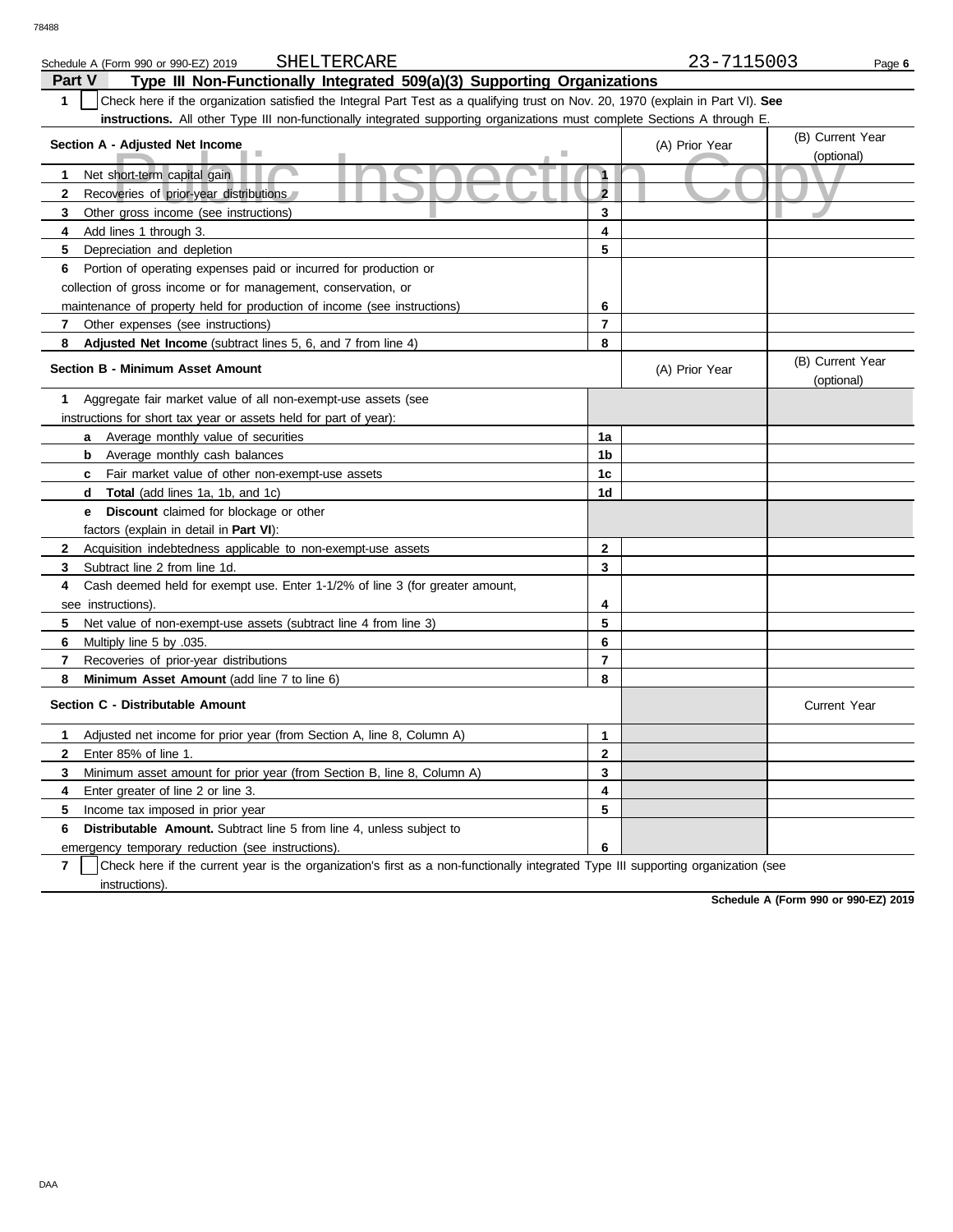| 78488        |                                                                                                                                               |                                    |                                               |                                                  |  |  |  |  |
|--------------|-----------------------------------------------------------------------------------------------------------------------------------------------|------------------------------------|-----------------------------------------------|--------------------------------------------------|--|--|--|--|
|              | SHELTERCARE<br>Schedule A (Form 990 or 990-EZ) 2019                                                                                           |                                    | 23-7115003                                    | Page 7                                           |  |  |  |  |
| Part V       | Type III Non-Functionally Integrated 509(a)(3) Supporting Organizations (continued)                                                           |                                    |                                               |                                                  |  |  |  |  |
|              | <b>Section D - Distributions</b>                                                                                                              |                                    |                                               | <b>Current Year</b>                              |  |  |  |  |
| 1            | Amounts paid to supported organizations to accomplish exempt purposes                                                                         |                                    |                                               |                                                  |  |  |  |  |
| $\mathbf{2}$ | Amounts paid to perform activity that directly furthers exempt purposes of supported<br>organizations, in excess of income from activity      |                                    |                                               |                                                  |  |  |  |  |
| 3            | Administrative expenses paid to accomplish exempt purposes of supported organizations                                                         |                                    |                                               |                                                  |  |  |  |  |
| 4            | Amounts paid to acquire exempt-use assets                                                                                                     |                                    |                                               |                                                  |  |  |  |  |
| 5            | Qualified set-aside amounts (prior IRS approval required)                                                                                     |                                    |                                               |                                                  |  |  |  |  |
| 6            | Other distributions (describe in <b>Part VI</b> ). See instructions.                                                                          |                                    |                                               |                                                  |  |  |  |  |
| 7            | Total annual distributions. Add lines 1 through 6.                                                                                            |                                    |                                               |                                                  |  |  |  |  |
| 8            | Distributions to attentive supported organizations to which the organization is responsive<br>(provide details in Part VI). See instructions. |                                    |                                               |                                                  |  |  |  |  |
| 9            | Distributable amount for 2019 from Section C. line 6                                                                                          |                                    |                                               |                                                  |  |  |  |  |
| 10           | Line 8 amount divided by line 9 amount                                                                                                        |                                    |                                               |                                                  |  |  |  |  |
|              | Section E - Distribution Allocations (see instructions)                                                                                       | (i)<br><b>Excess Distributions</b> | (ii)<br><b>Underdistributions</b><br>Pre-2019 | (iii)<br><b>Distributable</b><br>Amount for 2019 |  |  |  |  |
| 1            | Distributable amount for 2019 from Section C, line 6                                                                                          |                                    |                                               |                                                  |  |  |  |  |
| $\mathbf{2}$ | Underdistributions, if any, for years prior to 2019<br>(reasonable cause required-explain in Part VI). See<br>instructions.                   |                                    |                                               |                                                  |  |  |  |  |
| 3            | Excess distributions carryover, if any, to 2019                                                                                               |                                    |                                               |                                                  |  |  |  |  |
|              |                                                                                                                                               |                                    |                                               |                                                  |  |  |  |  |
|              |                                                                                                                                               |                                    |                                               |                                                  |  |  |  |  |
|              |                                                                                                                                               |                                    |                                               |                                                  |  |  |  |  |
|              | <b>d</b> From $2017$                                                                                                                          |                                    |                                               |                                                  |  |  |  |  |
|              | <b>e</b> From 2018                                                                                                                            |                                    |                                               |                                                  |  |  |  |  |
|              | <b>Total</b> of lines 3a through e                                                                                                            |                                    |                                               |                                                  |  |  |  |  |
|              | g Applied to underdistributions of prior years                                                                                                |                                    |                                               |                                                  |  |  |  |  |
|              | h Applied to 2019 distributable amount                                                                                                        |                                    |                                               |                                                  |  |  |  |  |
|              | Carryover from 2014 not applied (see instructions)                                                                                            |                                    |                                               |                                                  |  |  |  |  |
|              | Remainder. Subtract lines 3g, 3h, and 3i from 3f.                                                                                             |                                    |                                               |                                                  |  |  |  |  |
| 4            | Distributions for 2019 from                                                                                                                   |                                    |                                               |                                                  |  |  |  |  |

and 4c.

**5**

**7 Excess distributions carryover to 2020.** Add lines 3j

**a** Excess from 2015 . . . . . . . . . . . . . . . . . . . . . . . . . . **b** Excess from 2016 . . . . . . . . . . . . . . . . . . . . . . . . . . **c** Excess from 2017 . . . . . . . . . . . . . . . . . . . . . . . . . . . **d** Excess from 2018 . . . . . . . . . . . . . . . . . . . . . . . . . . . **e** Excess from 2019 . . . . . . . . . . . . . . . . . . . . . . . . . . .

Part VI. See instructions.

Breakdown of line 7:

**6** Remaining underdistributions for 2019. Subtract lines 3h

and 4b from line 1. For result greater than zero, explain in

Remaining underdistributions for years prior to 2019, if any. Subtract lines 3g and 4a from line 2. For result greater than zero, explain in **Part VI**. See instructions.

**a** Applied to underdistributions of prior years **b** Applied to 2019 distributable amount **c** Remainder. Subtract lines 4a and 4b from 4.

Section D, line 7: \$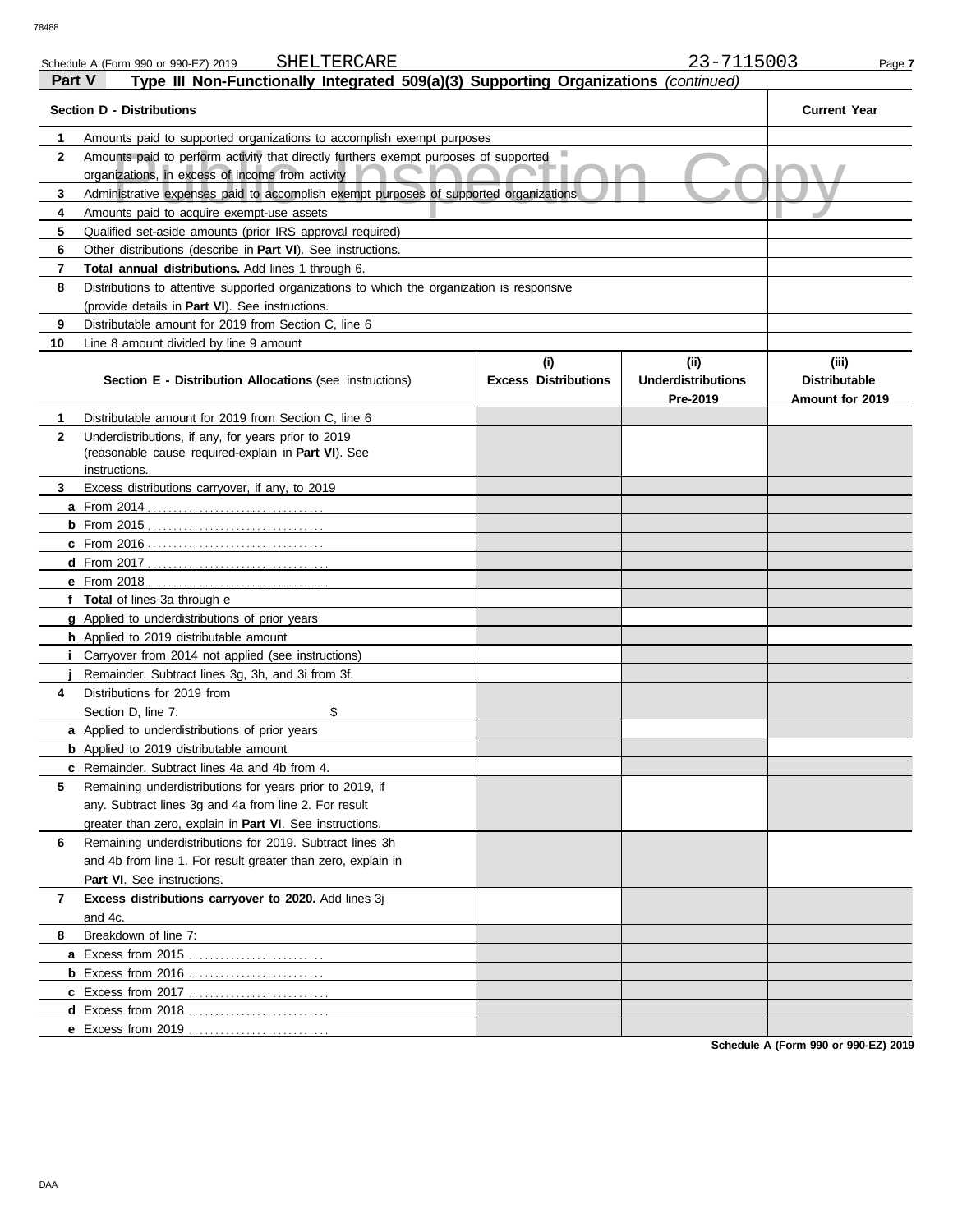|         | Schedule A (Form 990 or 990-EZ) 2019                                                           | SHELTERCARE |  | 23-7115003                                                                                                                                                                                                                              | Page 8 |
|---------|------------------------------------------------------------------------------------------------|-------------|--|-----------------------------------------------------------------------------------------------------------------------------------------------------------------------------------------------------------------------------------------|--------|
| Part VI |                                                                                                |             |  | Supplemental Information. Provide the explanations required by Part II, line 10; Part II, line 17a or 17b; Part<br>III, line 12; Part IV, Section A, lines 1, 2, 3b, 3c, 4b, 4c, 5a, 6, 9a, 9b, 9c, 11a, 11b, and 11c; Part IV, Section |        |
|         |                                                                                                |             |  | B, lines 1 and 2; Part IV, Section C, line 1; Part IV, Section D, lines 2 and 3; Part IV, Section E, lines 1c, 2a, 2b,                                                                                                                  |        |
|         |                                                                                                |             |  | 3a, and 3b; Part V, line 1; Part V, Section B, line 1e; Part V, Section D, lines 5, 6, and 8; and Part V, Section E,                                                                                                                    |        |
|         | lines 2, 5, and 6. Also complete this part for any additional information. (See instructions.) |             |  |                                                                                                                                                                                                                                         |        |
|         |                                                                                                |             |  |                                                                                                                                                                                                                                         |        |
|         |                                                                                                |             |  |                                                                                                                                                                                                                                         |        |
|         |                                                                                                |             |  |                                                                                                                                                                                                                                         |        |
|         |                                                                                                |             |  |                                                                                                                                                                                                                                         |        |
|         |                                                                                                |             |  |                                                                                                                                                                                                                                         |        |
|         |                                                                                                |             |  |                                                                                                                                                                                                                                         |        |
|         |                                                                                                |             |  |                                                                                                                                                                                                                                         |        |
|         |                                                                                                |             |  |                                                                                                                                                                                                                                         |        |
|         |                                                                                                |             |  |                                                                                                                                                                                                                                         |        |
|         |                                                                                                |             |  |                                                                                                                                                                                                                                         |        |
|         |                                                                                                |             |  |                                                                                                                                                                                                                                         |        |
|         |                                                                                                |             |  |                                                                                                                                                                                                                                         |        |
|         |                                                                                                |             |  |                                                                                                                                                                                                                                         |        |
|         |                                                                                                |             |  |                                                                                                                                                                                                                                         |        |
|         |                                                                                                |             |  |                                                                                                                                                                                                                                         |        |
|         |                                                                                                |             |  |                                                                                                                                                                                                                                         |        |
|         |                                                                                                |             |  |                                                                                                                                                                                                                                         |        |
|         |                                                                                                |             |  |                                                                                                                                                                                                                                         |        |
|         |                                                                                                |             |  |                                                                                                                                                                                                                                         |        |
|         |                                                                                                |             |  |                                                                                                                                                                                                                                         |        |
|         |                                                                                                |             |  |                                                                                                                                                                                                                                         |        |
|         |                                                                                                |             |  |                                                                                                                                                                                                                                         |        |
|         |                                                                                                |             |  |                                                                                                                                                                                                                                         |        |
|         |                                                                                                |             |  |                                                                                                                                                                                                                                         |        |
|         |                                                                                                |             |  |                                                                                                                                                                                                                                         |        |
|         |                                                                                                |             |  |                                                                                                                                                                                                                                         |        |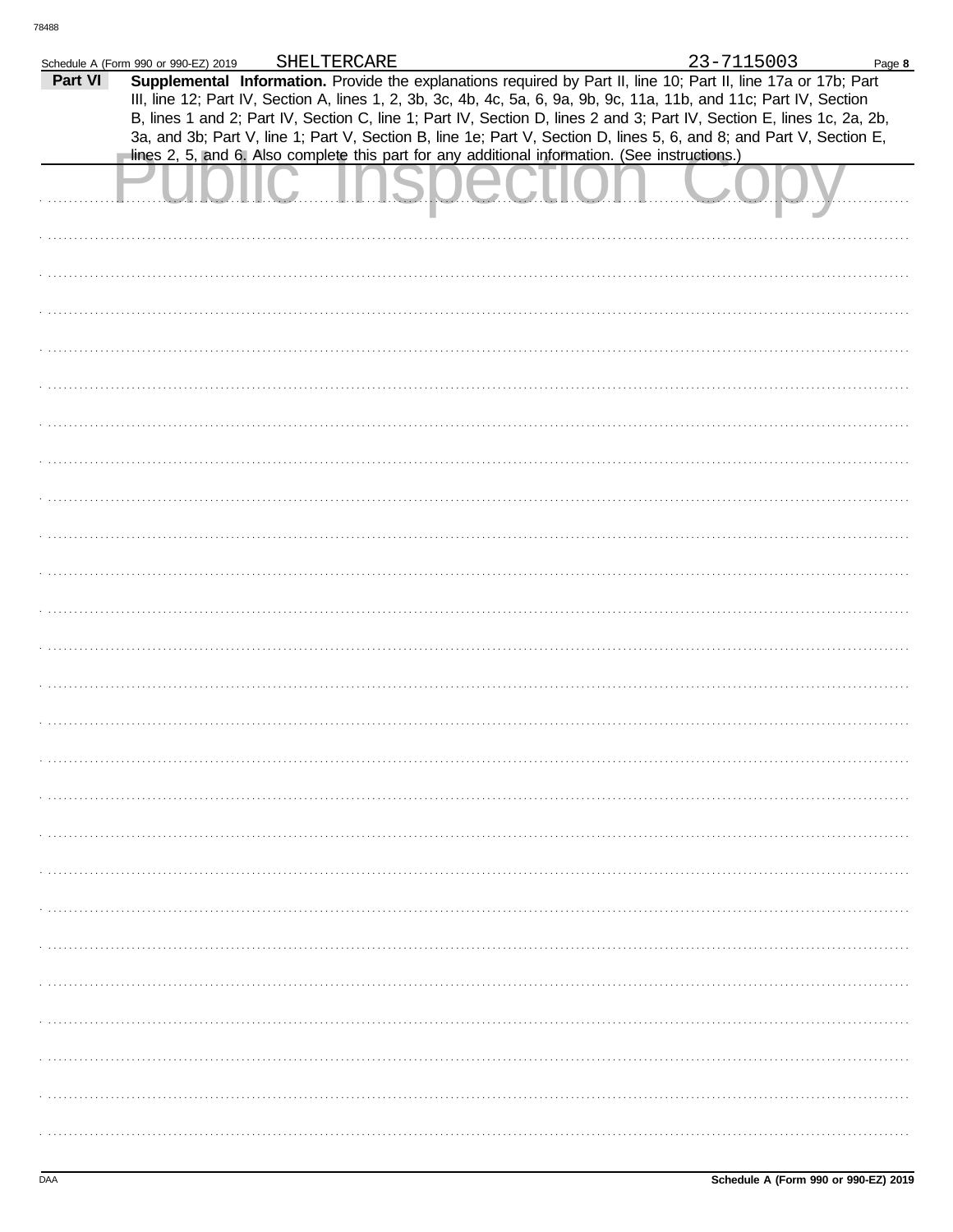| <b>Schedule B</b><br>(Form 990, 990-EZ,<br>or 990-PF)<br>Department of the Treasury<br>Internal Revenue Service | <b>Schedule of Contributors</b><br>u Attach to Form 990, Form 990-EZ, or Form 990-PF.<br>u Go to www.irs.gov/Form990 for the latest information. |            | OMB No. 1545-0047<br>2019      |
|-----------------------------------------------------------------------------------------------------------------|--------------------------------------------------------------------------------------------------------------------------------------------------|------------|--------------------------------|
| Name of the organization                                                                                        |                                                                                                                                                  |            | Employer identification number |
| SHELTERCARE<br>Organization type (check one):                                                                   |                                                                                                                                                  | 23-7115003 |                                |
| Filers of:                                                                                                      | Section:                                                                                                                                         |            |                                |
| Form 990 or 990-EZ                                                                                              | ΙXΙ<br>3 ) (enter number) organization<br>501(c)(                                                                                                |            |                                |
|                                                                                                                 | $4947(a)(1)$ nonexempt charitable trust not treated as a private foundation                                                                      |            |                                |
|                                                                                                                 | 527 political organization                                                                                                                       |            |                                |
| Form 990-PF                                                                                                     | 501(c)(3) exempt private foundation                                                                                                              |            |                                |
|                                                                                                                 | 4947(a)(1) nonexempt charitable trust treated as a private foundation                                                                            |            |                                |
|                                                                                                                 | 501(c)(3) taxable private foundation                                                                                                             |            |                                |

Check if your organization is covered by the **General Rule** or a **Special Rule. Note:** Only a section 501(c)(7), (8), or (10) organization can check boxes for both the General Rule and a Special Rule. See instructions.

## **General Rule**

For an organization filing Form 990, 990-EZ, or 990-PF that received, during the year, contributions totaling \$5,000 or more (in money or property) from any one contributor. Complete Parts I and II. See instructions for determining a contributor's total contributions.

### **Special Rules**

| $X$ For an organization described in section 501(c)(3) filing Form 990 or 990-EZ that met the 33 <sup>1</sup> /3% support test of the |
|---------------------------------------------------------------------------------------------------------------------------------------|
| regulations under sections 509(a)(1) and 170(b)(1)(A)(vi), that checked Schedule A (Form 990 or 990-EZ), Part II, line                |
| 13, 16a, or 16b, and that received from any one contributor, during the year, total contributions of the greater of (1)               |
| \$5,000; or (2) 2% of the amount on (i) Form 990, Part VIII, line 1h; or (ii) Form 990-EZ, line 1. Complete Parts I and II.           |

literary, or educational purposes, or for the prevention of cruelty to children or animals. Complete Parts I (entering For an organization described in section  $501(c)(7)$ ,  $(8)$ , or  $(10)$  filing Form 990 or 990-EZ that received from any one contributor, during the year, total contributions of more than \$1,000 *exclusively* for religious, charitable, scientific, "N/A" in column (b) instead of the contributor name and address), II, and III.

For an organization described in section 501(c)(7), (8), or (10) filing Form 990 or 990-EZ that received from any one contributor, during the year, contributions *exclusively* for religious, charitable, etc., purposes, but no such contributions totaled more than \$1,000. If this box is checked, enter here the total contributions that were received during the year for an *exclusively* religious, charitable, etc., purpose. Don't complete any of the parts unless the **General Rule** applies to this organization because it received *nonexclusively* religious, charitable, etc., contributions totaling \$5,000 or more during the year . . . . . . . . . . . . . . . . . . . . . . . . . . . . . . . . . . . . . . . . . . . . . . . . . . . . . . . . . . . . . . . . . . . . . . . . . . . . . . . .

990-EZ, or 990-PF), but it **must** answer "No" on Part IV, line 2, of its Form 990; or check the box on line H of its Form 990-EZ or on its Form 990-PF, Part I, line 2, to certify that it doesn't meet the filing requirements of Schedule B (Form 990, 990-EZ, or 990-PF). **Caution:** An organization that isn't covered by the General Rule and/or the Special Rules doesn't file Schedule B (Form 990,

**For Paperwork Reduction Act Notice, see the instructions for Form 990, 990-EZ, or 990-PF.**

\$ . . . . . . . . . . . . . . . . . . . . . . . . . . .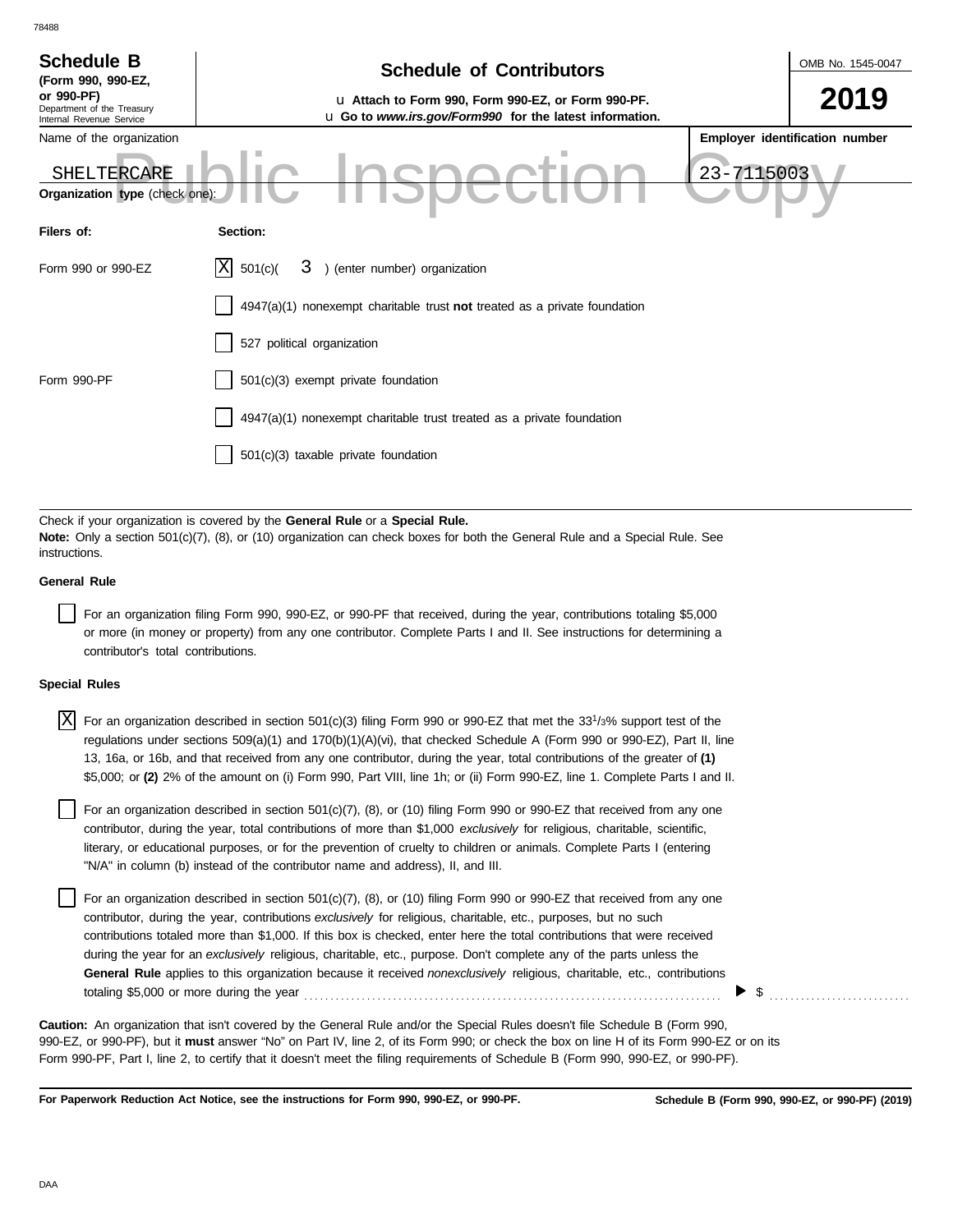|        | Schedule B (Form 990, 990-EZ, or 990-PF) (2019)                                                       | PAGE<br>OF<br>Page $2$                       |
|--------|-------------------------------------------------------------------------------------------------------|----------------------------------------------|
|        | Name of organization<br>SHELTERCARE                                                                   | Employer identification number<br>23-7115003 |
| Part I | <b>Contributors</b> (see instructions). Use duplicate copies of Part I if additional space is needed. |                                              |
| (a)    | (b)                                                                                                   |                                              |
| No.    | Name, address, and $ZIP + 4$<br><b>Total contributions</b>                                            | <b>Type of contribution</b>                  |
|        |                                                                                                       | lΧ<br>Persor                                 |

| $\frac{1}{2}$  |                                   | 500,000<br>\$                     | X<br>Person<br>Payroll<br><b>Noncash</b><br>(Complete Part II for<br>noncash contributions.)       |
|----------------|-----------------------------------|-----------------------------------|----------------------------------------------------------------------------------------------------|
| (a)<br>No.     | (b)<br>Name, address, and ZIP + 4 | (c)<br><b>Total contributions</b> | (d)<br>Type of contribution                                                                        |
| $\frac{2}{1}$  |                                   | 2,292,973<br>$\frac{1}{2}$        | Χ<br>Person<br>Payroll<br>Noncash<br>(Complete Part II for<br>noncash contributions.)              |
| (a)<br>No.     | (b)<br>Name, address, and ZIP + 4 | (c)<br><b>Total contributions</b> | (d)<br>Type of contribution                                                                        |
| $\frac{3}{2}$  |                                   | 155,826<br>$\mathfrak{S}$         | Χ<br>Person<br>Payroll<br>Noncash<br>(Complete Part II for<br>noncash contributions.)              |
| (a)<br>No.     | (b)<br>Name, address, and ZIP + 4 | (c)<br><b>Total contributions</b> | (d)<br>Type of contribution                                                                        |
| $\frac{4}{1}$  |                                   | 300,000<br>\$                     | Χ<br>Person<br>Payroll<br>Noncash<br>(Complete Part II for<br>noncash contributions.)              |
| (a)<br>No.     | (b)<br>Name, address, and ZIP + 4 | (c)<br><b>Total contributions</b> | (d)<br>Type of contribution                                                                        |
| $\overline{5}$ |                                   | 1,039,541<br>\$                   | $\overline{X}$<br>Person<br>Payroll<br>Noncash<br>(Complete Part II for<br>noncash contributions.) |
| (a)<br>No.     | (b)<br>Name, address, and ZIP + 4 | (c)<br><b>Total contributions</b> | (d)<br>Type of contribution                                                                        |
| $\frac{6}{2}$  |                                   | 118,309<br>$$^{\circ}$            | Person<br>Payroll<br>Noncash<br>(Complete Part II for<br>noncash contributions.)                   |

**Schedule B (Form 990, 990-EZ, or 990-PF) (2019)**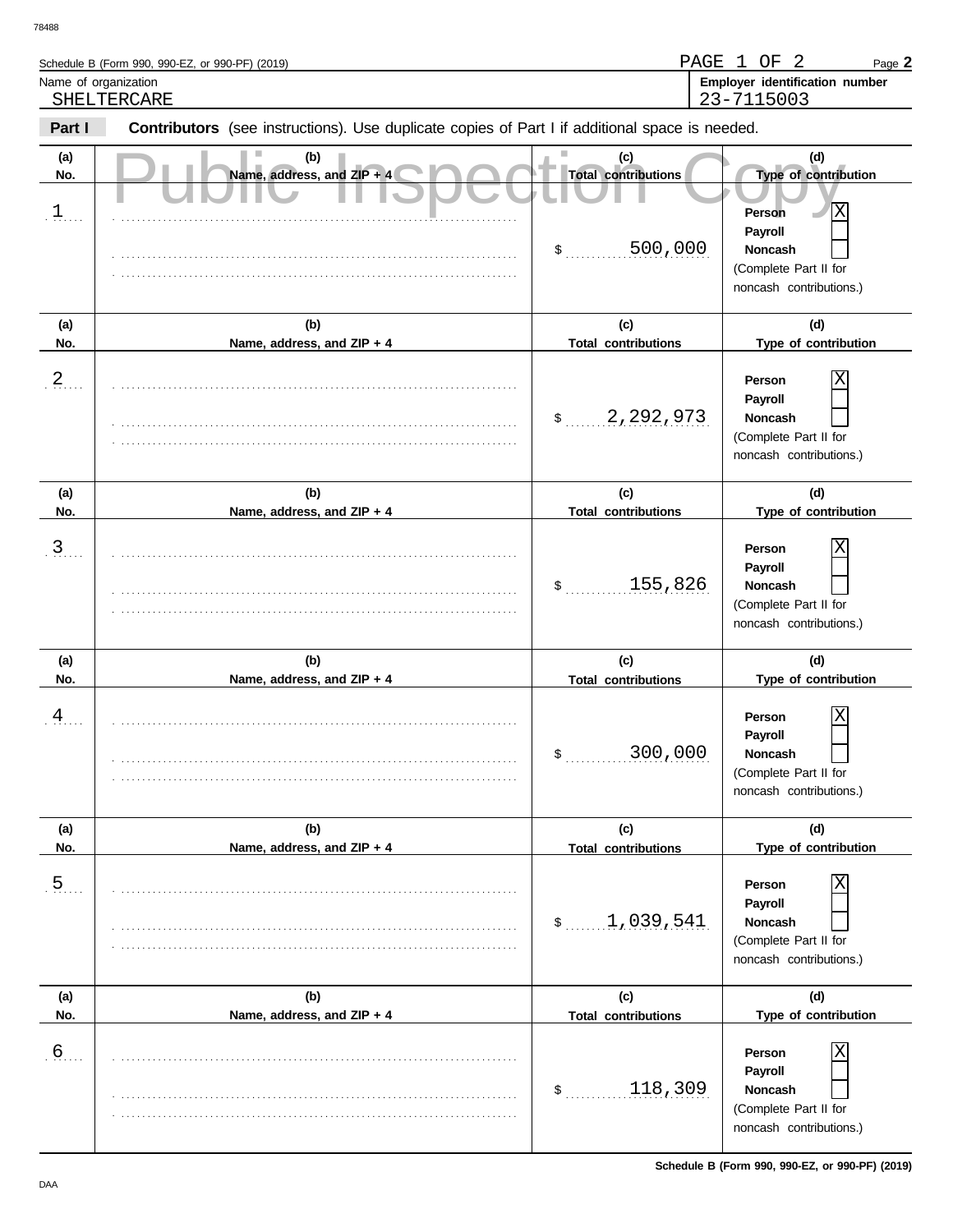| 78488      |                                                                                                       |                                   |                                                                                         |
|------------|-------------------------------------------------------------------------------------------------------|-----------------------------------|-----------------------------------------------------------------------------------------|
|            | Schedule B (Form 990, 990-EZ, or 990-PF) (2019)                                                       | PAGE 2                            | OF 2<br>Page $2$                                                                        |
|            | Name of organization                                                                                  |                                   | Employer identification number                                                          |
|            | SHELTERCARE                                                                                           |                                   | 23-7115003                                                                              |
| Part I     | <b>Contributors</b> (see instructions). Use duplicate copies of Part I if additional space is needed. |                                   |                                                                                         |
| (a)<br>No. | (b)<br>Name, address, and ZIP + 4                                                                     | (c)<br><b>Total contributions</b> | (d)<br>Type of contribution                                                             |
|            |                                                                                                       |                                   | <b>Person</b>                                                                           |
|            |                                                                                                       |                                   | Payroll                                                                                 |
|            |                                                                                                       | 710,000<br>\$                     | X<br><b>Noncash</b>                                                                     |
|            |                                                                                                       |                                   | (Complete Part II for                                                                   |
|            |                                                                                                       |                                   | noncash contributions.)                                                                 |
| (a)        | (b)                                                                                                   | (c)                               | (d)                                                                                     |
| No.        | Name, address, and ZIP + 4                                                                            | <b>Total contributions</b>        | Type of contribution                                                                    |
|            |                                                                                                       | \$                                | Person<br>Payroll<br><b>Noncash</b><br>(Complete Part II for<br>noncash contributions.) |
|            |                                                                                                       |                                   |                                                                                         |

| No.              | Name, address, and ZIP + 4        | <b>Total contributions</b>        | Type of contribution                                                                  |
|------------------|-----------------------------------|-----------------------------------|---------------------------------------------------------------------------------------|
| $\overline{7}$ . |                                   | 710,000<br>$$^{\circ}$            | Person<br>Payroll<br>Χ<br>Noncash<br>(Complete Part II for<br>noncash contributions.) |
| (a)<br>No.       | (b)<br>Name, address, and ZIP + 4 | (c)<br><b>Total contributions</b> | (d)<br>Type of contribution                                                           |
|                  |                                   | \$                                | Person<br>Payroll<br>Noncash<br>(Complete Part II for<br>noncash contributions.)      |
| (a)              | (b)                               | (c)                               | (d)                                                                                   |
| No.              | Name, address, and ZIP + 4        | <b>Total contributions</b>        | Type of contribution                                                                  |
|                  |                                   | \$                                | Person<br>Payroll<br>Noncash<br>(Complete Part II for<br>noncash contributions.)      |
|                  |                                   |                                   |                                                                                       |
| (a)              | (b)                               | (c)                               | (d)                                                                                   |
| No.              | Name, address, and ZIP + 4        | <b>Total contributions</b>        | Type of contribution                                                                  |
|                  |                                   | \$                                | Person<br>Payroll<br>Noncash<br>(Complete Part II for<br>noncash contributions.)      |
| (a)              | (b)                               | (c)                               | (d)                                                                                   |
| No.              | Name, address, and ZIP + 4        | <b>Total contributions</b>        | Type of contribution                                                                  |
|                  |                                   | \$                                | Person<br>Payroll<br>Noncash<br>(Complete Part II for<br>noncash contributions.)      |
| (a)              | (b)                               | (c)                               | (d)                                                                                   |
| No.              | Name, address, and ZIP + 4        | <b>Total contributions</b>        | Type of contribution                                                                  |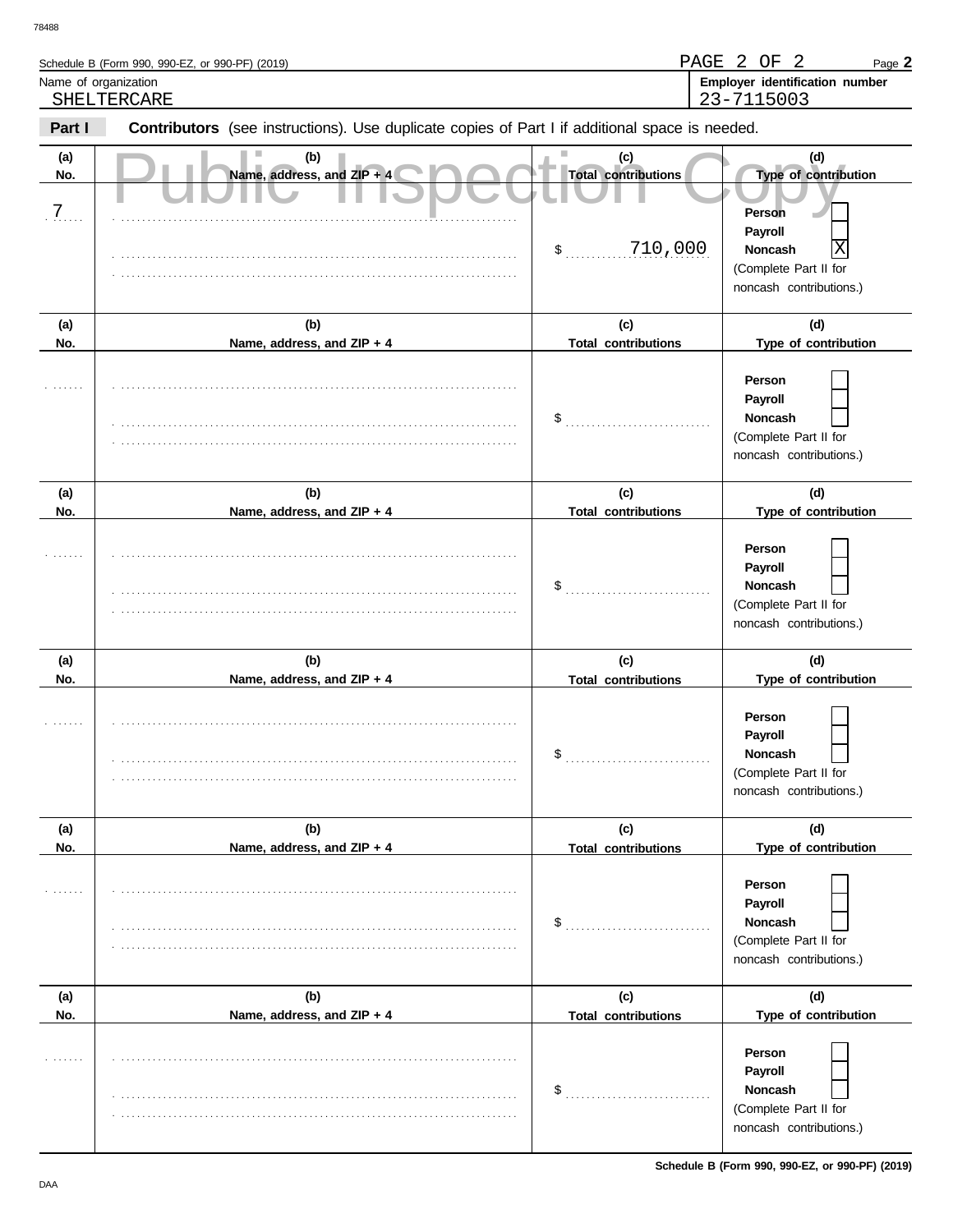$\overline{a}$ 

|                           | Schedule B (Form 990, 990-EZ, or 990-PF) (2019)                                                     |                                                 | PAGE<br>$\mathbf{1}$<br>$\mathbf{1}$<br>OF<br>Page $3$ |
|---------------------------|-----------------------------------------------------------------------------------------------------|-------------------------------------------------|--------------------------------------------------------|
| Name of organization      | SHELTERCARE                                                                                         |                                                 | Employer identification number<br>23-7115003           |
| Part II                   | Noncash Property (see instructions). Use duplicate copies of Part II if additional space is needed. |                                                 |                                                        |
| (a) No.<br>from<br>Part I | (b)<br>Description of noncash property given                                                        | FMV (or estimate)<br>(See instructions.)        | Date received                                          |
| 7.                        | DEBT FORGIVENESS<br>NET                                                                             |                                                 | 03/25/20                                               |
| (a) No.<br>from<br>Part I | (b)<br>Description of noncash property given                                                        | (c)<br>FMV (or estimate)<br>(See instructions.) | (d)<br>Date received                                   |
| .                         |                                                                                                     | \$                                              |                                                        |
| (a) No.<br>from<br>Part I | (b)<br>Description of noncash property given                                                        | (c)<br>FMV (or estimate)<br>(See instructions.) | (d)<br>Date received                                   |
|                           |                                                                                                     | \$                                              |                                                        |
| (a) No.<br>from<br>Part I | (b)<br>Description of noncash property given                                                        | (c)<br>FMV (or estimate)<br>(See instructions.) | (d)<br>Date received                                   |
|                           |                                                                                                     | \$                                              |                                                        |
| (a) No.<br>from<br>Part I | (b)<br>Description of noncash property given                                                        | (c)<br>FMV (or estimate)<br>(See instructions.) | (d)<br>Date received                                   |
|                           |                                                                                                     | \$                                              |                                                        |
| (a) No.<br>from<br>Part I | (b)<br>Description of noncash property given                                                        | (c)<br>FMV (or estimate)<br>(See instructions.) | (d)<br>Date received                                   |
|                           |                                                                                                     | \$                                              |                                                        |

PAGE 1 OF 1

Page 3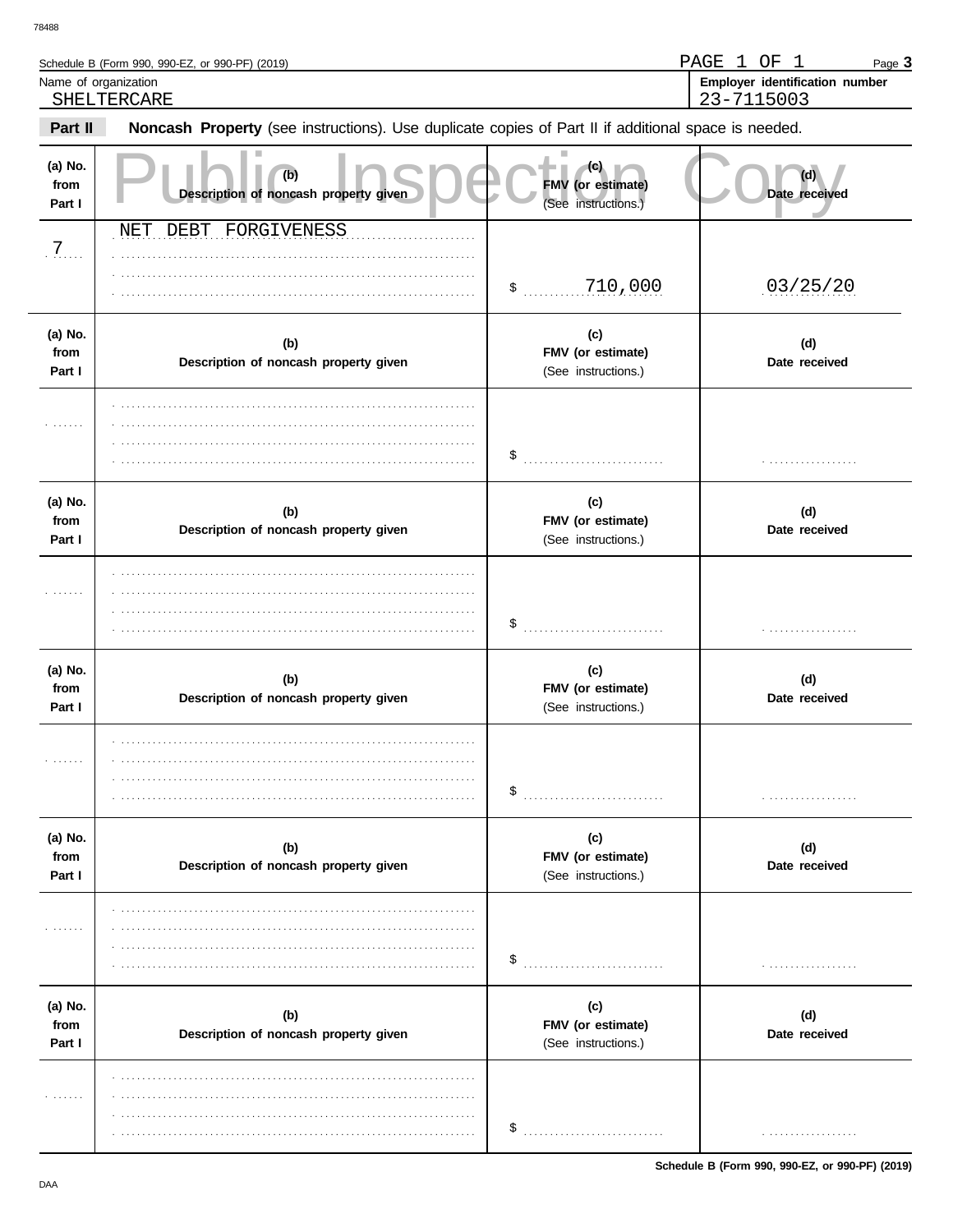| <b>SCHEDULE C</b>                              |                                                                                                                                                                                                                                                                                                                                                               | <b>Political Campaign and Lobbying Activities</b>                               |         |                                                     | OMB No. 1545-0047                                                                                         |  |  |  |  |
|------------------------------------------------|---------------------------------------------------------------------------------------------------------------------------------------------------------------------------------------------------------------------------------------------------------------------------------------------------------------------------------------------------------------|---------------------------------------------------------------------------------|---------|-----------------------------------------------------|-----------------------------------------------------------------------------------------------------------|--|--|--|--|
| (Form 990 or 990-EZ)                           | For Organizations Exempt From Income Tax Under section 501(c) and section 527                                                                                                                                                                                                                                                                                 |                                                                                 |         |                                                     |                                                                                                           |  |  |  |  |
| Department of the Treasury                     | La Complete if the organization is described below.<br>Lattach to Form 990 or Form 990-EZ.                                                                                                                                                                                                                                                                    |                                                                                 |         |                                                     |                                                                                                           |  |  |  |  |
| Internal Revenue Service                       |                                                                                                                                                                                                                                                                                                                                                               | <b>u</b> Go to www.irs.gov/Form990 for instructions and the latest information. |         |                                                     | <b>Inspection</b>                                                                                         |  |  |  |  |
|                                                | If the organization answered "Yes," on Form 990, Part IV, line 3, or Form 990-EZ, Part V, line 46 (Political Campaign Activities), then<br>• Section 501(c)(3) organizations: Complete Parts I-A and B. Do not complete Part I-C.<br>• Section 501(c) (other than section 501(c)(3)) organizations: Complete Parts I-A and C below. Do not complete Part I-B. |                                                                                 |         |                                                     |                                                                                                           |  |  |  |  |
|                                                | • Section 527 organizations: Complete Part I-A only.                                                                                                                                                                                                                                                                                                          |                                                                                 |         |                                                     |                                                                                                           |  |  |  |  |
|                                                | If the organization answered "Yes," on Form 990, Part IV, line 4, or Form 990-EZ, Part VI, line 47 (Lobbying Activities), then                                                                                                                                                                                                                                |                                                                                 |         |                                                     |                                                                                                           |  |  |  |  |
|                                                | • Section 501(c)(3) organizations that have filed Form 5768 (election under section 501(h)): Complete Part II-A. Do not complete Part II-B.                                                                                                                                                                                                                   |                                                                                 |         |                                                     |                                                                                                           |  |  |  |  |
|                                                | • Section 501(c)(3) organizations that have NOT filed Form 5768 (election under section 501(h)): Complete Part II-B. Do not complete Part II-A.<br>If the organization answered "Yes," on Form 990, Part IV, line 5 (Proxy Tax) (see separate instructions) or Form 990-EZ, Part V, line 35c (Proxy                                                           |                                                                                 |         |                                                     |                                                                                                           |  |  |  |  |
| Tax) (see separate instructions), then         |                                                                                                                                                                                                                                                                                                                                                               |                                                                                 |         |                                                     |                                                                                                           |  |  |  |  |
|                                                | • Section 501(c)(4), (5), or (6) organizations: Complete Part III.                                                                                                                                                                                                                                                                                            |                                                                                 |         |                                                     |                                                                                                           |  |  |  |  |
| Name of organization                           |                                                                                                                                                                                                                                                                                                                                                               |                                                                                 |         |                                                     | Employer identification number                                                                            |  |  |  |  |
|                                                | SHELTERCARE                                                                                                                                                                                                                                                                                                                                                   |                                                                                 |         | 23-7115003                                          |                                                                                                           |  |  |  |  |
| Part I-A                                       | Complete if the organization is exempt under section 501(c) or is a section 527 organization.                                                                                                                                                                                                                                                                 |                                                                                 |         |                                                     |                                                                                                           |  |  |  |  |
| 1                                              | Provide a description of the organization's direct and indirect political campaign activities in Part IV. (see instructions for                                                                                                                                                                                                                               |                                                                                 |         |                                                     |                                                                                                           |  |  |  |  |
| definition of "political campaign activities") |                                                                                                                                                                                                                                                                                                                                                               |                                                                                 |         |                                                     |                                                                                                           |  |  |  |  |
| 2                                              | Political campaign activity expenditures (see instructions) [11] content content content campaign activity expenditures (see instructions) [11] content content campaign activity expenditures (see instructions) [11] content                                                                                                                                |                                                                                 |         |                                                     | $\mathbf{u}$ \$                                                                                           |  |  |  |  |
| 3                                              |                                                                                                                                                                                                                                                                                                                                                               |                                                                                 |         |                                                     |                                                                                                           |  |  |  |  |
| Part I-B                                       | Complete if the organization is exempt under section 501(c)(3).                                                                                                                                                                                                                                                                                               |                                                                                 |         |                                                     |                                                                                                           |  |  |  |  |
| 1                                              |                                                                                                                                                                                                                                                                                                                                                               |                                                                                 |         |                                                     |                                                                                                           |  |  |  |  |
| 2<br>3                                         |                                                                                                                                                                                                                                                                                                                                                               |                                                                                 |         |                                                     | Yes<br>No                                                                                                 |  |  |  |  |
| 4a Was a correction made?                      |                                                                                                                                                                                                                                                                                                                                                               |                                                                                 |         |                                                     | Yes<br>No                                                                                                 |  |  |  |  |
| <b>b</b> If "Yes," describe in Part IV.        |                                                                                                                                                                                                                                                                                                                                                               |                                                                                 |         |                                                     |                                                                                                           |  |  |  |  |
| Part I-C                                       | Complete if the organization is exempt under section 501(c), except section 501(c)(3).                                                                                                                                                                                                                                                                        |                                                                                 |         |                                                     |                                                                                                           |  |  |  |  |
| 1                                              | Enter the amount directly expended by the filing organization for section 527 exempt function                                                                                                                                                                                                                                                                 |                                                                                 |         |                                                     |                                                                                                           |  |  |  |  |
| activities                                     |                                                                                                                                                                                                                                                                                                                                                               |                                                                                 |         |                                                     |                                                                                                           |  |  |  |  |
| $\mathbf{2}$                                   | Enter the amount of the filing organization's funds contributed to other organizations for section                                                                                                                                                                                                                                                            |                                                                                 |         |                                                     |                                                                                                           |  |  |  |  |
| 527 exempt function activities                 |                                                                                                                                                                                                                                                                                                                                                               |                                                                                 |         |                                                     | $\mathbf{u}$ \$                                                                                           |  |  |  |  |
| 3                                              | Total exempt function expenditures. Add lines 1 and 2. Enter here and on Form 1120-POL,                                                                                                                                                                                                                                                                       |                                                                                 |         |                                                     |                                                                                                           |  |  |  |  |
| line 17b                                       |                                                                                                                                                                                                                                                                                                                                                               |                                                                                 |         | $\mathbf{u}$ \$                                     |                                                                                                           |  |  |  |  |
|                                                |                                                                                                                                                                                                                                                                                                                                                               |                                                                                 |         |                                                     | Yes<br>No                                                                                                 |  |  |  |  |
|                                                | Enter the names, addresses and employer identification number (EIN) of all section 527 political organizations to which the filing<br>organization made payments. For each organization listed, enter the amount paid from the filing organization's funds. Also enter                                                                                        |                                                                                 |         |                                                     |                                                                                                           |  |  |  |  |
|                                                | the amount of political contributions received that were promptly and directly delivered to a separate political organization, such                                                                                                                                                                                                                           |                                                                                 |         |                                                     |                                                                                                           |  |  |  |  |
|                                                | as a separate segregated fund or a political action committee (PAC). If additional space is needed, provide information in Part IV.                                                                                                                                                                                                                           |                                                                                 |         |                                                     |                                                                                                           |  |  |  |  |
|                                                | (a) Name                                                                                                                                                                                                                                                                                                                                                      | (b) Address                                                                     | (c) EIN | (d) Amount paid from                                | (e) Amount of political                                                                                   |  |  |  |  |
|                                                |                                                                                                                                                                                                                                                                                                                                                               |                                                                                 |         | filing organization's<br>funds. If none, enter -0-. | contributions received and<br>promptly and directly<br>delivered to a separate<br>political organization. |  |  |  |  |
|                                                |                                                                                                                                                                                                                                                                                                                                                               |                                                                                 |         |                                                     | If none, enter -0-.                                                                                       |  |  |  |  |
| (1)                                            |                                                                                                                                                                                                                                                                                                                                                               |                                                                                 |         |                                                     |                                                                                                           |  |  |  |  |
| (2)                                            |                                                                                                                                                                                                                                                                                                                                                               |                                                                                 |         |                                                     |                                                                                                           |  |  |  |  |
| (3)                                            |                                                                                                                                                                                                                                                                                                                                                               |                                                                                 |         |                                                     |                                                                                                           |  |  |  |  |
| (4)                                            |                                                                                                                                                                                                                                                                                                                                                               |                                                                                 |         |                                                     |                                                                                                           |  |  |  |  |
| (5)                                            |                                                                                                                                                                                                                                                                                                                                                               |                                                                                 |         |                                                     |                                                                                                           |  |  |  |  |
| (6)                                            |                                                                                                                                                                                                                                                                                                                                                               |                                                                                 |         |                                                     |                                                                                                           |  |  |  |  |

**For Paperwork Reduction Act Notice, see the Instructions for Form 990 or 990-EZ.**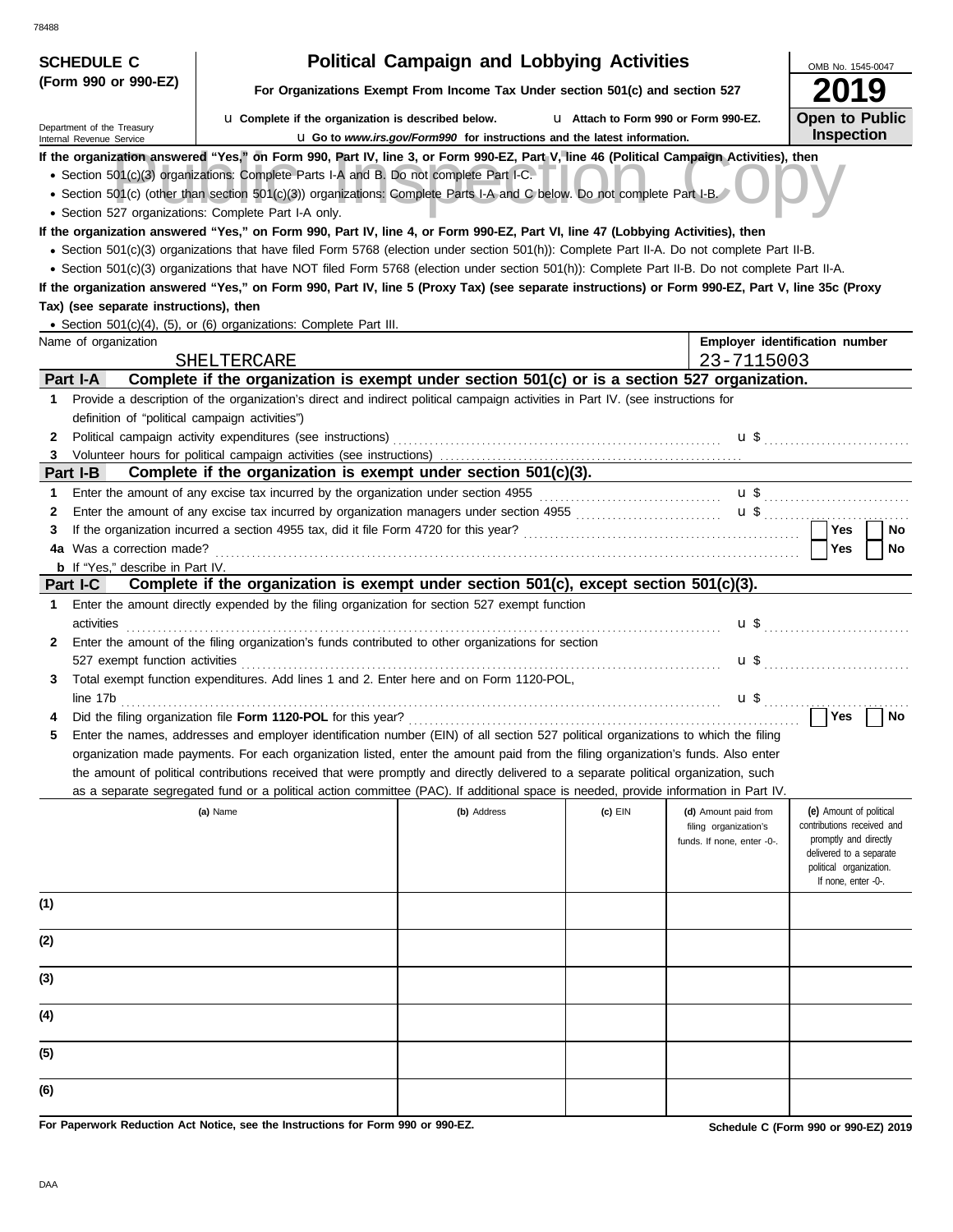| Schedule C (Form 990 or 990-EZ) 2019 SHELTERCARE                                |                                                                                                                     | 23-7115003                                                            | Page 2 |
|---------------------------------------------------------------------------------|---------------------------------------------------------------------------------------------------------------------|-----------------------------------------------------------------------|--------|
| Part II-A                                                                       | Complete if the organization is exempt under section 501(c)(3) and filed Form 5768 (election under                  |                                                                       |        |
| section 501(h)).                                                                |                                                                                                                     |                                                                       |        |
| A Check<br>$\mathbf{u}$                                                         | if the filing organization belongs to an affiliated group (and list in Part IV each affiliated group member's name, |                                                                       |        |
|                                                                                 | address, EIN, expenses, and share of excess lobbying expenditures).                                                 |                                                                       |        |
| <b>B</b> Check<br>$\mathbf{u}$                                                  | if the filing organization checked box A and "limited control" provisions apply.                                    |                                                                       |        |
|                                                                                 | <b>Limits on Lobbying Expenditures</b><br>(The term "expenditures" means amounts paid or incurred.)                 | (b) Affiliated<br>(a) Filing<br>organization's totals<br>group totals |        |
|                                                                                 | 1a Total lobbying expenditures to influence public opinion (grassroots lobbying) [[[[[[[[[[[[[[[[[[[[[[[[[[[[       |                                                                       |        |
| b                                                                               | Total lobbying expenditures to influence a legislative body (direct lobbying) [[[[[[[[[[[[[[[[[[[[[[[[[[[[[[[       |                                                                       |        |
|                                                                                 |                                                                                                                     |                                                                       |        |
| d Other exempt purpose expenditures                                             |                                                                                                                     |                                                                       |        |
|                                                                                 |                                                                                                                     |                                                                       |        |
| f Lobbying nontaxable amount. Enter the amount from the following table in both |                                                                                                                     |                                                                       |        |
| columns.                                                                        |                                                                                                                     |                                                                       |        |
| If the amount on line 1e, column (a) or (b) is:                                 | The lobbying nontaxable amount is:                                                                                  |                                                                       |        |
| Not over \$500,000                                                              | 20% of the amount on line 1e.                                                                                       |                                                                       |        |
| Over \$500,000 but not over \$1,000,000                                         | \$100,000 plus 15% of the excess over \$500,000.                                                                    |                                                                       |        |
| Over \$1,000,000 but not over \$1,500,000                                       | \$175,000 plus 10% of the excess over \$1,000,000.                                                                  |                                                                       |        |
| Over \$1,500,000 but not over \$17,000,000                                      | \$225,000 plus 5% of the excess over \$1,500,000.                                                                   |                                                                       |        |
| Over \$17,000,000                                                               | \$1.000.000.                                                                                                        |                                                                       |        |
|                                                                                 |                                                                                                                     |                                                                       |        |
|                                                                                 |                                                                                                                     |                                                                       |        |
| <i>i</i> Subtract line 1f from line 1c. If zero or less, enter -0-              |                                                                                                                     |                                                                       |        |
|                                                                                 | j If there is an amount other than zero on either line 1h or line 1i, did the organization file Form 4720           |                                                                       |        |
|                                                                                 |                                                                                                                     | Yes                                                                   | No     |
|                                                                                 |                                                                                                                     |                                                                       |        |

**4-Year Averaging Period Under Section 501(h)**

**(Some organizations that made a section 501(h) election do not have to complete all of the five columns below. See the separate instructions for lines 2a through 2f.)**

| Lobbying Expenditures During 4-Year Averaging Period                                   |            |          |            |            |           |  |  |
|----------------------------------------------------------------------------------------|------------|----------|------------|------------|-----------|--|--|
| Calendar year (or fiscal year<br>beginning in)                                         | (a) $2016$ | (b) 2017 | $(c)$ 2018 | $(d)$ 2019 | (e) Total |  |  |
| 2a Lobbying nontaxable amount                                                          |            |          |            |            |           |  |  |
| <b>b</b> Lobbying ceiling amount<br>$(150\% \text{ of line } 2a, \text{ column } (e))$ |            |          |            |            |           |  |  |
| c Total lobbying expenditures                                                          |            |          |            |            |           |  |  |
| <b>d</b> Grassroots nontaxable amount                                                  |            |          |            |            |           |  |  |
| e Grassroots ceiling amount<br>$(150\% \text{ of line } 2d, \text{ column } (e))$      |            |          |            |            |           |  |  |
| Grassroots lobbying expenditures                                                       |            |          |            |            |           |  |  |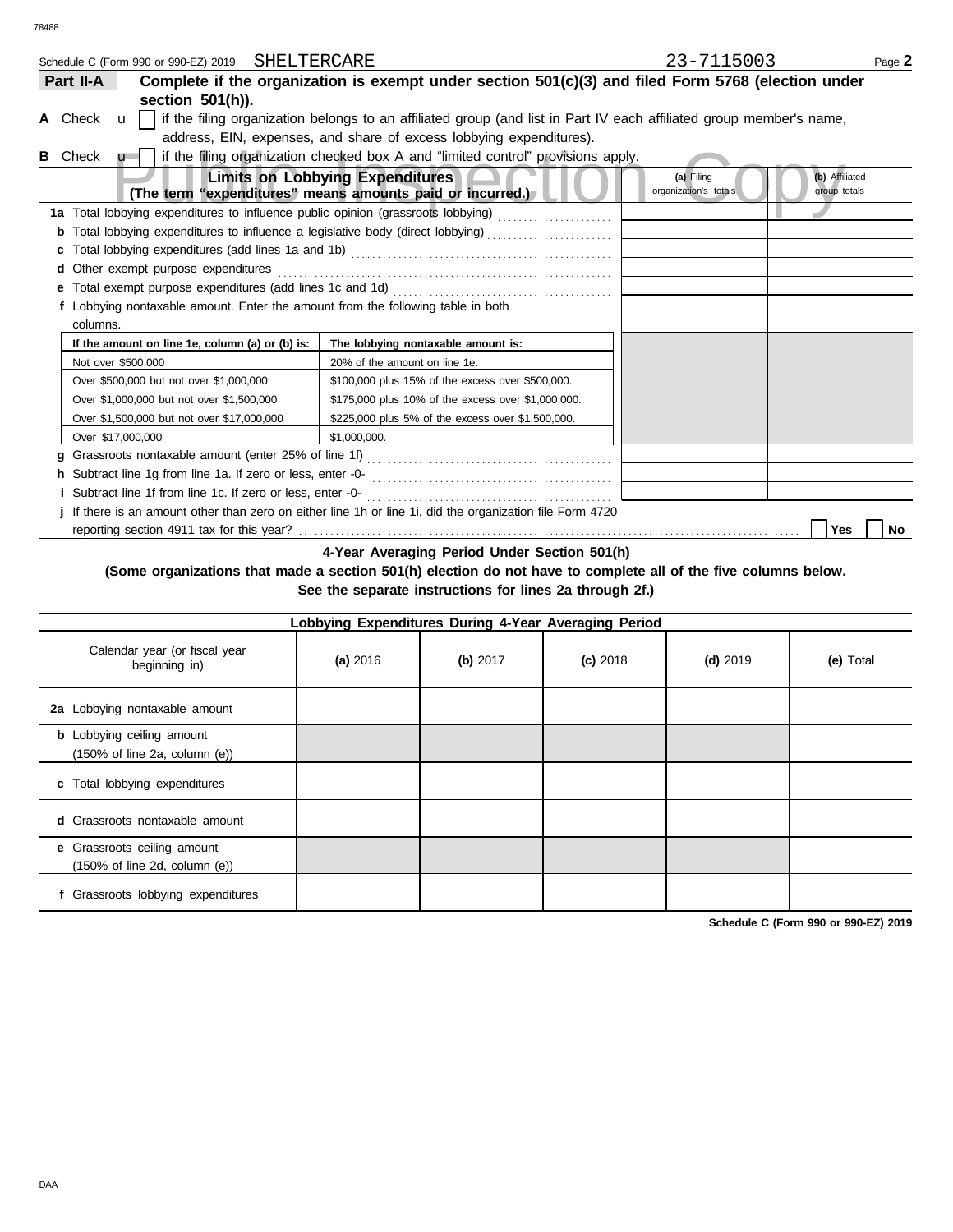|    | Schedule C (Form 990 or 990-EZ) 2019 SHELTERCARE                                                                                                                                                                                                               | 23-7115003 |             |              |        | Page 3 |
|----|----------------------------------------------------------------------------------------------------------------------------------------------------------------------------------------------------------------------------------------------------------------|------------|-------------|--------------|--------|--------|
|    | Complete if the organization is exempt under section 501(c)(3) and has NOT filed Form 5768<br>Part II-B                                                                                                                                                        |            |             |              |        |        |
|    | (election under section 501(h)).                                                                                                                                                                                                                               |            |             |              |        |        |
|    | For each "Yes," response on lines 1a through 1i below, provide in Part IV a detailed                                                                                                                                                                           |            | (a)         |              | (b)    |        |
|    | description of the lobbying activity.                                                                                                                                                                                                                          | Yes        | No          |              | Amount |        |
| 1. | During the year, did the filing organization attempt to influence foreign, national, state, or local<br>legislation, including any attempt to influence public opinion on a legislative matter or<br>referendum, through the use of:                           |            |             |              |        |        |
|    | a Volunteers?                                                                                                                                                                                                                                                  | Χ          |             |              |        |        |
|    | Paid staff or management (include compensation in expenses reported on lines 1c through 1i)?                                                                                                                                                                   | X          |             |              |        |        |
|    | Media advertisements?                                                                                                                                                                                                                                          |            | X           |              |        |        |
|    | d Mailings to members, legislators, or the public?                                                                                                                                                                                                             |            | $\mathbf X$ |              |        |        |
|    | e Publications, or published or broadcast statements?                                                                                                                                                                                                          |            | $\mathbf X$ |              |        |        |
|    | f Grants to other organizations for lobbying purposes?                                                                                                                                                                                                         |            | $\mathbf X$ |              |        |        |
|    | Direct contact with legislators, their staffs, government officials, or a legislative body?                                                                                                                                                                    | X          | $\mathbf X$ |              |        | 736    |
|    | h Rallies, demonstrations, seminars, conventions, speeches, lectures, or any similar means?<br><i>i</i> Other activities?                                                                                                                                      |            | X           |              |        |        |
|    | j Total. Add lines 1c through 1i                                                                                                                                                                                                                               |            |             |              |        | 736    |
|    |                                                                                                                                                                                                                                                                |            | Χ           |              |        |        |
|    | <b>b</b> If "Yes," enter the amount of any tax incurred under section 4912                                                                                                                                                                                     |            |             |              |        |        |
|    | c If "Yes," enter the amount of any tax incurred by organization managers under section 4912                                                                                                                                                                   |            |             |              |        |        |
|    |                                                                                                                                                                                                                                                                |            |             |              |        |        |
|    | Complete if the organization is exempt under section 501(c)(4), section 501(c)(5), or section<br>Part III-A<br>$501(c)(6)$ .                                                                                                                                   |            |             |              |        |        |
|    |                                                                                                                                                                                                                                                                |            |             |              | Yes    | No     |
| 1. | Were substantially all (90% or more) dues received nondeductible by members?                                                                                                                                                                                   |            |             | $\mathbf{1}$ |        |        |
| 2  | Did the organization make only in-house lobbying expenditures of \$2,000 or less?                                                                                                                                                                              |            |             | $\mathbf{2}$ |        |        |
| 3  | Did the organization agree to carry over lobbying and political campaign activity expenditures from the prior year?                                                                                                                                            |            |             | 3            |        |        |
|    | Complete if the organization is exempt under section 501(c)(4), section 501(c)(5), or section<br>Part III-B                                                                                                                                                    |            |             |              |        |        |
|    | 501(c)(6) and if either (a) BOTH Part III-A, lines 1 and 2, are answered "No" OR (b) Part III-A, line 3, is<br>answered "Yes."                                                                                                                                 |            |             |              |        |        |
|    | Dues, assessments and similar amounts from members                                                                                                                                                                                                             |            | 1           |              |        |        |
| 2  | Section 162(e) nondeductible lobbying and political expenditures (do not include amounts of                                                                                                                                                                    |            |             |              |        |        |
|    | political expenses for which the section 527(f) tax was paid).                                                                                                                                                                                                 |            |             |              |        |        |
|    | Current year                                                                                                                                                                                                                                                   |            | 2a          |              |        |        |
|    | <b>b</b> Carryover from last year <i>manufacture content of the care content of the care content of the care content of the content of the content of the content of the content of the content of the content of the content of the </i>                      |            | 2b          |              |        |        |
|    | Total                                                                                                                                                                                                                                                          |            | <u>zc</u>   |              |        |        |
| З  | Aggregate amount reported in section 6033(e)(1)(A) notices of nondeductible section 162(e) dues                                                                                                                                                                |            | 3           |              |        |        |
| 4  | If notices were sent and the amount on line 2c exceeds the amount on line 3, what portion of the                                                                                                                                                               |            |             |              |        |        |
|    | excess does the organization agree to carryover to the reasonable estimate of nondeductible lobbying                                                                                                                                                           |            |             |              |        |        |
|    | and political expenditure next year?                                                                                                                                                                                                                           |            | 4           |              |        |        |
| 5  | Part IV<br><b>Supplemental Information</b>                                                                                                                                                                                                                     |            | 5           |              |        |        |
|    | Provide the descriptions required for Part I-A, line 1; Part I-B, line 4; Part I-C, line 5; Part II-A (affiliated group list); Part II-A, lines 1 and<br>2 (see instructions); and Part II-B, line 1. Also, complete this part for any additional information. |            |             |              |        |        |
|    | SCHEDULE C, PART IV, ADDITIONAL INFORMATION                                                                                                                                                                                                                    |            |             |              |        |        |
|    | ACTIVITIES INCLUDE PROMOTION OF STATE EXPENDITURES TOWARD SERVICES FOR                                                                                                                                                                                         |            |             |              |        |        |
|    |                                                                                                                                                                                                                                                                |            |             |              |        |        |
|    | SHELTERCARE CLIENTS OR TO TRY TO STOP DECREASES IN EXPENDITURES FOR                                                                                                                                                                                            |            |             |              |        |        |
|    | SHELTERCARE CLIENTS.                                                                                                                                                                                                                                           |            |             |              |        |        |
|    |                                                                                                                                                                                                                                                                |            |             |              |        |        |
|    |                                                                                                                                                                                                                                                                |            |             |              |        |        |
|    |                                                                                                                                                                                                                                                                |            |             |              |        |        |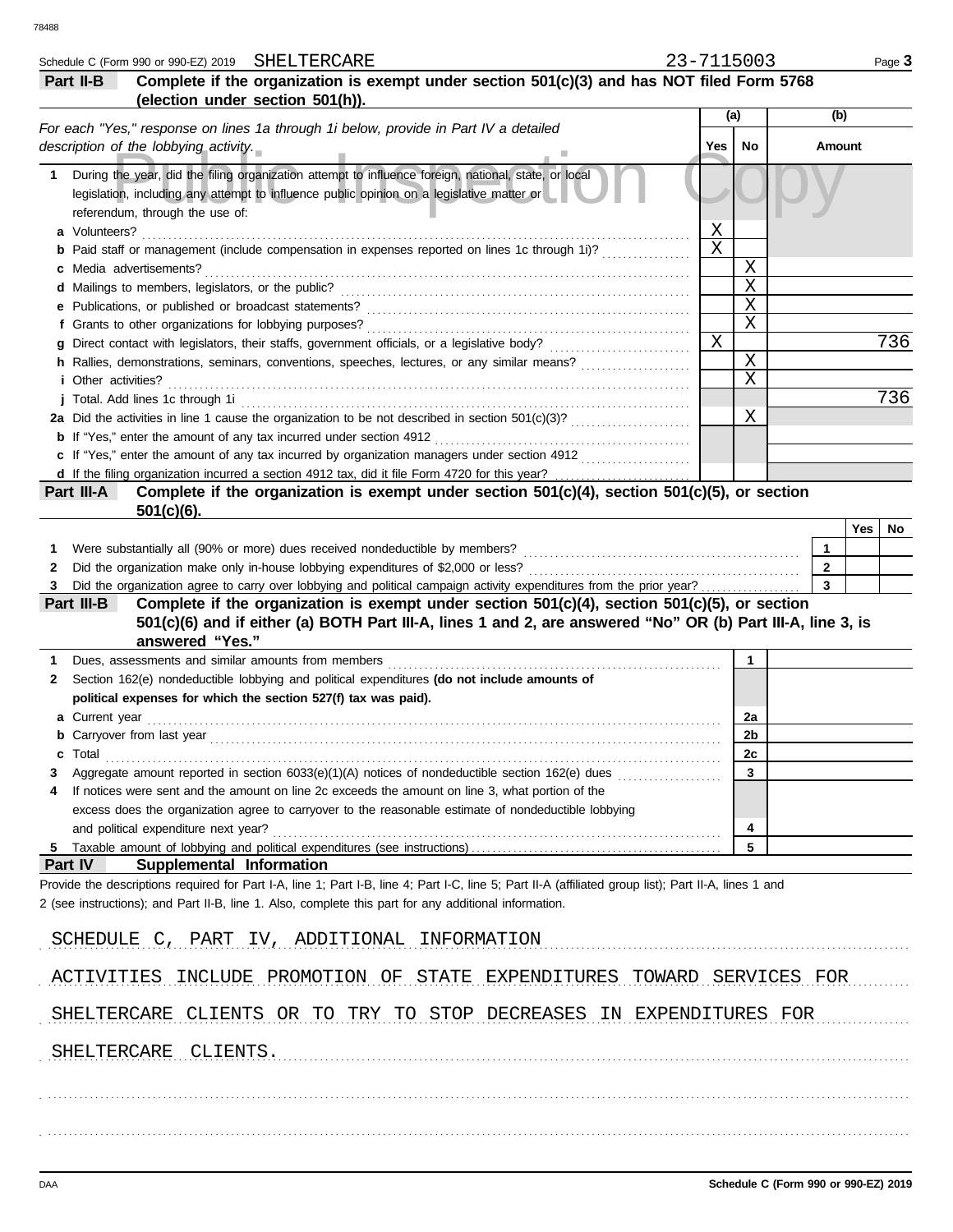Г

Part IV

Schedule C (Form 990 or 990-EZ) 2019

SHELTERCARE

Supplemental Information (continued)

| <b>Public Inspection Copy</b> |  |  |
|-------------------------------|--|--|
|                               |  |  |
|                               |  |  |
|                               |  |  |
|                               |  |  |
|                               |  |  |
|                               |  |  |
|                               |  |  |
|                               |  |  |
|                               |  |  |
|                               |  |  |
|                               |  |  |
|                               |  |  |
|                               |  |  |
|                               |  |  |
|                               |  |  |
|                               |  |  |
|                               |  |  |
|                               |  |  |
|                               |  |  |
|                               |  |  |
|                               |  |  |
|                               |  |  |
|                               |  |  |
|                               |  |  |
|                               |  |  |
|                               |  |  |
|                               |  |  |
|                               |  |  |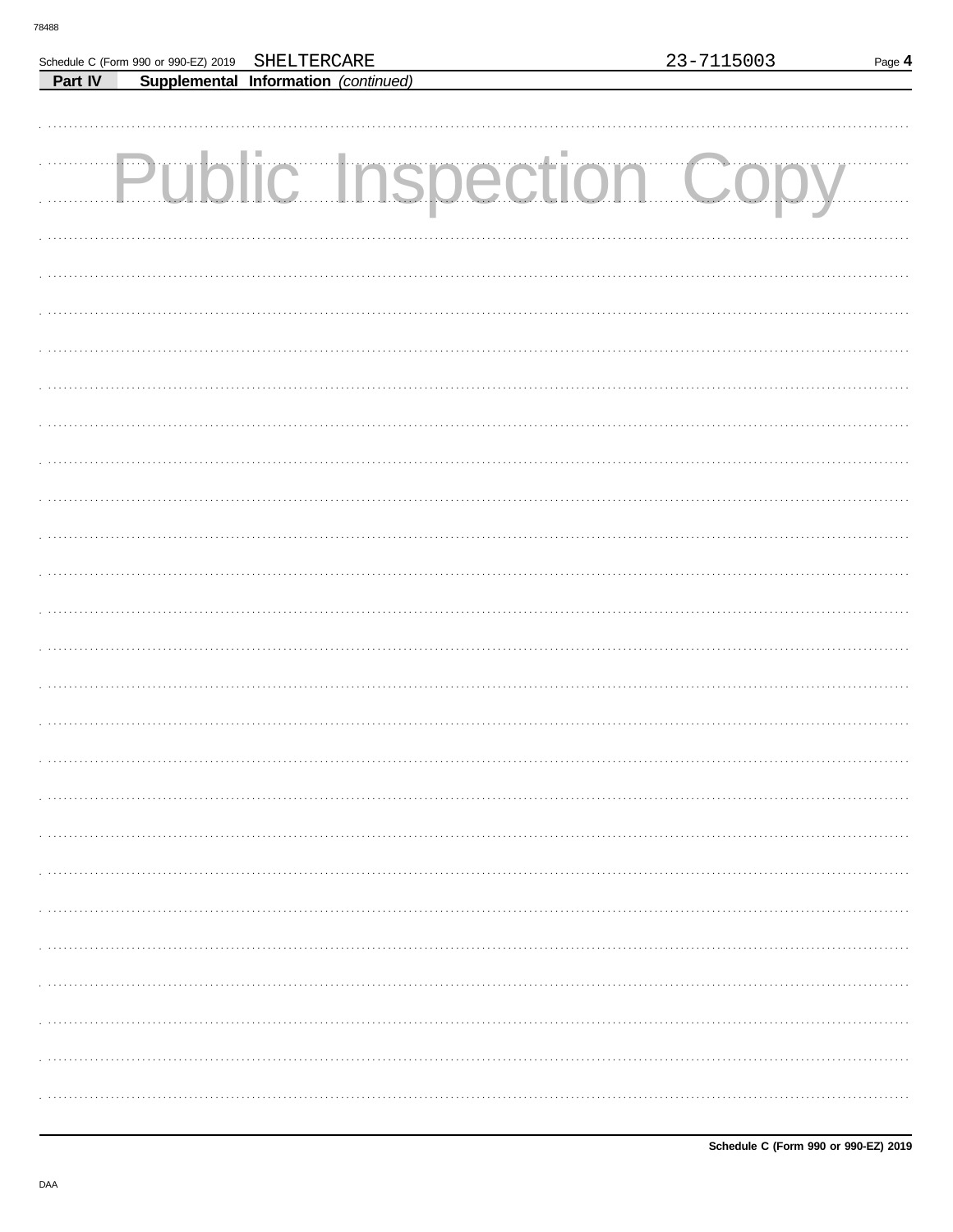| <b>u</b> Go to <i>www.irs.gov/Form990</i> for instructions and the latest information.<br>Employer identification number<br>Name of the organization<br>23-7115003<br>SHELTERCARE<br>Organizations Maintaining Donor Advised Funds or Other Similar Funds or Accounts.<br>Part I<br>Complete if the organization answered "Yes" on Form 990, Part IV, line 6.<br>(a) Donor advised funds<br>(b) Funds and other accounts<br>Total number at end of year<br>1<br>2<br>3<br>the control of the control of the control of the control of the control of<br>4<br>Did the organization inform all donors and donor advisors in writing that the assets held in donor advised<br>5<br>Yes<br>No<br>Did the organization inform all grantees, donors, and donor advisors in writing that grant funds can be used<br>6<br>only for charitable purposes and not for the benefit of the donor or donor advisor, or for any other purpose<br>conferring impermissible private benefit?<br>Yes<br>No<br>Part II<br><b>Conservation Easements.</b><br>Complete if the organization answered "Yes" on Form 990, Part IV, line 7.<br>Purpose(s) of conservation easements held by the organization (check all that apply).<br>1.<br>Preservation of land for public use (for example, recreation or education)<br>Preservation of a historically important land area<br>Protection of natural habitat<br>Preservation of a certified historic structure<br>Preservation of open space<br>Complete lines 2a through 2d if the organization held a qualified conservation contribution in the form of a conservation<br>2<br>easement on the last day of the tax year.<br>Held at the End of the Tax Year<br>2a<br>а<br>2b<br>b<br>Number of conservation easements on a certified historic structure included in (a) [[[[[ [ [ a]]]<br>2c<br>c<br>Number of conservation easements included in (c) acquired after 7/25/06, and not on a<br>d<br>2d<br>historic structure listed in the National Register<br>Number of conservation easements modified, transferred, released, extinguished, or terminated by the organization during the<br>3<br>tax year $\mathbf{u}$<br>Number of states where property subject to conservation easement is located u<br>4<br>Does the organization have a written policy regarding the periodic monitoring, inspection, handling of<br>5<br>Yes $\boxed{\phantom{a}}$<br>No<br>Staff and volunteer hours devoted to monitoring, inspecting, handling of violations, and enforcing conservation easements during the year<br>6<br>$\mathbf{u}$ <sub></sub><br>Amount of expenses incurred in monitoring, inspecting, handling of violations, and enforcing conservation easements during the year<br>7<br>Does each conservation easement reported on line 2(d) above satisfy the requirements of section 170(h)(4)(B)(i)<br>8<br>Yes<br>No<br>In Part XIII, describe how the organization reports conservation easements in its revenue and expense statement and<br>9<br>balance sheet, and include, if applicable, the text of the footnote to the organization's financial statements that describes the<br>organization's accounting for conservation easements.<br>Organizations Maintaining Collections of Art, Historical Treasures, or Other Similar Assets.<br>Part III<br>Complete if the organization answered "Yes" on Form 990, Part IV, line 8.<br>1a If the organization elected, as permitted under FASB ASC 958, not to report in its revenue statement and balance sheet works<br>of art, historical treasures, or other similar assets held for public exhibition, education, or research in furtherance of public<br>service, provide in Part XIII the text of the footnote to its financial statements that describes these items.<br>If the organization elected, as permitted under FASB ASC 958, to report in its revenue statement and balance sheet works of<br>b<br>art, historical treasures, or other similar assets held for public exhibition, education, or research in furtherance of public service,<br>provide the following amounts relating to these items:<br>$\mathbf{u}$ \$<br>(i)<br><b>u</b> \$<br>If the organization received or held works of art, historical treasures, or other similar assets for financial gain, provide the<br>2<br>following amounts required to be reported under FASB ASC 958 relating to these items:<br>$u \text{ }$<br>a<br>For Paperwork Reduction Act Notice, see the Instructions for Form 990.<br>Schedule D (Form 990) 2019 | <b>SCHEDULE D</b><br>(Form 990)<br>Department of the Treasury | <b>Supplemental Financial Statements</b><br>u Complete if the organization answered "Yes" on Form 990,<br>Part IV, line 6, 7, 8, 9, 10, 11a, 11b, 11c, 11d, 11e, 11f, 12a, or 12b. | u Attach to Form 990. |  | OMB No. 1545-0047<br><b>Open to Public</b> |
|-----------------------------------------------------------------------------------------------------------------------------------------------------------------------------------------------------------------------------------------------------------------------------------------------------------------------------------------------------------------------------------------------------------------------------------------------------------------------------------------------------------------------------------------------------------------------------------------------------------------------------------------------------------------------------------------------------------------------------------------------------------------------------------------------------------------------------------------------------------------------------------------------------------------------------------------------------------------------------------------------------------------------------------------------------------------------------------------------------------------------------------------------------------------------------------------------------------------------------------------------------------------------------------------------------------------------------------------------------------------------------------------------------------------------------------------------------------------------------------------------------------------------------------------------------------------------------------------------------------------------------------------------------------------------------------------------------------------------------------------------------------------------------------------------------------------------------------------------------------------------------------------------------------------------------------------------------------------------------------------------------------------------------------------------------------------------------------------------------------------------------------------------------------------------------------------------------------------------------------------------------------------------------------------------------------------------------------------------------------------------------------------------------------------------------------------------------------------------------------------------------------------------------------------------------------------------------------------------------------------------------------------------------------------------------------------------------------------------------------------------------------------------------------------------------------------------------------------------------------------------------------------------------------------------------------------------------------------------------------------------------------------------------------------------------------------------------------------------------------------------------------------------------------------------------------------------------------------------------------------------------------------------------------------------------------------------------------------------------------------------------------------------------------------------------------------------------------------------------------------------------------------------------------------------------------------------------------------------------------------------------------------------------------------------------------------------------------------------------------------------------------------------------------------------------------------------------------------------------------------------------------------------------------------------------------------------------------------------------------------------------------------------------------------------------------------------------------------------------------------------------------------------------------------------------------------------------------------------------------------------------------------------------------------------------------------------------------------------------------------------------------------------------------------------------------------------------------------------------------------------------------------------------|---------------------------------------------------------------|------------------------------------------------------------------------------------------------------------------------------------------------------------------------------------|-----------------------|--|--------------------------------------------|
|                                                                                                                                                                                                                                                                                                                                                                                                                                                                                                                                                                                                                                                                                                                                                                                                                                                                                                                                                                                                                                                                                                                                                                                                                                                                                                                                                                                                                                                                                                                                                                                                                                                                                                                                                                                                                                                                                                                                                                                                                                                                                                                                                                                                                                                                                                                                                                                                                                                                                                                                                                                                                                                                                                                                                                                                                                                                                                                                                                                                                                                                                                                                                                                                                                                                                                                                                                                                                                                                                                                                                                                                                                                                                                                                                                                                                                                                                                                                                                                                                                                                                                                                                                                                                                                                                                                                                                                                                                                                                                                             | Internal Revenue Service                                      |                                                                                                                                                                                    |                       |  | <b>Inspection</b>                          |
|                                                                                                                                                                                                                                                                                                                                                                                                                                                                                                                                                                                                                                                                                                                                                                                                                                                                                                                                                                                                                                                                                                                                                                                                                                                                                                                                                                                                                                                                                                                                                                                                                                                                                                                                                                                                                                                                                                                                                                                                                                                                                                                                                                                                                                                                                                                                                                                                                                                                                                                                                                                                                                                                                                                                                                                                                                                                                                                                                                                                                                                                                                                                                                                                                                                                                                                                                                                                                                                                                                                                                                                                                                                                                                                                                                                                                                                                                                                                                                                                                                                                                                                                                                                                                                                                                                                                                                                                                                                                                                                             |                                                               |                                                                                                                                                                                    |                       |  |                                            |
|                                                                                                                                                                                                                                                                                                                                                                                                                                                                                                                                                                                                                                                                                                                                                                                                                                                                                                                                                                                                                                                                                                                                                                                                                                                                                                                                                                                                                                                                                                                                                                                                                                                                                                                                                                                                                                                                                                                                                                                                                                                                                                                                                                                                                                                                                                                                                                                                                                                                                                                                                                                                                                                                                                                                                                                                                                                                                                                                                                                                                                                                                                                                                                                                                                                                                                                                                                                                                                                                                                                                                                                                                                                                                                                                                                                                                                                                                                                                                                                                                                                                                                                                                                                                                                                                                                                                                                                                                                                                                                                             |                                                               |                                                                                                                                                                                    |                       |  |                                            |
|                                                                                                                                                                                                                                                                                                                                                                                                                                                                                                                                                                                                                                                                                                                                                                                                                                                                                                                                                                                                                                                                                                                                                                                                                                                                                                                                                                                                                                                                                                                                                                                                                                                                                                                                                                                                                                                                                                                                                                                                                                                                                                                                                                                                                                                                                                                                                                                                                                                                                                                                                                                                                                                                                                                                                                                                                                                                                                                                                                                                                                                                                                                                                                                                                                                                                                                                                                                                                                                                                                                                                                                                                                                                                                                                                                                                                                                                                                                                                                                                                                                                                                                                                                                                                                                                                                                                                                                                                                                                                                                             |                                                               |                                                                                                                                                                                    |                       |  |                                            |
|                                                                                                                                                                                                                                                                                                                                                                                                                                                                                                                                                                                                                                                                                                                                                                                                                                                                                                                                                                                                                                                                                                                                                                                                                                                                                                                                                                                                                                                                                                                                                                                                                                                                                                                                                                                                                                                                                                                                                                                                                                                                                                                                                                                                                                                                                                                                                                                                                                                                                                                                                                                                                                                                                                                                                                                                                                                                                                                                                                                                                                                                                                                                                                                                                                                                                                                                                                                                                                                                                                                                                                                                                                                                                                                                                                                                                                                                                                                                                                                                                                                                                                                                                                                                                                                                                                                                                                                                                                                                                                                             |                                                               |                                                                                                                                                                                    |                       |  |                                            |
|                                                                                                                                                                                                                                                                                                                                                                                                                                                                                                                                                                                                                                                                                                                                                                                                                                                                                                                                                                                                                                                                                                                                                                                                                                                                                                                                                                                                                                                                                                                                                                                                                                                                                                                                                                                                                                                                                                                                                                                                                                                                                                                                                                                                                                                                                                                                                                                                                                                                                                                                                                                                                                                                                                                                                                                                                                                                                                                                                                                                                                                                                                                                                                                                                                                                                                                                                                                                                                                                                                                                                                                                                                                                                                                                                                                                                                                                                                                                                                                                                                                                                                                                                                                                                                                                                                                                                                                                                                                                                                                             |                                                               |                                                                                                                                                                                    |                       |  |                                            |
|                                                                                                                                                                                                                                                                                                                                                                                                                                                                                                                                                                                                                                                                                                                                                                                                                                                                                                                                                                                                                                                                                                                                                                                                                                                                                                                                                                                                                                                                                                                                                                                                                                                                                                                                                                                                                                                                                                                                                                                                                                                                                                                                                                                                                                                                                                                                                                                                                                                                                                                                                                                                                                                                                                                                                                                                                                                                                                                                                                                                                                                                                                                                                                                                                                                                                                                                                                                                                                                                                                                                                                                                                                                                                                                                                                                                                                                                                                                                                                                                                                                                                                                                                                                                                                                                                                                                                                                                                                                                                                                             |                                                               |                                                                                                                                                                                    |                       |  |                                            |
|                                                                                                                                                                                                                                                                                                                                                                                                                                                                                                                                                                                                                                                                                                                                                                                                                                                                                                                                                                                                                                                                                                                                                                                                                                                                                                                                                                                                                                                                                                                                                                                                                                                                                                                                                                                                                                                                                                                                                                                                                                                                                                                                                                                                                                                                                                                                                                                                                                                                                                                                                                                                                                                                                                                                                                                                                                                                                                                                                                                                                                                                                                                                                                                                                                                                                                                                                                                                                                                                                                                                                                                                                                                                                                                                                                                                                                                                                                                                                                                                                                                                                                                                                                                                                                                                                                                                                                                                                                                                                                                             |                                                               |                                                                                                                                                                                    |                       |  |                                            |
|                                                                                                                                                                                                                                                                                                                                                                                                                                                                                                                                                                                                                                                                                                                                                                                                                                                                                                                                                                                                                                                                                                                                                                                                                                                                                                                                                                                                                                                                                                                                                                                                                                                                                                                                                                                                                                                                                                                                                                                                                                                                                                                                                                                                                                                                                                                                                                                                                                                                                                                                                                                                                                                                                                                                                                                                                                                                                                                                                                                                                                                                                                                                                                                                                                                                                                                                                                                                                                                                                                                                                                                                                                                                                                                                                                                                                                                                                                                                                                                                                                                                                                                                                                                                                                                                                                                                                                                                                                                                                                                             |                                                               |                                                                                                                                                                                    |                       |  |                                            |
|                                                                                                                                                                                                                                                                                                                                                                                                                                                                                                                                                                                                                                                                                                                                                                                                                                                                                                                                                                                                                                                                                                                                                                                                                                                                                                                                                                                                                                                                                                                                                                                                                                                                                                                                                                                                                                                                                                                                                                                                                                                                                                                                                                                                                                                                                                                                                                                                                                                                                                                                                                                                                                                                                                                                                                                                                                                                                                                                                                                                                                                                                                                                                                                                                                                                                                                                                                                                                                                                                                                                                                                                                                                                                                                                                                                                                                                                                                                                                                                                                                                                                                                                                                                                                                                                                                                                                                                                                                                                                                                             |                                                               |                                                                                                                                                                                    |                       |  |                                            |
|                                                                                                                                                                                                                                                                                                                                                                                                                                                                                                                                                                                                                                                                                                                                                                                                                                                                                                                                                                                                                                                                                                                                                                                                                                                                                                                                                                                                                                                                                                                                                                                                                                                                                                                                                                                                                                                                                                                                                                                                                                                                                                                                                                                                                                                                                                                                                                                                                                                                                                                                                                                                                                                                                                                                                                                                                                                                                                                                                                                                                                                                                                                                                                                                                                                                                                                                                                                                                                                                                                                                                                                                                                                                                                                                                                                                                                                                                                                                                                                                                                                                                                                                                                                                                                                                                                                                                                                                                                                                                                                             |                                                               |                                                                                                                                                                                    |                       |  |                                            |
|                                                                                                                                                                                                                                                                                                                                                                                                                                                                                                                                                                                                                                                                                                                                                                                                                                                                                                                                                                                                                                                                                                                                                                                                                                                                                                                                                                                                                                                                                                                                                                                                                                                                                                                                                                                                                                                                                                                                                                                                                                                                                                                                                                                                                                                                                                                                                                                                                                                                                                                                                                                                                                                                                                                                                                                                                                                                                                                                                                                                                                                                                                                                                                                                                                                                                                                                                                                                                                                                                                                                                                                                                                                                                                                                                                                                                                                                                                                                                                                                                                                                                                                                                                                                                                                                                                                                                                                                                                                                                                                             |                                                               |                                                                                                                                                                                    |                       |  |                                            |
|                                                                                                                                                                                                                                                                                                                                                                                                                                                                                                                                                                                                                                                                                                                                                                                                                                                                                                                                                                                                                                                                                                                                                                                                                                                                                                                                                                                                                                                                                                                                                                                                                                                                                                                                                                                                                                                                                                                                                                                                                                                                                                                                                                                                                                                                                                                                                                                                                                                                                                                                                                                                                                                                                                                                                                                                                                                                                                                                                                                                                                                                                                                                                                                                                                                                                                                                                                                                                                                                                                                                                                                                                                                                                                                                                                                                                                                                                                                                                                                                                                                                                                                                                                                                                                                                                                                                                                                                                                                                                                                             |                                                               |                                                                                                                                                                                    |                       |  |                                            |
|                                                                                                                                                                                                                                                                                                                                                                                                                                                                                                                                                                                                                                                                                                                                                                                                                                                                                                                                                                                                                                                                                                                                                                                                                                                                                                                                                                                                                                                                                                                                                                                                                                                                                                                                                                                                                                                                                                                                                                                                                                                                                                                                                                                                                                                                                                                                                                                                                                                                                                                                                                                                                                                                                                                                                                                                                                                                                                                                                                                                                                                                                                                                                                                                                                                                                                                                                                                                                                                                                                                                                                                                                                                                                                                                                                                                                                                                                                                                                                                                                                                                                                                                                                                                                                                                                                                                                                                                                                                                                                                             |                                                               |                                                                                                                                                                                    |                       |  |                                            |
|                                                                                                                                                                                                                                                                                                                                                                                                                                                                                                                                                                                                                                                                                                                                                                                                                                                                                                                                                                                                                                                                                                                                                                                                                                                                                                                                                                                                                                                                                                                                                                                                                                                                                                                                                                                                                                                                                                                                                                                                                                                                                                                                                                                                                                                                                                                                                                                                                                                                                                                                                                                                                                                                                                                                                                                                                                                                                                                                                                                                                                                                                                                                                                                                                                                                                                                                                                                                                                                                                                                                                                                                                                                                                                                                                                                                                                                                                                                                                                                                                                                                                                                                                                                                                                                                                                                                                                                                                                                                                                                             |                                                               |                                                                                                                                                                                    |                       |  |                                            |
|                                                                                                                                                                                                                                                                                                                                                                                                                                                                                                                                                                                                                                                                                                                                                                                                                                                                                                                                                                                                                                                                                                                                                                                                                                                                                                                                                                                                                                                                                                                                                                                                                                                                                                                                                                                                                                                                                                                                                                                                                                                                                                                                                                                                                                                                                                                                                                                                                                                                                                                                                                                                                                                                                                                                                                                                                                                                                                                                                                                                                                                                                                                                                                                                                                                                                                                                                                                                                                                                                                                                                                                                                                                                                                                                                                                                                                                                                                                                                                                                                                                                                                                                                                                                                                                                                                                                                                                                                                                                                                                             |                                                               |                                                                                                                                                                                    |                       |  |                                            |
|                                                                                                                                                                                                                                                                                                                                                                                                                                                                                                                                                                                                                                                                                                                                                                                                                                                                                                                                                                                                                                                                                                                                                                                                                                                                                                                                                                                                                                                                                                                                                                                                                                                                                                                                                                                                                                                                                                                                                                                                                                                                                                                                                                                                                                                                                                                                                                                                                                                                                                                                                                                                                                                                                                                                                                                                                                                                                                                                                                                                                                                                                                                                                                                                                                                                                                                                                                                                                                                                                                                                                                                                                                                                                                                                                                                                                                                                                                                                                                                                                                                                                                                                                                                                                                                                                                                                                                                                                                                                                                                             |                                                               |                                                                                                                                                                                    |                       |  |                                            |
|                                                                                                                                                                                                                                                                                                                                                                                                                                                                                                                                                                                                                                                                                                                                                                                                                                                                                                                                                                                                                                                                                                                                                                                                                                                                                                                                                                                                                                                                                                                                                                                                                                                                                                                                                                                                                                                                                                                                                                                                                                                                                                                                                                                                                                                                                                                                                                                                                                                                                                                                                                                                                                                                                                                                                                                                                                                                                                                                                                                                                                                                                                                                                                                                                                                                                                                                                                                                                                                                                                                                                                                                                                                                                                                                                                                                                                                                                                                                                                                                                                                                                                                                                                                                                                                                                                                                                                                                                                                                                                                             |                                                               |                                                                                                                                                                                    |                       |  |                                            |
|                                                                                                                                                                                                                                                                                                                                                                                                                                                                                                                                                                                                                                                                                                                                                                                                                                                                                                                                                                                                                                                                                                                                                                                                                                                                                                                                                                                                                                                                                                                                                                                                                                                                                                                                                                                                                                                                                                                                                                                                                                                                                                                                                                                                                                                                                                                                                                                                                                                                                                                                                                                                                                                                                                                                                                                                                                                                                                                                                                                                                                                                                                                                                                                                                                                                                                                                                                                                                                                                                                                                                                                                                                                                                                                                                                                                                                                                                                                                                                                                                                                                                                                                                                                                                                                                                                                                                                                                                                                                                                                             |                                                               |                                                                                                                                                                                    |                       |  |                                            |
|                                                                                                                                                                                                                                                                                                                                                                                                                                                                                                                                                                                                                                                                                                                                                                                                                                                                                                                                                                                                                                                                                                                                                                                                                                                                                                                                                                                                                                                                                                                                                                                                                                                                                                                                                                                                                                                                                                                                                                                                                                                                                                                                                                                                                                                                                                                                                                                                                                                                                                                                                                                                                                                                                                                                                                                                                                                                                                                                                                                                                                                                                                                                                                                                                                                                                                                                                                                                                                                                                                                                                                                                                                                                                                                                                                                                                                                                                                                                                                                                                                                                                                                                                                                                                                                                                                                                                                                                                                                                                                                             |                                                               |                                                                                                                                                                                    |                       |  |                                            |
|                                                                                                                                                                                                                                                                                                                                                                                                                                                                                                                                                                                                                                                                                                                                                                                                                                                                                                                                                                                                                                                                                                                                                                                                                                                                                                                                                                                                                                                                                                                                                                                                                                                                                                                                                                                                                                                                                                                                                                                                                                                                                                                                                                                                                                                                                                                                                                                                                                                                                                                                                                                                                                                                                                                                                                                                                                                                                                                                                                                                                                                                                                                                                                                                                                                                                                                                                                                                                                                                                                                                                                                                                                                                                                                                                                                                                                                                                                                                                                                                                                                                                                                                                                                                                                                                                                                                                                                                                                                                                                                             |                                                               |                                                                                                                                                                                    |                       |  |                                            |
|                                                                                                                                                                                                                                                                                                                                                                                                                                                                                                                                                                                                                                                                                                                                                                                                                                                                                                                                                                                                                                                                                                                                                                                                                                                                                                                                                                                                                                                                                                                                                                                                                                                                                                                                                                                                                                                                                                                                                                                                                                                                                                                                                                                                                                                                                                                                                                                                                                                                                                                                                                                                                                                                                                                                                                                                                                                                                                                                                                                                                                                                                                                                                                                                                                                                                                                                                                                                                                                                                                                                                                                                                                                                                                                                                                                                                                                                                                                                                                                                                                                                                                                                                                                                                                                                                                                                                                                                                                                                                                                             |                                                               |                                                                                                                                                                                    |                       |  |                                            |
|                                                                                                                                                                                                                                                                                                                                                                                                                                                                                                                                                                                                                                                                                                                                                                                                                                                                                                                                                                                                                                                                                                                                                                                                                                                                                                                                                                                                                                                                                                                                                                                                                                                                                                                                                                                                                                                                                                                                                                                                                                                                                                                                                                                                                                                                                                                                                                                                                                                                                                                                                                                                                                                                                                                                                                                                                                                                                                                                                                                                                                                                                                                                                                                                                                                                                                                                                                                                                                                                                                                                                                                                                                                                                                                                                                                                                                                                                                                                                                                                                                                                                                                                                                                                                                                                                                                                                                                                                                                                                                                             |                                                               |                                                                                                                                                                                    |                       |  |                                            |
|                                                                                                                                                                                                                                                                                                                                                                                                                                                                                                                                                                                                                                                                                                                                                                                                                                                                                                                                                                                                                                                                                                                                                                                                                                                                                                                                                                                                                                                                                                                                                                                                                                                                                                                                                                                                                                                                                                                                                                                                                                                                                                                                                                                                                                                                                                                                                                                                                                                                                                                                                                                                                                                                                                                                                                                                                                                                                                                                                                                                                                                                                                                                                                                                                                                                                                                                                                                                                                                                                                                                                                                                                                                                                                                                                                                                                                                                                                                                                                                                                                                                                                                                                                                                                                                                                                                                                                                                                                                                                                                             |                                                               |                                                                                                                                                                                    |                       |  |                                            |
|                                                                                                                                                                                                                                                                                                                                                                                                                                                                                                                                                                                                                                                                                                                                                                                                                                                                                                                                                                                                                                                                                                                                                                                                                                                                                                                                                                                                                                                                                                                                                                                                                                                                                                                                                                                                                                                                                                                                                                                                                                                                                                                                                                                                                                                                                                                                                                                                                                                                                                                                                                                                                                                                                                                                                                                                                                                                                                                                                                                                                                                                                                                                                                                                                                                                                                                                                                                                                                                                                                                                                                                                                                                                                                                                                                                                                                                                                                                                                                                                                                                                                                                                                                                                                                                                                                                                                                                                                                                                                                                             |                                                               |                                                                                                                                                                                    |                       |  |                                            |
|                                                                                                                                                                                                                                                                                                                                                                                                                                                                                                                                                                                                                                                                                                                                                                                                                                                                                                                                                                                                                                                                                                                                                                                                                                                                                                                                                                                                                                                                                                                                                                                                                                                                                                                                                                                                                                                                                                                                                                                                                                                                                                                                                                                                                                                                                                                                                                                                                                                                                                                                                                                                                                                                                                                                                                                                                                                                                                                                                                                                                                                                                                                                                                                                                                                                                                                                                                                                                                                                                                                                                                                                                                                                                                                                                                                                                                                                                                                                                                                                                                                                                                                                                                                                                                                                                                                                                                                                                                                                                                                             |                                                               |                                                                                                                                                                                    |                       |  |                                            |
|                                                                                                                                                                                                                                                                                                                                                                                                                                                                                                                                                                                                                                                                                                                                                                                                                                                                                                                                                                                                                                                                                                                                                                                                                                                                                                                                                                                                                                                                                                                                                                                                                                                                                                                                                                                                                                                                                                                                                                                                                                                                                                                                                                                                                                                                                                                                                                                                                                                                                                                                                                                                                                                                                                                                                                                                                                                                                                                                                                                                                                                                                                                                                                                                                                                                                                                                                                                                                                                                                                                                                                                                                                                                                                                                                                                                                                                                                                                                                                                                                                                                                                                                                                                                                                                                                                                                                                                                                                                                                                                             |                                                               |                                                                                                                                                                                    |                       |  |                                            |
|                                                                                                                                                                                                                                                                                                                                                                                                                                                                                                                                                                                                                                                                                                                                                                                                                                                                                                                                                                                                                                                                                                                                                                                                                                                                                                                                                                                                                                                                                                                                                                                                                                                                                                                                                                                                                                                                                                                                                                                                                                                                                                                                                                                                                                                                                                                                                                                                                                                                                                                                                                                                                                                                                                                                                                                                                                                                                                                                                                                                                                                                                                                                                                                                                                                                                                                                                                                                                                                                                                                                                                                                                                                                                                                                                                                                                                                                                                                                                                                                                                                                                                                                                                                                                                                                                                                                                                                                                                                                                                                             |                                                               |                                                                                                                                                                                    |                       |  |                                            |
|                                                                                                                                                                                                                                                                                                                                                                                                                                                                                                                                                                                                                                                                                                                                                                                                                                                                                                                                                                                                                                                                                                                                                                                                                                                                                                                                                                                                                                                                                                                                                                                                                                                                                                                                                                                                                                                                                                                                                                                                                                                                                                                                                                                                                                                                                                                                                                                                                                                                                                                                                                                                                                                                                                                                                                                                                                                                                                                                                                                                                                                                                                                                                                                                                                                                                                                                                                                                                                                                                                                                                                                                                                                                                                                                                                                                                                                                                                                                                                                                                                                                                                                                                                                                                                                                                                                                                                                                                                                                                                                             |                                                               |                                                                                                                                                                                    |                       |  |                                            |
|                                                                                                                                                                                                                                                                                                                                                                                                                                                                                                                                                                                                                                                                                                                                                                                                                                                                                                                                                                                                                                                                                                                                                                                                                                                                                                                                                                                                                                                                                                                                                                                                                                                                                                                                                                                                                                                                                                                                                                                                                                                                                                                                                                                                                                                                                                                                                                                                                                                                                                                                                                                                                                                                                                                                                                                                                                                                                                                                                                                                                                                                                                                                                                                                                                                                                                                                                                                                                                                                                                                                                                                                                                                                                                                                                                                                                                                                                                                                                                                                                                                                                                                                                                                                                                                                                                                                                                                                                                                                                                                             |                                                               |                                                                                                                                                                                    |                       |  |                                            |
|                                                                                                                                                                                                                                                                                                                                                                                                                                                                                                                                                                                                                                                                                                                                                                                                                                                                                                                                                                                                                                                                                                                                                                                                                                                                                                                                                                                                                                                                                                                                                                                                                                                                                                                                                                                                                                                                                                                                                                                                                                                                                                                                                                                                                                                                                                                                                                                                                                                                                                                                                                                                                                                                                                                                                                                                                                                                                                                                                                                                                                                                                                                                                                                                                                                                                                                                                                                                                                                                                                                                                                                                                                                                                                                                                                                                                                                                                                                                                                                                                                                                                                                                                                                                                                                                                                                                                                                                                                                                                                                             |                                                               |                                                                                                                                                                                    |                       |  |                                            |
|                                                                                                                                                                                                                                                                                                                                                                                                                                                                                                                                                                                                                                                                                                                                                                                                                                                                                                                                                                                                                                                                                                                                                                                                                                                                                                                                                                                                                                                                                                                                                                                                                                                                                                                                                                                                                                                                                                                                                                                                                                                                                                                                                                                                                                                                                                                                                                                                                                                                                                                                                                                                                                                                                                                                                                                                                                                                                                                                                                                                                                                                                                                                                                                                                                                                                                                                                                                                                                                                                                                                                                                                                                                                                                                                                                                                                                                                                                                                                                                                                                                                                                                                                                                                                                                                                                                                                                                                                                                                                                                             |                                                               |                                                                                                                                                                                    |                       |  |                                            |
|                                                                                                                                                                                                                                                                                                                                                                                                                                                                                                                                                                                                                                                                                                                                                                                                                                                                                                                                                                                                                                                                                                                                                                                                                                                                                                                                                                                                                                                                                                                                                                                                                                                                                                                                                                                                                                                                                                                                                                                                                                                                                                                                                                                                                                                                                                                                                                                                                                                                                                                                                                                                                                                                                                                                                                                                                                                                                                                                                                                                                                                                                                                                                                                                                                                                                                                                                                                                                                                                                                                                                                                                                                                                                                                                                                                                                                                                                                                                                                                                                                                                                                                                                                                                                                                                                                                                                                                                                                                                                                                             |                                                               |                                                                                                                                                                                    |                       |  |                                            |
|                                                                                                                                                                                                                                                                                                                                                                                                                                                                                                                                                                                                                                                                                                                                                                                                                                                                                                                                                                                                                                                                                                                                                                                                                                                                                                                                                                                                                                                                                                                                                                                                                                                                                                                                                                                                                                                                                                                                                                                                                                                                                                                                                                                                                                                                                                                                                                                                                                                                                                                                                                                                                                                                                                                                                                                                                                                                                                                                                                                                                                                                                                                                                                                                                                                                                                                                                                                                                                                                                                                                                                                                                                                                                                                                                                                                                                                                                                                                                                                                                                                                                                                                                                                                                                                                                                                                                                                                                                                                                                                             |                                                               |                                                                                                                                                                                    |                       |  |                                            |
|                                                                                                                                                                                                                                                                                                                                                                                                                                                                                                                                                                                                                                                                                                                                                                                                                                                                                                                                                                                                                                                                                                                                                                                                                                                                                                                                                                                                                                                                                                                                                                                                                                                                                                                                                                                                                                                                                                                                                                                                                                                                                                                                                                                                                                                                                                                                                                                                                                                                                                                                                                                                                                                                                                                                                                                                                                                                                                                                                                                                                                                                                                                                                                                                                                                                                                                                                                                                                                                                                                                                                                                                                                                                                                                                                                                                                                                                                                                                                                                                                                                                                                                                                                                                                                                                                                                                                                                                                                                                                                                             |                                                               |                                                                                                                                                                                    |                       |  |                                            |
|                                                                                                                                                                                                                                                                                                                                                                                                                                                                                                                                                                                                                                                                                                                                                                                                                                                                                                                                                                                                                                                                                                                                                                                                                                                                                                                                                                                                                                                                                                                                                                                                                                                                                                                                                                                                                                                                                                                                                                                                                                                                                                                                                                                                                                                                                                                                                                                                                                                                                                                                                                                                                                                                                                                                                                                                                                                                                                                                                                                                                                                                                                                                                                                                                                                                                                                                                                                                                                                                                                                                                                                                                                                                                                                                                                                                                                                                                                                                                                                                                                                                                                                                                                                                                                                                                                                                                                                                                                                                                                                             |                                                               |                                                                                                                                                                                    |                       |  |                                            |
|                                                                                                                                                                                                                                                                                                                                                                                                                                                                                                                                                                                                                                                                                                                                                                                                                                                                                                                                                                                                                                                                                                                                                                                                                                                                                                                                                                                                                                                                                                                                                                                                                                                                                                                                                                                                                                                                                                                                                                                                                                                                                                                                                                                                                                                                                                                                                                                                                                                                                                                                                                                                                                                                                                                                                                                                                                                                                                                                                                                                                                                                                                                                                                                                                                                                                                                                                                                                                                                                                                                                                                                                                                                                                                                                                                                                                                                                                                                                                                                                                                                                                                                                                                                                                                                                                                                                                                                                                                                                                                                             |                                                               |                                                                                                                                                                                    |                       |  |                                            |
|                                                                                                                                                                                                                                                                                                                                                                                                                                                                                                                                                                                                                                                                                                                                                                                                                                                                                                                                                                                                                                                                                                                                                                                                                                                                                                                                                                                                                                                                                                                                                                                                                                                                                                                                                                                                                                                                                                                                                                                                                                                                                                                                                                                                                                                                                                                                                                                                                                                                                                                                                                                                                                                                                                                                                                                                                                                                                                                                                                                                                                                                                                                                                                                                                                                                                                                                                                                                                                                                                                                                                                                                                                                                                                                                                                                                                                                                                                                                                                                                                                                                                                                                                                                                                                                                                                                                                                                                                                                                                                                             |                                                               |                                                                                                                                                                                    |                       |  |                                            |
|                                                                                                                                                                                                                                                                                                                                                                                                                                                                                                                                                                                                                                                                                                                                                                                                                                                                                                                                                                                                                                                                                                                                                                                                                                                                                                                                                                                                                                                                                                                                                                                                                                                                                                                                                                                                                                                                                                                                                                                                                                                                                                                                                                                                                                                                                                                                                                                                                                                                                                                                                                                                                                                                                                                                                                                                                                                                                                                                                                                                                                                                                                                                                                                                                                                                                                                                                                                                                                                                                                                                                                                                                                                                                                                                                                                                                                                                                                                                                                                                                                                                                                                                                                                                                                                                                                                                                                                                                                                                                                                             |                                                               |                                                                                                                                                                                    |                       |  |                                            |
|                                                                                                                                                                                                                                                                                                                                                                                                                                                                                                                                                                                                                                                                                                                                                                                                                                                                                                                                                                                                                                                                                                                                                                                                                                                                                                                                                                                                                                                                                                                                                                                                                                                                                                                                                                                                                                                                                                                                                                                                                                                                                                                                                                                                                                                                                                                                                                                                                                                                                                                                                                                                                                                                                                                                                                                                                                                                                                                                                                                                                                                                                                                                                                                                                                                                                                                                                                                                                                                                                                                                                                                                                                                                                                                                                                                                                                                                                                                                                                                                                                                                                                                                                                                                                                                                                                                                                                                                                                                                                                                             |                                                               |                                                                                                                                                                                    |                       |  |                                            |
|                                                                                                                                                                                                                                                                                                                                                                                                                                                                                                                                                                                                                                                                                                                                                                                                                                                                                                                                                                                                                                                                                                                                                                                                                                                                                                                                                                                                                                                                                                                                                                                                                                                                                                                                                                                                                                                                                                                                                                                                                                                                                                                                                                                                                                                                                                                                                                                                                                                                                                                                                                                                                                                                                                                                                                                                                                                                                                                                                                                                                                                                                                                                                                                                                                                                                                                                                                                                                                                                                                                                                                                                                                                                                                                                                                                                                                                                                                                                                                                                                                                                                                                                                                                                                                                                                                                                                                                                                                                                                                                             |                                                               |                                                                                                                                                                                    |                       |  |                                            |
|                                                                                                                                                                                                                                                                                                                                                                                                                                                                                                                                                                                                                                                                                                                                                                                                                                                                                                                                                                                                                                                                                                                                                                                                                                                                                                                                                                                                                                                                                                                                                                                                                                                                                                                                                                                                                                                                                                                                                                                                                                                                                                                                                                                                                                                                                                                                                                                                                                                                                                                                                                                                                                                                                                                                                                                                                                                                                                                                                                                                                                                                                                                                                                                                                                                                                                                                                                                                                                                                                                                                                                                                                                                                                                                                                                                                                                                                                                                                                                                                                                                                                                                                                                                                                                                                                                                                                                                                                                                                                                                             |                                                               |                                                                                                                                                                                    |                       |  |                                            |
|                                                                                                                                                                                                                                                                                                                                                                                                                                                                                                                                                                                                                                                                                                                                                                                                                                                                                                                                                                                                                                                                                                                                                                                                                                                                                                                                                                                                                                                                                                                                                                                                                                                                                                                                                                                                                                                                                                                                                                                                                                                                                                                                                                                                                                                                                                                                                                                                                                                                                                                                                                                                                                                                                                                                                                                                                                                                                                                                                                                                                                                                                                                                                                                                                                                                                                                                                                                                                                                                                                                                                                                                                                                                                                                                                                                                                                                                                                                                                                                                                                                                                                                                                                                                                                                                                                                                                                                                                                                                                                                             |                                                               |                                                                                                                                                                                    |                       |  |                                            |
|                                                                                                                                                                                                                                                                                                                                                                                                                                                                                                                                                                                                                                                                                                                                                                                                                                                                                                                                                                                                                                                                                                                                                                                                                                                                                                                                                                                                                                                                                                                                                                                                                                                                                                                                                                                                                                                                                                                                                                                                                                                                                                                                                                                                                                                                                                                                                                                                                                                                                                                                                                                                                                                                                                                                                                                                                                                                                                                                                                                                                                                                                                                                                                                                                                                                                                                                                                                                                                                                                                                                                                                                                                                                                                                                                                                                                                                                                                                                                                                                                                                                                                                                                                                                                                                                                                                                                                                                                                                                                                                             |                                                               |                                                                                                                                                                                    |                       |  |                                            |
|                                                                                                                                                                                                                                                                                                                                                                                                                                                                                                                                                                                                                                                                                                                                                                                                                                                                                                                                                                                                                                                                                                                                                                                                                                                                                                                                                                                                                                                                                                                                                                                                                                                                                                                                                                                                                                                                                                                                                                                                                                                                                                                                                                                                                                                                                                                                                                                                                                                                                                                                                                                                                                                                                                                                                                                                                                                                                                                                                                                                                                                                                                                                                                                                                                                                                                                                                                                                                                                                                                                                                                                                                                                                                                                                                                                                                                                                                                                                                                                                                                                                                                                                                                                                                                                                                                                                                                                                                                                                                                                             |                                                               |                                                                                                                                                                                    |                       |  |                                            |
|                                                                                                                                                                                                                                                                                                                                                                                                                                                                                                                                                                                                                                                                                                                                                                                                                                                                                                                                                                                                                                                                                                                                                                                                                                                                                                                                                                                                                                                                                                                                                                                                                                                                                                                                                                                                                                                                                                                                                                                                                                                                                                                                                                                                                                                                                                                                                                                                                                                                                                                                                                                                                                                                                                                                                                                                                                                                                                                                                                                                                                                                                                                                                                                                                                                                                                                                                                                                                                                                                                                                                                                                                                                                                                                                                                                                                                                                                                                                                                                                                                                                                                                                                                                                                                                                                                                                                                                                                                                                                                                             |                                                               |                                                                                                                                                                                    |                       |  |                                            |
|                                                                                                                                                                                                                                                                                                                                                                                                                                                                                                                                                                                                                                                                                                                                                                                                                                                                                                                                                                                                                                                                                                                                                                                                                                                                                                                                                                                                                                                                                                                                                                                                                                                                                                                                                                                                                                                                                                                                                                                                                                                                                                                                                                                                                                                                                                                                                                                                                                                                                                                                                                                                                                                                                                                                                                                                                                                                                                                                                                                                                                                                                                                                                                                                                                                                                                                                                                                                                                                                                                                                                                                                                                                                                                                                                                                                                                                                                                                                                                                                                                                                                                                                                                                                                                                                                                                                                                                                                                                                                                                             |                                                               |                                                                                                                                                                                    |                       |  |                                            |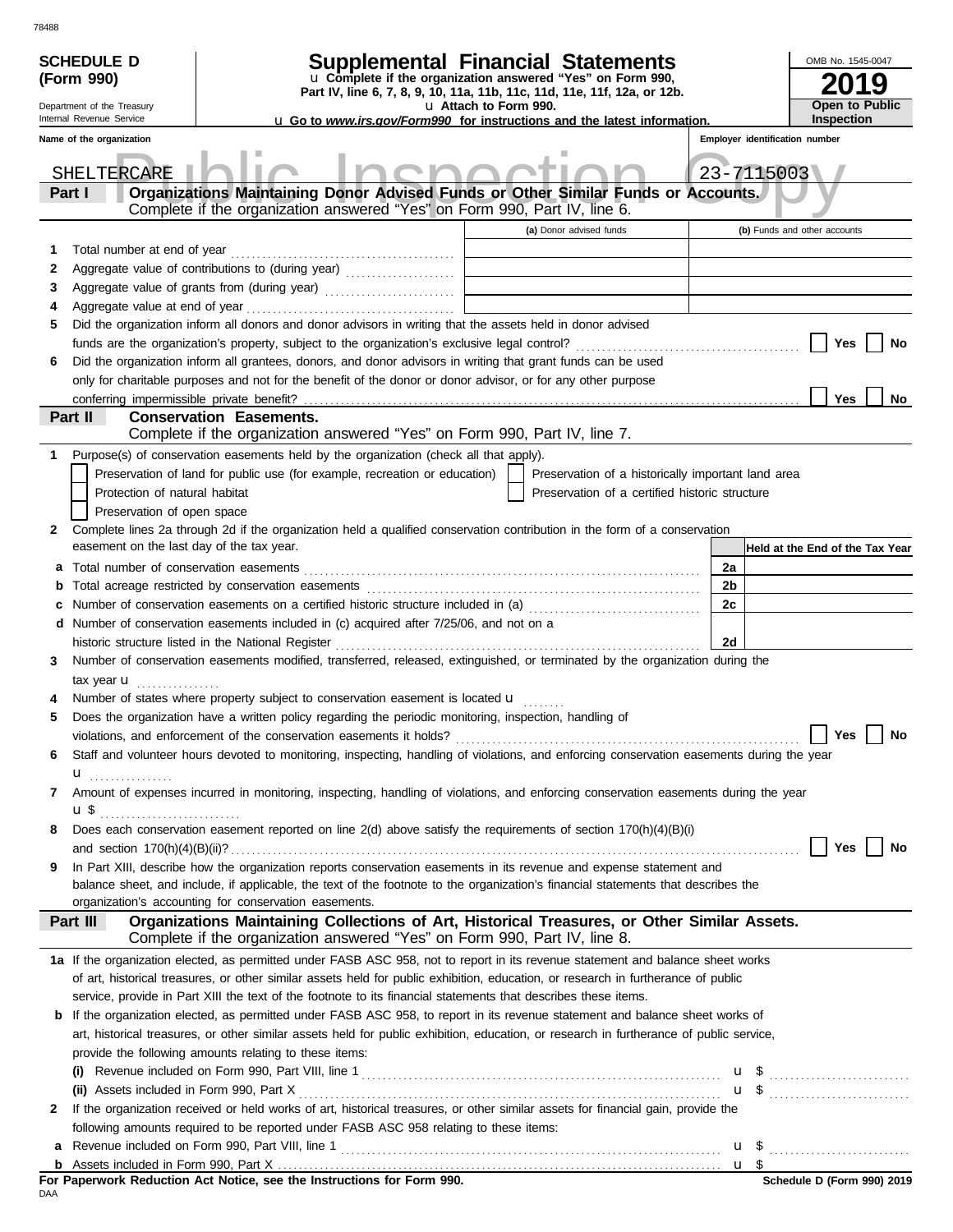|   | SHELTERCARE<br>Schedule D (Form 990) 2019                                                                                                                                                                                            |                         |                          |                    | 23-7115003           |           |                     |     | Page 2    |  |
|---|--------------------------------------------------------------------------------------------------------------------------------------------------------------------------------------------------------------------------------------|-------------------------|--------------------------|--------------------|----------------------|-----------|---------------------|-----|-----------|--|
|   | Organizations Maintaining Collections of Art, Historical Treasures, or Other Similar Assets (continued)<br>Part III                                                                                                                  |                         |                          |                    |                      |           |                     |     |           |  |
| 3 | Using the organization's acquisition, accession, and other records, check any of the following that make significant use of its<br>collection items (check all that apply):                                                          |                         |                          |                    |                      |           |                     |     |           |  |
| a | Public exhibition                                                                                                                                                                                                                    | d                       | Loan or exchange program |                    |                      |           |                     |     |           |  |
| b | Scholarly research                                                                                                                                                                                                                   | е                       | Other                    |                    |                      |           |                     |     |           |  |
| c | Preservation for future generations                                                                                                                                                                                                  |                         |                          |                    |                      |           |                     |     |           |  |
| 4 | Provide a description of the organization's collections and explain how they further the organization's exempt purpose in Part                                                                                                       |                         |                          |                    |                      |           |                     |     |           |  |
|   | XIII.                                                                                                                                                                                                                                |                         |                          |                    |                      |           |                     |     |           |  |
| 5 | During the year, did the organization solicit or receive donations of art, historical treasures, or other similar                                                                                                                    |                         |                          |                    |                      |           |                     |     |           |  |
|   | Yes<br>No.                                                                                                                                                                                                                           |                         |                          |                    |                      |           |                     |     |           |  |
|   | <b>Escrow and Custodial Arrangements.</b><br>Part IV                                                                                                                                                                                 |                         |                          |                    |                      |           |                     |     |           |  |
|   | Complete if the organization answered "Yes" on Form 990, Part IV, line 9, or reported an amount on Form<br>990, Part X, line 21.                                                                                                     |                         |                          |                    |                      |           |                     |     |           |  |
|   | 1a Is the organization an agent, trustee, custodian or other intermediary for contributions or other assets not                                                                                                                      |                         |                          |                    |                      |           |                     |     |           |  |
|   | included on Form 990, Part X?                                                                                                                                                                                                        |                         |                          |                    |                      |           | Yes                 |     | No        |  |
|   | b If "Yes," explain the arrangement in Part XIII and complete the following table:                                                                                                                                                   |                         |                          |                    |                      |           |                     |     |           |  |
|   |                                                                                                                                                                                                                                      |                         |                          |                    |                      |           | Amount              |     |           |  |
|   | c Beginning balance                                                                                                                                                                                                                  |                         |                          |                    | 1c                   |           |                     |     |           |  |
|   |                                                                                                                                                                                                                                      |                         |                          |                    | 1 <sub>d</sub>       |           |                     |     |           |  |
|   |                                                                                                                                                                                                                                      |                         |                          |                    | 1e                   |           |                     |     |           |  |
|   |                                                                                                                                                                                                                                      |                         |                          |                    | 1f                   |           |                     |     |           |  |
|   | 2a Did the organization include an amount on Form 990, Part X, line 21, for escrow or custodial account liability?<br>b If "Yes," explain the arrangement in Part XIII. Check here if the explanation has been provided on Part XIII |                         |                          |                    |                      |           | <b>Yes</b>          |     | No        |  |
|   | Part V<br><b>Endowment Funds.</b>                                                                                                                                                                                                    |                         |                          |                    |                      |           |                     |     |           |  |
|   | Complete if the organization answered "Yes" on Form 990, Part IV, line 10.                                                                                                                                                           |                         |                          |                    |                      |           |                     |     |           |  |
|   |                                                                                                                                                                                                                                      | (a) Current year        | (b) Prior year           | (c) Two years back | (d) Three years back |           | (e) Four years back |     |           |  |
|   | 1a Beginning of year balance                                                                                                                                                                                                         | 3,944,737               | 3,930,490                | 3,896,324          | 3,835,124            |           |                     |     | 3,883,965 |  |
|   | <b>b</b> Contributions                                                                                                                                                                                                               |                         | 10                       |                    |                      |           |                     |     |           |  |
|   | c Net investment earnings, gains, and                                                                                                                                                                                                |                         |                          |                    |                      |           |                     |     |           |  |
|   | losses                                                                                                                                                                                                                               | 19,827                  | 85,308                   | 104,334            |                      | 119,410   |                     |     | 10,712    |  |
|   | <b>d</b> Grants or scholarships                                                                                                                                                                                                      | $\overline{3,206,711}$  | 63,882                   | 62,200             |                      | 51,200    |                     |     | 51,200    |  |
|   | e Other expenditures for facilities and                                                                                                                                                                                              |                         |                          |                    |                      |           |                     |     |           |  |
|   |                                                                                                                                                                                                                                      |                         |                          |                    |                      |           |                     |     |           |  |
|   | f Administrative expenses                                                                                                                                                                                                            | 6,467                   | 7,189                    | 7,968              |                      | 7,010     |                     |     | 8,353     |  |
| q | End of year balance                                                                                                                                                                                                                  | 751,386                 | 3,944,737                | 3,930,490          |                      | 3,896,324 |                     |     | 3,835,124 |  |
|   | 2 Provide the estimated percentage of the current year end balance (line 1g, column (a)) held as:                                                                                                                                    |                         |                          |                    |                      |           |                     |     |           |  |
|   | <b>a</b> Board designated or quasi-endowment $\mathbf{u}$ 100.00 %                                                                                                                                                                   |                         |                          |                    |                      |           |                     |     |           |  |
|   | Permanent endowment <b>u</b> %                                                                                                                                                                                                       |                         |                          |                    |                      |           |                     |     |           |  |
|   | c Term endowment u<br>. %                                                                                                                                                                                                            |                         |                          |                    |                      |           |                     |     |           |  |
|   | The percentages on lines 2a, 2b, and 2c should equal 100%.                                                                                                                                                                           |                         |                          |                    |                      |           |                     |     |           |  |
|   | 3a Are there endowment funds not in the possession of the organization that are held and administered for the                                                                                                                        |                         |                          |                    |                      |           |                     | Yes |           |  |
|   | organization by:                                                                                                                                                                                                                     |                         |                          |                    |                      |           | 3a(i)               |     | No<br>X   |  |
|   | (ii) Related organizations                                                                                                                                                                                                           |                         |                          |                    |                      |           | 3a(ii)              | Χ   |           |  |
|   |                                                                                                                                                                                                                                      |                         |                          |                    |                      |           | 3b                  | X   |           |  |
|   | Describe in Part XIII the intended uses of the organization's endowment funds.                                                                                                                                                       |                         |                          |                    |                      |           |                     |     |           |  |
|   | Land, Buildings, and Equipment.<br>Part VI                                                                                                                                                                                           |                         |                          |                    |                      |           |                     |     |           |  |
|   | Complete if the organization answered "Yes" on Form 990, Part IV, line 11a. See Form 990, Part X, line 10.                                                                                                                           |                         |                          |                    |                      |           |                     |     |           |  |
|   | Description of property                                                                                                                                                                                                              | (a) Cost or other basis | (b) Cost or other basis  |                    | (c) Accumulated      |           | (d) Book value      |     |           |  |
|   |                                                                                                                                                                                                                                      | (investment)            | (other)                  |                    | depreciation         |           |                     |     |           |  |
|   |                                                                                                                                                                                                                                      |                         |                          | 874,436            |                      |           |                     |     | 874,436   |  |
|   |                                                                                                                                                                                                                                      |                         |                          | 1,677,205          | 904,051              |           |                     |     | 773,154   |  |
|   | c Leasehold improvements                                                                                                                                                                                                             |                         |                          | 1,037,824          | 446,740              |           |                     |     | 591,084   |  |
|   |                                                                                                                                                                                                                                      |                         |                          | 688,957            | 607,682              |           |                     |     | 81,275    |  |
|   |                                                                                                                                                                                                                                      |                         |                          |                    |                      |           |                     |     |           |  |
|   |                                                                                                                                                                                                                                      |                         |                          |                    |                      | u         | 2,319,949           |     |           |  |

**Schedule D (Form 990) 2019**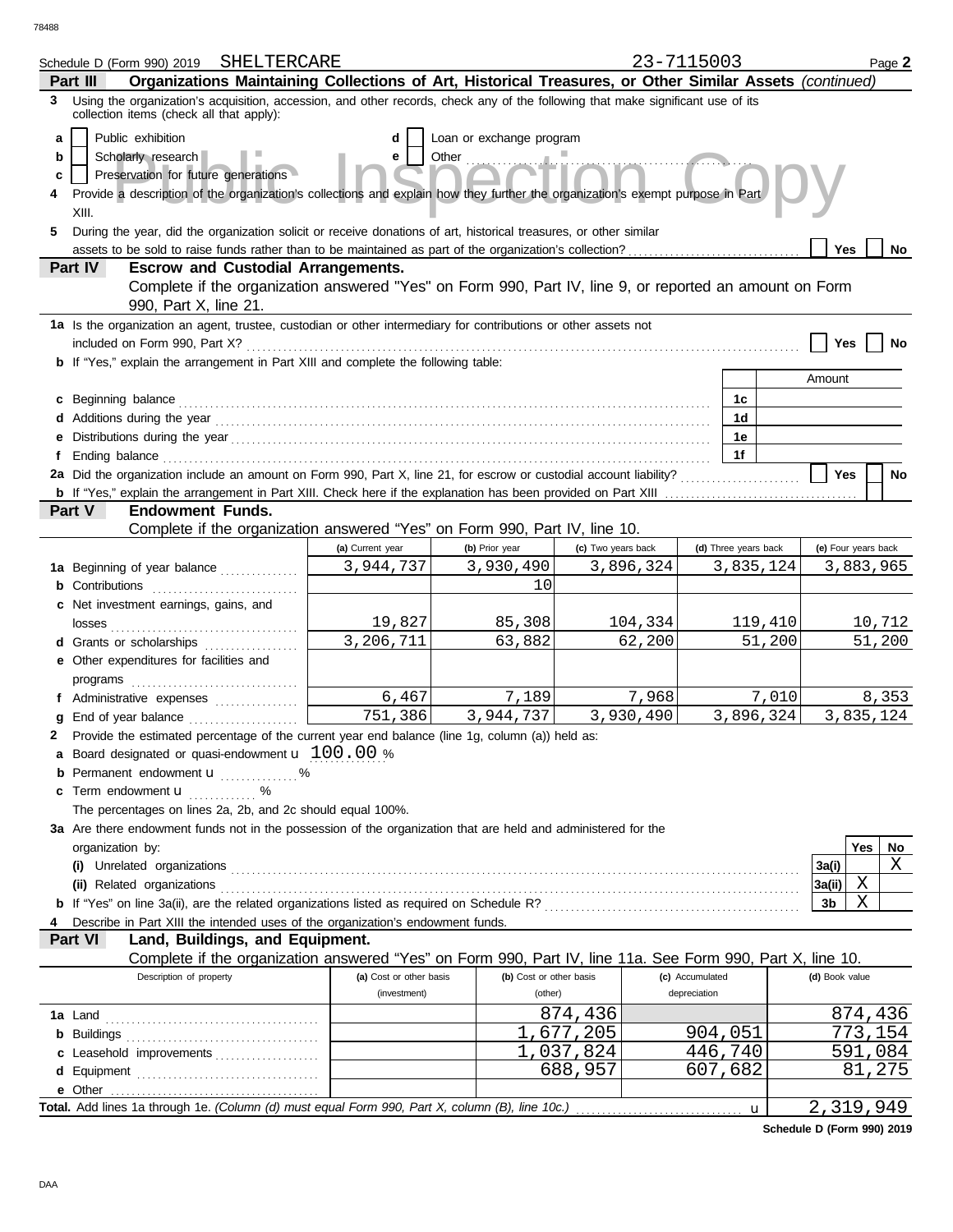DAA

| Schedule D (Form 990) 2019 | SHELTERCARE                                                                                                                                          |                             | 23-7115003                       | Page 3         |
|----------------------------|------------------------------------------------------------------------------------------------------------------------------------------------------|-----------------------------|----------------------------------|----------------|
| Part VII                   | <b>Investments - Other Securities.</b>                                                                                                               |                             |                                  |                |
|                            | Complete if the organization answered "Yes" on Form 990, Part IV, line 11b. See Form 990, Part X, line 12.                                           |                             |                                  |                |
|                            | (a) Description of security or category                                                                                                              | (b) Book value              | (c) Method of valuation:         |                |
|                            | (including name of security)                                                                                                                         |                             | Cost or end-of-year market value |                |
| (1) Financial derivatives  |                                                                                                                                                      | $\mathcal{L}_{\mathcal{A}}$ |                                  |                |
|                            | (2) Closely held equity interests                                                                                                                    |                             |                                  |                |
| $(3)$ Other                |                                                                                                                                                      |                             |                                  |                |
| (A)                        |                                                                                                                                                      |                             |                                  |                |
| (B)                        |                                                                                                                                                      |                             |                                  |                |
|                            |                                                                                                                                                      |                             |                                  |                |
| (C)                        |                                                                                                                                                      |                             |                                  |                |
| (D)                        |                                                                                                                                                      |                             |                                  |                |
| (E)                        |                                                                                                                                                      |                             |                                  |                |
| (F)                        |                                                                                                                                                      |                             |                                  |                |
| (G)                        |                                                                                                                                                      |                             |                                  |                |
| (H)                        |                                                                                                                                                      |                             |                                  |                |
|                            | Total. (Column (b) must equal Form 990, Part X, col. (B) line 12.)<br>u                                                                              |                             |                                  |                |
| Part VIII                  | Investments - Program Related.                                                                                                                       |                             |                                  |                |
|                            | Complete if the organization answered "Yes" on Form 990, Part IV, line 11c. See Form 990, Part X, line 13.                                           |                             |                                  |                |
|                            | (a) Description of investment                                                                                                                        | (b) Book value              | (c) Method of valuation:         |                |
|                            |                                                                                                                                                      |                             | Cost or end-of-year market value |                |
| (1)                        |                                                                                                                                                      |                             |                                  |                |
| (2)                        |                                                                                                                                                      |                             |                                  |                |
| (3)                        |                                                                                                                                                      |                             |                                  |                |
|                            |                                                                                                                                                      |                             |                                  |                |
| (4)                        |                                                                                                                                                      |                             |                                  |                |
| (5)                        |                                                                                                                                                      |                             |                                  |                |
| (6)                        |                                                                                                                                                      |                             |                                  |                |
| (7)                        |                                                                                                                                                      |                             |                                  |                |
| (8)                        |                                                                                                                                                      |                             |                                  |                |
| (9)                        |                                                                                                                                                      |                             |                                  |                |
|                            | Total. (Column (b) must equal Form 990, Part X, col. (B) line 13.)<br>u                                                                              |                             |                                  |                |
| Part IX                    | <b>Other Assets.</b>                                                                                                                                 |                             |                                  |                |
|                            | Complete if the organization answered "Yes" on Form 990, Part IV, line 11d. See Form 990, Part X, line 15.                                           |                             |                                  |                |
|                            | (a) Description                                                                                                                                      |                             |                                  | (b) Book value |
| (1)                        | FROM<br>RELATED<br><b>DUE</b>                                                                                                                        | <b>ORGANIZATION</b>         |                                  | 812,594        |
| (2)                        | INTEREST<br><b>SC</b><br>IN<br>FOUNDATION                                                                                                            |                             |                                  | 751<br>386     |
| (3)                        |                                                                                                                                                      |                             |                                  |                |
| (4)                        |                                                                                                                                                      |                             |                                  |                |
| (5)                        |                                                                                                                                                      |                             |                                  |                |
| (6)                        |                                                                                                                                                      |                             |                                  |                |
| (7)                        |                                                                                                                                                      |                             |                                  |                |
| (8)                        |                                                                                                                                                      |                             |                                  |                |
| (9)                        |                                                                                                                                                      |                             |                                  |                |
|                            |                                                                                                                                                      |                             | u                                | 1,563,980      |
| Part X                     | Other Liabilities.                                                                                                                                   |                             |                                  |                |
|                            | Complete if the organization answered "Yes" on Form 990, Part IV, line 11e or 11f. See Form 990, Part X,                                             |                             |                                  |                |
|                            | line 25.                                                                                                                                             |                             |                                  |                |
|                            |                                                                                                                                                      |                             |                                  |                |
| 1.                         | (a) Description of liability                                                                                                                         |                             |                                  | (b) Book value |
| (1)                        | Federal income taxes                                                                                                                                 |                             |                                  |                |
| (2)                        | CONTRACT OVERPAYMENT<br>LIABILITY                                                                                                                    |                             |                                  | 647,879        |
| (3)                        | LEASE PAYABLE TO RELATED ORG                                                                                                                         |                             |                                  | 548,635        |
| (4)                        | PAYROLL AND RELATED ACCRUALS                                                                                                                         |                             |                                  | 317,477        |
|                            | (5) LINE OF CREDIT                                                                                                                                   |                             |                                  | 138,000        |
| (6)                        | CLIENT DEPOSITS AND<br>OTHER                                                                                                                         |                             |                                  | 3,554          |
| ACCRUED<br>(7)             | INTEREST                                                                                                                                             |                             |                                  | 1,605          |
| (8)                        |                                                                                                                                                      |                             |                                  |                |
| (9)                        |                                                                                                                                                      |                             |                                  |                |
|                            | Total. (Column (b) must equal Form 990, Part X, col. (B) line 25.)                                                                                   |                             | u                                | 1,657,150      |
|                            | 2. Liability for uncertain tax positions. In Part XIII, provide the text of the footnote to the organization's financial statements that reports the |                             |                                  |                |

organization's liability for uncertain tax positions under FASB ASC 740. Check here if the text of the footnote has been provided in Part XIII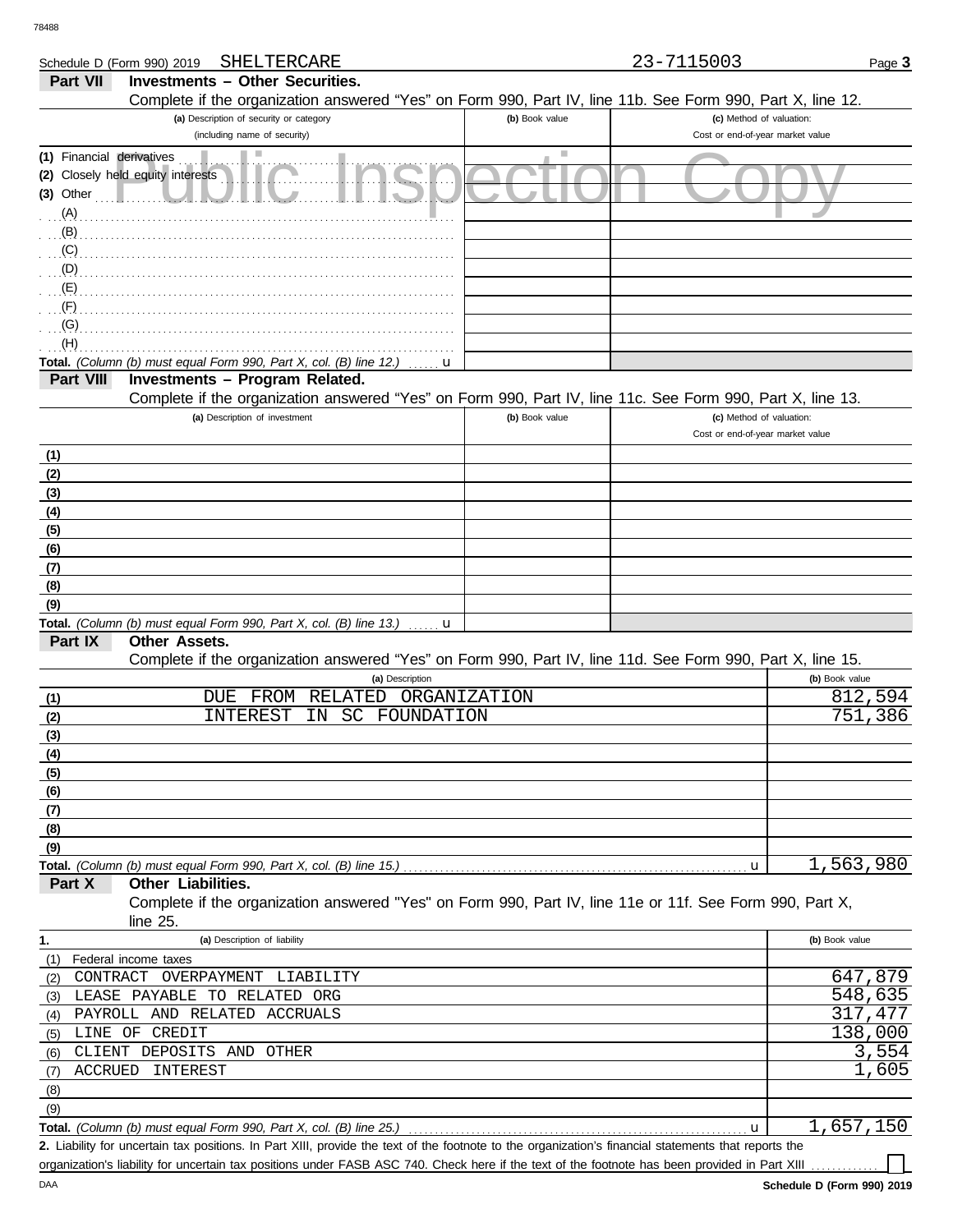|        | Schedule D (Form 990) 2019 SHELTERCARE                                                                                                                                                                                         | 23-7115003           |              | Page 4 |
|--------|--------------------------------------------------------------------------------------------------------------------------------------------------------------------------------------------------------------------------------|----------------------|--------------|--------|
|        | Reconciliation of Revenue per Audited Financial Statements With Revenue per Return.<br>Part XI                                                                                                                                 |                      |              |        |
|        | Complete if the organization answered "Yes" on Form 990, Part IV, line 12a.                                                                                                                                                    |                      |              |        |
| 1<br>2 | Amounts included on line 1 but not on Form 990, Part VIII, line 12:                                                                                                                                                            |                      | $\mathbf{1}$ |        |
| а      | Net unrealized gains (losses) on investments [11]                                                                                                                                                                              | 2a                   |              |        |
| b      | Donated services and use of facilities                                                                                                                                                                                         | 2 <sub>b</sub>       |              |        |
| c      | Recoveries of prior year grants <b>All Constitution and Constitution</b> Recoveries of prior year                                                                                                                              | 2c                   |              |        |
| d      |                                                                                                                                                                                                                                | 2d                   |              |        |
| е      | Add lines 2a through 2d [11] Add [12] Add [12] Add lines 2a through 2d [12] Add lines 2a through 2d                                                                                                                            |                      | 2e           |        |
| З      |                                                                                                                                                                                                                                |                      | 3            |        |
| 4      | Amounts included on Form 990, Part VIII, line 12, but not on line 1:                                                                                                                                                           | 4a                   |              |        |
| а<br>b |                                                                                                                                                                                                                                | 4 <sub>b</sub>       |              |        |
| c      | Add lines 4a and 4b                                                                                                                                                                                                            |                      | 4c           |        |
| 5      |                                                                                                                                                                                                                                |                      | 5            |        |
|        | Reconciliation of Expenses per Audited Financial Statements With Expenses per Return.<br>Part XII                                                                                                                              |                      |              |        |
|        | Complete if the organization answered "Yes" on Form 990, Part IV, line 12a.                                                                                                                                                    |                      |              |        |
| 1      | Total expenses and losses per audited financial statements                                                                                                                                                                     |                      | $\mathbf{1}$ |        |
| 2      | Amounts included on line 1 but not on Form 990, Part IX, line 25:                                                                                                                                                              |                      |              |        |
| a<br>b |                                                                                                                                                                                                                                | 2a<br>2 <sub>b</sub> |              |        |
| c.     |                                                                                                                                                                                                                                | 2c                   |              |        |
| d      |                                                                                                                                                                                                                                | 2d                   |              |        |
| е      | Add lines 2a through 2d [11] Additional Contract of Additional Contract of Additional Contract of Additional Contract of Additional Contract of Additional Contract of Additional Contract of Additional Contract of Additiona |                      | 2e           |        |
| З      |                                                                                                                                                                                                                                |                      | 3            |        |
| 4      | Amounts included on Form 990, Part IX, line 25, but not on line 1:                                                                                                                                                             |                      |              |        |
| а      |                                                                                                                                                                                                                                | 4a                   |              |        |
| b      |                                                                                                                                                                                                                                | 4 <sub>b</sub>       |              |        |
| 5.     | c Add lines 4a and 4b                                                                                                                                                                                                          |                      | 4c<br>5      |        |
|        | Part XIII Supplemental Information.                                                                                                                                                                                            |                      |              |        |
|        | Provide the descriptions required for Part II, lines 3, 5, and 9; Part III, lines 1a and 4; Part IV, lines 1b and 2b; Part V, line 4; Part X, line                                                                             |                      |              |        |
|        | 2; Part XI, lines 2d and 4b; and Part XII, lines 2d and 4b. Also complete this part to provide any additional information.                                                                                                     |                      |              |        |
|        | PART V, LINE 4 - INTENDED USES FOR ENDOWMENT FUNDS                                                                                                                                                                             |                      |              |        |
|        |                                                                                                                                                                                                                                |                      |              |        |
|        | DURING 2006, SHELTERCARE TERMINATED ITS ENDOWMENT FUND WITH OCF AND                                                                                                                                                            |                      |              |        |
|        | TRANSFERRED ALL REMAINING ASSETS TO A NEWLY FORMED EXEMPT ORGANIZATION,                                                                                                                                                        |                      |              |        |
|        | SHELTERCARE FOUNDATION. SHELTERCARE SPECIFIED ITSELF AS THE BENEFICIARY OF                                                                                                                                                     |                      |              |        |
|        | SHELTERCARE FOUNDATION ASSETS. VARIANCE POWER HAS NOT BEEN GRANTED BY                                                                                                                                                          |                      |              |        |
|        | SHELTERCARE TO SHELTERCARE FOUNDATION. SHELTERCARE FOUNDATION ESTABLISHED                                                                                                                                                      |                      |              |        |
|        | AN ENDOWMENT FUND WITH OCF TO MANAGE ITS INVESTMENT PORTFOLIO. SHELTERCARE                                                                                                                                                     |                      |              |        |
|        | REPORTS AS AN ASSET ITS INTEREST IN THE NET ASSETS OF SHELTERCARE                                                                                                                                                              |                      |              |        |
|        | FOUNDATION AT FAIR VALUE AS AN ASSET MEASURED WITH LEVEL 3 INPUTS. THE                                                                                                                                                         |                      |              |        |
|        | INTEREST IN THE NET ASSETS OF SHELTERCARE FOUNDATION IS CONSIDERED A                                                                                                                                                           |                      |              |        |
|        |                                                                                                                                                                                                                                |                      |              |        |
|        | BOARD-DESIGNATED ENDOWMENT AND IS REPORTED WITH UNRESTRICTED NET ASSETS.                                                                                                                                                       |                      |              |        |
|        | UPON REQUEST, SHELTERCARE FOUNDATION MAY MAKE DISTRIBUTIONS TO SHELTERCARE.                                                                                                                                                    |                      |              |        |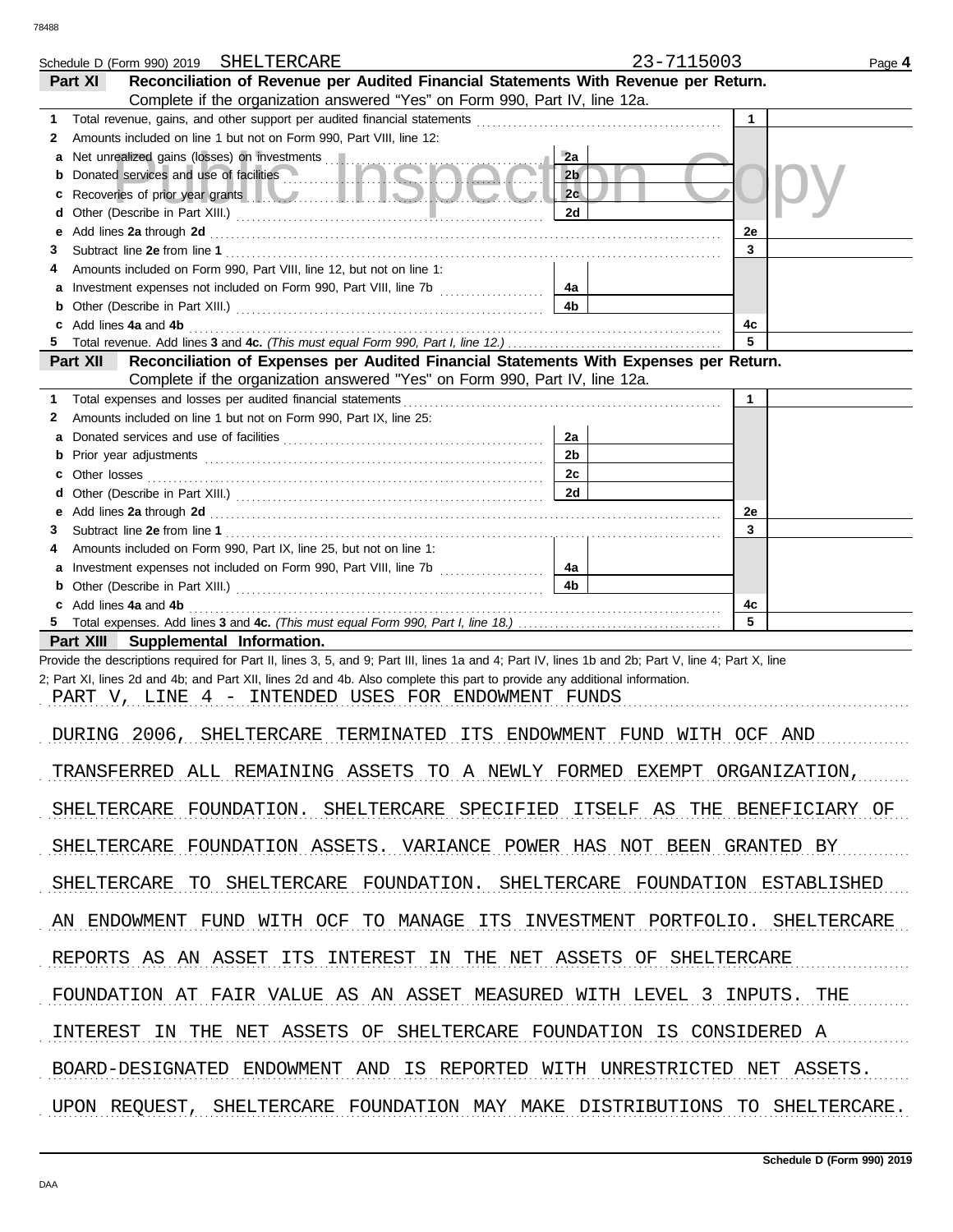Part XIII Supplemental Information (continued)

| THE BOARD OF DIRECTORS OF SHELTERCARE SHALL SUBMIT A REOUEST FOR                                 |
|--------------------------------------------------------------------------------------------------|
| DISTRIBUTION. THE REQUEST SHALL INDICATE THE AMOUNT OF THE REQUESTED                             |
| EXCEED THE ANNUAL PAYOUT AMOUNT TO<br><b>BE</b><br>DISTRIBUTION<br>WHICH WILL<br>NOT<br>PROVIDED |
| FOUNDATION BY OCF.<br>THE DESCRIPTION MUST CONTAIN<br>SHELTERCARE<br>SUFFICIENT<br>TO            |
| THE BOARD TO DETERMINE TO ITS SATISFACTION THAT THE<br>DETAIL TO ENABLE                          |
| OF THE DISTRIBUTION MEETS THE<br>CRITERIA.<br>INTENDED USE                                       |
| THE<br>EVENT<br>SHELTERCARE FOUNDATION'S BOARD OF DIRECTORS DETERMINES THAT<br>ΙN                |
| USE OF THE DISTRIBUTION MEETS THE CRITERIA, THEN<br>THE<br>IT SHALL<br>INTENDED                  |
| APPROVE<br>SHELTERCARE'S REQUEST FOR DISTRIBUTION AND SHALL MAKE<br>THE<br>REQUESTED             |
| PROCEEDS AVAILABLE<br>TO SHELTERCARE<br>IMMEDIATELY UPON THE AVAILABILITY OF SUCH                |
| IN THE EVENT<br>SHELTERCARE FOUNDATION'S BOARD OF DIRECTORS DETERMINES<br>FUNDS.                 |
| INTENDED USE OF THE DISTRIBUTION FAILS TO MEET<br>THE CRITERIA, THEN<br>THAT<br>THE              |
| IT MAY REQUIRE ADDITIONAL INFORMATION FROM SHELTERCARE TO MAKE A FINAL                           |
|                                                                                                  |
| DETERMINATION ON THE MATTER.                                                                     |
|                                                                                                  |
|                                                                                                  |
|                                                                                                  |
|                                                                                                  |
|                                                                                                  |
|                                                                                                  |
|                                                                                                  |
|                                                                                                  |
|                                                                                                  |
|                                                                                                  |
|                                                                                                  |
|                                                                                                  |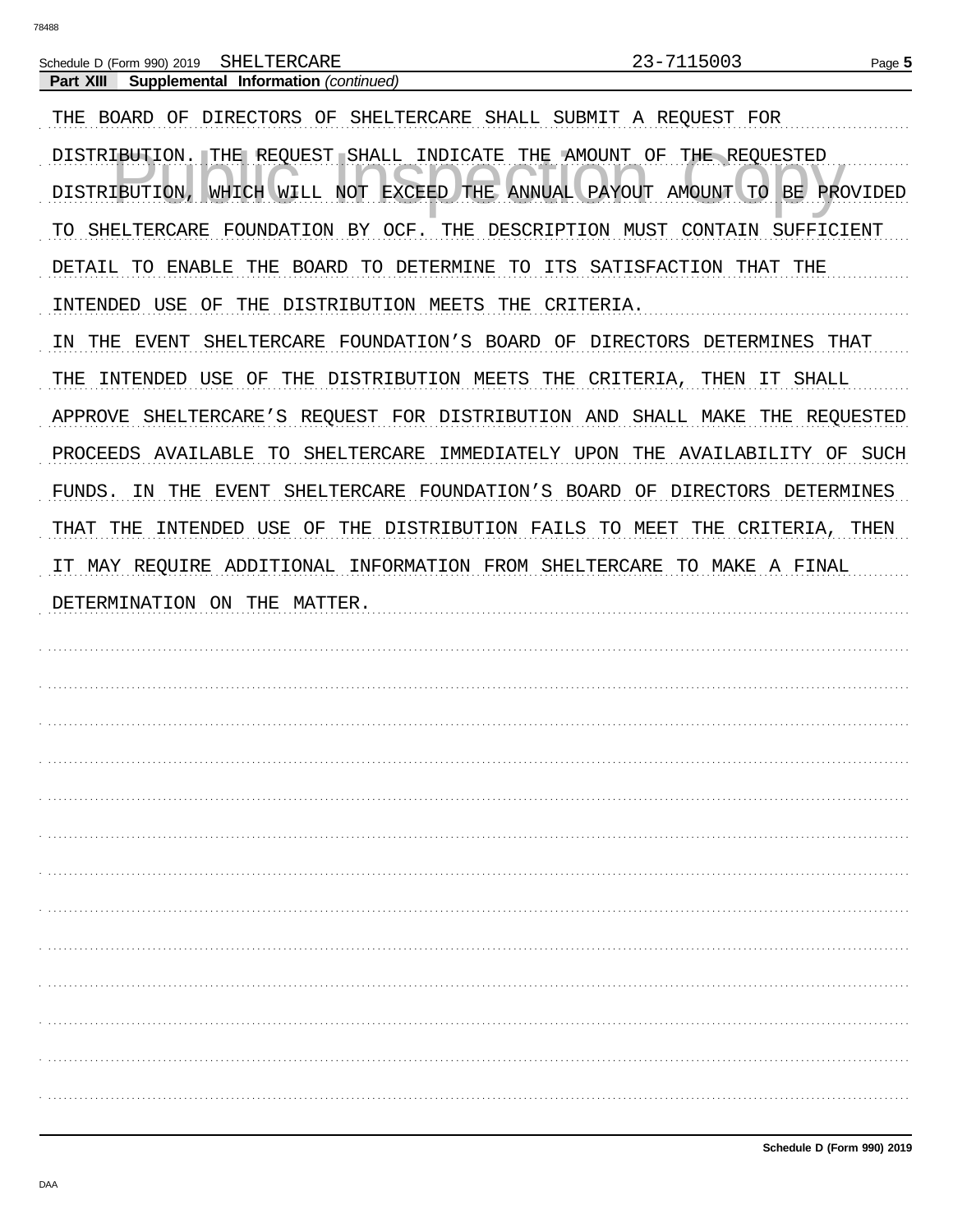| <b>SCHEDULE I</b><br>(Form 990)                      |                                                                                                                                                                                                                                                                                                                                                 | <b>Grants and Other Assistance to Organizations,</b><br>Governments, and Individuals in the United States<br>Complete if the organization answered "Yes" on Form 990, Part IV, line 21 or 22. |                                         | OMB No. 1545-0047                                                                |                                       |                                                             |                                          |                                              |                                       |  |  |
|------------------------------------------------------|-------------------------------------------------------------------------------------------------------------------------------------------------------------------------------------------------------------------------------------------------------------------------------------------------------------------------------------------------|-----------------------------------------------------------------------------------------------------------------------------------------------------------------------------------------------|-----------------------------------------|----------------------------------------------------------------------------------|---------------------------------------|-------------------------------------------------------------|------------------------------------------|----------------------------------------------|---------------------------------------|--|--|
|                                                      | Department of the Treasury                                                                                                                                                                                                                                                                                                                      |                                                                                                                                                                                               |                                         | u Attach to Form 990.<br>u Go to www.irs.gov/Form990 for the latest information. |                                       |                                                             |                                          |                                              | Open to Public<br>Inspection          |  |  |
| Internal Revenue Service<br>Name of the organization | SHELTERCARE                                                                                                                                                                                                                                                                                                                                     |                                                                                                                                                                                               |                                         |                                                                                  |                                       |                                                             |                                          | Employer identification number<br>23-7115003 |                                       |  |  |
| Part I                                               | <b>General Information on Grants and Assistance</b>                                                                                                                                                                                                                                                                                             |                                                                                                                                                                                               |                                         |                                                                                  |                                       |                                                             |                                          |                                              |                                       |  |  |
| $\mathbf{1}$                                         | Does the organization maintain records to substantiate the amount of the grants or assistance, the grantees' eligibility for the grants or assistance, and<br>the selection criteria used to award the grants or assistance?<br>2 Describe in Part IV the organization's procedures for monitoring the use of grant funds in the United States. |                                                                                                                                                                                               |                                         |                                                                                  |                                       |                                                             |                                          | <b>X</b>                                     | Yes<br>  No                           |  |  |
| Part II                                              | Grants and Other Assistance to Domestic Organizations and Domestic Governments. Complete if the organization answered "Yes" on Form 990,<br>Part IV, line 21, for any recipient that received more than \$5,000. Part II can be duplicated if additional space is needed.                                                                       |                                                                                                                                                                                               |                                         |                                                                                  |                                       |                                                             |                                          |                                              |                                       |  |  |
| $\mathbf 1$                                          | (a) Name and address of organization<br>or government                                                                                                                                                                                                                                                                                           | $(b)$ EIN                                                                                                                                                                                     | $(c)$ IRC<br>section<br>(if applicable) | (d) Amount of cash<br>grant                                                      | (e) Amount of non-<br>cash assistance | (f) Method of valuation<br>(book, FMV, appraisal,<br>other) | (q) Description of<br>noncash assistance |                                              | (h) Purpose of grant<br>or assistance |  |  |
|                                                      | (1) SHELTERCARE 499 PROJECT<br>499 W. 4TH AVE.                                                                                                                                                                                                                                                                                                  |                                                                                                                                                                                               |                                         |                                                                                  |                                       |                                                             |                                          |                                              | DEBT FORGIVENESS                      |  |  |
| EUGENE<br>(2)                                        | OR 97401                                                                                                                                                                                                                                                                                                                                        | 46-3534725   501C3                                                                                                                                                                            |                                         |                                                                                  | 3,840,000 LOAN BAL                    |                                                             |                                          |                                              |                                       |  |  |
|                                                      |                                                                                                                                                                                                                                                                                                                                                 |                                                                                                                                                                                               |                                         |                                                                                  |                                       |                                                             |                                          |                                              |                                       |  |  |
| (3)                                                  |                                                                                                                                                                                                                                                                                                                                                 |                                                                                                                                                                                               |                                         |                                                                                  |                                       |                                                             |                                          |                                              |                                       |  |  |
|                                                      |                                                                                                                                                                                                                                                                                                                                                 |                                                                                                                                                                                               |                                         |                                                                                  |                                       |                                                             |                                          |                                              |                                       |  |  |
| (4)                                                  |                                                                                                                                                                                                                                                                                                                                                 |                                                                                                                                                                                               |                                         |                                                                                  |                                       |                                                             |                                          |                                              |                                       |  |  |
|                                                      |                                                                                                                                                                                                                                                                                                                                                 |                                                                                                                                                                                               |                                         |                                                                                  |                                       |                                                             |                                          |                                              |                                       |  |  |
| (5)                                                  |                                                                                                                                                                                                                                                                                                                                                 |                                                                                                                                                                                               |                                         |                                                                                  |                                       |                                                             |                                          |                                              |                                       |  |  |
|                                                      |                                                                                                                                                                                                                                                                                                                                                 |                                                                                                                                                                                               |                                         |                                                                                  |                                       |                                                             |                                          |                                              |                                       |  |  |
| (6)                                                  |                                                                                                                                                                                                                                                                                                                                                 |                                                                                                                                                                                               |                                         |                                                                                  |                                       |                                                             |                                          |                                              |                                       |  |  |
|                                                      |                                                                                                                                                                                                                                                                                                                                                 |                                                                                                                                                                                               |                                         |                                                                                  |                                       |                                                             |                                          |                                              |                                       |  |  |
| (7)                                                  |                                                                                                                                                                                                                                                                                                                                                 |                                                                                                                                                                                               |                                         |                                                                                  |                                       |                                                             |                                          |                                              |                                       |  |  |
|                                                      |                                                                                                                                                                                                                                                                                                                                                 |                                                                                                                                                                                               |                                         |                                                                                  |                                       |                                                             |                                          |                                              |                                       |  |  |
| (8)                                                  |                                                                                                                                                                                                                                                                                                                                                 |                                                                                                                                                                                               |                                         |                                                                                  |                                       |                                                             |                                          |                                              |                                       |  |  |
|                                                      |                                                                                                                                                                                                                                                                                                                                                 |                                                                                                                                                                                               |                                         |                                                                                  |                                       |                                                             |                                          |                                              |                                       |  |  |
| (9)                                                  |                                                                                                                                                                                                                                                                                                                                                 |                                                                                                                                                                                               |                                         |                                                                                  |                                       |                                                             |                                          |                                              |                                       |  |  |
|                                                      |                                                                                                                                                                                                                                                                                                                                                 |                                                                                                                                                                                               |                                         |                                                                                  |                                       |                                                             |                                          |                                              |                                       |  |  |
| $\mathbf{2}$<br>3                                    | Enter total number of section 501(c)(3) and government organizations listed in the line 1 table enterpresent content to the section of the line 1 table                                                                                                                                                                                         |                                                                                                                                                                                               |                                         |                                                                                  |                                       |                                                             |                                          | u <sub>1</sub><br>$\mathbf{u}$ 0             |                                       |  |  |
|                                                      | For Paperwork Reduction Act Notice, see the Instructions for Form 990.                                                                                                                                                                                                                                                                          |                                                                                                                                                                                               |                                         |                                                                                  |                                       |                                                             |                                          |                                              | Schedule I (Form 990) (2019)          |  |  |

DAA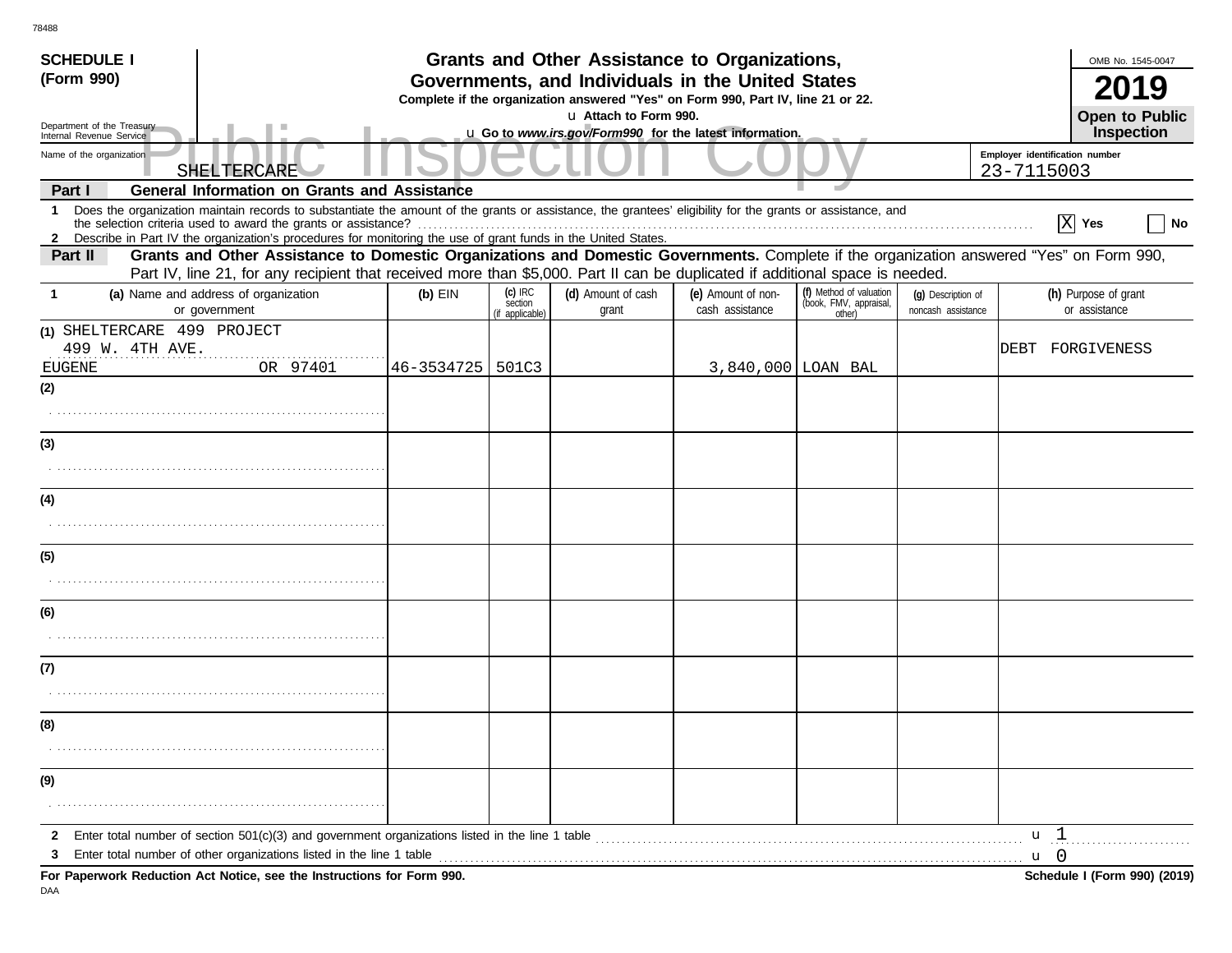Schedule I (Form 990) (2019) SHELTERCARE

23-7115003

| Part III<br>Grants and Other Assistance to Domestic Individuals. Complete if the organization answered "Yes" on Form 990, Part IV, line 22.<br>Part III can be duplicated if additional space is needed. |                                                                                                                                           |               |               |                    |                                |                                       |  |  |  |
|----------------------------------------------------------------------------------------------------------------------------------------------------------------------------------------------------------|-------------------------------------------------------------------------------------------------------------------------------------------|---------------|---------------|--------------------|--------------------------------|---------------------------------------|--|--|--|
|                                                                                                                                                                                                          | (a) Type of grant or assistance                                                                                                           | (b) Number of | (c) Amount of | (d) Amount of      | (e) Method of valuation (book, | (f) Description of noncash assistance |  |  |  |
|                                                                                                                                                                                                          |                                                                                                                                           | recipients    | cash grant    | noncash assistance | FMV, appraisal, other)         |                                       |  |  |  |
|                                                                                                                                                                                                          |                                                                                                                                           |               |               |                    |                                |                                       |  |  |  |
|                                                                                                                                                                                                          |                                                                                                                                           |               |               |                    |                                |                                       |  |  |  |
|                                                                                                                                                                                                          |                                                                                                                                           |               |               |                    |                                |                                       |  |  |  |
|                                                                                                                                                                                                          |                                                                                                                                           |               |               |                    |                                |                                       |  |  |  |
| -5                                                                                                                                                                                                       |                                                                                                                                           |               |               |                    |                                |                                       |  |  |  |
| -6                                                                                                                                                                                                       |                                                                                                                                           |               |               |                    |                                |                                       |  |  |  |
| 7                                                                                                                                                                                                        |                                                                                                                                           |               |               |                    |                                |                                       |  |  |  |
| Part IV                                                                                                                                                                                                  | Supplemental Information. Provide the information required in Part I, line 2; Part III, column (b); and any other additional information. |               |               |                    |                                |                                       |  |  |  |
|                                                                                                                                                                                                          | PART I, LINE 2 - PROCEDURES FOR MONITORING THE USE OF GRANT FUNDS                                                                         |               |               |                    |                                |                                       |  |  |  |
|                                                                                                                                                                                                          | GRANT WAS DEBT FORGIVENESS FOR RELATED ENTITY. APPROVED BY THE BOARD OF                                                                   |               |               |                    |                                |                                       |  |  |  |
| DIRECTORS.                                                                                                                                                                                               |                                                                                                                                           |               |               |                    |                                |                                       |  |  |  |
|                                                                                                                                                                                                          |                                                                                                                                           |               |               |                    |                                |                                       |  |  |  |
|                                                                                                                                                                                                          |                                                                                                                                           |               |               |                    |                                |                                       |  |  |  |
|                                                                                                                                                                                                          |                                                                                                                                           |               |               |                    |                                |                                       |  |  |  |
|                                                                                                                                                                                                          |                                                                                                                                           |               |               |                    |                                |                                       |  |  |  |
|                                                                                                                                                                                                          |                                                                                                                                           |               |               |                    |                                |                                       |  |  |  |
|                                                                                                                                                                                                          |                                                                                                                                           |               |               |                    |                                |                                       |  |  |  |
|                                                                                                                                                                                                          |                                                                                                                                           |               |               |                    |                                |                                       |  |  |  |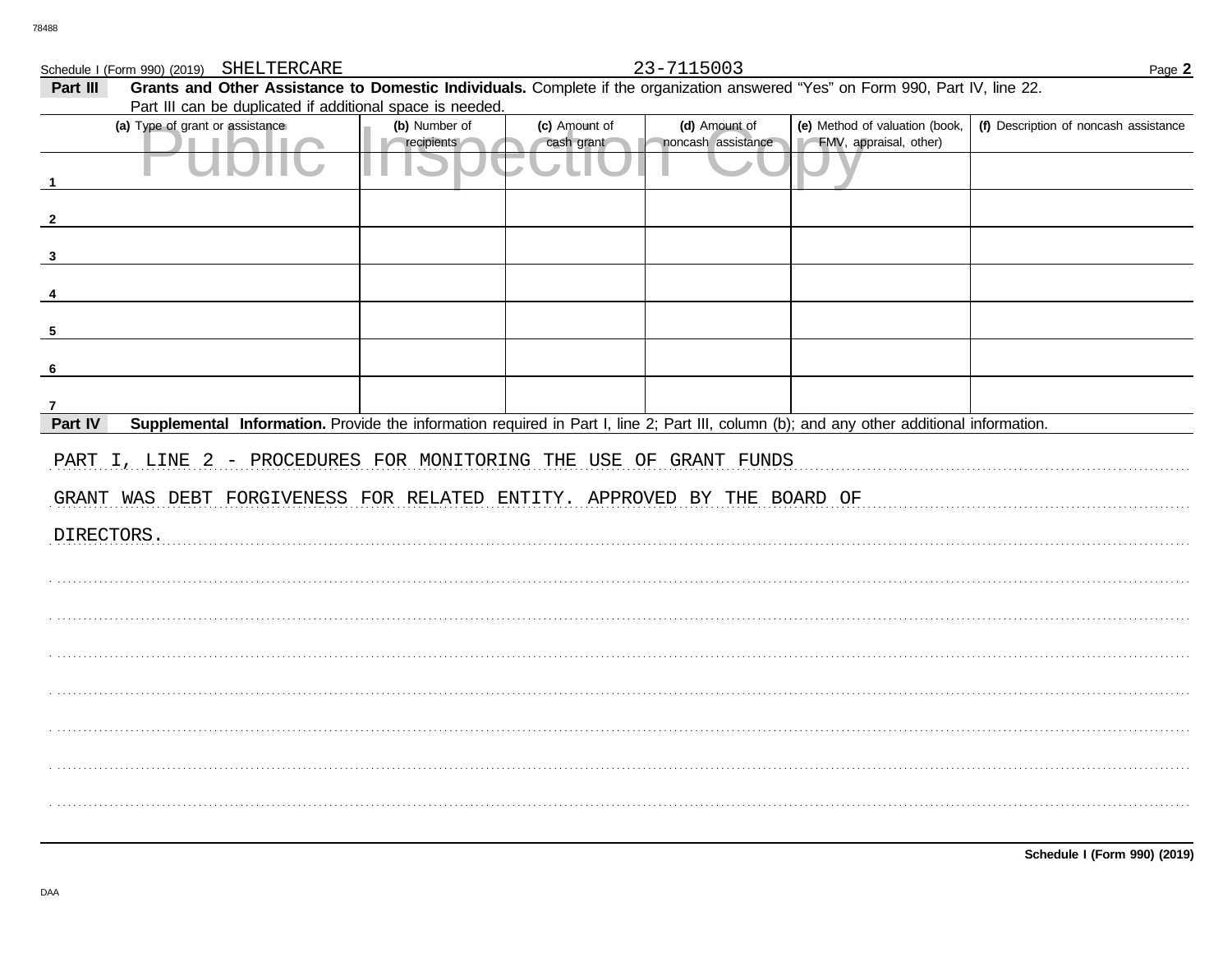| <b>SCHEDULE K</b>                                                                                                                                                             |                |                 | <b>Supplemental Information on Tax-Exempt Bonds</b>                     |                 |     |    |                                |                                              |    |               | OMB No. 1545-0047 |                |            |
|-------------------------------------------------------------------------------------------------------------------------------------------------------------------------------|----------------|-----------------|-------------------------------------------------------------------------|-----------------|-----|----|--------------------------------|----------------------------------------------|----|---------------|-------------------|----------------|------------|
| u Complete if the organization answered "Yes" on Form 990, Part IV, line 24a. Provide descriptions,<br>(Form 990)<br>explanations, and any additional information in Part VI. |                |                 |                                                                         |                 |     |    |                                |                                              |    |               |                   | 2019           |            |
|                                                                                                                                                                               |                |                 | Lu Attach to Form 990.                                                  |                 |     |    |                                |                                              |    |               |                   | Open to Public |            |
| Department of the Treasury<br>Internal Revenue Service                                                                                                                        |                |                 | uGo to www.irs.gov/Form990 for instructions and the latest information. |                 |     |    |                                | <b>Inspection</b>                            |    |               |                   |                |            |
| Name of the organization                                                                                                                                                      |                |                 |                                                                         |                 |     |    |                                | Employer identification number<br>23-7115003 |    |               |                   |                |            |
| SHELTERCARE                                                                                                                                                                   |                |                 |                                                                         |                 |     |    |                                |                                              |    |               |                   |                |            |
| <b>Bond Issues</b><br>Part I                                                                                                                                                  |                |                 |                                                                         |                 |     |    |                                |                                              |    | $(h)$ On      |                   |                | (i) Pooled |
| (a) Issuer name                                                                                                                                                               | (b) Issuer EIN | $(c)$ CUSIP $#$ | (d) Date issued                                                         | (e) Issue price |     |    | (f) Description of purpose     | (g) Defeased                                 |    |               | behalf of         |                | financing  |
|                                                                                                                                                                               |                |                 |                                                                         |                 |     |    |                                | Yes                                          | No | issuer<br>Yes | No                | Yes            | No         |
| A STATE OF OREGON, OR FACILIITES AUTH93-6001787                                                                                                                               |                |                 | 08/26/11                                                                |                 |     |    | 1,610,000 BUILDING ACQUISITION |                                              | X  |               | $\rm X$           |                | X          |
|                                                                                                                                                                               |                |                 |                                                                         |                 |     |    |                                |                                              |    |               |                   |                |            |
| В                                                                                                                                                                             |                |                 |                                                                         |                 |     |    |                                |                                              |    |               |                   |                |            |
|                                                                                                                                                                               |                |                 |                                                                         |                 |     |    |                                |                                              |    |               |                   |                |            |
| C                                                                                                                                                                             |                |                 |                                                                         |                 |     |    |                                |                                              |    |               |                   |                |            |
|                                                                                                                                                                               |                |                 |                                                                         |                 |     |    |                                |                                              |    |               |                   |                |            |
| D                                                                                                                                                                             |                |                 |                                                                         |                 |     |    |                                |                                              |    |               |                   |                |            |
| Part II<br><b>Proceeds</b>                                                                                                                                                    |                |                 |                                                                         |                 |     |    |                                |                                              |    |               |                   |                |            |
|                                                                                                                                                                               |                |                 | A                                                                       |                 |     | в  | C                              |                                              |    |               | D                 |                |            |
| 1 Amount of bonds retired                                                                                                                                                     |                |                 |                                                                         |                 |     |    |                                |                                              |    |               |                   |                |            |
|                                                                                                                                                                               |                |                 |                                                                         |                 |     |    |                                |                                              |    |               |                   |                |            |
|                                                                                                                                                                               |                |                 |                                                                         | 1,610,000       |     |    |                                |                                              |    |               |                   |                |            |
|                                                                                                                                                                               |                |                 |                                                                         |                 |     |    |                                |                                              |    |               |                   |                |            |
|                                                                                                                                                                               |                |                 |                                                                         |                 |     |    |                                |                                              |    |               |                   |                |            |
|                                                                                                                                                                               |                |                 |                                                                         | 32,200          |     |    |                                |                                              |    |               |                   |                |            |
|                                                                                                                                                                               |                |                 |                                                                         |                 |     |    |                                |                                              |    |               |                   |                |            |
|                                                                                                                                                                               |                |                 |                                                                         |                 |     |    |                                |                                              |    |               |                   |                |            |
|                                                                                                                                                                               |                |                 |                                                                         | 1,577,800       |     |    |                                |                                              |    |               |                   |                |            |
|                                                                                                                                                                               |                |                 |                                                                         |                 |     |    |                                |                                              |    |               |                   |                |            |
| 12 Other unspent proceeds                                                                                                                                                     |                |                 |                                                                         |                 |     |    |                                |                                              |    |               |                   |                |            |
|                                                                                                                                                                               |                |                 | 2011                                                                    |                 |     |    |                                |                                              |    |               |                   |                |            |
|                                                                                                                                                                               |                |                 | Yes                                                                     | <b>No</b>       | Yes | No | Yes                            | No                                           |    | <b>Yes</b>    |                   | No             |            |
| 14 Were the bonds issued as part of a refunding issue of tax-exempt bonds (or,                                                                                                |                |                 |                                                                         |                 |     |    |                                |                                              |    |               |                   |                |            |
|                                                                                                                                                                               |                |                 |                                                                         | Χ               |     |    |                                |                                              |    |               |                   |                |            |
| 15 Were the bonds issued as part of a refunding issue of taxable bonds (or, if                                                                                                |                |                 |                                                                         |                 |     |    |                                |                                              |    |               |                   |                |            |
|                                                                                                                                                                               |                |                 |                                                                         | Χ               |     |    |                                |                                              |    |               |                   |                |            |
|                                                                                                                                                                               |                |                 | Χ                                                                       |                 |     |    |                                |                                              |    |               |                   |                |            |
| 17 Does the organization maintain adequate books and records to support the                                                                                                   |                |                 |                                                                         |                 |     |    |                                |                                              |    |               |                   |                |            |
|                                                                                                                                                                               |                |                 | Χ                                                                       |                 |     |    |                                |                                              |    |               |                   |                |            |

**For Paperwork Reduction Act Notice, see the Instructions for Form 990.**

**Schedule K (Form 990) 2019**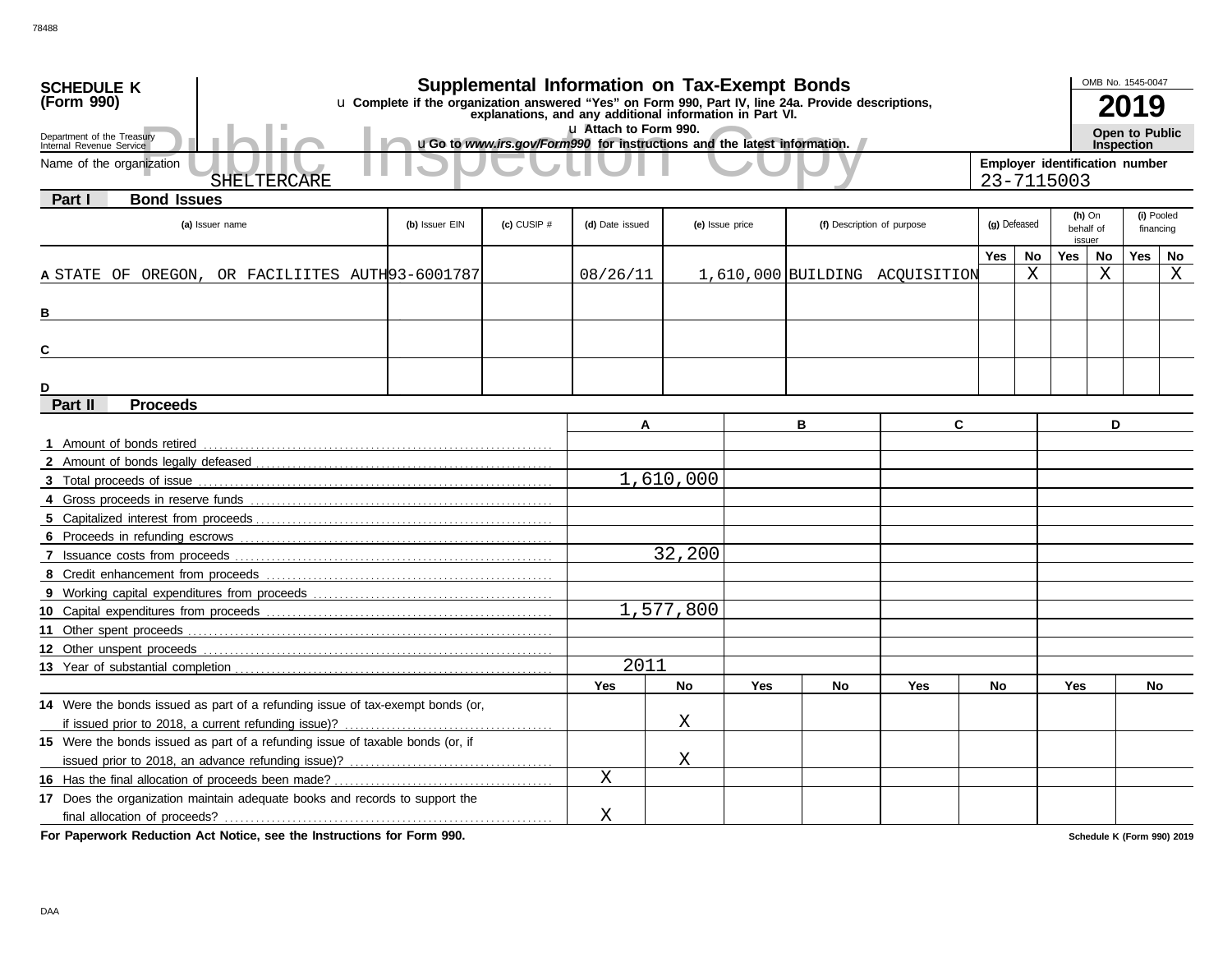Schedule K (Form 990) 2019 Page **2** SHELTERCARE 23-7115003

|                | <b>Private Business Use</b><br>Part III                                                                |             |                |            |               |            |           |            |               |
|----------------|--------------------------------------------------------------------------------------------------------|-------------|----------------|------------|---------------|------------|-----------|------------|---------------|
|                |                                                                                                        | C<br>B<br>D |                |            |               |            |           |            |               |
|                | 1 Was the organization a partner in a partnership, or a member of an LLC,                              | <b>Yes</b>  | <b>No</b>      | <b>Yes</b> | <b>No</b>     | <b>Yes</b> | <b>No</b> | <b>Yes</b> | <b>No</b>     |
|                | which owned property financed by tax-exempt bonds?                                                     |             | X              |            |               |            |           |            |               |
|                | 2 Are there any lease arrangements that may result in private business use of                          |             |                |            |               |            |           |            |               |
|                |                                                                                                        |             | X              |            |               |            |           |            |               |
|                | 3a Are there any management or service contracts that may result in private                            |             |                |            |               |            |           |            |               |
|                |                                                                                                        |             | Χ              |            |               |            |           |            |               |
|                | <b>b</b> If "Yes" to line 3a, does the organization routinely engage bond counsel or other outside     |             |                |            |               |            |           |            |               |
|                | counsel to review any management or service contracts relating to the financed property?               |             |                |            |               |            |           |            |               |
|                | c Are there any research agreements that may result in private business use of                         |             |                |            |               |            |           |            |               |
|                |                                                                                                        |             | X              |            |               |            |           |            |               |
|                | d If "Yes" to line 3c, does the organization routinely engage bond counsel or other                    |             |                |            |               |            |           |            |               |
|                | outside counsel to review any research agreements relating to the financed property?                   |             |                |            |               |            |           |            |               |
| 4              | Enter the percentage of financed property used in a private business use by entities                   |             |                |            |               |            |           |            |               |
|                | other than a section 501(c)(3) organization or a state or local government $\dots\dots\dots\dots\dots$ |             | %              |            | $\frac{0}{0}$ |            | %         |            | $\frac{0}{6}$ |
|                | 5 Enter the percentage of financed property used in a private business use as a                        |             |                |            |               |            |           |            |               |
|                | result of unrelated trade or business activity carried on by your organization,                        |             |                |            |               |            |           |            |               |
|                | another section 501(c)(3) organization, or a state or local government <b>u</b>                        |             | %              |            | $\%$          |            | %         |            |               |
| 6              |                                                                                                        |             | $\%$           |            | $\frac{0}{0}$ |            | $\%$      |            | %             |
| $\overline{7}$ | Does the bond issue meet the private security or payment test?                                         |             | X              |            |               |            |           |            |               |
|                | 8a Has there been a sale or disposition of any of the bond-financed property to a                      |             |                |            |               |            |           |            |               |
|                | nongovernmental person other than a 501(c)(3) organization since the bonds were issued?                |             | X              |            |               |            |           |            |               |
|                | <b>b</b> If "Yes" to line 8a, enter the percentage of bond-financed property sold or                   |             |                |            |               |            |           |            |               |
|                |                                                                                                        |             | %              |            | $\frac{0}{0}$ |            | %         |            |               |
|                | c If "Yes" to line 8a, was any remedial action taken pursuant to Regulations                           |             |                |            |               |            |           |            |               |
|                |                                                                                                        |             |                |            |               |            |           |            |               |
|                | 9 Has the organization established written procedures to ensure that all                               |             |                |            |               |            |           |            |               |
|                | nonqualified bonds of the issue are remediated in accordance with the                                  |             |                |            |               |            |           |            |               |
|                | requirements under Requlations sections 1.141-12 and 1.145-2?                                          |             | X              |            |               |            |           |            |               |
|                | Part IV<br>Arbitrage                                                                                   |             |                |            |               |            |           |            |               |
|                |                                                                                                        |             | A              | в          |               |            | C         |            | D             |
| $\mathbf{1}$   | Has the issuer filed Form 8038-T, Arbitrage Rebate, Yield Reduction and                                | <b>Yes</b>  | No             | Yes        | No            | Yes        | <b>No</b> | Yes        | <b>No</b>     |
|                | Penalty in Lieu of Arbitrage Rebate?                                                                   |             | $\overline{X}$ |            |               |            |           |            |               |
| 2              |                                                                                                        |             |                |            |               |            |           |            |               |
|                |                                                                                                        |             | $\mathbf X$    |            |               |            |           |            |               |
|                |                                                                                                        | $\mathbf X$ |                |            |               |            |           |            |               |
|                |                                                                                                        |             | $\mathbf X$    |            |               |            |           |            |               |
|                | If "Yes" to line 2c, provide in Part VI the date the rebate computation was                            |             |                |            |               |            |           |            |               |
|                | performed                                                                                              |             |                |            |               |            |           |            |               |
| 3              | Is the bond issue a variable rate issue?                                                               |             | X              |            |               |            |           |            |               |

**Schedule K (Form 990) 2019**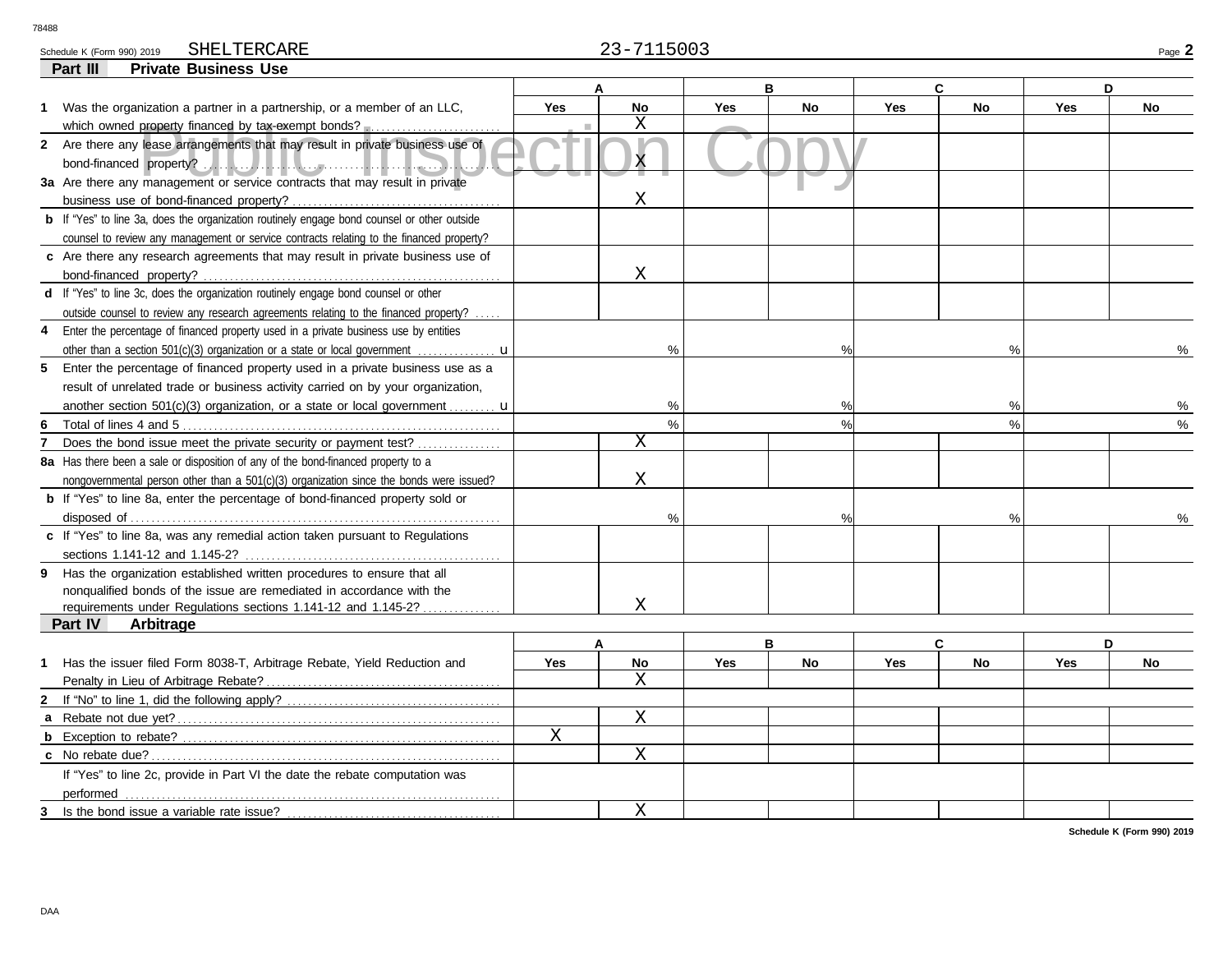Schedule K (Form 990) 2019 SHELTERCARE 23-7115003 SHELTERCARE

**A B C D**

| Part IV | <b>Arbitrage</b> (continued)                                         |  |
|---------|----------------------------------------------------------------------|--|
|         |                                                                      |  |
|         | 4a Has the organization or the governmental issuer entered into a gu |  |

| 4a Has the organization or the governmental issuer entered into a qualified                                                                                                                                                                                                                                                                | Yes        | <b>No</b> | Yes | <b>No</b> | Yes        | <b>No</b> | <b>Yes</b> | <b>No</b> |
|--------------------------------------------------------------------------------------------------------------------------------------------------------------------------------------------------------------------------------------------------------------------------------------------------------------------------------------------|------------|-----------|-----|-----------|------------|-----------|------------|-----------|
|                                                                                                                                                                                                                                                                                                                                            |            | Х         |     |           |            |           |            |           |
|                                                                                                                                                                                                                                                                                                                                            |            |           |     |           |            |           |            |           |
| c Term of hedge $\begin{bmatrix} 1 & 1 \\ 1 & 1 \\ 1 & 1 \\ 1 & 1 \\ 1 & 1 \\ 1 & 1 \\ 1 & 1 \\ 1 & 1 \\ 1 & 1 \\ 1 & 1 \\ 1 & 1 \\ 1 & 1 \\ 1 & 1 \\ 1 & 1 \\ 1 & 1 \\ 1 & 1 \\ 1 & 1 \\ 1 & 1 \\ 1 & 1 \\ 1 & 1 \\ 1 & 1 \\ 1 & 1 \\ 1 & 1 \\ 1 & 1 \\ 1 & 1 \\ 1 & 1 \\ 1 & 1 \\ 1 & 1 \\ 1 & 1 \\ 1 & 1 \\ 1 & 1 \\ 1 & 1 \\ 1 & 1 \\$ |            |           |     |           |            |           |            |           |
|                                                                                                                                                                                                                                                                                                                                            |            |           |     |           |            |           |            |           |
|                                                                                                                                                                                                                                                                                                                                            |            |           |     |           |            |           |            |           |
| 5a Were gross proceeds invested in a guaranteed investment contract (GIC)?                                                                                                                                                                                                                                                                 |            | Χ         |     |           |            |           |            |           |
|                                                                                                                                                                                                                                                                                                                                            |            |           |     |           |            |           |            |           |
|                                                                                                                                                                                                                                                                                                                                            |            |           |     |           |            |           |            |           |
| d Was the regulatory safe harbor for establishing the fair market value of the GIC satisfied?                                                                                                                                                                                                                                              |            |           |     |           |            |           |            |           |
| 6 Were any gross proceeds invested beyond an available temporary period?                                                                                                                                                                                                                                                                   |            | Χ         |     |           |            |           |            |           |
| Has the organization established written procedures to monitor the                                                                                                                                                                                                                                                                         |            |           |     |           |            |           |            |           |
|                                                                                                                                                                                                                                                                                                                                            |            | Χ         |     |           |            |           |            |           |
|                                                                                                                                                                                                                                                                                                                                            |            |           |     |           |            |           |            |           |
| Procedures To Undertake Corrective Action<br>Part V                                                                                                                                                                                                                                                                                        |            |           |     |           |            |           |            |           |
|                                                                                                                                                                                                                                                                                                                                            |            | А         |     | в         |            | C         |            | D         |
| Has the organization established written procedures to ensure that violations                                                                                                                                                                                                                                                              | <b>Yes</b> | No        | Yes | <b>No</b> | <b>Yes</b> | No        | <b>Yes</b> | No        |
| of federal tax requirements are timely identified and corrected through the                                                                                                                                                                                                                                                                |            |           |     |           |            |           |            |           |
| voluntary closing agreement program if self-remediation isn't available under                                                                                                                                                                                                                                                              |            |           |     |           |            |           |            |           |
| applicable regulations?                                                                                                                                                                                                                                                                                                                    |            | Χ         |     |           |            |           |            |           |
| Part VI                                                                                                                                                                                                                                                                                                                                    |            |           |     |           |            |           |            |           |
| Supplemental Information. Provide additional information for responses to questions on Schedule K. See instructions                                                                                                                                                                                                                        |            |           |     |           |            |           |            |           |
|                                                                                                                                                                                                                                                                                                                                            |            |           |     |           |            |           |            |           |
|                                                                                                                                                                                                                                                                                                                                            |            |           |     |           |            |           |            |           |
|                                                                                                                                                                                                                                                                                                                                            |            |           |     |           |            |           |            |           |
|                                                                                                                                                                                                                                                                                                                                            |            |           |     |           |            |           |            |           |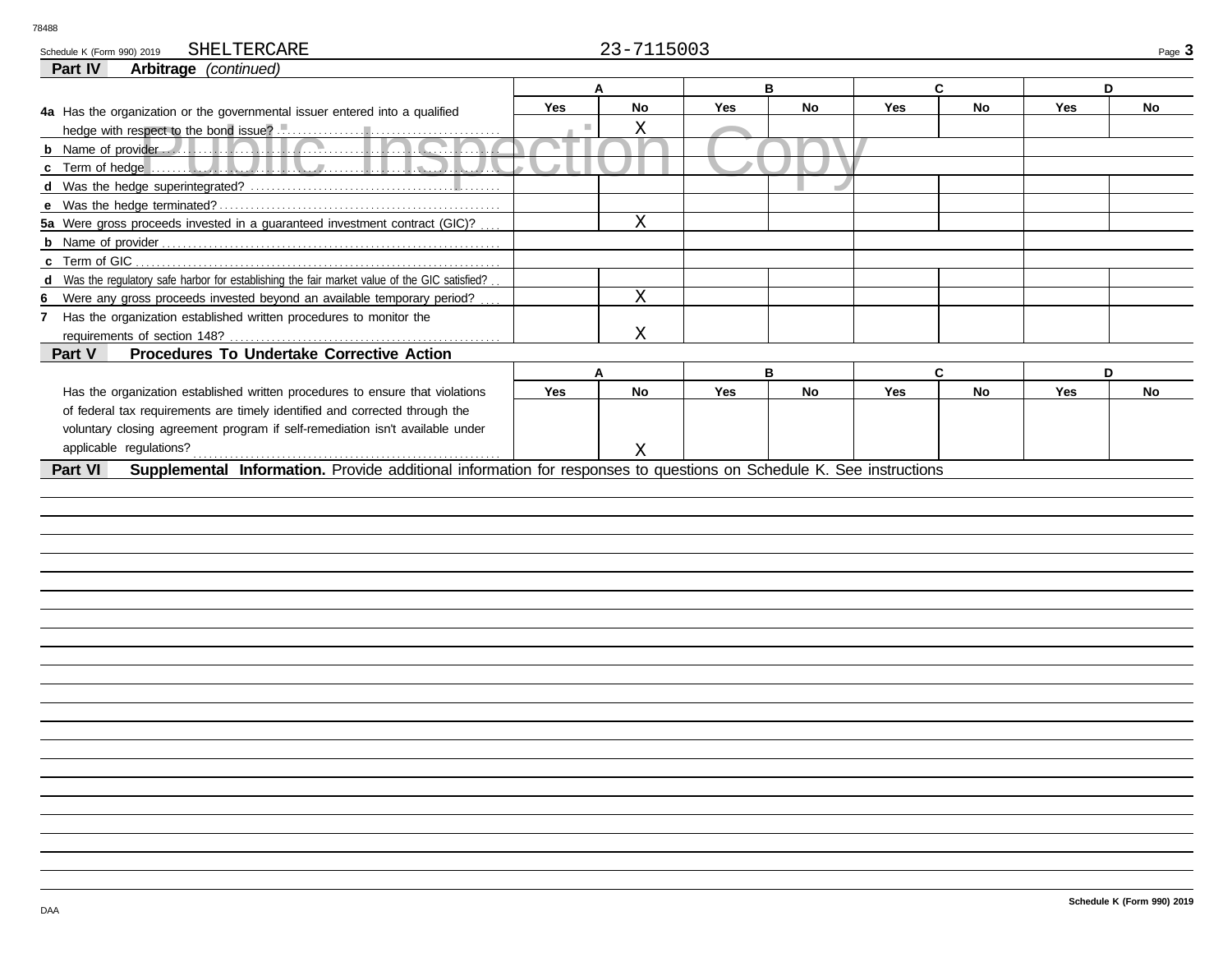**Part VI Supplemental Information.** Provide additional information for responses to questions on Schedule K. See instructions *(continued)*

| <b>Public Inspection Copy</b> |  |
|-------------------------------|--|
|                               |  |
|                               |  |
|                               |  |
|                               |  |
|                               |  |
|                               |  |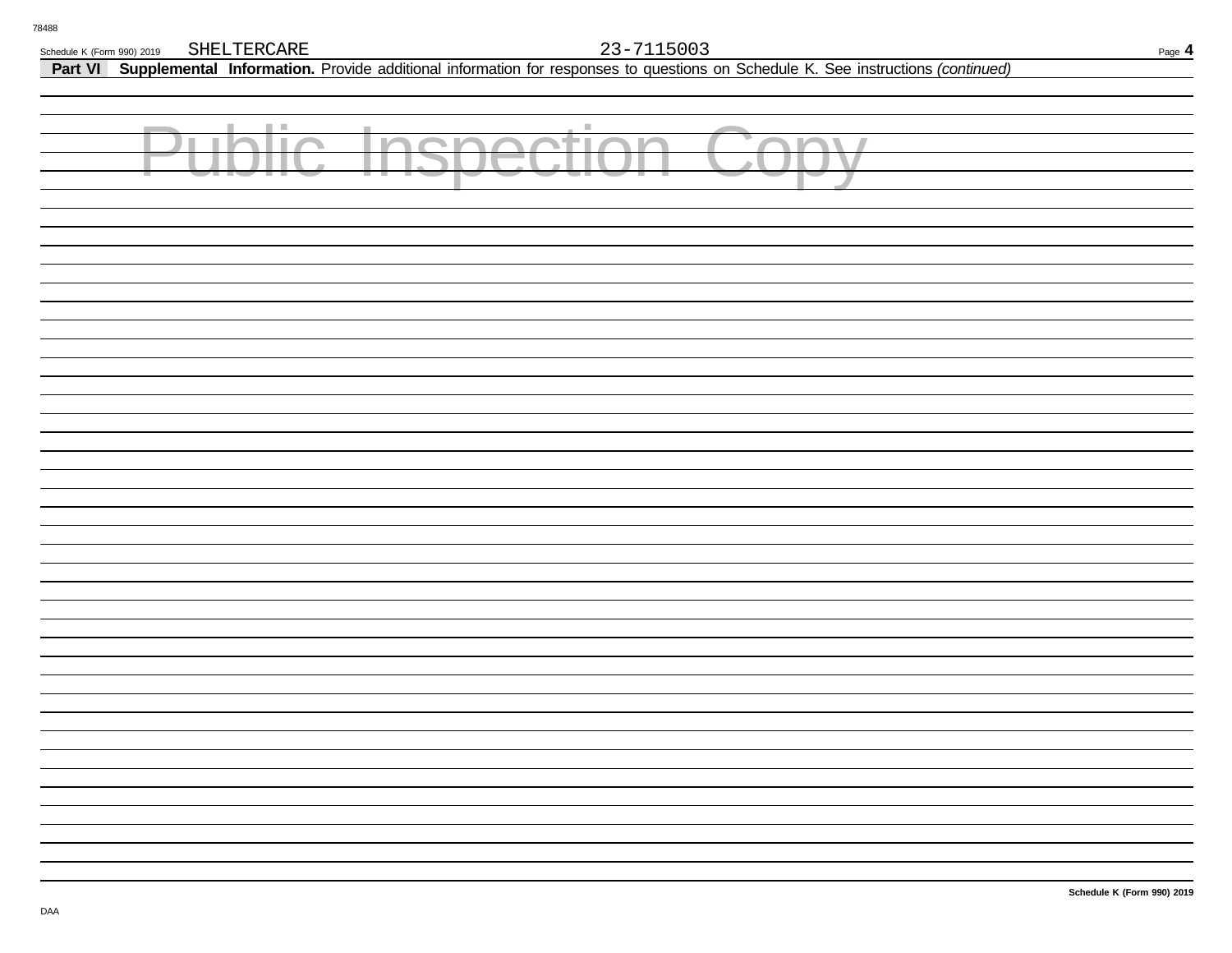|              | <b>SCHEDULE M</b>                                     |             |                                                                                                                             |                                                                                             |                                                                                                                    |    | OMB No. 1545-0047                                     |     |    |  |  |
|--------------|-------------------------------------------------------|-------------|-----------------------------------------------------------------------------------------------------------------------------|---------------------------------------------------------------------------------------------|--------------------------------------------------------------------------------------------------------------------|----|-------------------------------------------------------|-----|----|--|--|
|              | (Form 990)                                            |             | <b>Noncash Contributions</b><br><b>u</b> Complete if the organizations answered "Yes" on Form 990, Part IV, lines 29 or 30. |                                                                                             |                                                                                                                    |    |                                                       |     |    |  |  |
|              |                                                       |             | <b>u</b> Attach to Form 990.                                                                                                |                                                                                             |                                                                                                                    |    | 2019                                                  |     |    |  |  |
|              | Department of the Treasury                            |             |                                                                                                                             |                                                                                             | <b>u</b> Go to <i>www.irs.gov/Form990</i> for instructions and the latest information.                             |    | <b>Open To Public</b><br>Inspection                   |     |    |  |  |
|              | Internal Revenue Service<br>Name of the organization  |             |                                                                                                                             |                                                                                             |                                                                                                                    |    | <b>Employer identification number</b>                 |     |    |  |  |
|              |                                                       | SHELTERCARE |                                                                                                                             |                                                                                             |                                                                                                                    |    | 23-7115003                                            |     |    |  |  |
|              | <b>Types of Property</b><br>Part I                    |             |                                                                                                                             |                                                                                             |                                                                                                                    |    |                                                       |     |    |  |  |
|              |                                                       |             | (a)                                                                                                                         | (b)                                                                                         | (c)                                                                                                                |    | (d)                                                   |     |    |  |  |
|              |                                                       |             | Check if<br>applicable                                                                                                      | Number of contributions or<br>items contributed                                             | Noncash contribution<br>amounts reported on<br>Form 990, Part VIII, line 1g                                        |    | Method of determining<br>noncash contribution amounts |     |    |  |  |
| 1            | Art - Works of art                                    |             |                                                                                                                             |                                                                                             |                                                                                                                    |    |                                                       |     |    |  |  |
| $\mathbf{2}$ | Art - Historical treasures                            |             |                                                                                                                             |                                                                                             |                                                                                                                    |    |                                                       |     |    |  |  |
| 3            | Art - Fractional interests                            |             |                                                                                                                             |                                                                                             |                                                                                                                    |    |                                                       |     |    |  |  |
| 4            | Books and publications                                |             |                                                                                                                             |                                                                                             |                                                                                                                    |    |                                                       |     |    |  |  |
| 5            | Clothing and household                                |             |                                                                                                                             |                                                                                             |                                                                                                                    |    |                                                       |     |    |  |  |
|              |                                                       |             | Χ                                                                                                                           |                                                                                             | 18,508                                                                                                             |    |                                                       |     |    |  |  |
| 6            | Cars and other vehicles                               |             |                                                                                                                             |                                                                                             |                                                                                                                    |    |                                                       |     |    |  |  |
| 7            | Boats and planes                                      |             |                                                                                                                             |                                                                                             |                                                                                                                    |    |                                                       |     |    |  |  |
| 8            |                                                       |             |                                                                                                                             |                                                                                             |                                                                                                                    |    |                                                       |     |    |  |  |
| 9            | Securities - Publicly traded                          |             |                                                                                                                             |                                                                                             |                                                                                                                    |    |                                                       |     |    |  |  |
| 10           | Securities - Closely held stock                       |             |                                                                                                                             |                                                                                             |                                                                                                                    |    |                                                       |     |    |  |  |
| 11           | Securities - Partnership, LLC,                        |             |                                                                                                                             |                                                                                             |                                                                                                                    |    |                                                       |     |    |  |  |
|              | or trust interests                                    |             |                                                                                                                             |                                                                                             |                                                                                                                    |    |                                                       |     |    |  |  |
| 12           | Securities - Miscellaneous                            |             |                                                                                                                             |                                                                                             |                                                                                                                    |    |                                                       |     |    |  |  |
| 13           | Qualified conservation                                |             |                                                                                                                             |                                                                                             |                                                                                                                    |    |                                                       |     |    |  |  |
|              | contribution - Historic                               |             |                                                                                                                             |                                                                                             |                                                                                                                    |    |                                                       |     |    |  |  |
|              | structures                                            |             |                                                                                                                             |                                                                                             |                                                                                                                    |    |                                                       |     |    |  |  |
| 14           | Qualified conservation                                |             |                                                                                                                             |                                                                                             |                                                                                                                    |    |                                                       |     |    |  |  |
|              | contribution - Other                                  |             |                                                                                                                             |                                                                                             |                                                                                                                    |    |                                                       |     |    |  |  |
| 15           | Real estate - Residential                             |             |                                                                                                                             |                                                                                             |                                                                                                                    |    |                                                       |     |    |  |  |
| 16           | Real estate - Commercial                              |             |                                                                                                                             |                                                                                             |                                                                                                                    |    |                                                       |     |    |  |  |
| 17           | Real estate - Other                                   |             |                                                                                                                             |                                                                                             |                                                                                                                    |    |                                                       |     |    |  |  |
| 18           |                                                       |             |                                                                                                                             |                                                                                             |                                                                                                                    |    |                                                       |     |    |  |  |
| 19           | Food inventory                                        |             |                                                                                                                             |                                                                                             |                                                                                                                    |    |                                                       |     |    |  |  |
| 20           | Drugs and medical supplies                            |             |                                                                                                                             |                                                                                             |                                                                                                                    |    |                                                       |     |    |  |  |
| 21           | Taxidermy                                             |             |                                                                                                                             |                                                                                             |                                                                                                                    |    |                                                       |     |    |  |  |
| 22           | Historical artifacts                                  |             |                                                                                                                             |                                                                                             |                                                                                                                    |    |                                                       |     |    |  |  |
| 23           | Scientific specimens                                  |             |                                                                                                                             |                                                                                             |                                                                                                                    |    |                                                       |     |    |  |  |
| 24           | Archeological artifacts                               |             |                                                                                                                             |                                                                                             |                                                                                                                    |    |                                                       |     |    |  |  |
| 25           | Other <b>u</b> (DEBTFORGIVENESS)                      |             | $\mathbf X$                                                                                                                 | $\mathbf 1$                                                                                 | 710,000                                                                                                            |    |                                                       |     |    |  |  |
| 26           |                                                       |             |                                                                                                                             |                                                                                             |                                                                                                                    |    |                                                       |     |    |  |  |
| 27           | Other $\mathbf{u}(\dots, \dots, \dots, \dots, \dots)$ |             |                                                                                                                             |                                                                                             |                                                                                                                    |    |                                                       |     |    |  |  |
| 28           | Other $\mathbf{u}$ (                                  |             |                                                                                                                             |                                                                                             |                                                                                                                    |    |                                                       |     |    |  |  |
| 29           |                                                       |             |                                                                                                                             | Number of Forms 8283 received by the organization during the tax year for contributions for | which the organization completed Form 8283, Part IV, Donee Acknowledgement                                         | 29 |                                                       |     |    |  |  |
|              |                                                       |             |                                                                                                                             |                                                                                             |                                                                                                                    |    |                                                       | Yes | No |  |  |
|              |                                                       |             |                                                                                                                             |                                                                                             |                                                                                                                    |    |                                                       |     |    |  |  |
| 30a          |                                                       |             |                                                                                                                             |                                                                                             | During the year, did the organization receive by contribution any property reported in Part I, lines 1 through     |    |                                                       |     |    |  |  |
|              |                                                       |             |                                                                                                                             |                                                                                             | 28, that it must hold for at least three years from the date of the initial contribution, and which isn't required |    |                                                       |     | Χ  |  |  |
|              |                                                       |             |                                                                                                                             |                                                                                             |                                                                                                                    |    | 30a                                                   |     |    |  |  |
| b            | If "Yes," describe the arrangement in Part II.        |             |                                                                                                                             |                                                                                             |                                                                                                                    |    |                                                       |     |    |  |  |
| 31           |                                                       |             |                                                                                                                             |                                                                                             | Does the organization have a gift acceptance policy that requires the review of any nonstandard                    |    |                                                       |     | Χ  |  |  |
|              | contributions?                                        |             |                                                                                                                             |                                                                                             |                                                                                                                    |    | 31                                                    |     |    |  |  |
| 32a          |                                                       |             |                                                                                                                             |                                                                                             | Does the organization hire or use third parties or related organizations to solicit, process, or sell noncash      |    |                                                       |     | Χ  |  |  |
|              | contributions?                                        |             |                                                                                                                             |                                                                                             |                                                                                                                    |    | 32a                                                   |     |    |  |  |
| b<br>33      | If "Yes," describe in Part II.                        |             |                                                                                                                             |                                                                                             | If the organization didn't report an amount in column (c) for a type of property for which column (a) is checked,  |    |                                                       |     |    |  |  |
|              |                                                       |             |                                                                                                                             |                                                                                             |                                                                                                                    |    |                                                       |     |    |  |  |

describe in Part II. **For Paperwork Reduction Act Notice, see the Instructions for Form 990. Schedule M (Form 990) 2019**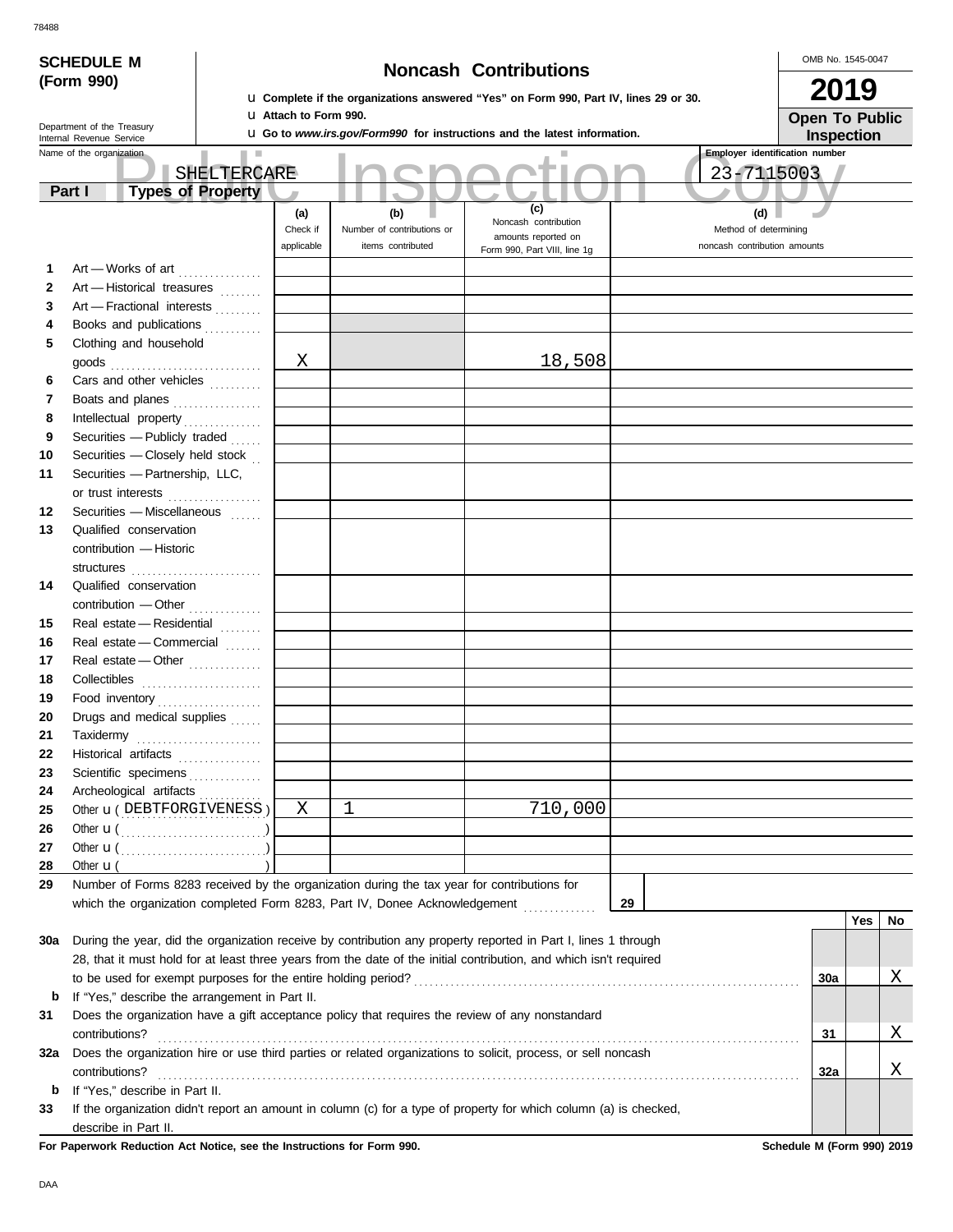|         | Schedule M (Form 990) 2019 SHELTERCARE |                                                                                   |  | 23-7115003 |                                                                                                                 | Page 2 |
|---------|----------------------------------------|-----------------------------------------------------------------------------------|--|------------|-----------------------------------------------------------------------------------------------------------------|--------|
| Part II |                                        |                                                                                   |  |            | Supplemental Information. Provide the information required by Part I, lines 30b, 32b, and 33, and whether       |        |
|         |                                        |                                                                                   |  |            | the organization is reporting in Part I, column (b), the number of contributions, the number of items received, |        |
|         |                                        | or a combination of both. Also complete this part for any additional information. |  |            |                                                                                                                 |        |
|         |                                        |                                                                                   |  |            |                                                                                                                 |        |
|         |                                        |                                                                                   |  |            | Public Inspection Cop                                                                                           |        |
|         |                                        |                                                                                   |  |            |                                                                                                                 |        |
|         |                                        |                                                                                   |  |            |                                                                                                                 |        |
|         |                                        |                                                                                   |  |            |                                                                                                                 |        |
|         |                                        |                                                                                   |  |            |                                                                                                                 |        |
|         |                                        |                                                                                   |  |            |                                                                                                                 |        |
|         |                                        |                                                                                   |  |            |                                                                                                                 |        |
|         |                                        |                                                                                   |  |            |                                                                                                                 |        |
|         |                                        |                                                                                   |  |            |                                                                                                                 |        |
|         |                                        |                                                                                   |  |            |                                                                                                                 |        |
|         |                                        |                                                                                   |  |            |                                                                                                                 |        |
|         |                                        |                                                                                   |  |            |                                                                                                                 |        |
|         |                                        |                                                                                   |  |            |                                                                                                                 |        |
|         |                                        |                                                                                   |  |            |                                                                                                                 |        |
|         |                                        |                                                                                   |  |            |                                                                                                                 |        |
|         |                                        |                                                                                   |  |            |                                                                                                                 |        |
|         |                                        |                                                                                   |  |            |                                                                                                                 |        |
|         |                                        |                                                                                   |  |            |                                                                                                                 |        |
|         |                                        |                                                                                   |  |            |                                                                                                                 |        |
|         |                                        |                                                                                   |  |            |                                                                                                                 |        |
|         |                                        |                                                                                   |  |            |                                                                                                                 |        |
|         |                                        |                                                                                   |  |            |                                                                                                                 |        |
|         |                                        |                                                                                   |  |            |                                                                                                                 |        |
|         |                                        |                                                                                   |  |            |                                                                                                                 |        |
|         |                                        |                                                                                   |  |            |                                                                                                                 |        |
|         |                                        |                                                                                   |  |            |                                                                                                                 |        |
|         |                                        |                                                                                   |  |            |                                                                                                                 |        |
|         |                                        |                                                                                   |  |            |                                                                                                                 |        |
|         |                                        |                                                                                   |  |            |                                                                                                                 |        |
|         |                                        |                                                                                   |  |            |                                                                                                                 |        |
|         |                                        |                                                                                   |  |            |                                                                                                                 |        |
|         |                                        |                                                                                   |  |            |                                                                                                                 |        |
|         |                                        |                                                                                   |  |            |                                                                                                                 |        |
|         |                                        |                                                                                   |  |            |                                                                                                                 |        |
|         |                                        |                                                                                   |  |            |                                                                                                                 |        |
|         |                                        |                                                                                   |  |            |                                                                                                                 |        |
|         |                                        |                                                                                   |  |            |                                                                                                                 |        |
|         |                                        |                                                                                   |  |            |                                                                                                                 |        |
|         |                                        |                                                                                   |  |            |                                                                                                                 |        |
|         |                                        |                                                                                   |  |            |                                                                                                                 |        |
|         |                                        |                                                                                   |  |            |                                                                                                                 |        |
|         |                                        |                                                                                   |  |            |                                                                                                                 |        |
|         |                                        |                                                                                   |  |            |                                                                                                                 |        |
|         |                                        |                                                                                   |  |            |                                                                                                                 |        |
|         |                                        |                                                                                   |  |            |                                                                                                                 |        |
|         |                                        |                                                                                   |  |            |                                                                                                                 |        |
|         |                                        |                                                                                   |  |            |                                                                                                                 |        |
|         |                                        |                                                                                   |  |            |                                                                                                                 |        |
|         |                                        |                                                                                   |  |            |                                                                                                                 |        |
|         |                                        |                                                                                   |  |            |                                                                                                                 |        |
|         |                                        |                                                                                   |  |            |                                                                                                                 |        |
|         |                                        |                                                                                   |  |            |                                                                                                                 |        |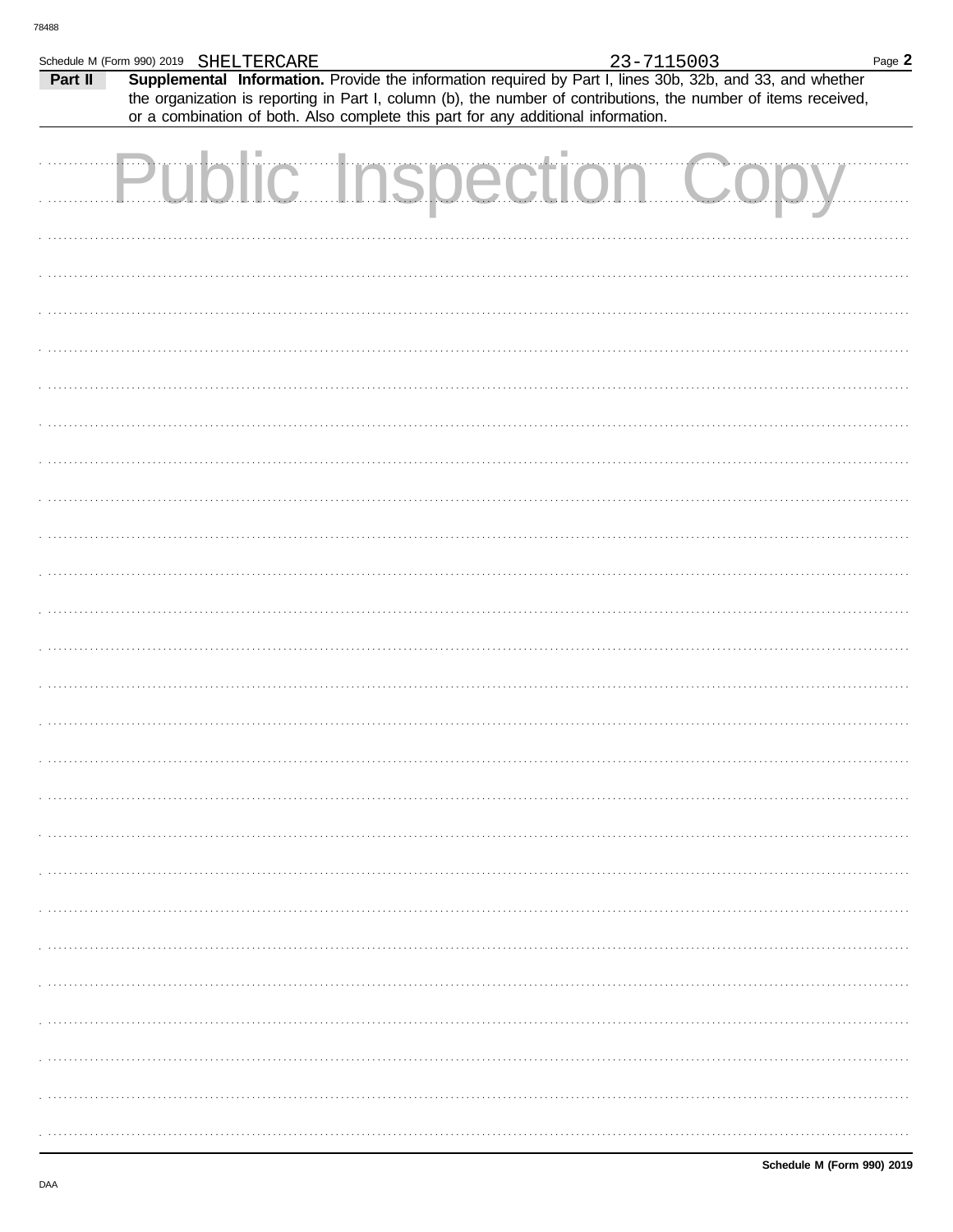OMB No 1545-0047 **SCHEDULE O** Supplemental Information to Form 990 or 990-EZ (Form 990 or 990-EZ) Complete to provide information for responses to specific questions on 2019 Form 990 or 990-EZ or to provide any additional information. **Open to Public** u Attach to Form 990 or 990-EZ. Department of the Treasury Internal Revenue Service u Go to www.irs.gov/Form990 for the latest information. Inspection Employer identification number Name of the organization 23-7115003 SHELTERCARE FORM 990 - ORGANIZATION'S MISSION SHELTERCARE OFFERS A VARIETY OF HOUSING AND SUPPORT SERVICES FOR PEOPLE WHO ARE HOMELESS OR THOSE FACING HOMELESSNESS WITH A COMMITTED FOCUS ON THE COMMUNITY'S MOST VULNERABLE INDIVIDUALS DEALING WITH PSYCHIATRIC DISABILITIES, ACOUIRED BRAIN INJURIES AND HOMELESS FAMILIES. SHELTERCARE PROVIDES EMERGENCY HOUSING, SHORT TERM HOUSING AND PERMANENT SUPPORTED HOUSING AND BEHAVIORAL HEALTH SERVICES. ADDITIONALLY, SHELTERCARE PROVIDES SUPPORT TO BUILD SKILLS FOR INDEPENDENT LIVING AND HOUSEHOLD STABILITY. FORM 990, PART I, LINE 6 VOLUNTEERS ASSIST SHELTERCARE IN A VARIETY OF ACTIVITIES INCLUDING WORKING WITH ADMIN AND PROGRAM STAFF. THEY MAY WORK ON SPECIAL PROJECTS SUCH AS DOING MARKET RESEARCH OR ADVISING ON WAYS TO IMPROVE EFFICIENCY IN OUR PROGRAMS. THEY ASSIST PROGRAM STAFF WITH PROVIDING SERVICES TO OUR CLIENTS SUCH AS LIFE SKILLS TRAINING AND MONEY MANAGEMENT SKILLS. THEY MAY ALSO POSSESS SKILLS THAT OUR STAFF MAY LACK SUCH AS PROVIDING HAIRCUTS. IN ADDITION, VOLUNTEERS ASSIST OUR PROGRAM STAFF IN PROVIDING MENTORING, CRISIS INTERVENTION, AND SOME LIMITED CASE MANAGEMENT FOR PROGRAM PARTICIPANTS. VOLUNTEERS PROVIDE A CONSIDERABLE AMOUNT OF SOCIALIZATION OPPORTUNITIES (BOTH WITHIN THE PROGRAM AND IN THE COMMUNITY) TO CLIENTS AS WELL.

FORM 990, PART III, LINE 3

PURSUANT TO A BOARD DECISION, SHELTERCARE CEASED OPERATIONS OF THE GARDEN PLACE PROGRAM IN AUGUST 2019. IN MARCH 2020, SHELTERCARE WAS REQUIRED TO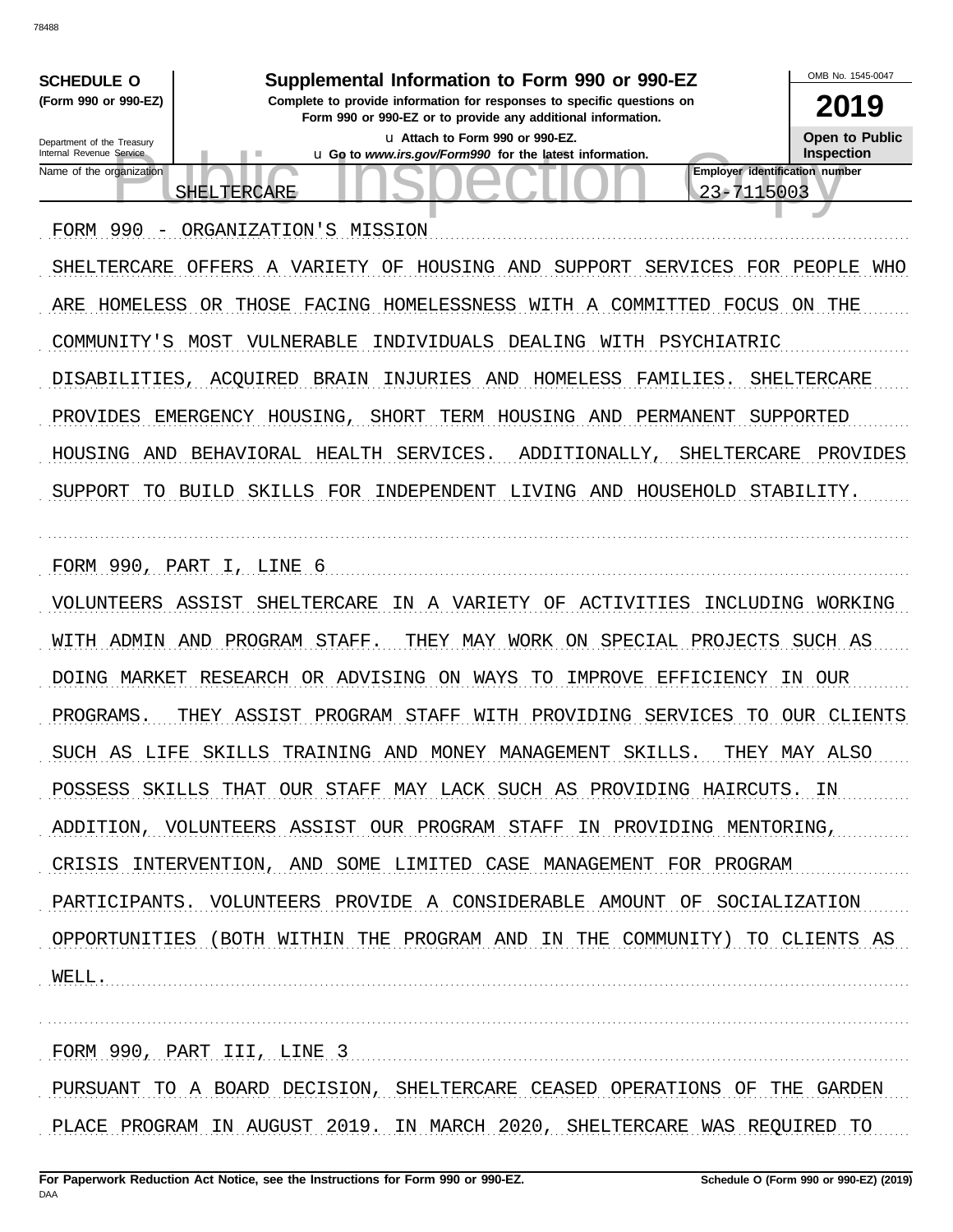| Schedule O (Form 990 or 990-EZ) (2019) |                                       | $Page$ . |
|----------------------------------------|---------------------------------------|----------|
| Name of the organization               | <b>Employer identification number</b> |          |
| 'LTERCARE<br>SHEL                      | 5003                                  |          |

HALT OPERATIONS OF THE UHLHORN DAY SERVICES PROGRAM DUE TO A GOVERNMENT SHUT-DOWN ORDER STEMMING FROM THE COVID-19 CORONAVIRUS PANDEMIC. THE BOARD ULTIMATELY DECIDED TO DISCONTINUE THE UHLHORN PROGRAM PERMANENTIY. FORM 990, PART III, LINE 4D - ALL OTHER ACCOMPLISHMENTS PROPERTY MANAGEMENT SERVICES: SERVICES INCLUDE PROVIDING PROPERTY MANAGEMENT SERVICES FOR SUPPORTED HOUSING PROGRAMS IN EUGENE AND SPRINGFIELD.

FORM 990, PART VI, LINE 11B - ORGANIZATION'S PROCESS TO REVIEW FORM 990 EACH YEAR, PRIOR TO THE FILING OF THE FORM 990, THE AUDIT/FINANCE COMMITTEE OF THE BOARD OF DIRECTORS REVIEWS THE DRAFT FORM 990 AS SOON AS IT IS AVAILABLE. ONCE THE DRAFT 990 HAS BEEN REVIEWED AND ANY CHANGES ARE MADE, THE REVISED 990 IS SENT TO THE FULL BOARD. IT IS APPROVED BY THE FULL BOARD AT ITS NEXT BOARD MEETING. THE DRAFT AUDIT IS REVIEWED WITH THE AUDITOR AT A FINANCE COMMITTEE MEETING AND ANY QUESTIONS ARE ANSWERED. AT THE NEXT FULL MEETING OF THE BOARD OF DIRECTORS, THE AUDIT/FINANCE COMMITTEE CHAIR PRESENTS A SUMMARY OF THE AUDIT TO THE FULL BOARD FOR ITS ACCEPTANCE AND APPROVAL. THE FULL BOARD IS SENT THE FORM 990 BY EMAIL AS SOON AS IT IS AVAILABLE.

FORM 990, PART VI, LINE 12C - ENFORCEMENT OF CONFLICTS POLICY SHELTERCARE RARELY HAS A SITUATION THAT INVOLVES A CONFLICT OF INTEREST. THE ORGANIZATION CHOOSES NOT TO DO BUSINESS WITH THE BOARD MEMBERS OR FAMILY MEMBERS OF BOARD MEMBERS OR THEIR COMPANIES WHENEVER POSSIBLE TO KEEP THE OPPORTUNITY FOR A CONFLICT TO A MINIMUM. IF THERE IS A CONFLICT OF INTEREST, THE BOARD MEMBER IS ASKED TO ABSTAIN FROM VOTING ON ANY MATTER

PAGE 1 OF 3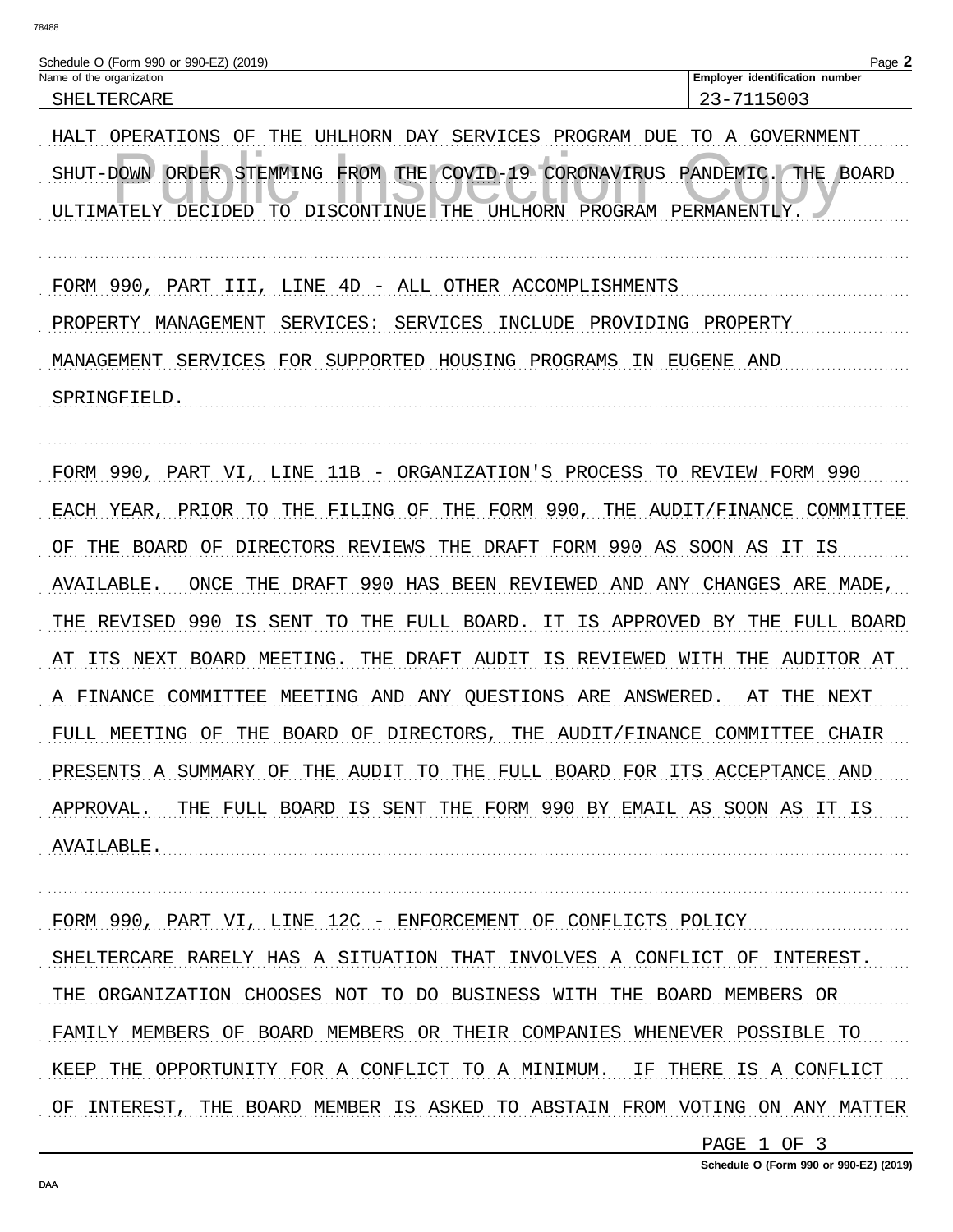| æ | ı |
|---|---|

| Schedule O (Form 990 or 990-EZ) (2019) |  |
|----------------------------------------|--|
| Name of the organization               |  |
| CHEI TERCARE                           |  |

Employer identification number 23-7115003

WHERE THE CONFLICT OF INTEREST COMES INTO PLAY. FORM 990, PART VI, LINE 15A COMPENSATION PROCESS FOR TOP OFFICIAL THE SALARY FOR THE CHIEF EXECUTIVE OFFICER IS DETERMINED BY REVIEWING A BI-ANNUAL SURVEY PROVIDED BY AN INDEPENDENT ORGANIZATION OF AGENCIES IN OUR AREA DOING SIMILAR WORK WITH SIMILAR BUDGETS AND BY USING COMPARABLE DATA GATHERED FROM LOCAL SOURCES LIKE THE EMPLOYMENT DEPARTMENT, REGISTER GUARD AND EMAIL NOTIFICATION OF LOCAL POSTINGS. THIS INFORMATION IS GATHERED BY THE HUMAN RESOURCES MANAGER AND PRESENTED TO THE CHAIR OF THE PERSONNEL COMMITTEE OF THE BOARD OF DIRECTORS WHEN DETERMINING INCREASES IN THE SALARY OF THE CHIEF EXECUTIVE OFFICER. IN THE CASE OF SHELTERCARE, THE SALARY OF THE CHIEF EXECUTIVE OFFICER IS BELOW COMPARABLE POSITIONS IN OUR AREA BASED ON THE TWO WAYS WE HAVE OF GATHERING DATA.

FORM 990, PART VI, LINE 15B - COMPENSATION PROCESS FOR OFFICERS SHELTERCARE DOES NOT COMPENSATE ITS BOARD MEMBERS IN ANY WAY. THE SALARIES FOR THE KEY EMPLOYEES FOR THE ORGANIZATION ARE DETERMINED BY REVIEWING A BI-ANNUAL SURVEY PROVIDED BY AN INDEPENDENT ORGANIZATION OF AGENCIES IN OUR AREA DOING SIMILAR WORK WITH SIMILAR BUDGETS AND BY USING COMPARABLE DATA GATHERED FROM LOCAL SOURCES LIKE THE EMPLOYMENT DEPARTMENT, REGISTER GUARD AND EMAIL NOTIFICATION OF LOCAL POSTINGS. FOR KEY EMPLOYEES, THE INFORMATION IS PROVIDED TO THE CHIEF EXECUTIVE OFFICER FOR ANALYSIS AND ULTIMATE DECISION ON SALARIES. IN THE CASE OF SHELTERCARE, THE SALARIES OF KEY PERSONNEL ARE BELOW OR CLOSE TO AVERAGE MINIMUM COMPARABLE TO POSITIONS IN OUR AREA BASED ON THE TWO WAYS WE HAVE OF GATHERING DATA.

FORM 990, PART VI, LINE 19 - GOVERNING DOCUMENTS DISCLOSURE EXPLANATION

PAGE 2 OF 3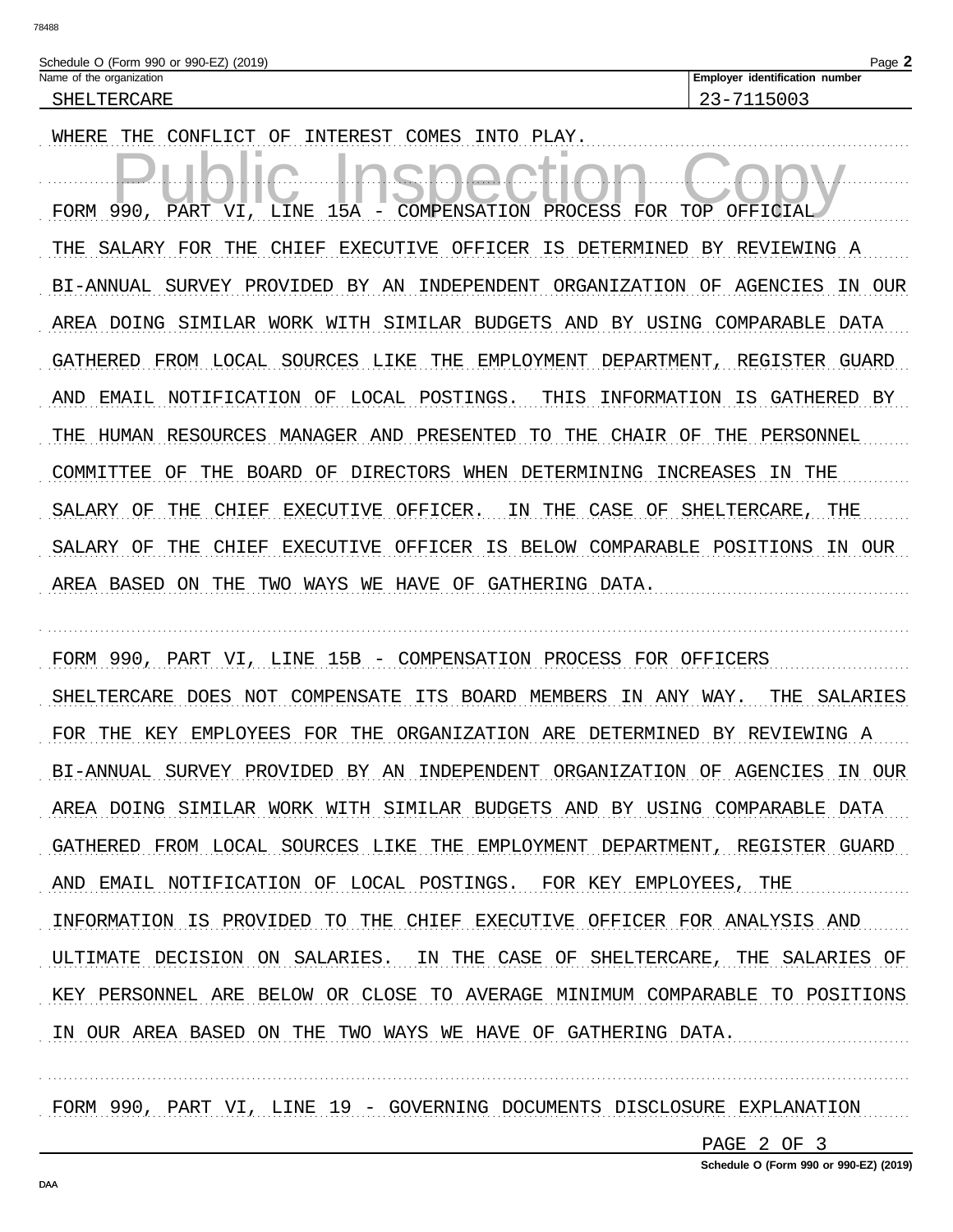| Schedule O (Form 990 or 990-EZ) (2019)                                  | Page 2                         |
|-------------------------------------------------------------------------|--------------------------------|
| Name of the organization                                                | Employer identification number |
| SHELTERCARE                                                             | 23-7115003                     |
| THE GOVERNING DOCUMENTS,<br>ΟF<br>INTEREST<br>CONFLICT                  | POLICY, AND FINANCIAL          |
| TO THE PUBLIC AT THE PHYSICAL LOCATION UPON<br>STATEMENTS ARE AVAILABLE |                                |
| REQUEST.                                                                |                                |
|                                                                         |                                |
|                                                                         |                                |
|                                                                         |                                |
|                                                                         |                                |
|                                                                         |                                |
|                                                                         |                                |
|                                                                         |                                |
|                                                                         |                                |
|                                                                         |                                |
|                                                                         |                                |
|                                                                         |                                |
|                                                                         |                                |
|                                                                         |                                |
|                                                                         |                                |
|                                                                         |                                |
|                                                                         |                                |
|                                                                         |                                |
|                                                                         |                                |
|                                                                         |                                |
|                                                                         |                                |
|                                                                         |                                |
|                                                                         |                                |
|                                                                         |                                |

| . .<br>.<br>---- |  |  |
|------------------|--|--|
|                  |  |  |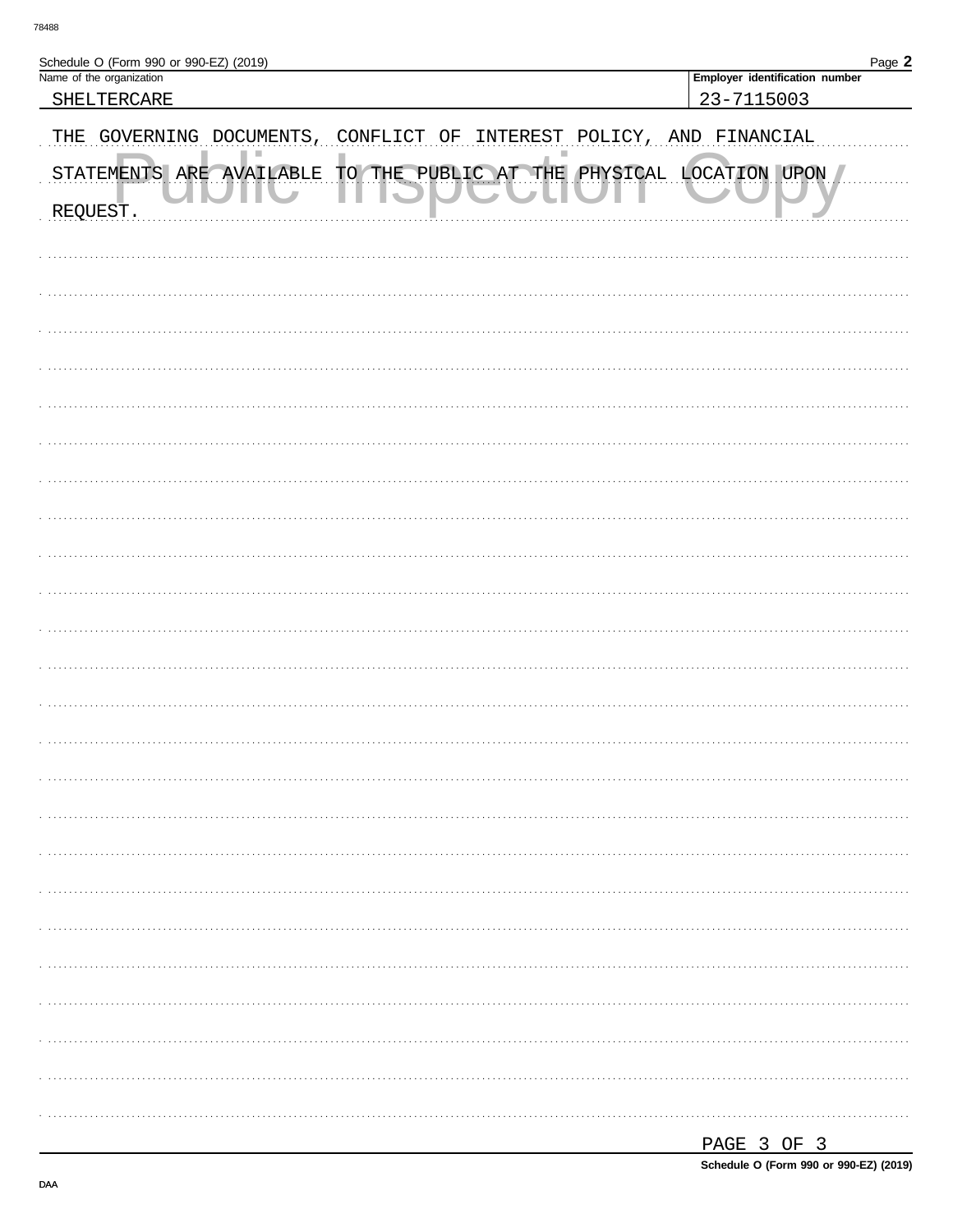| <b>SCHEDULE R</b>                                                                                                                                                         |                                                                                                                                                                                                                    |                         |                                                     |  |                            |                                                           |                           |                                     | OMB No. 1545-0047                   |                                                         |  |
|---------------------------------------------------------------------------------------------------------------------------------------------------------------------------|--------------------------------------------------------------------------------------------------------------------------------------------------------------------------------------------------------------------|-------------------------|-----------------------------------------------------|--|----------------------------|-----------------------------------------------------------|---------------------------|-------------------------------------|-------------------------------------|---------------------------------------------------------|--|
| <b>Related Organizations and Unrelated Partnerships</b><br>(Form 990)<br>u Complete if the organization answered "Yes" on Form 990, Part IV, line 33, 34, 35b, 36, or 37. |                                                                                                                                                                                                                    |                         |                                                     |  |                            |                                                           |                           |                                     |                                     | <b>2019</b>                                             |  |
|                                                                                                                                                                           | u Attach to Form 990.<br>Open to Public<br>Department of the Treasury<br>u Go to www.irs.gov/Form990 for instructions and the latest information.                                                                  |                         |                                                     |  |                            |                                                           |                           |                                     |                                     |                                                         |  |
| Internal Revenue Service                                                                                                                                                  |                                                                                                                                                                                                                    |                         |                                                     |  |                            |                                                           |                           |                                     | <b>Inspection</b>                   |                                                         |  |
| Name of the organization                                                                                                                                                  |                                                                                                                                                                                                                    |                         |                                                     |  |                            |                                                           |                           | Employer identification number      |                                     |                                                         |  |
|                                                                                                                                                                           | SHELTERCARE                                                                                                                                                                                                        |                         |                                                     |  |                            |                                                           |                           | 23-7115003                          |                                     |                                                         |  |
| Part I                                                                                                                                                                    | Identification of Disregarded Entities. Complete if the organization answered "Yes" on Form 990, Part IV, line 33.                                                                                                 |                         |                                                     |  |                            |                                                           |                           |                                     |                                     |                                                         |  |
|                                                                                                                                                                           | (a)<br>Name, address, and EIN (if applicable) of disregarded entity                                                                                                                                                | (b)<br>Primary activity | (c)<br>Legal domicile (state<br>or foreign country) |  |                            | (d)<br>Total income                                       | (e)<br>End-of-year assets |                                     | (f)<br>Direct controlling<br>entity |                                                         |  |
| (1)                                                                                                                                                                       |                                                                                                                                                                                                                    |                         |                                                     |  |                            |                                                           |                           |                                     |                                     |                                                         |  |
|                                                                                                                                                                           |                                                                                                                                                                                                                    |                         |                                                     |  |                            |                                                           |                           |                                     |                                     |                                                         |  |
| (2)                                                                                                                                                                       |                                                                                                                                                                                                                    |                         |                                                     |  |                            |                                                           |                           |                                     |                                     |                                                         |  |
|                                                                                                                                                                           |                                                                                                                                                                                                                    |                         |                                                     |  |                            |                                                           |                           |                                     |                                     |                                                         |  |
| (3)                                                                                                                                                                       |                                                                                                                                                                                                                    |                         |                                                     |  |                            |                                                           |                           |                                     |                                     |                                                         |  |
|                                                                                                                                                                           |                                                                                                                                                                                                                    |                         |                                                     |  |                            |                                                           |                           |                                     |                                     |                                                         |  |
| (4)                                                                                                                                                                       |                                                                                                                                                                                                                    |                         |                                                     |  |                            |                                                           |                           |                                     |                                     |                                                         |  |
|                                                                                                                                                                           |                                                                                                                                                                                                                    |                         |                                                     |  |                            |                                                           |                           |                                     |                                     |                                                         |  |
| (5)                                                                                                                                                                       |                                                                                                                                                                                                                    |                         |                                                     |  |                            |                                                           |                           |                                     |                                     |                                                         |  |
|                                                                                                                                                                           |                                                                                                                                                                                                                    |                         |                                                     |  |                            |                                                           |                           |                                     |                                     |                                                         |  |
| Part II                                                                                                                                                                   | Identification of Related Tax-Exempt Organizations. Complete if the organization answered "Yes" on Form 990, Part IV, line 34, because it had<br>one or more related tax-exempt organizations during the tax year. |                         |                                                     |  |                            |                                                           |                           |                                     |                                     |                                                         |  |
|                                                                                                                                                                           | (a)<br>Name, address, and EIN of related organization                                                                                                                                                              | (b)<br>Primary activity | (c)<br>Legal domicile (state<br>or foreign country) |  | (d)<br>Exempt Code section | (e)<br>Public charity status<br>(if section $501(c)(3)$ ) |                           | (f)<br>Direct controlling<br>entity | Yes                                 | (g)<br>Section $512(b)(13)$<br>controlled entity?<br>No |  |
| DH INCORPORATED<br>(1)                                                                                                                                                    |                                                                                                                                                                                                                    |                         |                                                     |  |                            |                                                           |                           |                                     |                                     |                                                         |  |
| 499 W. 4TH AVE.<br><b>EUGENE</b>                                                                                                                                          | 94-3046552<br>97401<br>OR                                                                                                                                                                                          | HOUSING                 | 0 <sub>R</sub>                                      |  | 501C3                      | 7                                                         | N/A                       |                                     |                                     | Χ                                                       |  |
| SHELTERCARE FOUNDATION<br>(2)                                                                                                                                             |                                                                                                                                                                                                                    |                         |                                                     |  |                            |                                                           |                           |                                     |                                     |                                                         |  |
| 499 W. 4TH AVE.<br><b>EUGENE</b>                                                                                                                                          | 37-1495367<br>97401<br>OR                                                                                                                                                                                          | CHARITABLE              | 0R                                                  |  | 501C3                      | 12C                                                       | N/A                       |                                     |                                     | Χ                                                       |  |
| (3) AFYIA APARTMENTS, INC.                                                                                                                                                |                                                                                                                                                                                                                    |                         |                                                     |  |                            |                                                           |                           |                                     |                                     |                                                         |  |
| 499 W. 4TH AVE.<br>.                                                                                                                                                      | 90-0455089                                                                                                                                                                                                         |                         |                                                     |  |                            |                                                           |                           |                                     |                                     |                                                         |  |
| EUGENE                                                                                                                                                                    | OR 97401                                                                                                                                                                                                           | HOUSING                 | OR                                                  |  | 501C3                      | $7^{\circ}$                                               | $\mathrm{N}/\mathrm{A}$   |                                     |                                     | X                                                       |  |
| (4) SHELTERCARE 499 PROJECT<br>499 W. 4TH AVE.                                                                                                                            | 46-3534725                                                                                                                                                                                                         |                         |                                                     |  |                            |                                                           |                           |                                     |                                     |                                                         |  |
| $\alpha$ , $\alpha$ , $\alpha$ , $\alpha$ , $\alpha$<br>EUGENE                                                                                                            | OR 97401                                                                                                                                                                                                           | CHARITABLE              | OR                                                  |  | 501C3                      | 12A                                                       |                           | SHELTERCAR                          | X                                   |                                                         |  |
| (5) RIVER KOURT APARTMENTS                                                                                                                                                |                                                                                                                                                                                                                    |                         |                                                     |  |                            |                                                           |                           |                                     |                                     |                                                         |  |
| 499 W. 4TH AVE.                                                                                                                                                           | $93-1161391$                                                                                                                                                                                                       |                         |                                                     |  |                            |                                                           |                           |                                     |                                     |                                                         |  |
| EUGENE                                                                                                                                                                    | OR 97401                                                                                                                                                                                                           | HOUSING                 | OR                                                  |  | 501C3                      | 7                                                         | N/A                       |                                     |                                     | $\boldsymbol{\mathrm{X}}$                               |  |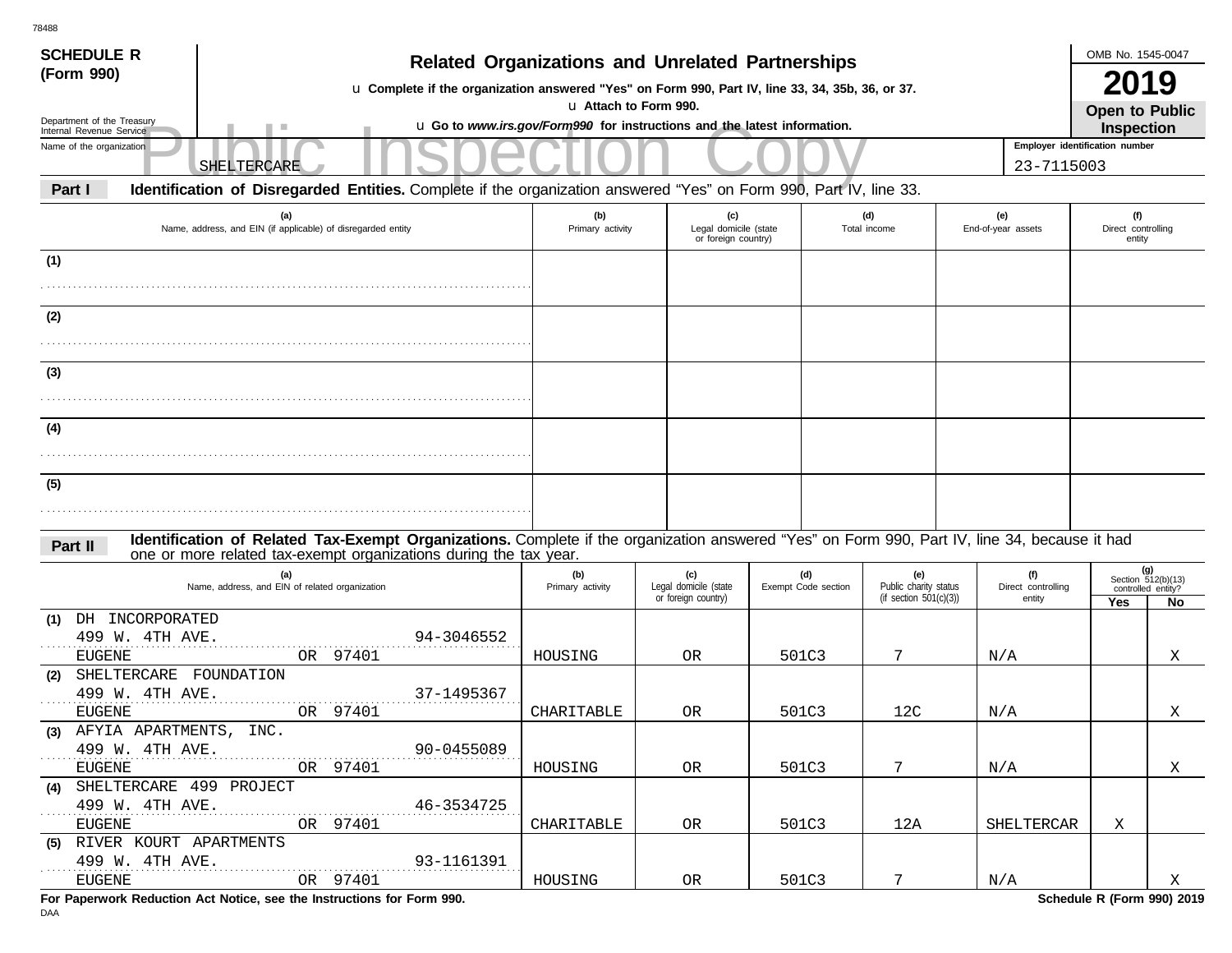# Schedule R (Form 990) 2019 SHELTERCARE 23-7115003 Page 2

## SHELTERCARE 23-7115003

| Part III | Identification of Related Organizations Taxable as a Partnership. Complete if the organization answered "Yes" on Form 990, Part IV, line 34,<br>because it had one or more related organizations treated as a partnership during the tax year.                   |                         |                                                              |                                                        |                                                                                                         |                                                        |                                        |                                 |                                       |                                                                         |                                |                                                       |                                                       |
|----------|------------------------------------------------------------------------------------------------------------------------------------------------------------------------------------------------------------------------------------------------------------------|-------------------------|--------------------------------------------------------------|--------------------------------------------------------|---------------------------------------------------------------------------------------------------------|--------------------------------------------------------|----------------------------------------|---------------------------------|---------------------------------------|-------------------------------------------------------------------------|--------------------------------|-------------------------------------------------------|-------------------------------------------------------|
|          | (a)<br>Name, address, and EIN of<br><b>In</b><br>related organization                                                                                                                                                                                            | (b)<br>Primary activity | (c)<br>Legal<br>domicile<br>(state or<br>foreign<br>country) | (d)<br>Direct controlling<br>entity                    | (e)<br>Predominant<br>income (related,<br>unrelated,<br>excluded from<br>tax under<br>sections 512-514) | (f)<br>Share of total<br>income                        | (g)<br>Share of end-of-<br>year assets | Dispro-<br>portionate<br>Yes No | (h)<br>alloc.?                        | (i)<br>Code V-UBI<br>amount in box 20<br>of Schedule K-1<br>(Form 1065) |                                | (j)<br>General or<br>managing<br>partner?<br>Yes   No | (k)<br>Percentage<br>ownership                        |
| (1)      |                                                                                                                                                                                                                                                                  |                         |                                                              |                                                        |                                                                                                         |                                                        |                                        |                                 |                                       |                                                                         |                                |                                                       |                                                       |
| (2)      |                                                                                                                                                                                                                                                                  |                         |                                                              |                                                        |                                                                                                         |                                                        |                                        |                                 |                                       |                                                                         |                                |                                                       |                                                       |
| (3)      |                                                                                                                                                                                                                                                                  |                         |                                                              |                                                        |                                                                                                         |                                                        |                                        |                                 |                                       |                                                                         |                                |                                                       |                                                       |
| (4)      |                                                                                                                                                                                                                                                                  |                         |                                                              |                                                        |                                                                                                         |                                                        |                                        |                                 |                                       |                                                                         |                                |                                                       |                                                       |
| Part IV  | Identification of Related Organizations Taxable as a Corporation or Trust. Complete if the organization answered "Yes" on Form 990, Part IV,<br>line 34, because it had one or more related organizations treated as a corporation or trust during the tax year. |                         |                                                              |                                                        |                                                                                                         |                                                        |                                        |                                 |                                       |                                                                         |                                |                                                       |                                                       |
|          | (a)<br>Name, address, and EIN of related organization                                                                                                                                                                                                            | (b)<br>Primary activity |                                                              | (c)<br>Legal domicile<br>(state or<br>foreign country) | (d)<br>Direct controlling<br>entity                                                                     | (e)<br>Type of entity<br>(C corp, S corp,<br>or trust) | (f)<br>Share of total<br>income        |                                 | (g)<br>Share of<br>end-of-year assets |                                                                         | (h)<br>Percentage<br>ownership |                                                       | (i)<br>Section<br>512(b)(13)<br>controlled<br>entity? |
| (1)      |                                                                                                                                                                                                                                                                  |                         |                                                              |                                                        |                                                                                                         |                                                        |                                        |                                 |                                       |                                                                         |                                |                                                       | $Yes \mid No$                                         |
| (2)      |                                                                                                                                                                                                                                                                  |                         |                                                              |                                                        |                                                                                                         |                                                        |                                        |                                 |                                       |                                                                         |                                |                                                       |                                                       |
| (3)      |                                                                                                                                                                                                                                                                  |                         |                                                              |                                                        |                                                                                                         |                                                        |                                        |                                 |                                       |                                                                         |                                |                                                       |                                                       |
| (4)      |                                                                                                                                                                                                                                                                  |                         |                                                              |                                                        |                                                                                                         |                                                        |                                        |                                 |                                       |                                                                         |                                |                                                       |                                                       |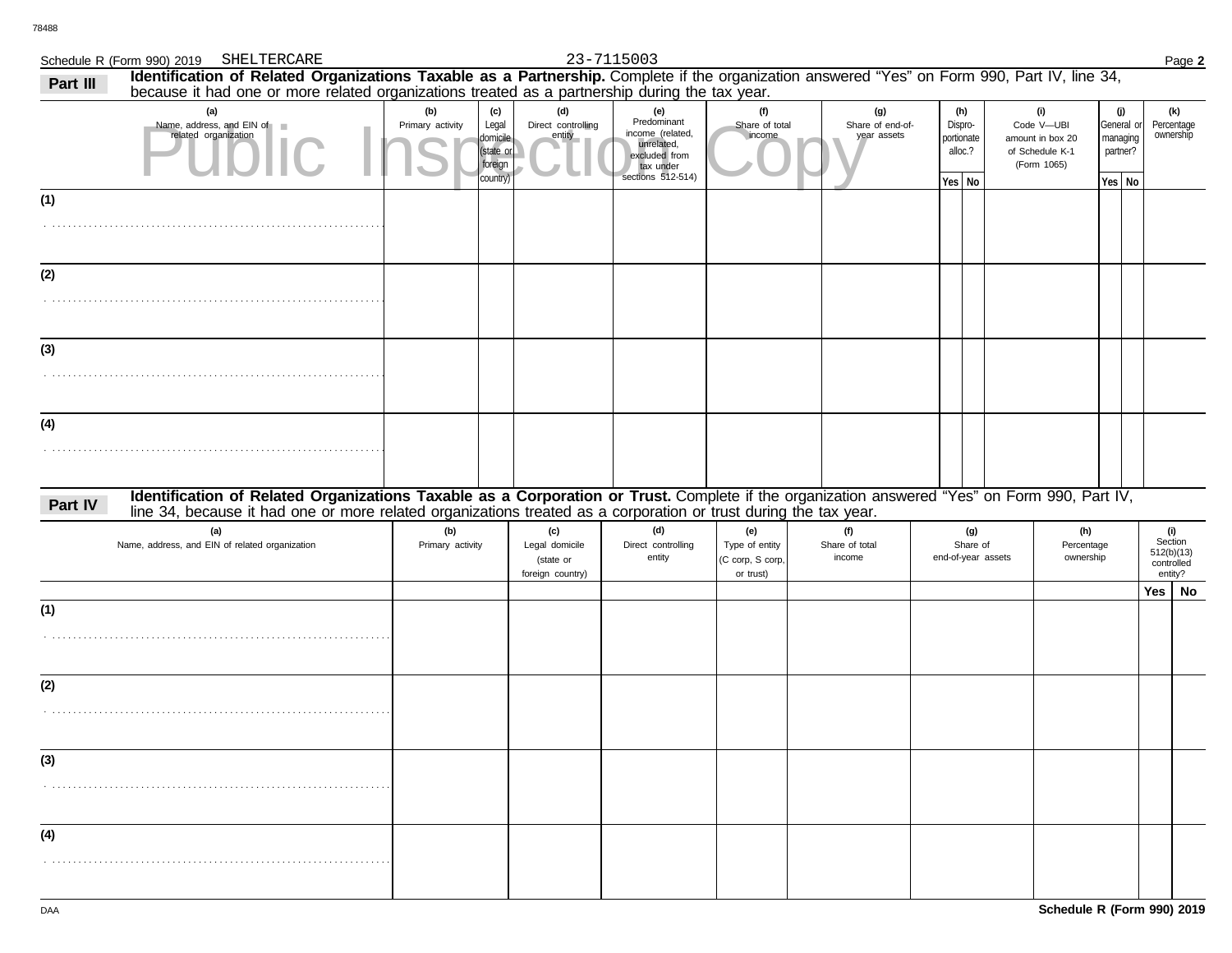Schedule R (Form 990) 2019 Page **3** SHELTERCARE 23-7115003

## **Part V Transactions With Related Organizations.** Complete if the organization answered "Yes" on Form 990, Part IV, line 34, 35b, or 36.

| <b>Note:</b> Complete line 1 if any entity is listed in Parts II, III, or IV of this schedule.                                                                                                                                 |                                                                                                                                                                                                                               |                 |                                       |                |              |             |  |  |  |  |
|--------------------------------------------------------------------------------------------------------------------------------------------------------------------------------------------------------------------------------|-------------------------------------------------------------------------------------------------------------------------------------------------------------------------------------------------------------------------------|-----------------|---------------------------------------|----------------|--------------|-------------|--|--|--|--|
| During the tax year, did the organization engage in any of the following transactions with one or more related organizations listed in Parts II-IV?                                                                            |                                                                                                                                                                                                                               |                 |                                       |                |              |             |  |  |  |  |
| a Receipt of (i) interest, (ii) annuities, (iii) royalties, or (iv) rent from a controlled entity and such a such a such a such a such as a such a such as a such a such a such a such a such a such as a such a such as a suc |                                                                                                                                                                                                                               |                 |                                       |                |              |             |  |  |  |  |
| b Gift, grant, or capital contribution to related organization(s) entertainment and contribution to related organization(s)                                                                                                    |                                                                                                                                                                                                                               |                 |                                       |                |              |             |  |  |  |  |
|                                                                                                                                                                                                                                |                                                                                                                                                                                                                               |                 |                                       |                |              |             |  |  |  |  |
|                                                                                                                                                                                                                                | d Loans or loan guarantees to or for related organization(s) encourance contained and contained a contained and contained a contained a contained and contained a contact or for related organization(s) encourance contained |                 |                                       |                |              |             |  |  |  |  |
|                                                                                                                                                                                                                                |                                                                                                                                                                                                                               |                 |                                       | 1e             |              | $\mathbf X$ |  |  |  |  |
|                                                                                                                                                                                                                                |                                                                                                                                                                                                                               |                 |                                       |                |              |             |  |  |  |  |
|                                                                                                                                                                                                                                |                                                                                                                                                                                                                               |                 |                                       | 1f             |              | X           |  |  |  |  |
|                                                                                                                                                                                                                                |                                                                                                                                                                                                                               |                 |                                       | 1g             |              | $\mathbf X$ |  |  |  |  |
|                                                                                                                                                                                                                                |                                                                                                                                                                                                                               |                 |                                       | 1h             |              | X           |  |  |  |  |
|                                                                                                                                                                                                                                |                                                                                                                                                                                                                               |                 |                                       | 1i             |              | X           |  |  |  |  |
|                                                                                                                                                                                                                                |                                                                                                                                                                                                                               |                 |                                       | 1j             | X            |             |  |  |  |  |
|                                                                                                                                                                                                                                |                                                                                                                                                                                                                               |                 |                                       |                |              |             |  |  |  |  |
| k Lease of facilities, equipment, or other assets from related organization(s)                                                                                                                                                 |                                                                                                                                                                                                                               |                 |                                       | 1k             | Χ            |             |  |  |  |  |
|                                                                                                                                                                                                                                |                                                                                                                                                                                                                               |                 |                                       | 11             | $\mathbf{X}$ |             |  |  |  |  |
|                                                                                                                                                                                                                                |                                                                                                                                                                                                                               |                 |                                       | 1 <sub>m</sub> | X            |             |  |  |  |  |
|                                                                                                                                                                                                                                |                                                                                                                                                                                                                               |                 |                                       | 1n             | X            |             |  |  |  |  |
| o Sharing of paid employees with related organization(s) encourance contains an accommodal container and starting of paid employees with related organization(s) encourance and container and container and container and star |                                                                                                                                                                                                                               |                 |                                       | 1 <sub>o</sub> | X            |             |  |  |  |  |
|                                                                                                                                                                                                                                |                                                                                                                                                                                                                               |                 |                                       |                |              |             |  |  |  |  |
|                                                                                                                                                                                                                                |                                                                                                                                                                                                                               |                 |                                       | 1 <sub>p</sub> | X            |             |  |  |  |  |
|                                                                                                                                                                                                                                |                                                                                                                                                                                                                               |                 |                                       | 1q             | X            |             |  |  |  |  |
|                                                                                                                                                                                                                                |                                                                                                                                                                                                                               |                 |                                       |                |              |             |  |  |  |  |
|                                                                                                                                                                                                                                |                                                                                                                                                                                                                               |                 |                                       | 1r             |              | Χ           |  |  |  |  |
|                                                                                                                                                                                                                                |                                                                                                                                                                                                                               |                 |                                       |                |              |             |  |  |  |  |
| 2 If the answer to any of the above is "Yes," see the instructions for information on who must complete this line, including covered relationships and transaction thresholds.                                                 |                                                                                                                                                                                                                               |                 |                                       |                |              |             |  |  |  |  |
| (a)                                                                                                                                                                                                                            | (b)                                                                                                                                                                                                                           | (c)             | (d)                                   |                |              |             |  |  |  |  |
| Name of related organization                                                                                                                                                                                                   | Transaction                                                                                                                                                                                                                   | Amount involved | Method of determining amount involved |                |              |             |  |  |  |  |
|                                                                                                                                                                                                                                | type $(a-s)$                                                                                                                                                                                                                  |                 |                                       |                |              |             |  |  |  |  |

|                   | Name of related organization  | Transaction<br>$type(a-s)$ | Amount involved | Method of determining amount involved |
|-------------------|-------------------------------|----------------------------|-----------------|---------------------------------------|
|                   |                               |                            |                 |                                       |
| (1)               | SHELTERCARE<br>FOUNDATION     | C                          | 86,711          | CASH GRANT RECEIVED                   |
| (2)               | 499 PROJECT<br>SHELTERCARE    | Α                          | 15,889          | PER GROUND LEASE                      |
| (3)               | 499 PROJECT<br>SHELTERCARE    | Κ                          | 158,156         | PER LEASE AGREEMENT                   |
| (4)               | 499<br>SHELTERCARE<br>PROJECT |                            | 111,477         | REIMBURSEMENT OF EXP                  |
| (5)               | 499 PROJECT<br>SHELTERCARE    | B                          | 3,840,000       | FORGIVENESS<br>DEBT                   |
| $\underline{(6)}$ |                               |                            |                 |                                       |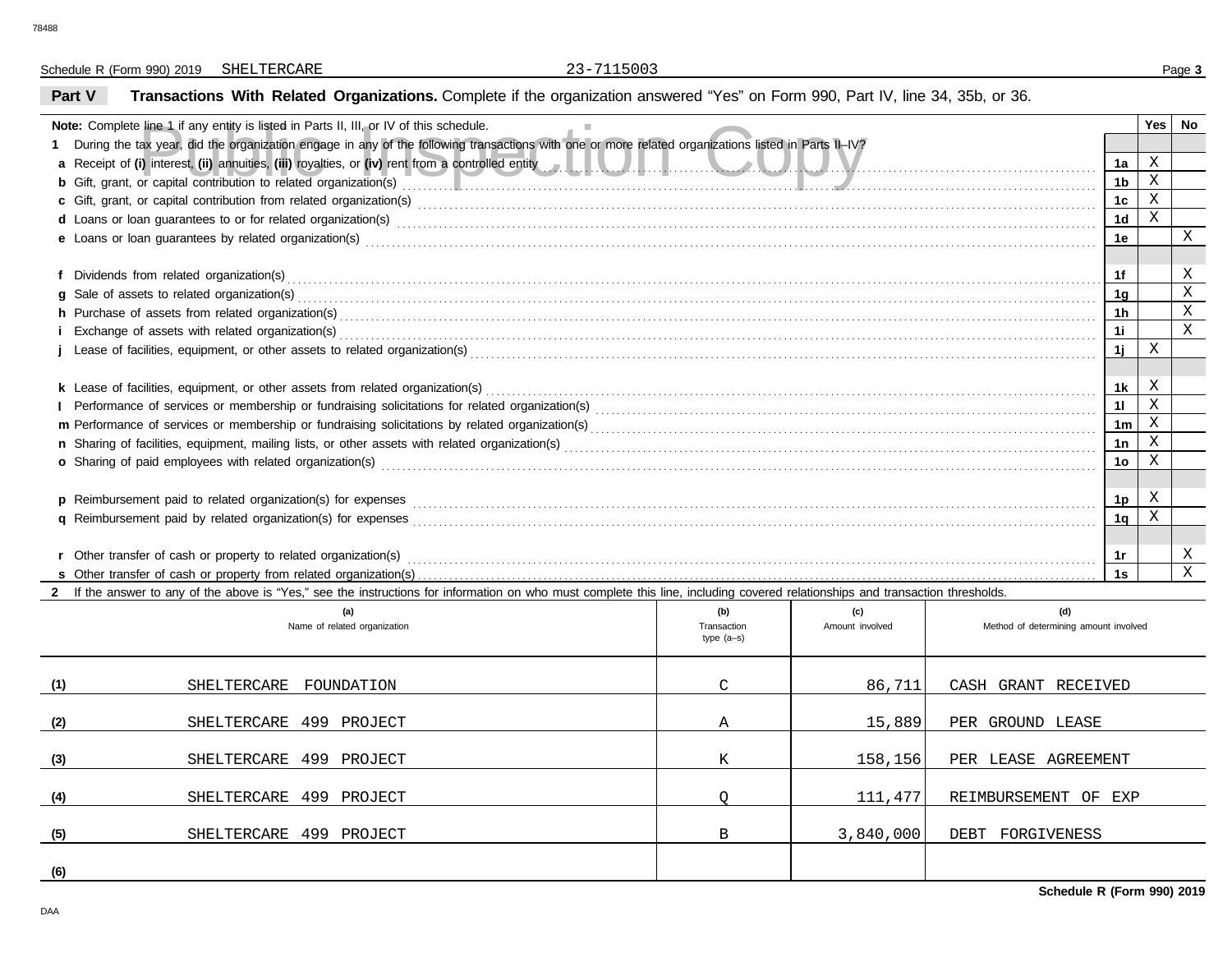## Part VI **Unrelated Organizations Taxable as a Partnership.** Complete if the organization answered "Yes" on Form 990, Part IV, line 37.

Provide the following information for each entity taxed as a partnership through which the organization conducted more than five percent of its activities (measured by total assets or gross revenue) that was not a related organization. See instructions regarding exclusion for certain investment partnerships.

|      | Provide the following information for each entity taxed as a partnership through which the organization conducted more than five percent of its activities (measured by total assets<br>or gross revenue) that was not a related organization. See instructions regarding exclusion for certain investment partnerships. |                         |                                                  |                                                                                 |                                                            |     |                                 |                                          |     |                                         |                                                                         |                                           |    |                                |
|------|--------------------------------------------------------------------------------------------------------------------------------------------------------------------------------------------------------------------------------------------------------------------------------------------------------------------------|-------------------------|--------------------------------------------------|---------------------------------------------------------------------------------|------------------------------------------------------------|-----|---------------------------------|------------------------------------------|-----|-----------------------------------------|-------------------------------------------------------------------------|-------------------------------------------|----|--------------------------------|
|      | (a)<br>Name, address, and EIN of entity                                                                                                                                                                                                                                                                                  | (b)<br>Primary activity | (c)<br>Legal<br>domicile<br>(state or<br>foreign | (d)<br>Predominant<br>income (related,<br>unrelated, excluded<br>from tax under | Are all partners<br>section<br>501(c)(3)<br>organizations? | (e) | (1)<br>Share of<br>total income | (g)<br>Share of<br>end-of-year<br>assets |     | (h)<br>Disproportionate<br>allocations? | (i)<br>Code V-UBI<br>amount in box 20<br>of Schedule K-1<br>(Form 1065) | (j)<br>General or<br>managing<br>partner? |    | (k)<br>Percentage<br>ownership |
|      |                                                                                                                                                                                                                                                                                                                          |                         | country)                                         | sections 512-514)                                                               | Yes   No                                                   |     |                                 |                                          | Yes | No                                      |                                                                         | Yes                                       | No |                                |
| (1)  |                                                                                                                                                                                                                                                                                                                          |                         |                                                  |                                                                                 |                                                            |     |                                 |                                          |     |                                         |                                                                         |                                           |    |                                |
| (2)  |                                                                                                                                                                                                                                                                                                                          |                         |                                                  |                                                                                 |                                                            |     |                                 |                                          |     |                                         |                                                                         |                                           |    |                                |
|      |                                                                                                                                                                                                                                                                                                                          |                         |                                                  |                                                                                 |                                                            |     |                                 |                                          |     |                                         |                                                                         |                                           |    |                                |
| (3)  |                                                                                                                                                                                                                                                                                                                          |                         |                                                  |                                                                                 |                                                            |     |                                 |                                          |     |                                         |                                                                         |                                           |    |                                |
|      |                                                                                                                                                                                                                                                                                                                          |                         |                                                  |                                                                                 |                                                            |     |                                 |                                          |     |                                         |                                                                         |                                           |    |                                |
| (4)  |                                                                                                                                                                                                                                                                                                                          |                         |                                                  |                                                                                 |                                                            |     |                                 |                                          |     |                                         |                                                                         |                                           |    |                                |
|      |                                                                                                                                                                                                                                                                                                                          |                         |                                                  |                                                                                 |                                                            |     |                                 |                                          |     |                                         |                                                                         |                                           |    |                                |
| (5)  |                                                                                                                                                                                                                                                                                                                          |                         |                                                  |                                                                                 |                                                            |     |                                 |                                          |     |                                         |                                                                         |                                           |    |                                |
|      |                                                                                                                                                                                                                                                                                                                          |                         |                                                  |                                                                                 |                                                            |     |                                 |                                          |     |                                         |                                                                         |                                           |    |                                |
| (6)  |                                                                                                                                                                                                                                                                                                                          |                         |                                                  |                                                                                 |                                                            |     |                                 |                                          |     |                                         |                                                                         |                                           |    |                                |
|      |                                                                                                                                                                                                                                                                                                                          |                         |                                                  |                                                                                 |                                                            |     |                                 |                                          |     |                                         |                                                                         |                                           |    |                                |
| (7)  |                                                                                                                                                                                                                                                                                                                          |                         |                                                  |                                                                                 |                                                            |     |                                 |                                          |     |                                         |                                                                         |                                           |    |                                |
|      |                                                                                                                                                                                                                                                                                                                          |                         |                                                  |                                                                                 |                                                            |     |                                 |                                          |     |                                         |                                                                         |                                           |    |                                |
| (8)  |                                                                                                                                                                                                                                                                                                                          |                         |                                                  |                                                                                 |                                                            |     |                                 |                                          |     |                                         |                                                                         |                                           |    |                                |
| (9)  |                                                                                                                                                                                                                                                                                                                          |                         |                                                  |                                                                                 |                                                            |     |                                 |                                          |     |                                         |                                                                         |                                           |    |                                |
|      |                                                                                                                                                                                                                                                                                                                          |                         |                                                  |                                                                                 |                                                            |     |                                 |                                          |     |                                         |                                                                         |                                           |    |                                |
| (10) |                                                                                                                                                                                                                                                                                                                          |                         |                                                  |                                                                                 |                                                            |     |                                 |                                          |     |                                         |                                                                         |                                           |    |                                |
|      |                                                                                                                                                                                                                                                                                                                          |                         |                                                  |                                                                                 |                                                            |     |                                 |                                          |     |                                         |                                                                         |                                           |    |                                |
| (11) |                                                                                                                                                                                                                                                                                                                          |                         |                                                  |                                                                                 |                                                            |     |                                 |                                          |     |                                         |                                                                         |                                           |    |                                |
|      |                                                                                                                                                                                                                                                                                                                          |                         |                                                  |                                                                                 |                                                            |     |                                 |                                          |     |                                         |                                                                         |                                           |    |                                |
|      |                                                                                                                                                                                                                                                                                                                          |                         |                                                  |                                                                                 |                                                            |     |                                 |                                          |     |                                         |                                                                         |                                           |    |                                |

**Schedule R (Form 990) 2019**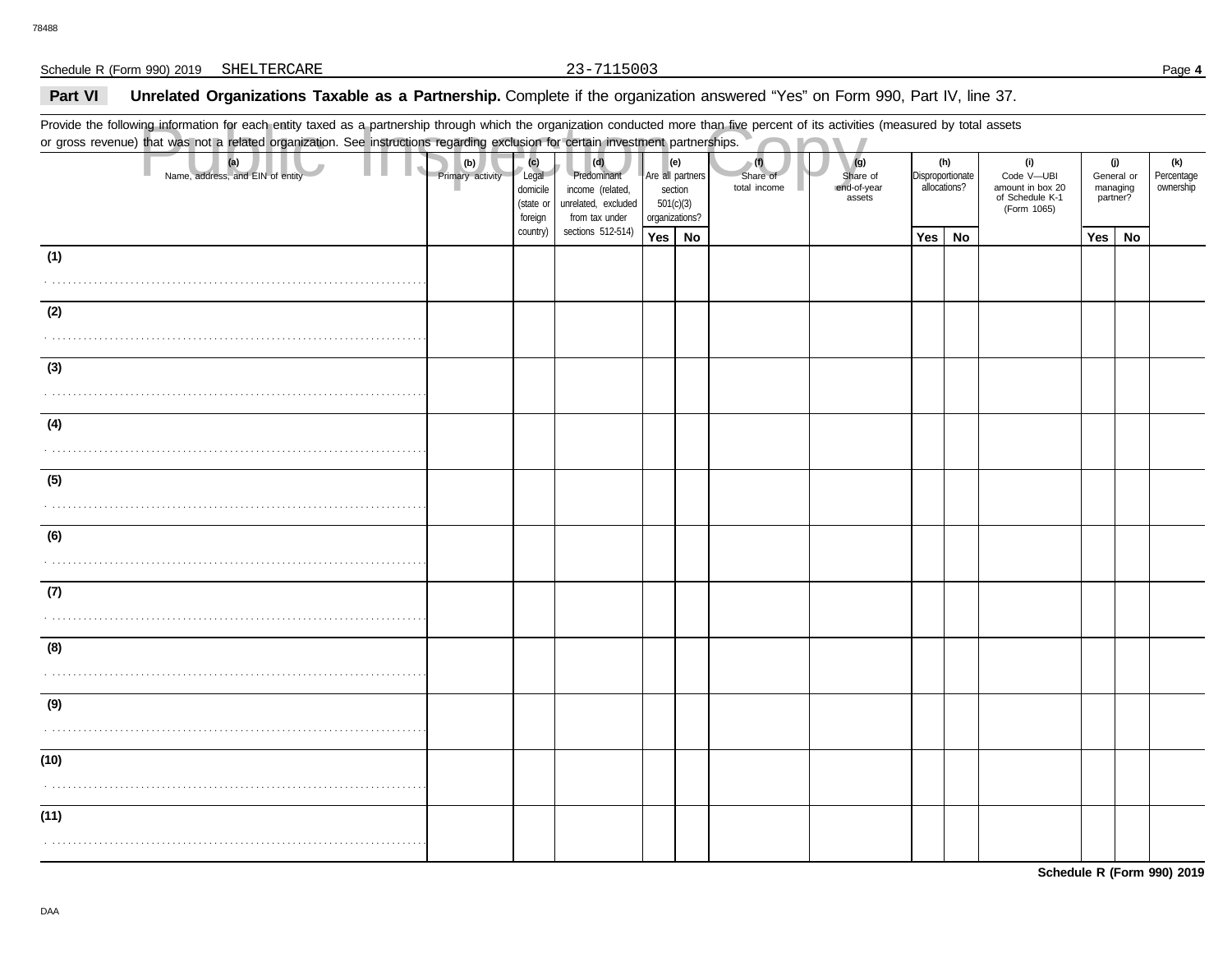|          | SHELTERCARE<br>Schedule R (Form 990) 2019 |                                                                                            | 23-7115003 | Page 5 |
|----------|-------------------------------------------|--------------------------------------------------------------------------------------------|------------|--------|
| Part VII | Supplemental Information.                 | Provide additional information for responses to questions on Schedule R. See Instructions. |            |        |
|          |                                           |                                                                                            |            |        |
|          | H.                                        | $\mathbf{r}$<br><b>ISDECTI</b>                                                             |            |        |
|          |                                           |                                                                                            |            |        |
|          |                                           |                                                                                            |            |        |
|          |                                           |                                                                                            |            |        |
|          |                                           |                                                                                            |            |        |
|          |                                           |                                                                                            |            |        |
|          |                                           |                                                                                            |            |        |
|          |                                           |                                                                                            |            |        |
|          |                                           |                                                                                            |            |        |
|          |                                           |                                                                                            |            |        |
|          |                                           |                                                                                            |            |        |
|          |                                           |                                                                                            |            |        |
|          |                                           |                                                                                            |            |        |
|          |                                           |                                                                                            |            |        |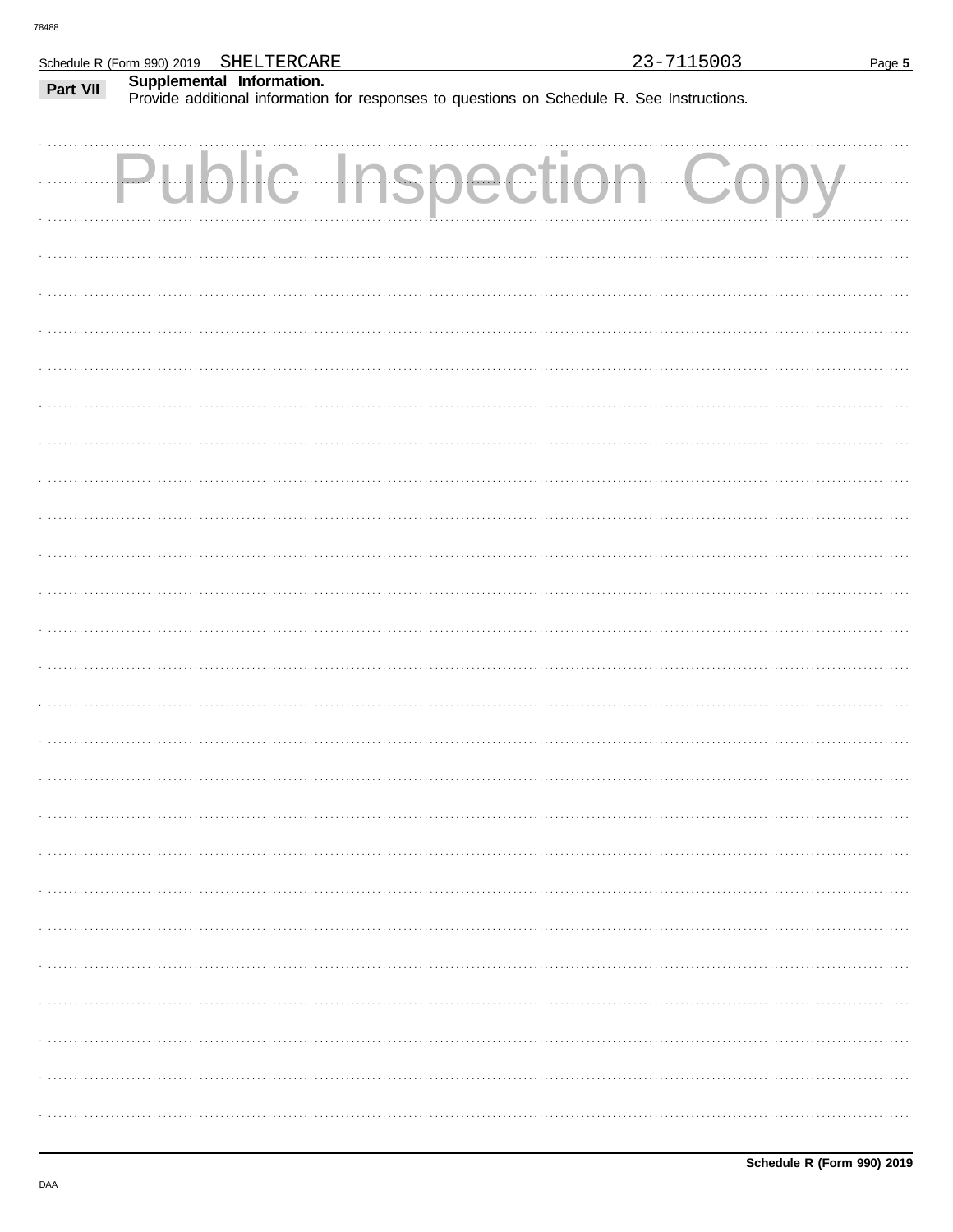| 78488    |                                                                                                     |                                                                                                                                         | <b>Depreciation and Amortization</b>                                             |                              |                |                  |                    |                            |          |
|----------|-----------------------------------------------------------------------------------------------------|-----------------------------------------------------------------------------------------------------------------------------------------|----------------------------------------------------------------------------------|------------------------------|----------------|------------------|--------------------|----------------------------|----------|
|          | Form 4562                                                                                           | OMB No. 1545-0172<br>2019                                                                                                               |                                                                                  |                              |                |                  |                    |                            |          |
|          | Department of the Treasury<br>(99)<br>Internal Revenue Service                                      | u Go to www.irs.gov/Form4562 for instructions and the latest information.                                                               |                                                                                  | Attachment<br>Sequence No.   | 179            |                  |                    |                            |          |
|          | Name(s) shown on return<br>Business or activity to which this form relates<br>INDIRECT DEPRECIATION | SHELTERCARE                                                                                                                             |                                                                                  |                              |                |                  | Identifying number | 23-7115003                 |          |
|          | Part I                                                                                              | Election To Expense Certain Property Under Section 179                                                                                  |                                                                                  |                              |                |                  |                    |                            |          |
|          | Maximum amount (see instructions)                                                                   | Note: If you have any listed property, complete Part V before you complete Part I.                                                      |                                                                                  |                              |                |                  | 1                  | 1,020,000                  |          |
| 1<br>2   |                                                                                                     | Total cost of section 179 property placed in service (see instructions)                                                                 |                                                                                  |                              |                |                  | $\mathbf{2}$       |                            |          |
| 3        |                                                                                                     |                                                                                                                                         |                                                                                  |                              |                |                  | 3                  | 2,550,000                  |          |
| 4        |                                                                                                     | Reduction in limitation. Subtract line 3 from line 2. If zero or less, enter -0-                                                        |                                                                                  |                              |                |                  | 4                  |                            |          |
| 5        |                                                                                                     | Dollar limitation for tax year. Subtract line 4 from line 1. If zero or less, enter -0-. If married filing separately, see instructions |                                                                                  |                              |                |                  | 5                  |                            |          |
| 6        |                                                                                                     | (a) Description of property                                                                                                             |                                                                                  | (b) Cost (business use only) |                | (c) Elected cost |                    |                            |          |
|          |                                                                                                     |                                                                                                                                         |                                                                                  |                              |                |                  |                    |                            |          |
| 7        | Listed property. Enter the amount from line 29                                                      |                                                                                                                                         |                                                                                  |                              | $\overline{7}$ |                  |                    |                            |          |
| 8        |                                                                                                     | Total elected cost of section 179 property. Add amounts in column (c), lines 6 and 7 [[[[[[[[[[[[[[[[[[[[[[[[[                          |                                                                                  |                              |                |                  | 8                  |                            |          |
| 9        |                                                                                                     | Tentative deduction. Enter the smaller of line 5 or line 8                                                                              |                                                                                  |                              |                |                  | 9                  |                            |          |
| 10<br>11 |                                                                                                     | Business income limitation. Enter the smaller of business income (not less than zero) or line 5. See instructions                       |                                                                                  |                              |                |                  | 10<br>11           |                            |          |
| 12       |                                                                                                     | Section 179 expense deduction. Add lines 9 and 10, but don't enter more than line 11                                                    |                                                                                  |                              |                |                  | 12                 |                            |          |
| 13       |                                                                                                     | Carryover of disallowed deduction to 2020. Add lines 9 and 10, less line 12 ▶                                                           |                                                                                  |                              | 13             |                  |                    |                            |          |
|          | Note: Don't use Part II or Part III below for listed property. Instead, use Part V.                 |                                                                                                                                         |                                                                                  |                              |                |                  |                    |                            |          |
|          | Part II                                                                                             | Special Depreciation Allowance and Other Depreciation (Don't include listed property. See instructions.)                                |                                                                                  |                              |                |                  |                    |                            |          |
| 14       |                                                                                                     | Special depreciation allowance for qualified property (other than listed property) placed in service                                    |                                                                                  |                              |                |                  |                    |                            |          |
|          | during the tax year. See instructions                                                               |                                                                                                                                         |                                                                                  |                              |                |                  | 14                 |                            |          |
| 15       |                                                                                                     |                                                                                                                                         |                                                                                  |                              |                |                  | 15                 |                            |          |
| 16       |                                                                                                     |                                                                                                                                         |                                                                                  |                              |                |                  | 16                 |                            | 179,521  |
|          | Part III                                                                                            | <b>MACRS Depreciation (Don't include listed property. See instructions.)</b>                                                            | <b>Section A</b>                                                                 |                              |                |                  |                    |                            |          |
|          |                                                                                                     |                                                                                                                                         |                                                                                  |                              |                |                  | 17                 |                            | $\Omega$ |
| 17<br>18 |                                                                                                     | If you are electing to group any assets placed in service during the tax year into one or more general asset accounts, check here       |                                                                                  |                              |                | $\mathbf{u}$     |                    |                            |          |
|          |                                                                                                     | Section B-Assets Placed in Service During 2019 Tax Year Using the General Depreciation System                                           |                                                                                  |                              |                |                  |                    |                            |          |
|          | (a) Classification of property                                                                      | (b) Month and year<br>placed in<br>service                                                                                              | (c) Basis for depreciation<br>(business/investment use<br>only-see instructions) | (d) Recovery<br>period       | (e) Convention | (f) Method       |                    | (g) Depreciation deduction |          |
| 19a      | 3-year property                                                                                     |                                                                                                                                         |                                                                                  |                              |                |                  |                    |                            |          |
| b        | 5-year property                                                                                     |                                                                                                                                         |                                                                                  |                              |                |                  |                    |                            |          |
| c        | 7-year property                                                                                     |                                                                                                                                         |                                                                                  |                              |                |                  |                    |                            |          |
| d        | 10-year property                                                                                    |                                                                                                                                         |                                                                                  |                              |                |                  |                    |                            |          |
| е        | 15-year property                                                                                    |                                                                                                                                         |                                                                                  |                              |                |                  |                    |                            |          |
| f        | 20-year property<br>25-year property                                                                |                                                                                                                                         |                                                                                  |                              |                | S/L              |                    |                            |          |
| g        | h Residential rental                                                                                |                                                                                                                                         |                                                                                  | 25 yrs.<br>27.5 yrs.         | MМ             | S/L              |                    |                            |          |
|          | property                                                                                            |                                                                                                                                         |                                                                                  | 27.5 yrs.                    | MМ             | S/L              |                    |                            |          |
| i.       | Nonresidential real                                                                                 |                                                                                                                                         |                                                                                  | 39 yrs.                      | MМ             | S/L              |                    |                            |          |
|          | property                                                                                            |                                                                                                                                         |                                                                                  |                              | <b>MM</b>      | S/L              |                    |                            |          |
|          |                                                                                                     | Section C-Assets Placed in Service During 2019 Tax Year Using the Alternative Depreciation System                                       |                                                                                  |                              |                |                  |                    |                            |          |
| 20a      | Class life                                                                                          |                                                                                                                                         |                                                                                  |                              |                | S/L              |                    |                            |          |
| b        | 12-year                                                                                             |                                                                                                                                         |                                                                                  | 12 yrs.                      |                | S/L              |                    |                            |          |
| c        | 30-year                                                                                             |                                                                                                                                         |                                                                                  | 30 yrs.                      | МM             | S/L              |                    |                            |          |
| d        | 40-year                                                                                             |                                                                                                                                         |                                                                                  | 40 yrs.                      | МM             | S/L              |                    |                            |          |
|          | Part IV                                                                                             | <b>Summary</b> (See instructions.)                                                                                                      |                                                                                  |                              |                |                  |                    |                            |          |
| 21<br>22 | Listed property. Enter amount from line 28                                                          | Total. Add amounts from line 12, lines 14 through 17, lines 19 and 20 in column (g), and line 21. Enter                                 |                                                                                  |                              |                |                  | 21                 |                            |          |
|          |                                                                                                     | here and on the appropriate lines of your return. Partnerships and S corporations—see instructions                                      |                                                                                  |                              |                |                  | 22                 |                            | 179,521  |
| 23       |                                                                                                     | For assets shown above and placed in service during the current year, enter the                                                         |                                                                                  |                              |                |                  |                    |                            |          |
|          |                                                                                                     |                                                                                                                                         |                                                                                  |                              | 23             |                  |                    |                            |          |
|          |                                                                                                     | For Paperwork Reduction Act Notice, see separate instructions.                                                                          |                                                                                  |                              |                |                  |                    | Form 4562 (2019            |          |